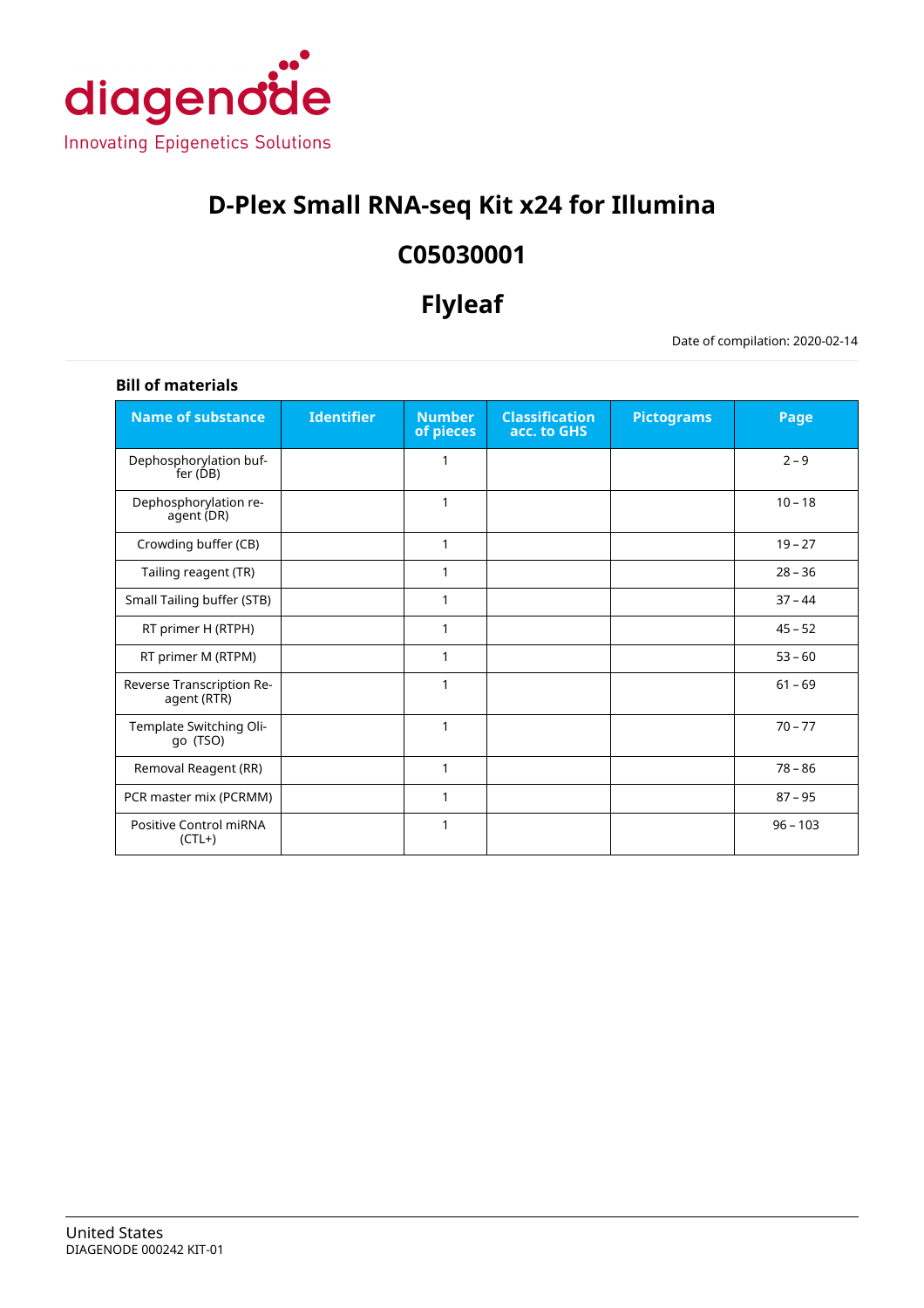<span id="page-1-0"></span>

# **Dephosphorylation buffer (DB)**

version number: GHS 1.0 date of compilation: 2020-02-14

**SECTION 1: Identification**

### **1.1 product identifier**

product code(s) and the control of the K14421001

# trade name **Dephosphorylation buffer (DB)**

# **1.2 relevant identified uses of the substance or mixture and uses advised against**

relevant identified uses **for research use only, not for use in diagnostic or** for use in diagnostic or therapeutic procedures.

# **1.3 details of the supplier of the safety data sheet**

Diagenode SA LIEGE SCIENCE PARK Rue du Bois Saint-Jean, 3 4102 Seraing Belgium

telephone: +32 4 364 20 50 e-mail: info@diagenode.com

# **1.4 emergency telephone number**

emergency information service  $+3243642050$ 

this number is only available during the following office hours: Mon-Fri 09:00 AM - 05:00 PM

| poison center |                                                |                |
|---------------|------------------------------------------------|----------------|
| country       | name                                           | telephone      |
|               | American Association of Poison Control Centers | 1-800-222-1222 |

# **SECTION 2: Hazard(s) identification**

# **2.1 classification of the substance or mixture**

classification acc. to OSHA "Hazard Communication Standard" (29 CFR 1910.1200) this mixture does not meet the criteria for classification.

# **2.2 label elements**

labelling acc. to OSHA "Hazard Communication Standard" (29 CFR 1910.1200) not required

# **2.3 other hazards**

results of PBT and vPvB assessment this mixture does not contain any substances that are assessed to be a PBT or a vPvB.

# **SECTION 3: Composition/information on ingredients**

### **3.1 substances**

not relevant (mixture)

**3.2 <b>mixtures** description of the mixture

This mixture does not contain any potentially hazardous products.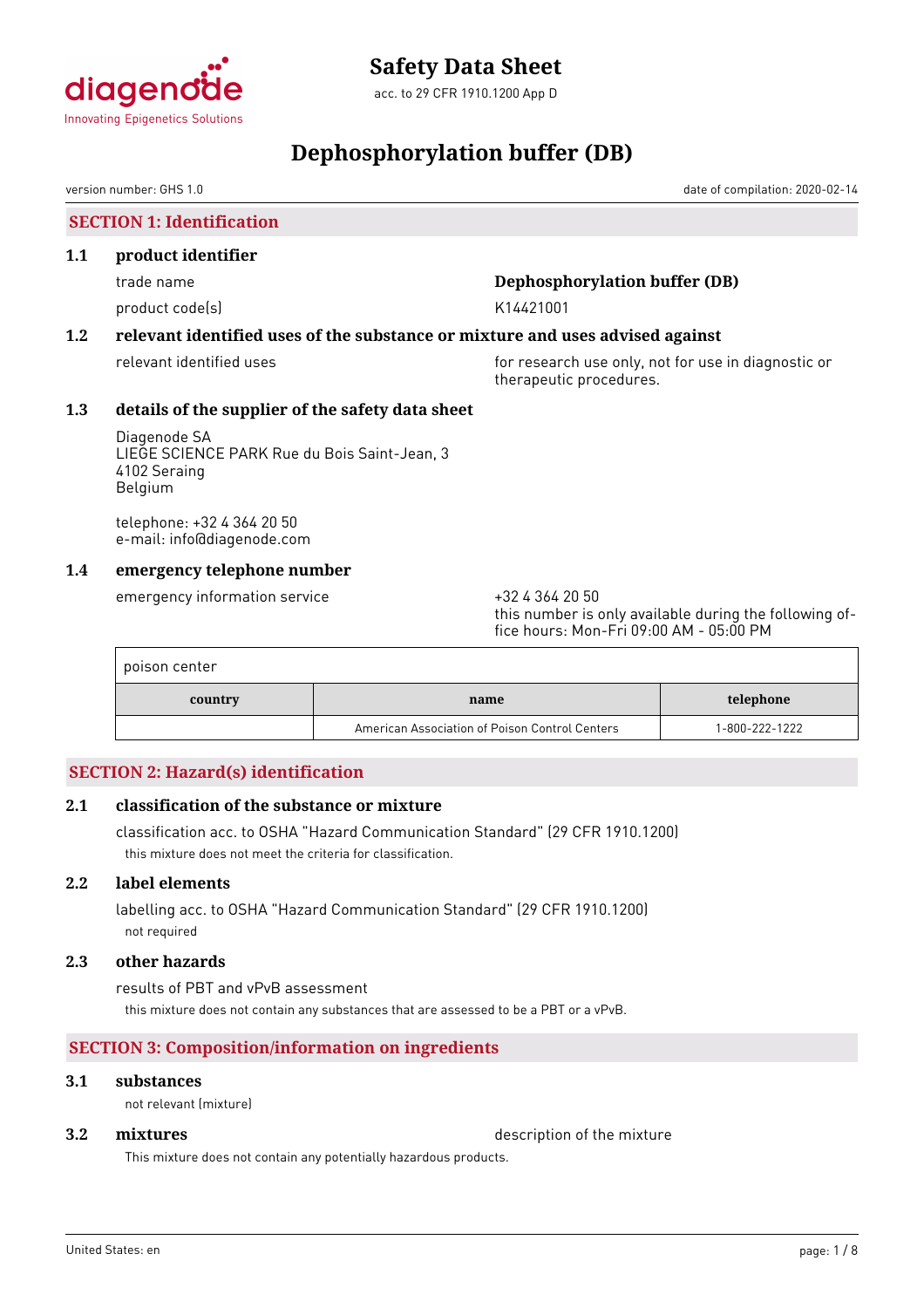

# **Dephosphorylation buffer (DB)**

version number: GHS 1.0 date of compilation: 2020-02-14

# **SECTION 4: First-aid measures**

#### **4.1 description of first- aid measures**

#### general notes

do not leave affected person unattended. remove victim out of the danger area. keep affected person warm, still and covered. take off immediately all contaminated clothing. in all cases of doubt, or when symptoms persist, seek medical advice. in case of unconsciousness place person in the recovery position. Never give anything by mouth.

#### following inhalation

if breathing is irregular or stopped, immediately seek medical assistance and start first aid actions. provide fresh air.

#### following skin contact

wash with plenty of soap and water.

#### following eye contact

remove contact lenses, if present and easy to do. Continue rinsing. irrigate copiously with clean, fresh water for at least 10 minutes, holding the eyelids apart.

#### following ingestion

rinse mouth with water (only if the person is conscious). do NOT induce vomiting.

#### **4.2 most important symptoms and effects, both acute and delayed**

symptoms and effects are not known to date.

#### **4.3 indication of any immediate medical attention and special treatment needed**

none

### **SECTION 5: Fire-fighting measures**

#### **5.1 extinguishing media**

suitable extinguishing media

water spray, BC-powder, carbon dioxide (CO2)

unsuitable extinguishing media

water jet

#### **5.2 special hazards arising from the substance or mixture**

#### **5.3 advice for firefighters**

in case of fire and/or explosion do not breathe fumes. coordinate firefighting measures to the fire surroundings. do not allow firefighting water to enter drains or water courses. collect contaminated firefighting water separately. fight fire with normal precautions from a reasonable distance.

#### **SECTION 6: Accidental release measures**

#### **6.1 personal precautions, protective equipment and emergency procedures**

for non-emergency personnel remove persons to safety.

# for emergency responders

wear breathing apparatus if exposed to vapors/dust/aerosols/gases.

#### **6.2 environmental precautions**

keep away from drains, surface and ground water. retain contaminated washing water and dispose of it.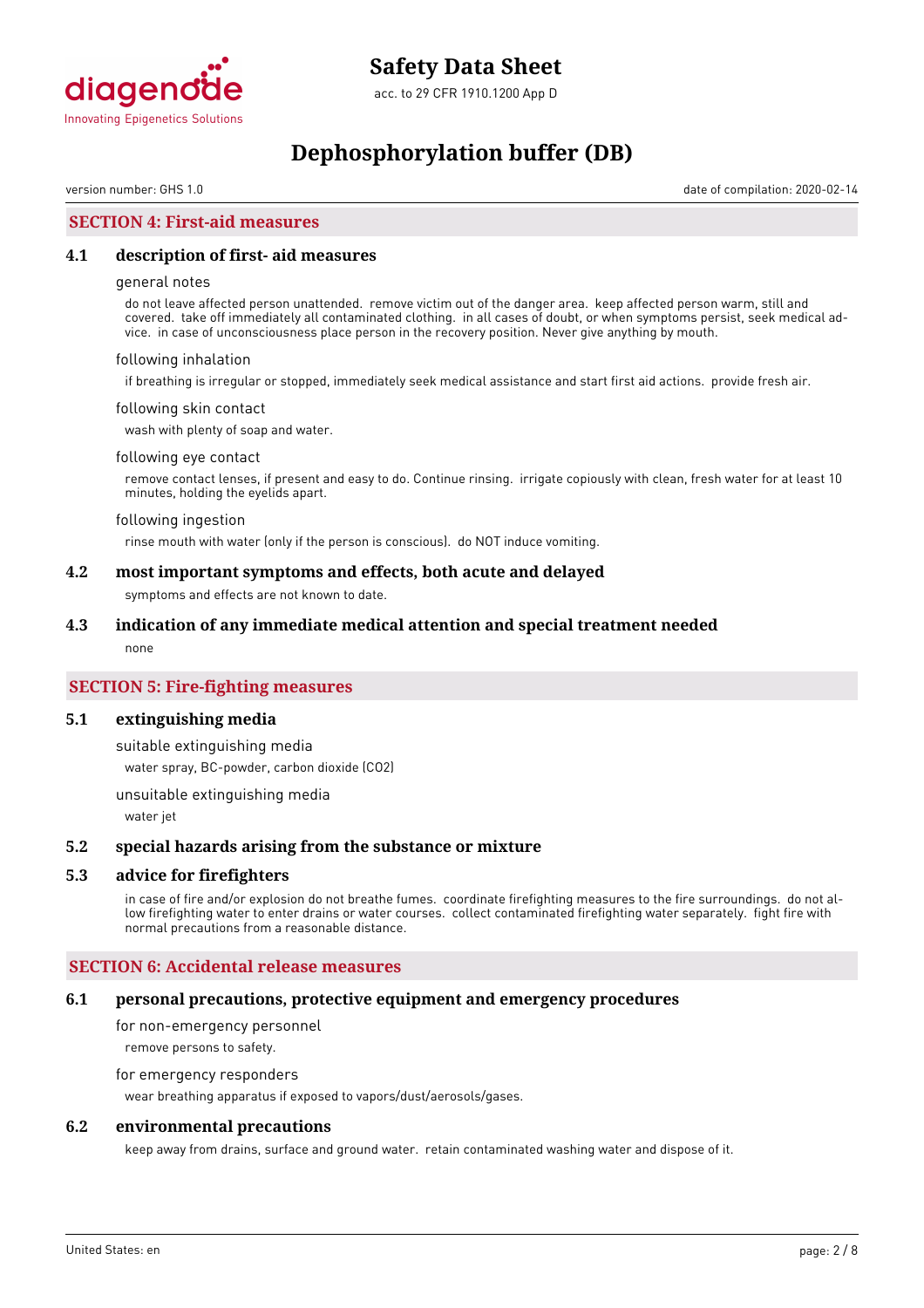

acc. to 29 CFR 1910.1200 App D

# **Dephosphorylation buffer (DB)**

version number: GHS 1.0 date of compilation: 2020-02-14

# **6.3 methods and material for containment and cleaning up**

advice on how to contain a spill

covering of drains

advice on how to clean up a spill

wipe up with absorbent material (e.g. cloth, fleece). collect spillage: sawdust, kieselgur (diatomite), sand, universal binder

appropriate containment techniques use of adsorbent materials.

other information relating to spills and releases

place in appropriate containers for disposal. ventilate affected area.

### **6.4 reference to other sections**

personal protective equipment: see section 8. incompatible materials: see section 10. disposal considerations: see section 13.

# **SECTION 7: Handling and storage**

# **7.1 precautions for safe handling**

recommendations

- measures to prevent fire as well as aerosol and dust generation use local and general ventilation. use only in well-ventilated areas.

#### advice on general occupational hygiene

wash hands after use. do not eat, drink and smoke in work areas. remove contaminated clothing and protective equipment before entering eating areas. never keep food or drink in the vicinity of chemicals. never place chemicals in containers that are normally used for food or drink. keep away from food, drink and animal feedingstuffs.

# **7.2 conditions for safe storage, including any incompatibilities**

control of the effects

protect against external exposure, such as

frost

# **7.3 specific end use(s)**

see section 16 for a general overview.

# **SECTION 8: Exposure controls/personal protection**

#### **8.1 control parameters**

this information is not available.

### **8.2 exposure controls**

appropriate engineering controls

general ventilation.

individual protection measures (personal protective equipment)

eye/face protection

wear eye/face protection.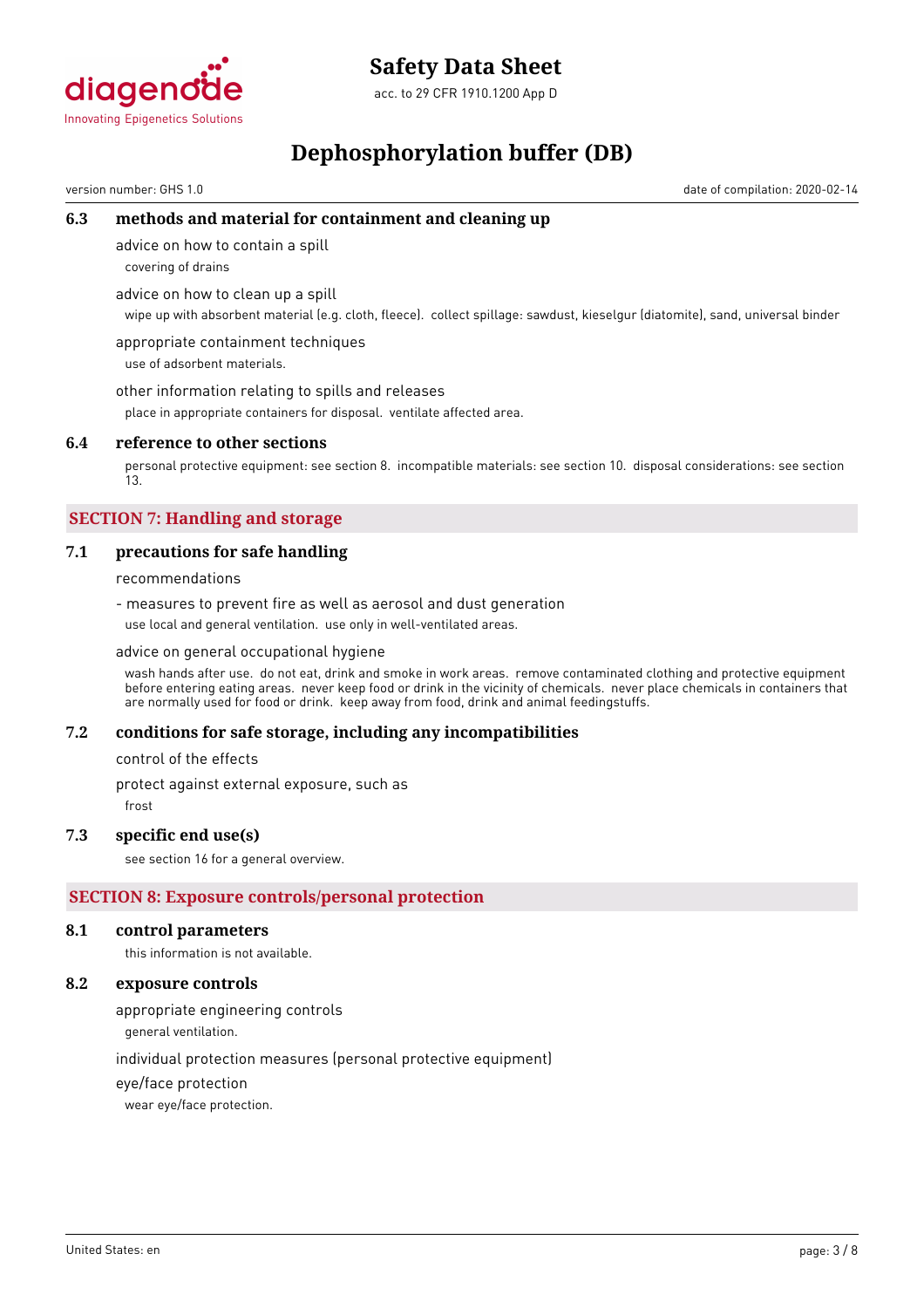

# **Dephosphorylation buffer (DB)**

version number: GHS 1.0 date of compilation: 2020-02-14

#### skin protection

- hand protection

wear suitable gloves. chemical protection gloves are suitable, which are tested according to EN 374. check leak-tightness/ impermeability prior to use. in the case of wanting to use the gloves again, clean them before taking off and air them well. for special purposes, it is recommended to check the resistance to chemicals of the protective gloves mentioned above together with the supplier of these gloves.

#### - other protection measures

take recovery periods for skin regeneration. preventive skin protection (barrier creams/ointments) is recommended. wash hands thoroughly after handling.

#### respiratory protection

in case of inadequate ventilation wear respiratory protection.

environmental exposure controls

use appropriate container to avoid environmental contamination. keep away from drains, surface and ground water.

# **SECTION 9: Physical and chemical properties**

# **9.1 information on basic physical and chemical properties**

#### **appearance**

| $^\mathrm{+}$ physical state | liquid    |
|------------------------------|-----------|
| color                        | colorless |
| odor                         | odorless  |

#### **other safety parameters**

| pH (value)                              | not determined                                |
|-----------------------------------------|-----------------------------------------------|
| melting point/freezing point            | not determined                                |
| initial boiling point and boiling range | not determined                                |
| flash point                             | not determined                                |
| evaporation rate                        | not determined                                |
| flammability (solid, gas)               | not relevant, (fluid)                         |
| explosive limits                        | not determined                                |
| vapor pressure                          | not determined                                |
| density                                 | not determined                                |
| vapor density                           | this information is not available             |
| relative density                        | information on this property is not available |
| solubility(ies)                         | not determined                                |
| partition coefficient                   |                                               |
| - n-octanol/water (log KOW)             | this information is not available             |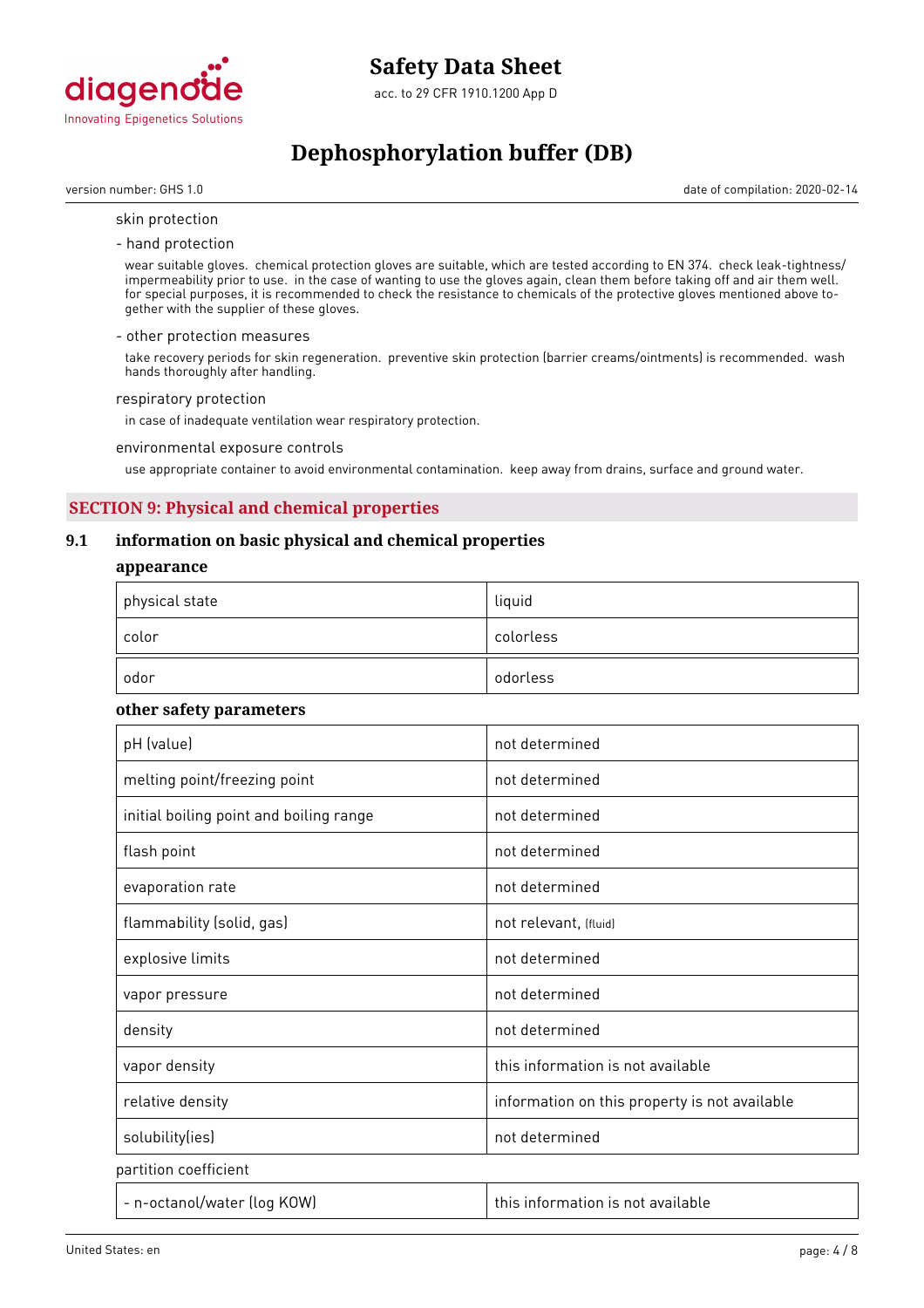

# **Dephosphorylation buffer (DB)**

date of compilation: 2020-02-14

| version number: GHS 1.0 |  |  |
|-------------------------|--|--|
|                         |  |  |

| 9.2 | other information         |                |
|-----|---------------------------|----------------|
|     | oxidizing properties      | none           |
|     | explosive properties      | none           |
|     | viscosity                 | not determined |
|     | auto-ignition temperature | not determined |

# **SECTION 10: Stability and reactivity**

#### **10.1 reactivity**

concerning incompatibility: see below "Conditions to avoid" and "Incompatible materials".

#### **10.2 chemical stability**

the material is stable under normal ambient and anticipated storage and handling conditions of temperature and pressure.

### **10.3 possibility of hazardous reactions**

no known hazardous reactions.

#### **10.4 conditions to avoid**

there are no specific conditions known which have to be avoided.

#### **10.5 incompatible materials**

there is no additional information.

#### **10.6 hazardous decomposition products**

reasonably anticipated hazardous decomposition products produced as a result of use, storage, spill and heating are not known. hazardous combustion products: see section 5.

# **SECTION 11: Toxicological information**

#### **11.1 information on toxicological effects**

test data are not available for the complete mixture.

#### classification procedure

the method for classification of the mixture is based on ingredients of the mixture (additivity formula).

#### **classification acc. to OSHA "Hazard Communication Standard" (29 CFR 1910.1200)**

this mixture does not meet the criteria for classification.

#### acute toxicity

shall not be classified as acutely toxic.

#### skin corrosion/irritation

shall not be classified as corrosive/irritant to skin.

#### serious eye damage/eye irritation

shall not be classified as seriously damaging to the eye or eye irritant.

#### respiratory or skin sensitization

shall not be classified as a respiratory or skin sensitizer.

#### germ cell mutagenicity

shall not be classified as germ cell mutagenic.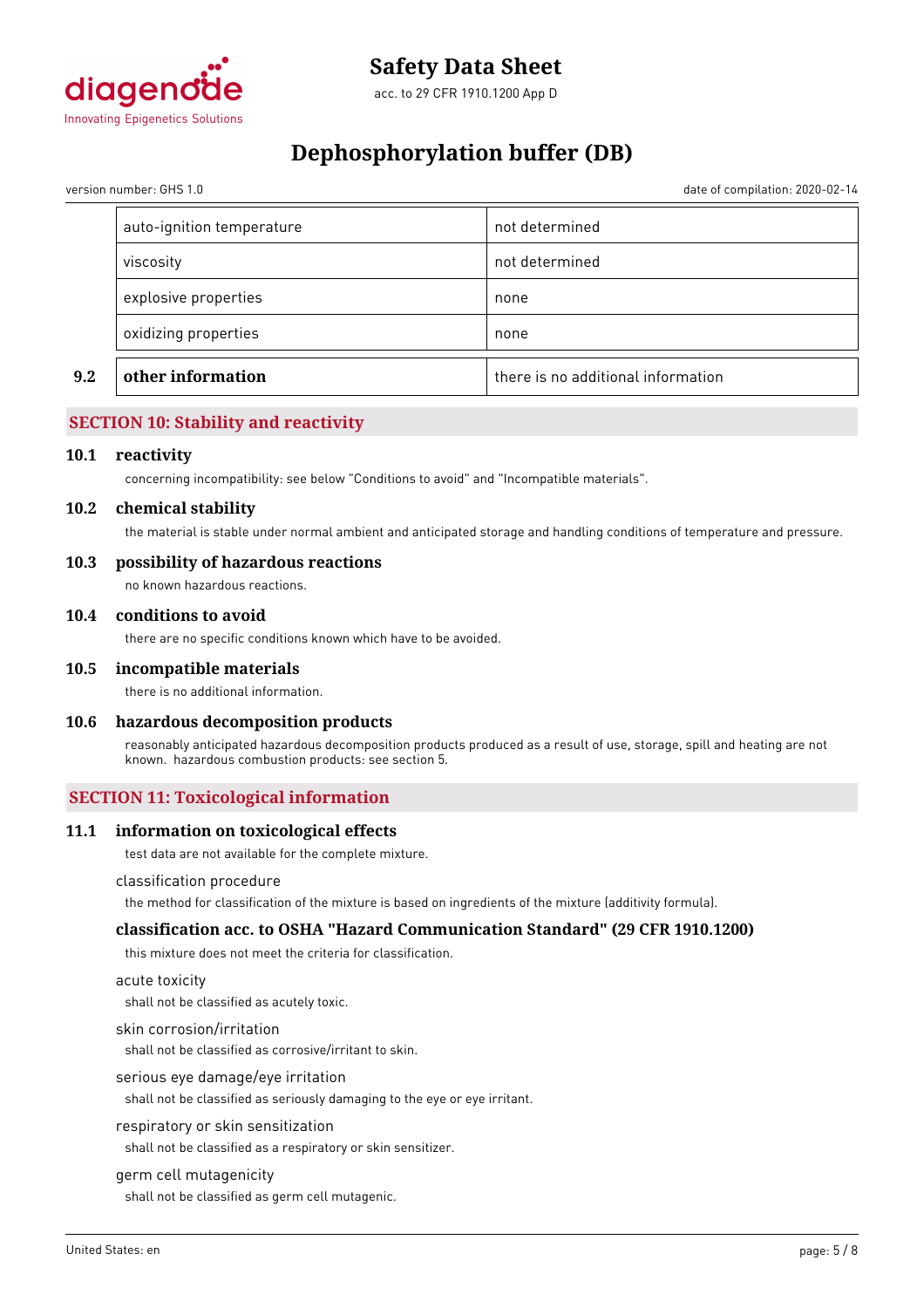

# **Dephosphorylation buffer (DB)**

version number: GHS 1.0 date of compilation: 2020-02-14

### carcinogenicity

shall not be classified as carcinogenic.

#### reproductive toxicity

shall not be classified as a reproductive toxicant.

#### specific target organ toxicity - single exposure

shall not be classified as a specific target organ toxicant (single exposure).

#### specific target organ toxicity - repeated exposure

shall not be classified as a specific target organ toxicant (repeated exposure).

#### aspiration hazard

shall not be classified as presenting an aspiration hazard.

# **SECTION 12: Ecological information**

# **12.1 toxicity**

shall not be classified as hazardous to the aquatic environment.

#### **12.2 persistence and degradability**

data are not available.

#### **12.3 bioaccumulative potential**

data are not available.

#### **12.4 mobility in soil**

data are not available.

**12.5 results of PBT and vPvB assessment**

data are not available.

### **12.6 other adverse effects**

data are not available.

### **SECTION 13: Disposal considerations**

#### **13.1 waste treatment methods**

#### sewage disposal-relevant information

do not empty into drains. avoid release to the environment. Refer to special instructions/safety data sheets.

waste treatment of containers/packages

completely emptied packages can be recycled. handle contaminated packages in the same way as the substance itself.

#### **remarks**

please consider the relevant national or regional provisions. waste shall be separated into the categories that can be handled separately by the local or national waste management facilities.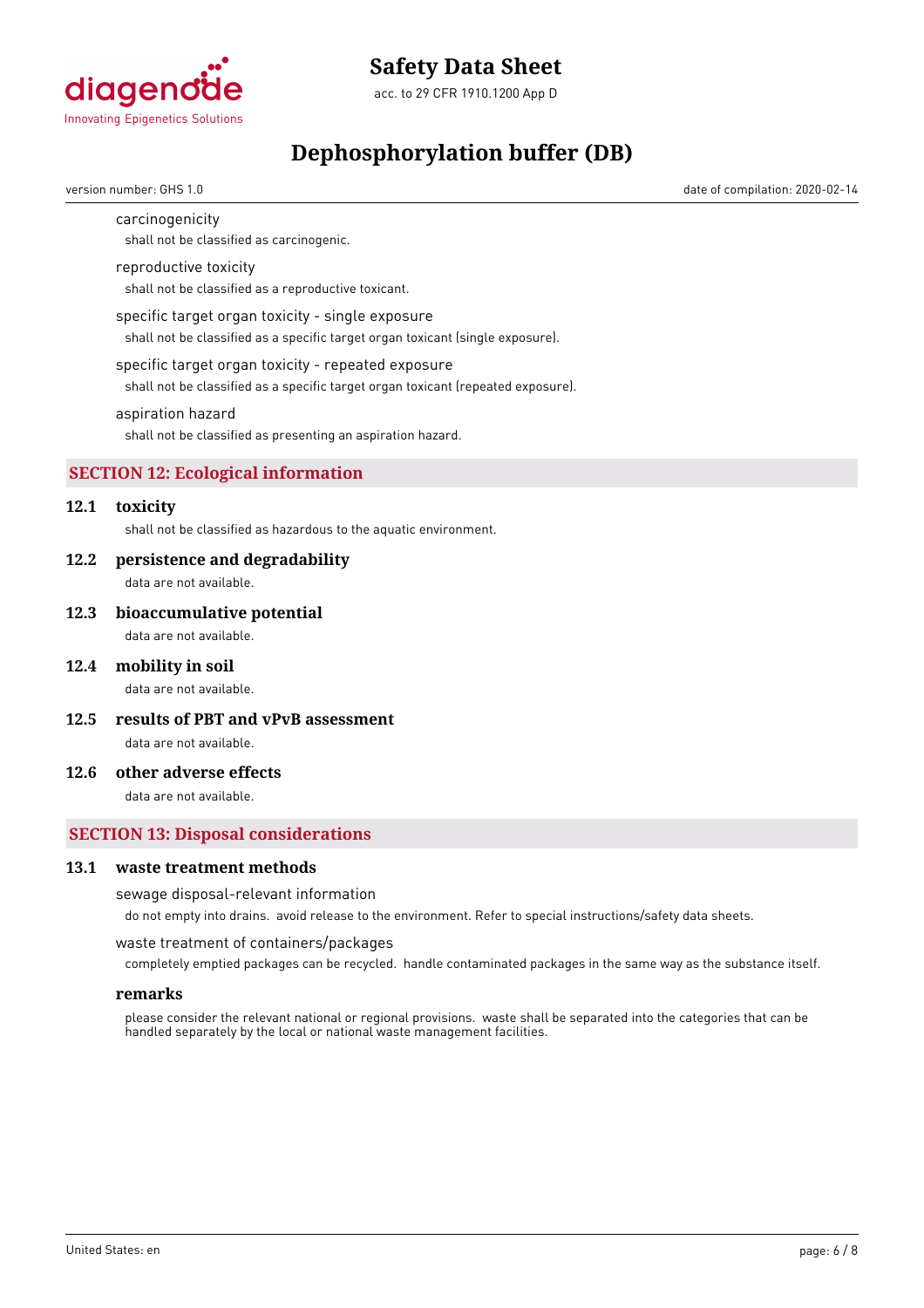

acc. to 29 CFR 1910.1200 App D

# **Dephosphorylation buffer (DB)**

version number: GHS 1.0 date of compilation: 2020-02-14

**SECTION 14: Transport information**

- 
- **14.2 IN proper shipping name** not assigned
- **14.3 transport hazard class(es)** not assigned
- **14.4 packing group not assigned**
- 

**14.1 UN number 14.1 UN** number

**14.5 environmental hazards non-environmentally hazardous acc. to the danger**ous goods regulations

**14.6 special precautions for user** there is no additional information.

# **14.7 transport in bulk according to Annex II of MARPOL and the IBC Code**

the cargo is not intended to be carried in bulk.

# **Information for each of the UN Model Regulations**

### **transport of dangerous goods by road or rail (49 CFR US DOT)**

not subject to transport regulations.

# **International Maritime Dangerous Goods Code (IMDG)**

not subject to IMDG.

# **International Civil Aviation Organization (ICAO-IATA/DGR)**

not subject to ICAO-IATA.

# **SECTION 15: Regulatory information**

# **15.1 safety, health and environmental regulations specific for the product in question national regulations (United States)**

# **VOC content**

Regulated Volatile Organic Compounds (VOC-EPA): Regulated Volatile Organic Compounds (VOC-Cal ARB):

# **industry or sector specific available guidance(s)**

# **NPCA-HMIS® III**

Hazardous Materials Identification System. American Coatings Association.

| category            | rating | description                                                                                                                                                   |
|---------------------|--------|---------------------------------------------------------------------------------------------------------------------------------------------------------------|
| Chronic             |        | none                                                                                                                                                          |
| Health              |        | no significant risk to health                                                                                                                                 |
| Flammability        |        | material that will not burn under typical fire conditions                                                                                                     |
| Physical hazard     |        | material that is normally stable, even under fire conditions, and will not react with water,<br>polymerize, decompose, condense, or self-react. Non-explosive |
| Personal protection |        |                                                                                                                                                               |

# **NFPA® 704**

National Fire Protection Association: Standard System for the Identification of the Hazards of Materials for Emergency Response (United States).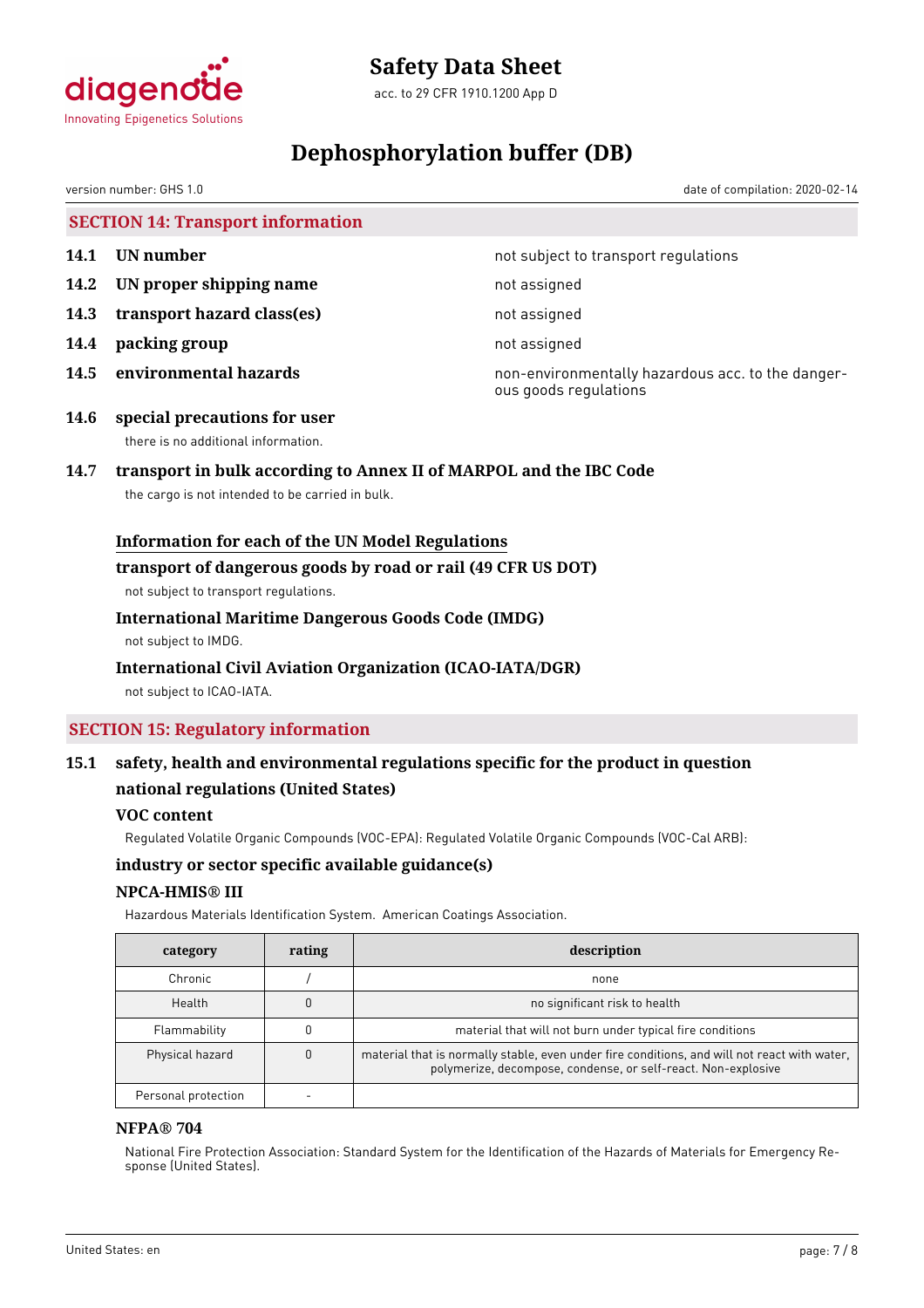

# **Dephosphorylation buffer (DB)**

version number: GHS 1.0 date of compilation: 2020-02-14

| category       | degree of<br>hazard | description                                                                                                      |
|----------------|---------------------|------------------------------------------------------------------------------------------------------------------|
| Flammability   |                     | material that will not burn under typical fire conditions                                                        |
| Health         | $\mathbf{0}$        | material that, under emergency conditions, would offer no hazard beyond that of ordinary<br>combustible material |
| Instability    |                     | material that is normally stable, even under fire conditions                                                     |
| Special hazard |                     |                                                                                                                  |

# **15.2 Chemical Safety Assessment**

chemical safety assessments for substances in this mixture were not carried out.

# **SECTION 16: Other information, including date of preparation or last revision**

# **abbreviations and acronyms**

| abbr.                 | descriptions of used abbreviations                                                                                                                      |
|-----------------------|---------------------------------------------------------------------------------------------------------------------------------------------------------|
| 49 CFR US DOT         | 49 CFR U.S. Department of Transportation                                                                                                                |
| Cal ARB               | California Air Resources Board                                                                                                                          |
| <b>DGR</b>            | Dangerous Goods Regulations (see IATA/DGR)                                                                                                              |
| EPA                   | Environmental Protection Agency. An agency of the federal government of the United States charged with pro-<br>tecting human health and the environment |
| <b>IATA</b>           | International Air Transport Association                                                                                                                 |
| IATA/DGR              | Dangerous Goods Regulations (DGR) for the air transport (IATA)                                                                                          |
| ICA <sub>0</sub>      | International Civil Aviation Organization                                                                                                               |
| <b>IMDG</b>           | International Maritime Dangerous Goods Code                                                                                                             |
| MARPOL                | International Convention for the Prevention of Pollution from Ships (abbr. of "Marine Pollutant")                                                       |
| <b>NPCA-HMIS® III</b> | National Paint and Coatings Association: Hazardous Materials Identification System - HMIS® III, Third Edition                                           |
| <b>OSHA</b>           | Occupational Safety and Health Administration (United States)                                                                                           |
| <b>PBT</b>            | Persistent, Bioaccumulative and Toxic                                                                                                                   |
| <b>VOC</b>            | Volatile Organic Compounds                                                                                                                              |
| vPvB                  | Very Persistent and very Bioaccumulative                                                                                                                |

# **key literature references and sources for data**

OSHA Hazard Communication Standard (HCS), 29 CFR 1910.1200.

transport of dangerous goods by road or rail (49 CFR US DOT). International Maritime Dangerous Goods Code (IMDG). Dangerous Goods Regulations (DGR) for the air transport (IATA).

#### **classification procedure**

physical and chemical properties: the classification is based on tested mixture. health hazards, environmental hazards: the method for classification of the mixture is based on ingredients of the mixture (additivity formula).

#### **disclaimer**

this information is based upon the present state of our knowledge. this SDS has been compiled and is solely intended for this product.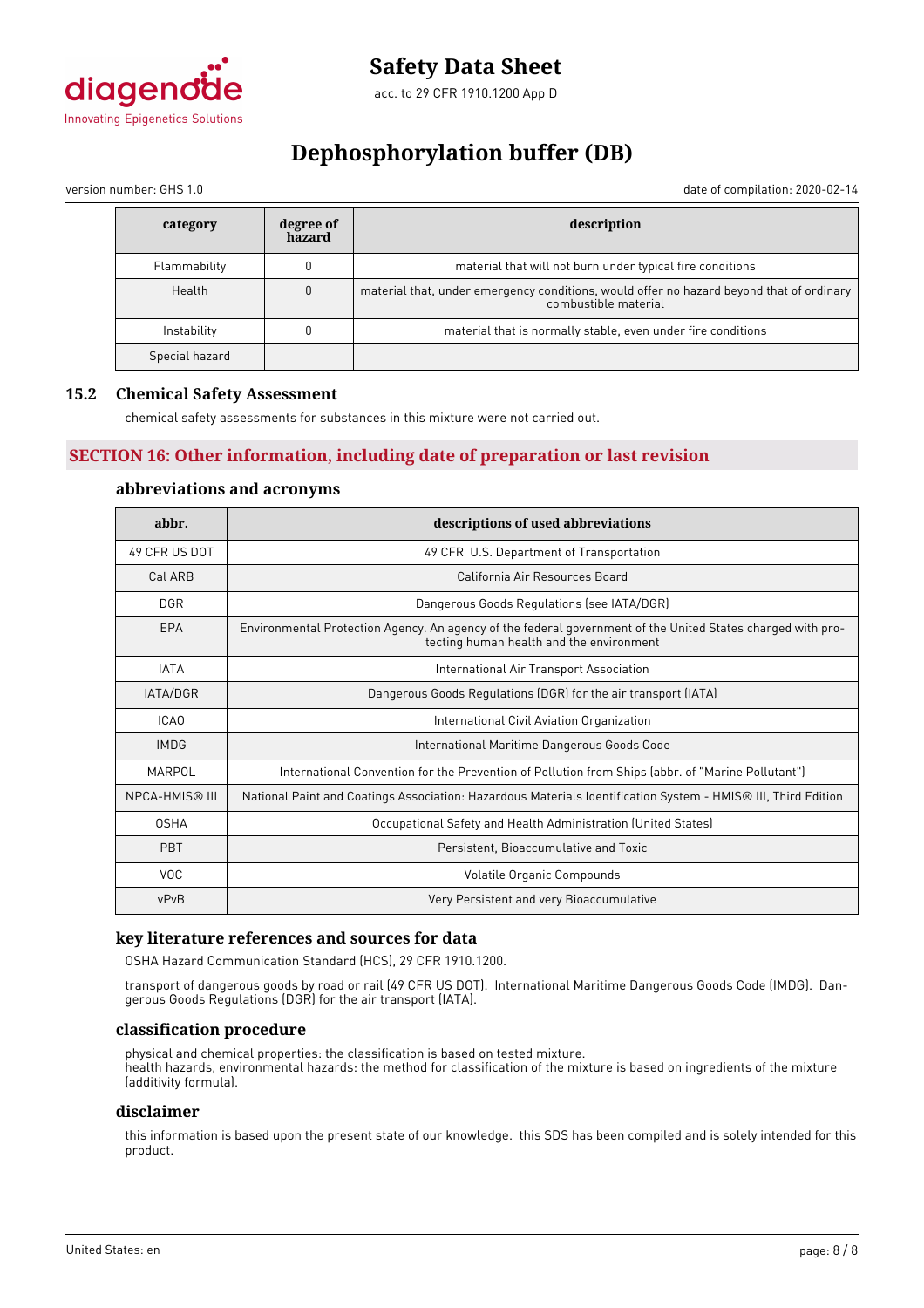<span id="page-9-0"></span>

# **Dephosphorylation reagent (DR)**

version number: GHS 1.1 date of compilation: 2020-02-14

**SECTION 1: Identification**

### **1.1 product identifier**

product code(s) and the control of the K14421002

# trade name **Dephosphorylation reagent (DR)**

# **1.2 relevant identified uses of the substance or mixture and uses advised against**

relevant identified uses **for research use only, not for use in diagnostic or** therapeutic procedures.

# **1.3 details of the supplier of the safety data sheet**

Diagenode SA LIEGE SCIENCE PARK Rue du Bois Saint-Jean, 3 4102 Seraing Belgium

telephone: +32 4 364 20 50 e-mail: info@diagenode.com

# **1.4 emergency telephone number**

emergency information service  $+3243642050$ 

this number is only available during the following office hours: Mon-Fri 09:00 AM - 05:00 PM

| poison center |                                                |                |
|---------------|------------------------------------------------|----------------|
| country       | name                                           | telephone      |
|               | American Association of Poison Control Centers | 1-800-222-1222 |

# **SECTION 2: Hazard(s) identification**

# **2.1 classification of the substance or mixture**

classification acc. to OSHA "Hazard Communication Standard" (29 CFR 1910.1200) this mixture does not meet the criteria for classification.

# **2.2 label elements**

labelling acc. to OSHA "Hazard Communication Standard" (29 CFR 1910.1200) not required

# **2.3 other hazards**

results of PBT and vPvB assessment this mixture does not contain any substances that are assessed to be a PBT or a vPvB.

# **SECTION 3: Composition/information on ingredients**

# **3.1 substances**

not relevant (mixture)

**3.2 <b>mixtures** description of the mixture

This mixture does not contain any potentially hazardous products.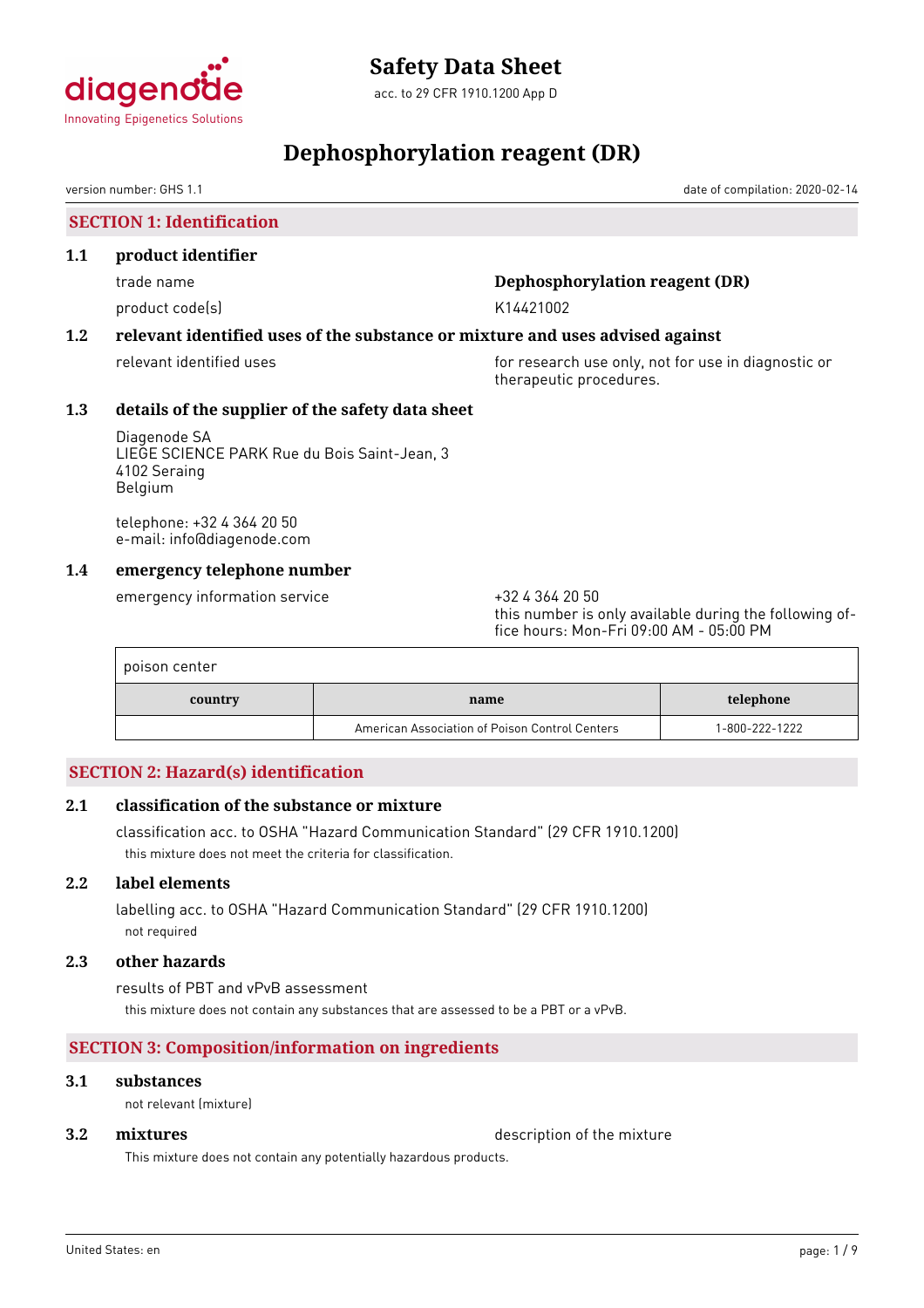

# **Dephosphorylation reagent (DR)**

version number: GHS 1.1 date of compilation: 2020-02-14

### **SECTION 4: First-aid measures**

#### **4.1 description of first- aid measures**

#### general notes

do not leave affected person unattended. remove victim out of the danger area. keep affected person warm, still and covered. take off immediately all contaminated clothing. in all cases of doubt, or when symptoms persist, seek medical advice. in case of unconsciousness place person in the recovery position. Never give anything by mouth.

#### following inhalation

if breathing is irregular or stopped, immediately seek medical assistance and start first aid actions. provide fresh air.

#### following skin contact

wash with plenty of soap and water.

#### following eye contact

remove contact lenses, if present and easy to do. Continue rinsing. irrigate copiously with clean, fresh water for at least 10 minutes, holding the eyelids apart.

#### following ingestion

rinse mouth with water (only if the person is conscious). do NOT induce vomiting.

#### **4.2 most important symptoms and effects, both acute and delayed**

symptoms and effects are not known to date.

#### **4.3 indication of any immediate medical attention and special treatment needed**

none

### **SECTION 5: Fire-fighting measures**

#### **5.1 extinguishing media**

suitable extinguishing media water spray, BC-powder, carbon dioxide (CO2)

unsuitable extinguishing media water jet

#### **5.2 special hazards arising from the substance or mixture**

#### hazardous combustion products

nitrogen oxides (NOx), carbon monoxide (CO), carbon dioxide (CO2)

#### **5.3 advice for firefighters**

in case of fire and/or explosion do not breathe fumes. coordinate firefighting measures to the fire surroundings. do not allow firefighting water to enter drains or water courses. collect contaminated firefighting water separately. fight fire with normal precautions from a reasonable distance.

### **SECTION 6: Accidental release measures**

#### **6.1 personal precautions, protective equipment and emergency procedures**

for non-emergency personnel

remove persons to safety.

for emergency responders

wear breathing apparatus if exposed to vapors/dust/aerosols/gases.

### **6.2 environmental precautions**

keep away from drains, surface and ground water. retain contaminated washing water and dispose of it.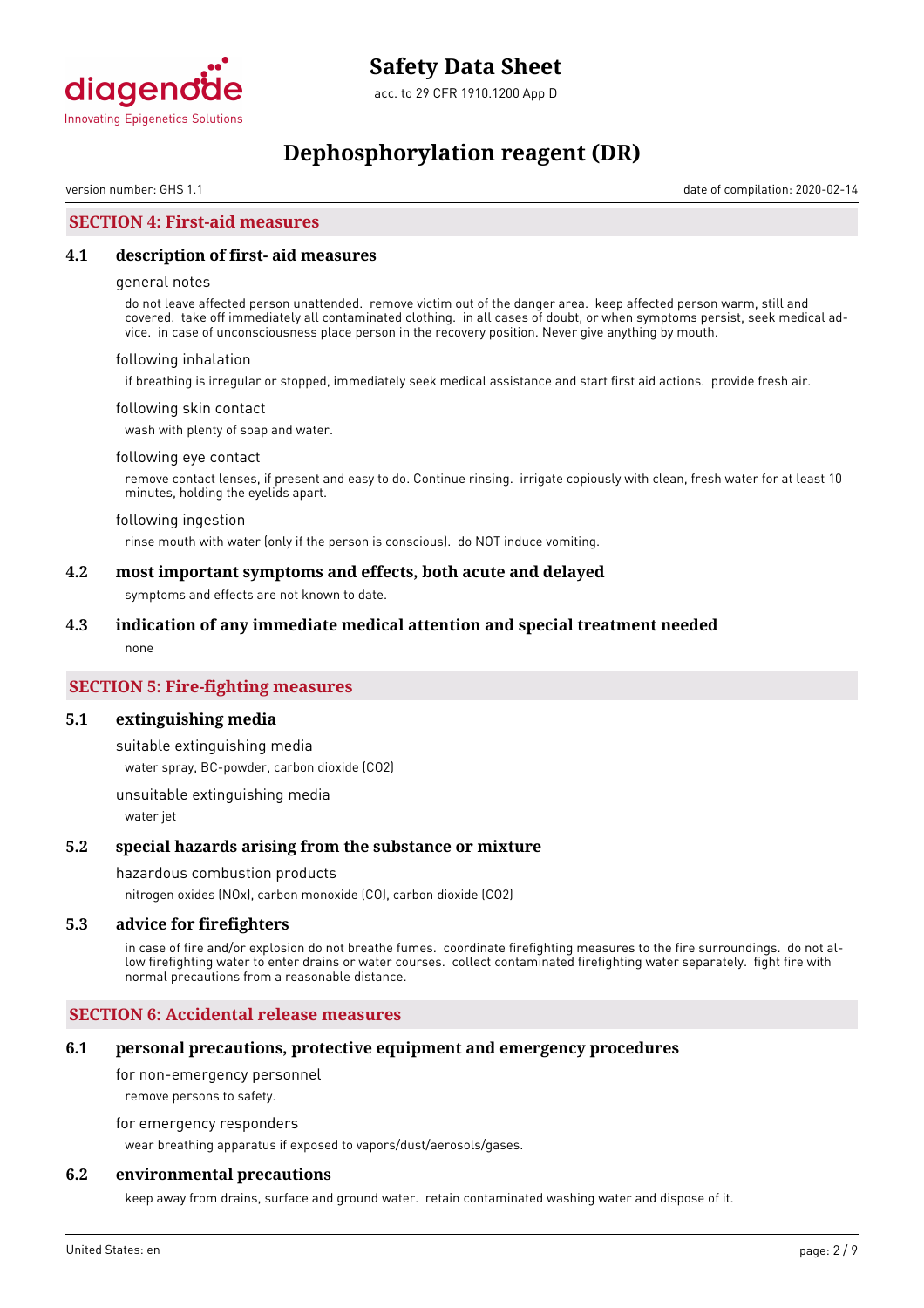

acc. to 29 CFR 1910.1200 App D

# **Dephosphorylation reagent (DR)**

version number: GHS 1.1 date of compilation: 2020-02-14

# **6.3 methods and material for containment and cleaning up**

advice on how to contain a spill

covering of drains

advice on how to clean up a spill

wipe up with absorbent material (e.g. cloth, fleece). collect spillage: sawdust, kieselgur (diatomite), sand, universal binder

appropriate containment techniques use of adsorbent materials.

other information relating to spills and releases

place in appropriate containers for disposal. ventilate affected area.

#### **6.4 reference to other sections**

hazardous combustion products: see section 5. personal protective equipment: see section 8. incompatible materials: see section 10. disposal considerations: see section 13.

# **SECTION 7: Handling and storage**

### **7.1 precautions for safe handling**

recommendations

- measures to prevent fire as well as aerosol and dust generation

use local and general ventilation. use only in well-ventilated areas.

#### advice on general occupational hygiene

wash hands after use. do not eat, drink and smoke in work areas. remove contaminated clothing and protective equipment before entering eating areas. never keep food or drink in the vicinity of chemicals. never place chemicals in containers that are normally used for food or drink. keep away from food, drink and animal feedingstuffs.

#### **7.2 conditions for safe storage, including any incompatibilities**

control of the effects

protect against external exposure, such as

frost

#### **7.3 specific end use(s)**

see section 16 for a general overview.

# **SECTION 8: Exposure controls/personal protection**

#### **8.1 control parameters**

|              | occupational exposure limit values (Workplace Exposure Limits) |               |                 |                     |                          |                      |                           |                                        |            |                 |                           |
|--------------|----------------------------------------------------------------|---------------|-----------------|---------------------|--------------------------|----------------------|---------------------------|----------------------------------------|------------|-----------------|---------------------------|
| coun-<br>try | name of agent                                                  | <b>CAS No</b> | identi-<br>fier | <b>TWA</b><br>[ppm] | <b>TWA</b><br>$[mg/m^3]$ | <b>STEL</b><br>[ppm] | <b>STEL</b><br>$[mg/m^3]$ | $ Ceiling-C Ceiling-C $ nota-<br>[ppm] | $[mg/m^3]$ | tion            | source                    |
| <b>US</b>    | glycerine                                                      | $56 - 81 - 5$ | <b>REL</b>      |                     |                          |                      |                           |                                        |            | mist.<br>appx-D | <b>NIOSH</b><br>REL       |
| <b>US</b>    | glycerol                                                       | $56 - 81 - 5$ | PEL             |                     | 15                       |                      |                           |                                        |            | mist, i         | <b>29 CFR</b><br>1910.100 |
| US           | glycerol                                                       | $56 - 81 - 5$ | PEL             |                     | 5                        |                      |                           |                                        |            | mist, r         | 29 CFR<br>1910.100<br>0   |

notation

appx-D see Appendix D - Substances with No Established RELs<br>Ceiling-C ceiling value is a limit value above which exposure shou

ceiling value is a limit value above which exposure should not occur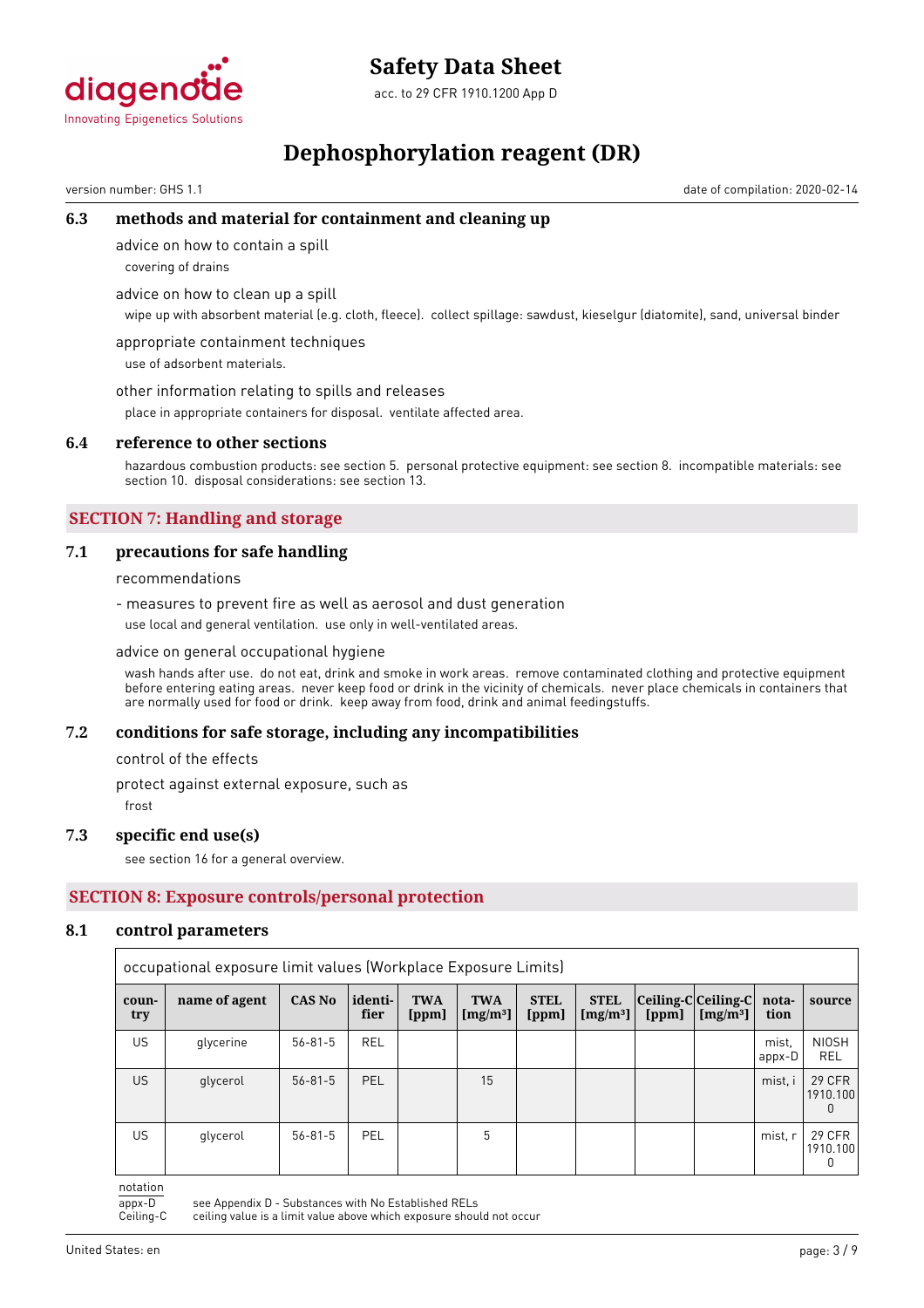

acc. to 29 CFR 1910.1200 App D

# **Dephosphorylation reagent (DR)**

version number: GHS 1.1 date of compilation: 2020-02-14

| notation    |                                                                                                                                                                             |
|-------------|-----------------------------------------------------------------------------------------------------------------------------------------------------------------------------|
|             | inhalable fraction                                                                                                                                                          |
| mist        | as mists                                                                                                                                                                    |
|             | respirable fraction                                                                                                                                                         |
| <b>STEL</b> | short-term exposure limit: a limit value above which exposure should not occur and which is related to a 15-minute period (un-<br>less otherwise specified)                 |
| <b>TWA</b>  | time-weighted average (long-term exposure limit): measured or calculated in relation to a reference period of 8 hours time-<br>weighted average (unless otherwise specified |

### **8.2 exposure controls**

appropriate engineering controls

general ventilation.

#### individual protection measures (personal protective equipment)

eye/face protection

wear eye/face protection.

skin protection

- hand protection

wear suitable gloves. chemical protection gloves are suitable, which are tested according to EN 374. check leak-tightness/ impermeability prior to use. in the case of wanting to use the gloves again, clean them before taking off and air them well. for special purposes, it is recommended to check the resistance to chemicals of the protective gloves mentioned above together with the supplier of these gloves.

#### - other protection measures

take recovery periods for skin regeneration. preventive skin protection (barrier creams/ointments) is recommended. wash hands thoroughly after handling.

#### respiratory protection

in case of inadequate ventilation wear respiratory protection.

environmental exposure controls

use appropriate container to avoid environmental contamination. keep away from drains, surface and ground water.

#### **SECTION 9: Physical and chemical properties**

### **9.1 information on basic physical and chemical properties**

### **appearance**

| physical state | liquid    |
|----------------|-----------|
| color          | colorless |
| odor           | odorless  |

#### **other safety parameters**

| pH (value)                              | not determined        |
|-----------------------------------------|-----------------------|
| melting point/freezing point            | not determined        |
| initial boiling point and boiling range | not determined        |
| flash point                             | not determined        |
| evaporation rate                        | not determined        |
| flammability (solid, gas)               | not relevant, (fluid) |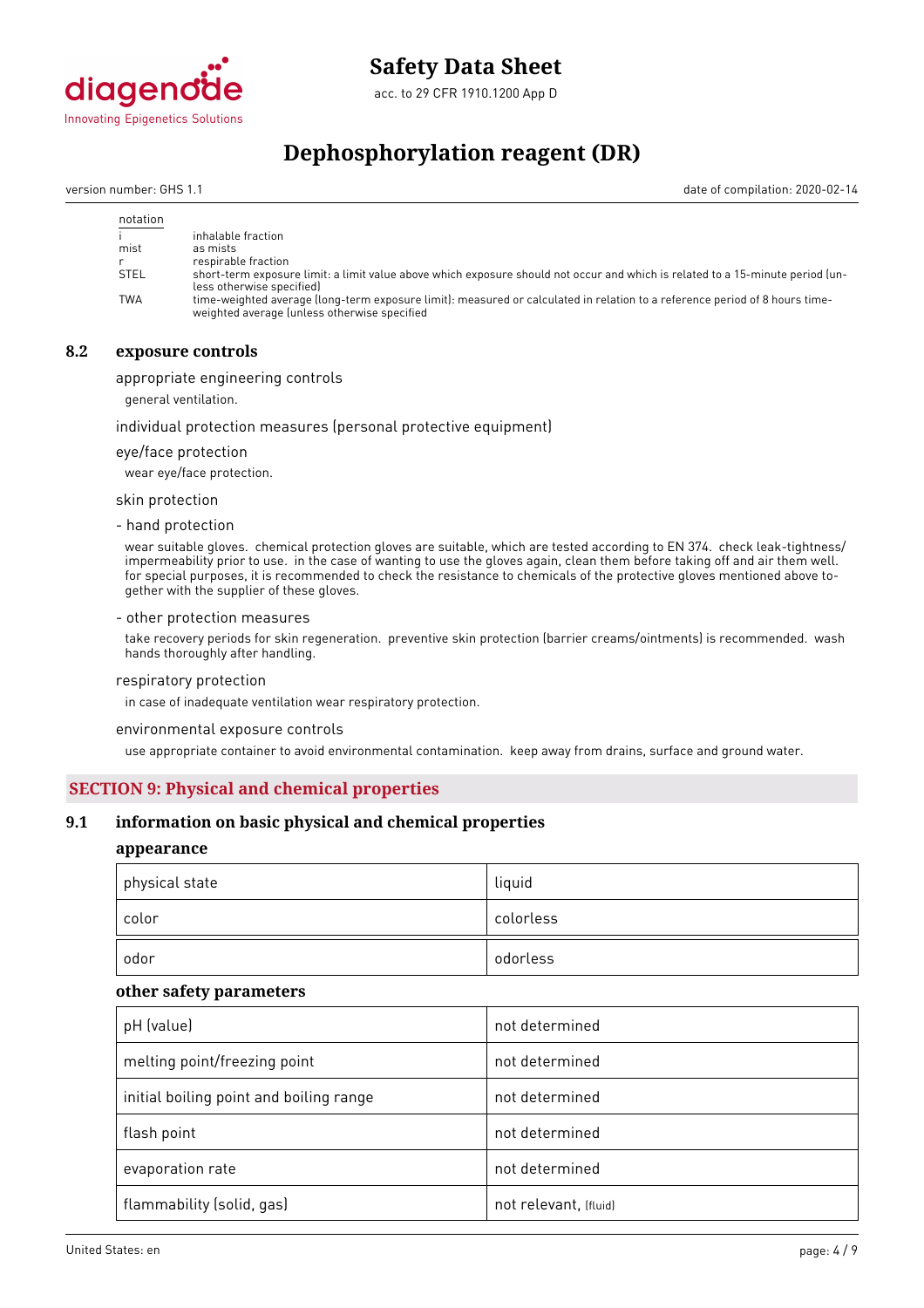

# **Dephosphorylation reagent (DR)**

version number: GHS 1.1 date of compilation: 2020-02-14

| explosive limits            | not determined                                |  |
|-----------------------------|-----------------------------------------------|--|
| vapor pressure              | not determined                                |  |
| density                     | not determined                                |  |
| vapor density               | this information is not available             |  |
| relative density            | information on this property is not available |  |
| solubility(ies)             | not determined                                |  |
| partition coefficient       |                                               |  |
| - n-octanol/water (log KOW) | this information is not available             |  |
| auto-ignition temperature   | not determined                                |  |
| viscosity                   | not determined                                |  |
| explosive properties        | none                                          |  |
| oxidizing properties        | none                                          |  |
| other information           | there is no additional information            |  |
|                             |                                               |  |

# **SECTION 10: Stability and reactivity**

### **10.1 reactivity**

concerning incompatibility: see below "Conditions to avoid" and "Incompatible materials".

#### **10.2 chemical stability**

the material is stable under normal ambient and anticipated storage and handling conditions of temperature and pressure.

### **10.3 possibility of hazardous reactions**

no known hazardous reactions.

# **10.4 conditions to avoid**

there are no specific conditions known which have to be avoided.

# **10.5 incompatible materials**

oxidizers

#### **10.6 hazardous decomposition products**

reasonably anticipated hazardous decomposition products produced as a result of use, storage, spill and heating are not known. hazardous combustion products: see section 5.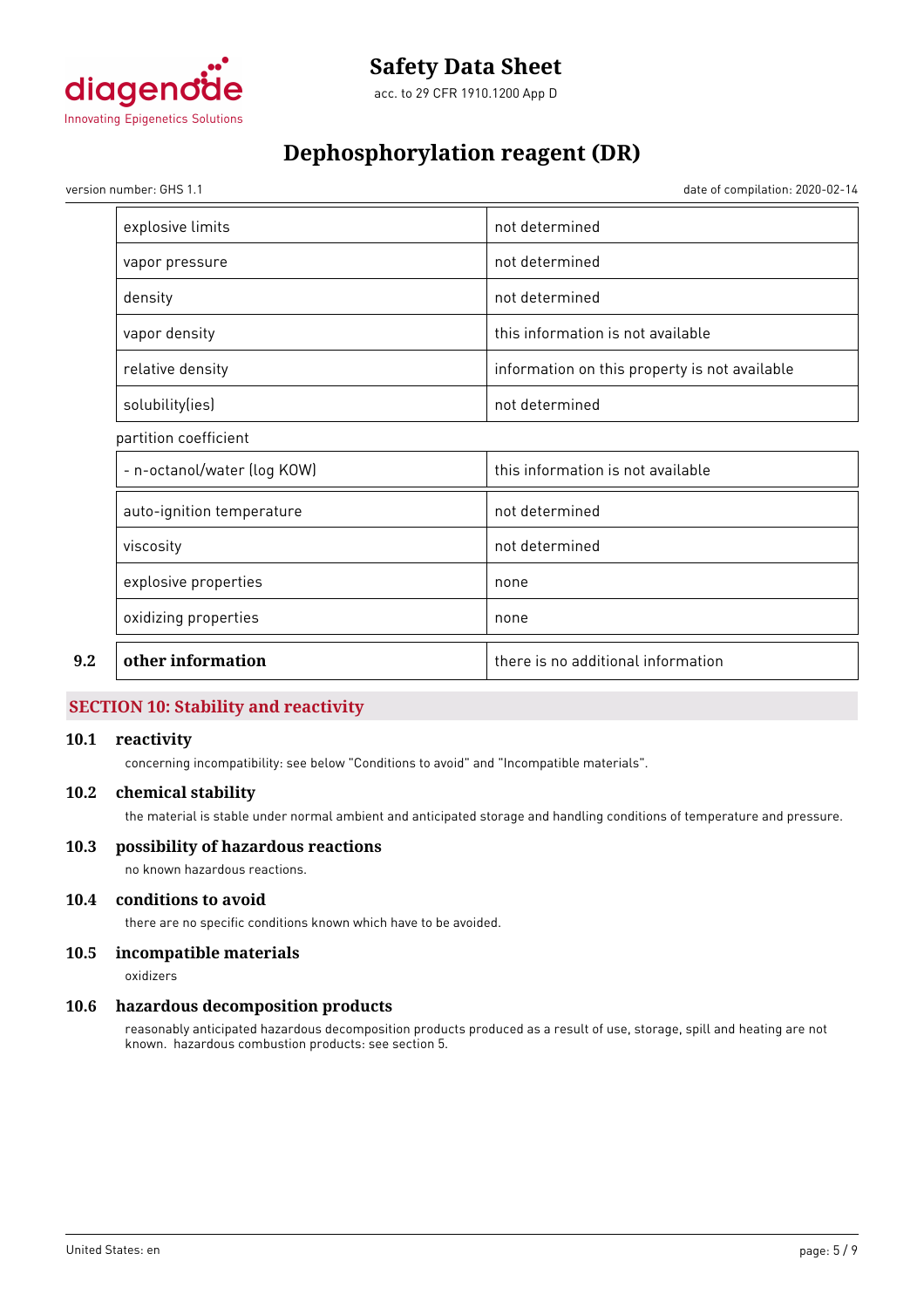

acc. to 29 CFR 1910.1200 App D

# **Dephosphorylation reagent (DR)**

version number: GHS 1.1 date of compilation: 2020-02-14

# **SECTION 11: Toxicological information**

### **11.1 information on toxicological effects**

test data are not available for the complete mixture.

classification procedure the method for classification of the mixture is based on ingredients of the mixture (additivity formula).

# **classification acc. to OSHA "Hazard Communication Standard" (29 CFR 1910.1200)**

this mixture does not meet the criteria for classification.

acute toxicity shall not be classified as acutely toxic.

skin corrosion/irritation

shall not be classified as corrosive/irritant to skin.

serious eye damage/eye irritation shall not be classified as seriously damaging to the eye or eye irritant.

respiratory or skin sensitization shall not be classified as a respiratory or skin sensitizer.

germ cell mutagenicity shall not be classified as germ cell mutagenic.

carcinogenicity

shall not be classified as carcinogenic.

#### reproductive toxicity

shall not be classified as a reproductive toxicant.

specific target organ toxicity - single exposure

shall not be classified as a specific target organ toxicant (single exposure).

specific target organ toxicity - repeated exposure

shall not be classified as a specific target organ toxicant (repeated exposure).

aspiration hazard

shall not be classified as presenting an aspiration hazard.

# **SECTION 12: Ecological information**

### **12.1 toxicity**

shall not be classified as hazardous to the aquatic environment.

#### **12.2 persistence and degradability**

data are not available.

#### **12.3 bioaccumulative potential**

data are not available.

### **12.4 mobility in soil**

data are not available.

### **12.5 results of PBT and vPvB assessment**

data are not available.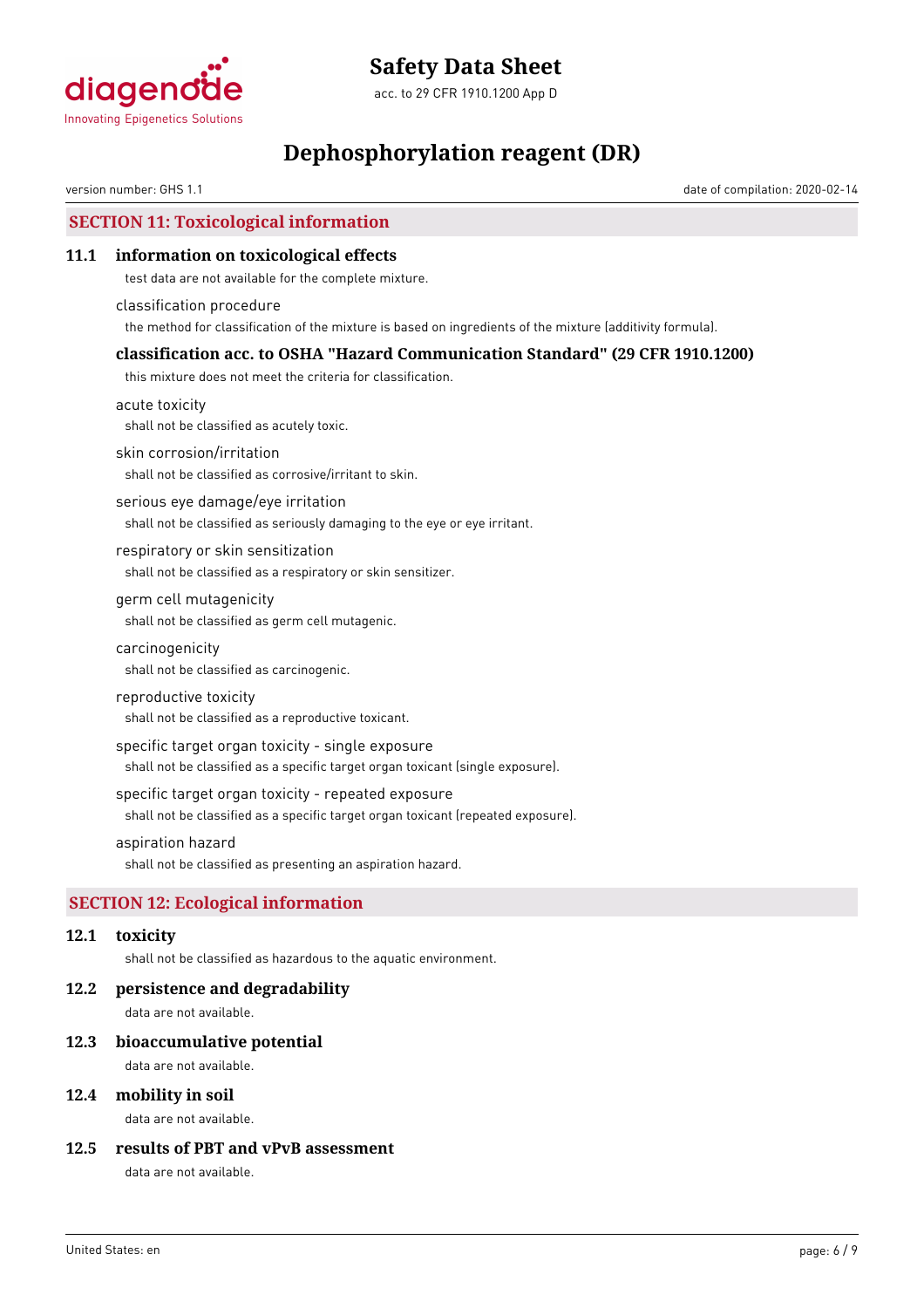

acc. to 29 CFR 1910.1200 App D

# **Dephosphorylation reagent (DR)**

version number: GHS 1.1 date of compilation: 2020-02-14

#### **12.6 other adverse effects**

data are not available.

# **SECTION 13: Disposal considerations**

#### **13.1 waste treatment methods**

sewage disposal-relevant information

do not empty into drains. avoid release to the environment. Refer to special instructions/safety data sheets.

#### waste treatment of containers/packages

completely emptied packages can be recycled. handle contaminated packages in the same way as the substance itself.

#### **remarks**

please consider the relevant national or regional provisions. waste shall be separated into the categories that can be handled separately by the local or national waste management facilities.

### **SECTION 14: Transport information**

- **14.1 UN number 14.1 UN** number
- **14.2 IN proper shipping name** not assigned
- **14.3 transport hazard class(es)** not assigned
- **14.4 packing group not assigned**
- 

**14.5 environmental hazards non-environmentally hazardous acc. to the danger**ous goods regulations

**14.6 special precautions for user**

there is no additional information.

#### **14.7 transport in bulk according to Annex II of MARPOL and the IBC Code**

the cargo is not intended to be carried in bulk.

#### **Information for each of the UN Model Regulations**

#### **transport of dangerous goods by road or rail (49 CFR US DOT)**

not subject to transport regulations.

# **International Maritime Dangerous Goods Code (IMDG)**

not subject to IMDG.

# **International Civil Aviation Organization (ICAO-IATA/DGR)**

not subject to ICAO-IATA.

# **SECTION 15: Regulatory information**

# **15.1 safety, health and environmental regulations specific for the product in question national regulations (United States)**

#### **VOC content**

Regulated Volatile Organic Compounds (VOC-EPA): Regulated Volatile Organic Compounds (VOC-Cal ARB):

# **industry or sector specific available guidance(s)**

### **NPCA-HMIS® III**

Hazardous Materials Identification System. American Coatings Association.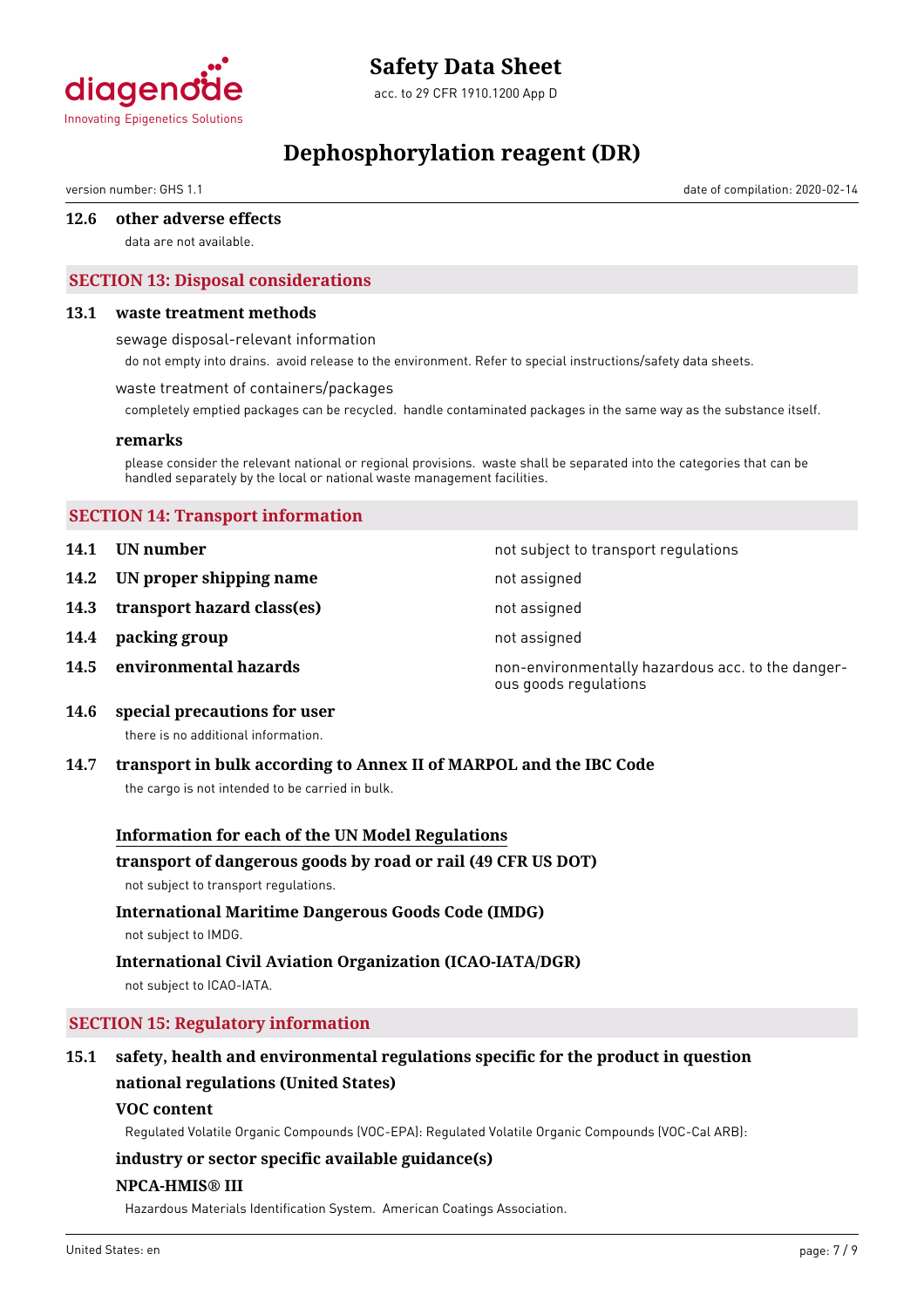

# **Dephosphorylation reagent (DR)**

version number: GHS 1.1 date of compilation: 2020-02-14

| category            | rating | description                                                                                                                                                   |
|---------------------|--------|---------------------------------------------------------------------------------------------------------------------------------------------------------------|
| Chronic             |        | none                                                                                                                                                          |
| Health              |        | no significant risk to health                                                                                                                                 |
| Flammability        |        | material that must be preheated before ignition can occur                                                                                                     |
| Physical hazard     |        | material that is normally stable, even under fire conditions, and will not react with water,<br>polymerize, decompose, condense, or self-react. Non-explosive |
| Personal protection |        |                                                                                                                                                               |

# **NFPA® 704**

National Fire Protection Association: Standard System for the Identification of the Hazards of Materials for Emergency Response (United States).

| category       | degree of<br>hazard | description                                                                                                      |
|----------------|---------------------|------------------------------------------------------------------------------------------------------------------|
| Flammability   |                     | material that must be preheated before ignition can occur                                                        |
| Health         |                     | material that, under emergency conditions, would offer no hazard beyond that of ordinary<br>combustible material |
| Instability    |                     | material that is normally stable, even under fire conditions                                                     |
| Special hazard |                     |                                                                                                                  |

### **15.2 Chemical Safety Assessment**

chemical safety assessments for substances in this mixture were not carried out.

# **SECTION 16: Other information, including date of preparation or last revision**

# **abbreviations and acronyms**

| abbr.                 | descriptions of used abbreviations                                                                                                                      |  |
|-----------------------|---------------------------------------------------------------------------------------------------------------------------------------------------------|--|
| 29 CFR 1910.1000      | 29 CFR 1910.1000, Tables Z-1, Z-2, Z-3 - Occupational Safety and Health Standards: Toxic and Hazardous Sub-<br>stances (permissible exposure limits)    |  |
| 49 CFR US DOT         | 49 CFR U.S. Department of Transportation                                                                                                                |  |
| Cal ARB               | California Air Resources Board                                                                                                                          |  |
| CAS                   | Chemical Abstracts Service (service that maintains the most comprehensive list of chemical substances)                                                  |  |
| Ceiling-C             | Ceiling value                                                                                                                                           |  |
| <b>DGR</b>            | Dangerous Goods Regulations (see IATA/DGR)                                                                                                              |  |
| EPA                   | Environmental Protection Agency. An agency of the federal government of the United States charged with pro-<br>tecting human health and the environment |  |
| <b>IATA</b>           | International Air Transport Association                                                                                                                 |  |
| <b>IATA/DGR</b>       | Dangerous Goods Regulations (DGR) for the air transport (IATA)                                                                                          |  |
| ICA <sub>0</sub>      | International Civil Aviation Organization                                                                                                               |  |
| <b>IMDG</b>           | International Maritime Dangerous Goods Code                                                                                                             |  |
| MARPOL                | International Convention for the Prevention of Pollution from Ships (abbr. of "Marine Pollutant")                                                       |  |
| NIOSH REL             | National Institute for Occupational Safety and Health (NIOSH): Recommended Exposure Limits (RELs)                                                       |  |
| <b>NPCA-HMIS® III</b> | National Paint and Coatings Association: Hazardous Materials Identification System - HMIS® III, Third Edition                                           |  |
| <b>OSHA</b>           | Occupational Safety and Health Administration (United States)                                                                                           |  |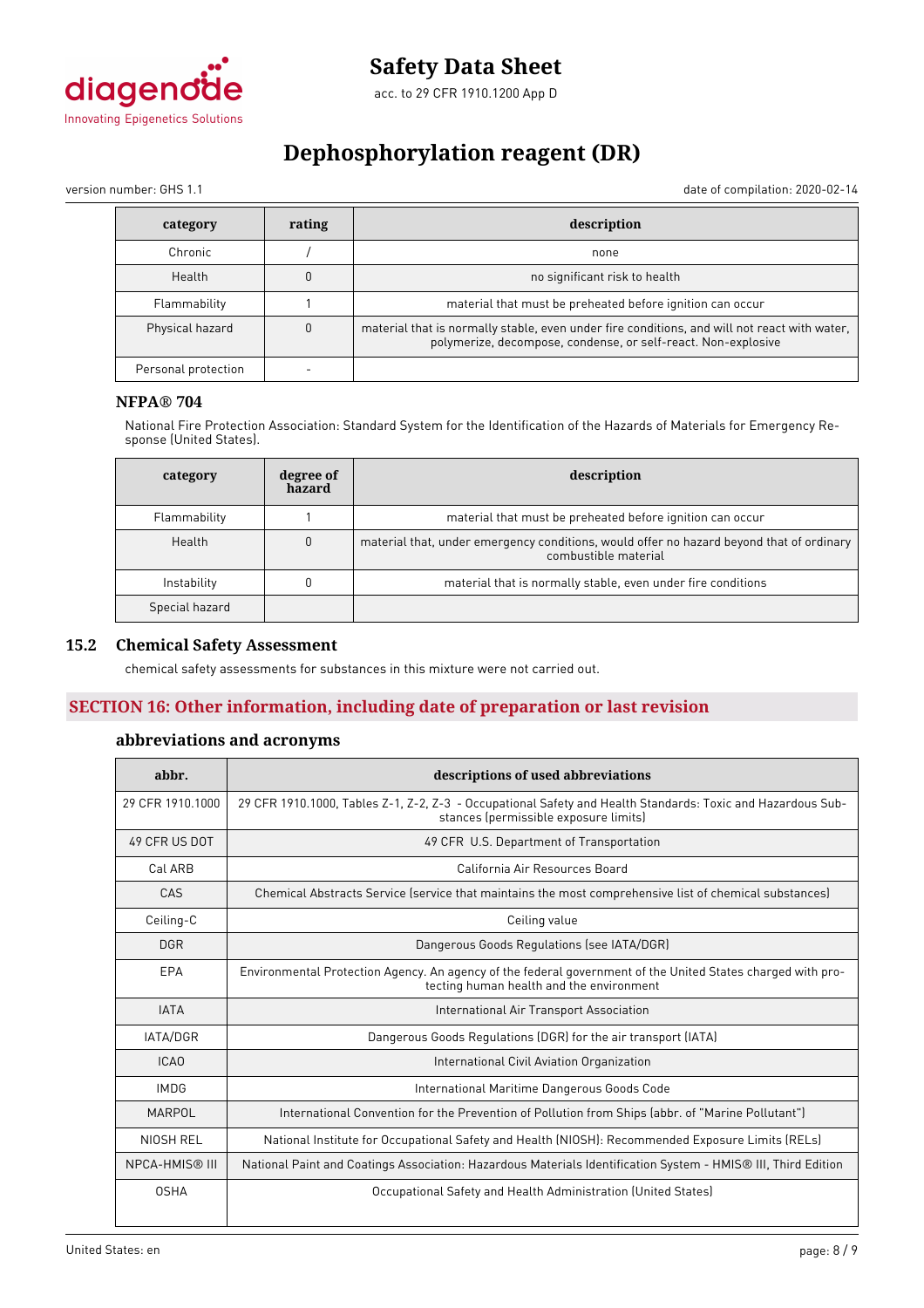

# **Dephosphorylation reagent (DR)**

version number: GHS 1.1 date of compilation: 2020-02-14

| abbr.       | descriptions of used abbreviations       |
|-------------|------------------------------------------|
| <b>PBT</b>  | Persistent, Bioaccumulative and Toxic    |
| PEL         | Permissible exposure limit               |
| ppm         | Parts per million                        |
| <b>STEL</b> | Short-term exposure limit                |
| <b>TWA</b>  | Time-weighted average                    |
| VOC.        | Volatile Organic Compounds               |
| vPvB        | Very Persistent and very Bioaccumulative |

# **key literature references and sources for data**

OSHA Hazard Communication Standard (HCS), 29 CFR 1910.1200.

transport of dangerous goods by road or rail (49 CFR US DOT). International Maritime Dangerous Goods Code (IMDG). Dangerous Goods Regulations (DGR) for the air transport (IATA).

#### **classification procedure**

physical and chemical properties: the classification is based on tested mixture. health hazards, environmental hazards: the method for classification of the mixture is based on ingredients of the mixture (additivity formula).

### **disclaimer**

this information is based upon the present state of our knowledge. this SDS has been compiled and is solely intended for this product.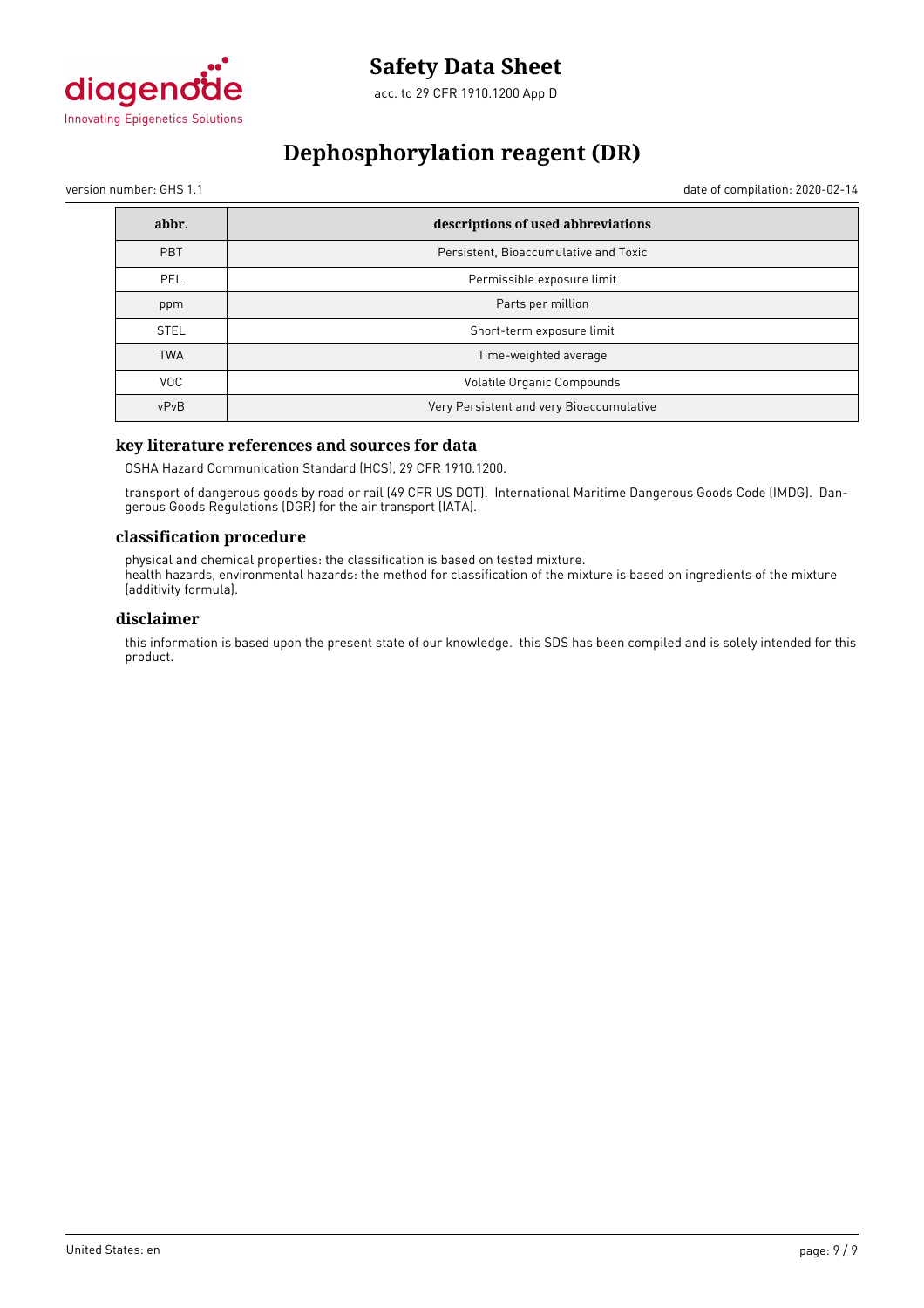<span id="page-18-0"></span>

acc. to 29 CFR 1910.1200 App D

# **Crowding buffer (CB)**

version number: GHS 1.0 date of compilation: 2020-02-14

# **SECTION 1: Identification**

### **1.1 product identifier**

product code(s) and the control of the K14421003

# trade name **Crowding buffer (CB)**

# **1.2 relevant identified uses of the substance or mixture and uses advised against**

relevant identified uses **for research use only, not for use in diagnostic or** for use in diagnostic or therapeutic procedures.

# **1.3 details of the supplier of the safety data sheet**

Diagenode SA LIEGE SCIENCE PARK Rue du Bois Saint-Jean, 3 4102 Seraing Belgium

telephone: +32 4 364 20 50 e-mail: info@diagenode.com

### **1.4 emergency telephone number**

emergency information service  $+3243642050$ 

this number is only available during the following office hours: Mon-Fri 09:00 AM - 05:00 PM

| poison center |                                                |                |
|---------------|------------------------------------------------|----------------|
| country       | name                                           | telephone      |
|               | American Association of Poison Control Centers | 1-800-222-1222 |

# **SECTION 2: Hazard(s) identification**

# **2.1 classification of the substance or mixture**

classification acc. to OSHA "Hazard Communication Standard" (29 CFR 1910.1200) this mixture does not meet the criteria for classification.

# **2.2 label elements**

labelling acc. to OSHA "Hazard Communication Standard" (29 CFR 1910.1200)

- signal word not required
- pictograms not required

### **2.3 other hazards**

there is no additional information.

hazards not otherwise classified

may be harmful if swallowed (GHS category 5: acutely toxic - oral). may be harmful in contact with skin (GHS category 5: acutely toxic - dermal).

#### results of PBT and vPvB assessment

this mixture does not contain any substances that are assessed to be a PBT or a vPvB.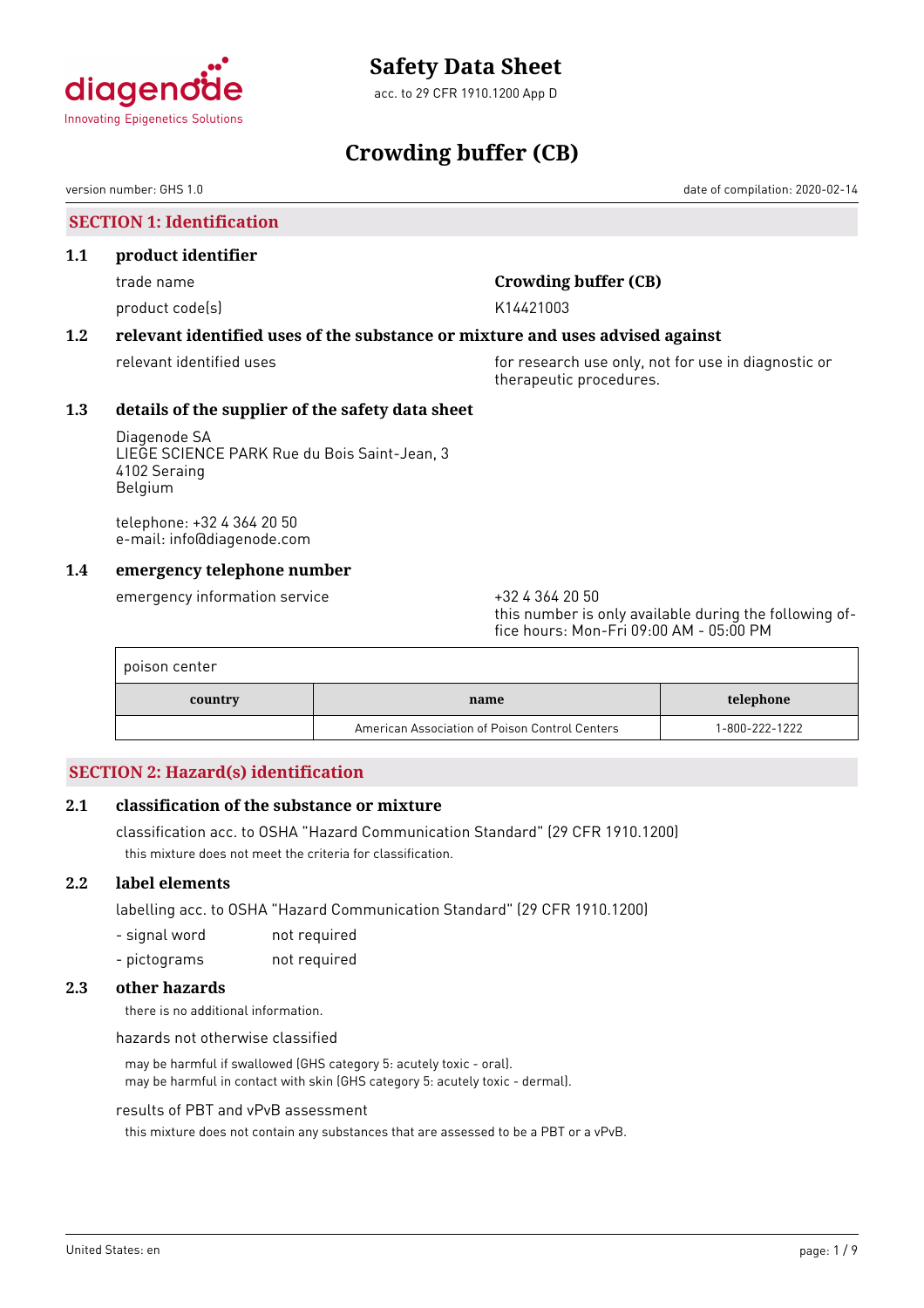

acc. to 29 CFR 1910.1200 App D

# **Crowding buffer (CB)**

version number: GHS 1.0 date of compilation: 2020-02-14

# **SECTION 3: Composition/information on ingredients**

#### **3.1 substances**

not relevant (mixture)

**3.2 mixtures** description of the mixture

#### **SECTION 4: First-aid measures**

#### **4.1 description of first- aid measures**

#### general notes

do not leave affected person unattended. remove victim out of the danger area. keep affected person warm, still and covered. take off immediately all contaminated clothing. in all cases of doubt, or when symptoms persist, seek medical advice. in case of unconsciousness place person in the recovery position. Never give anything by mouth.

#### following inhalation

if breathing is irregular or stopped, immediately seek medical assistance and start first aid actions. provide fresh air.

#### following skin contact

wash with plenty of soap and water.

#### following eye contact

remove contact lenses, if present and easy to do. Continue rinsing. irrigate copiously with clean, fresh water for at least 10 minutes, holding the eyelids apart.

#### following ingestion

rinse mouth with water (only if the person is conscious). do NOT induce vomiting.

### **4.2 most important symptoms and effects, both acute and delayed**

symptoms and effects are not known to date.

# **4.3 indication of any immediate medical attention and special treatment needed** none

#### **SECTION 5: Fire-fighting measures**

### **5.1 extinguishing media**

suitable extinguishing media

water spray, BC-powder, carbon dioxide (CO2)

unsuitable extinguishing media

water jet

#### **5.2 special hazards arising from the substance or mixture**

hazardous combustion products carbon monoxide (CO), carbon dioxide (CO2)

### **5.3 advice for firefighters**

in case of fire and/or explosion do not breathe fumes. coordinate firefighting measures to the fire surroundings. do not allow firefighting water to enter drains or water courses. collect contaminated firefighting water separately. fight fire with normal precautions from a reasonable distance.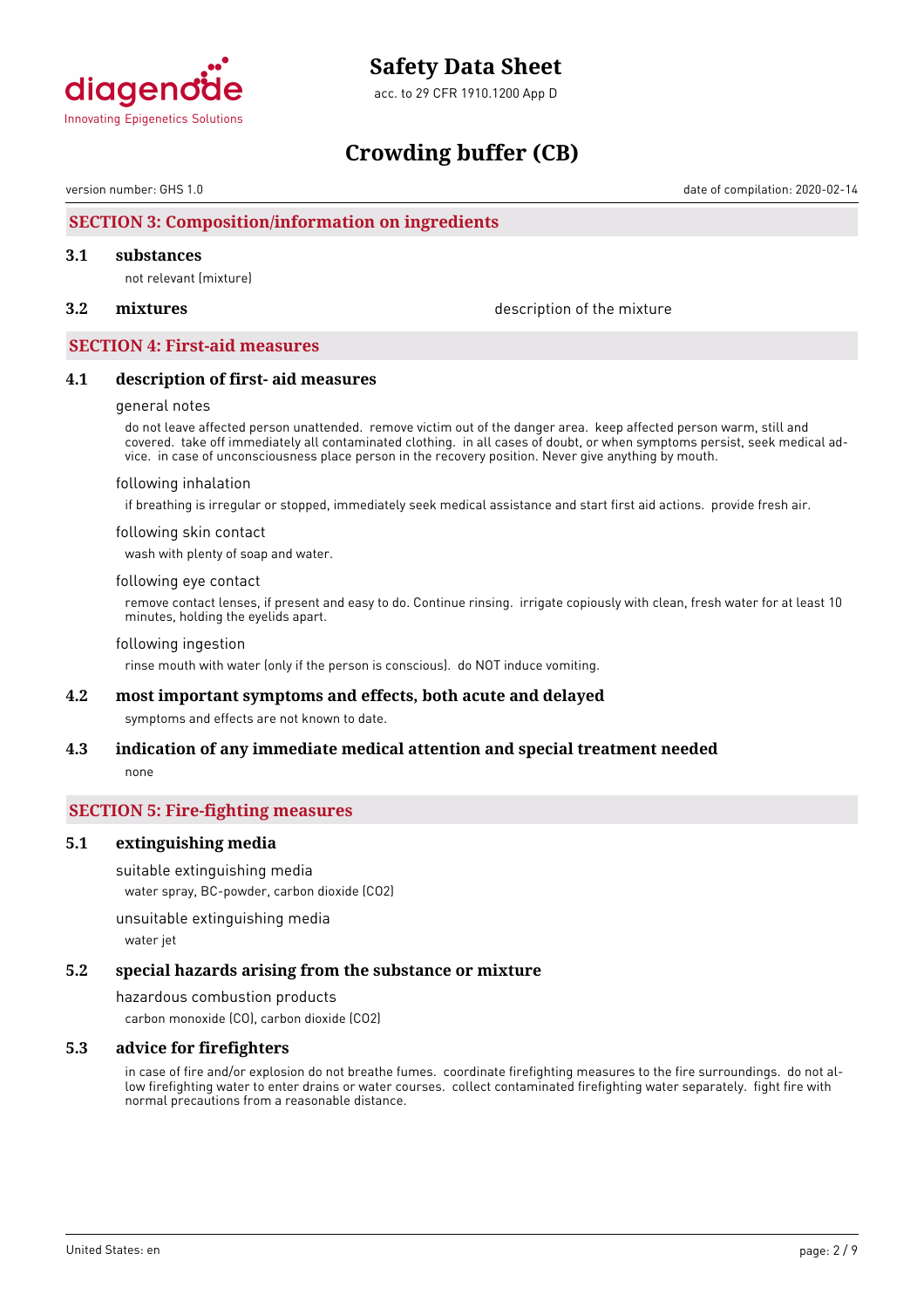

acc. to 29 CFR 1910.1200 App D

# **Crowding buffer (CB)**

version number: GHS 1.0 date of compilation: 2020-02-14

### **SECTION 6: Accidental release measures**

### **6.1 personal precautions, protective equipment and emergency procedures**

for non-emergency personnel remove persons to safety.

for emergency responders wear breathing apparatus if exposed to vapors/dust/aerosols/gases.

### **6.2 environmental precautions**

keep away from drains, surface and ground water. retain contaminated washing water and dispose of it.

#### **6.3 methods and material for containment and cleaning up**

advice on how to contain a spill covering of drains

advice on how to clean up a spill

wipe up with absorbent material (e.g. cloth, fleece). collect spillage: sawdust, kieselgur (diatomite), sand, universal binder

appropriate containment techniques

use of adsorbent materials.

other information relating to spills and releases place in appropriate containers for disposal. ventilate affected area.

#### **6.4 reference to other sections**

hazardous combustion products: see section 5. personal protective equipment: see section 8. incompatible materials: see section 10. disposal considerations: see section 13.

# **SECTION 7: Handling and storage**

### **7.1 precautions for safe handling**

recommendations

- measures to prevent fire as well as aerosol and dust generation

use local and general ventilation. use only in well-ventilated areas.

#### advice on general occupational hygiene

wash hands after use. do not eat, drink and smoke in work areas. remove contaminated clothing and protective equipment before entering eating areas. never keep food or drink in the vicinity of chemicals. never place chemicals in containers that are normally used for food or drink. keep away from food, drink and animal feedingstuffs.

### **7.2 conditions for safe storage, including any incompatibilities**

control of the effects

protect against external exposure, such as

frost

#### **7.3 specific end use(s)**

see section 16 for a general overview.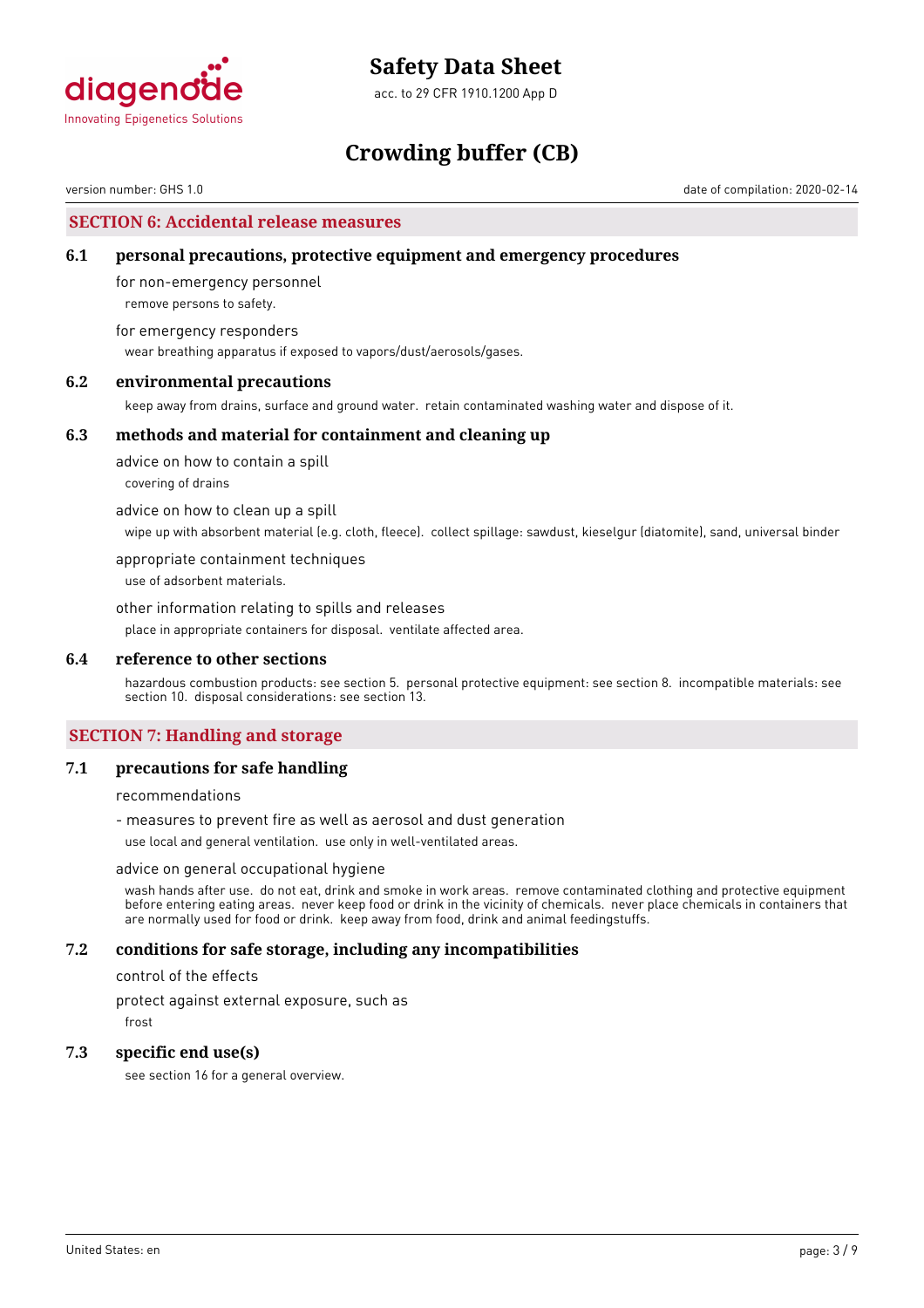

acc. to 29 CFR 1910.1200 App D

# **Crowding buffer (CB)**

version number: GHS 1.0 date of compilation: 2020-02-14

# **SECTION 8: Exposure controls/personal protection**

#### **8.1 control parameters**

this information is not available.

### **8.2 exposure controls**

appropriate engineering controls

general ventilation.

individual protection measures (personal protective equipment)

eye/face protection

wear eye/face protection.

skin protection

- hand protection

wear suitable gloves. chemical protection gloves are suitable, which are tested according to EN 374. check leak-tightness/ impermeability prior to use. in the case of wanting to use the gloves again, clean them before taking off and air them well. for special purposes, it is recommended to check the resistance to chemicals of the protective gloves mentioned above together with the supplier of these gloves.

#### - other protection measures

take recovery periods for skin regeneration. preventive skin protection (barrier creams/ointments) is recommended. wash hands thoroughly after handling.

#### respiratory protection

in case of inadequate ventilation wear respiratory protection.

#### environmental exposure controls

use appropriate container to avoid environmental contamination. keep away from drains, surface and ground water.

# **SECTION 9: Physical and chemical properties**

#### **9.1 information on basic physical and chemical properties**

#### **appearance**

| physical state | liquid         |
|----------------|----------------|
| color          | various        |
| odor           | characteristic |

#### **other safety parameters**

| pH (value)                              | not determined        |
|-----------------------------------------|-----------------------|
| melting point/freezing point            | not determined        |
| initial boiling point and boiling range | not determined        |
| flash point                             | not determined        |
| evaporation rate                        | not determined        |
| flammability (solid, gas)               | not relevant, (fluid) |
| explosive limits                        | not determined        |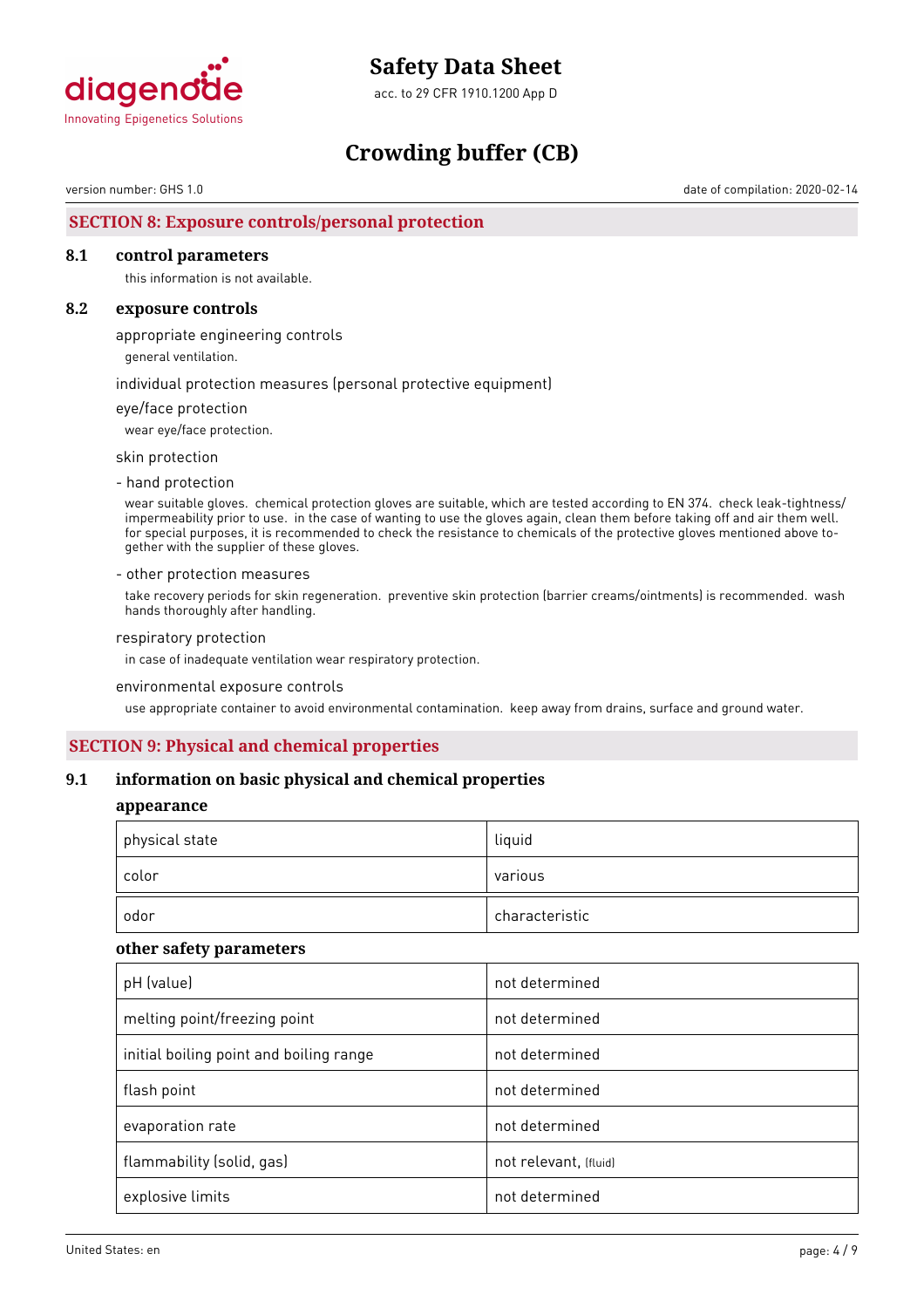

acc. to 29 CFR 1910.1200 App D

# **Crowding buffer (CB)**

version number: GHS 1.0 date of compilation: 2020-02-14

|     | vapor pressure              | not determined                                |
|-----|-----------------------------|-----------------------------------------------|
|     | density                     | not determined                                |
|     | vapor density               | this information is not available             |
|     | relative density            | information on this property is not available |
|     | solubility(ies)             | not determined                                |
|     | partition coefficient       |                                               |
|     | - n-octanol/water (log KOW) | this information is not available             |
|     | auto-ignition temperature   | not determined                                |
|     | viscosity                   | not determined                                |
|     | explosive properties        | none                                          |
|     | oxidizing properties        | none                                          |
| 9.2 | other information           | there is no additional information            |

# **SECTION 10: Stability and reactivity**

#### **10.1 reactivity**

concerning incompatibility: see below "Conditions to avoid" and "Incompatible materials".

# **10.2 chemical stability**

the material is stable under normal ambient and anticipated storage and handling conditions of temperature and pressure.

### **10.3 possibility of hazardous reactions**

no known hazardous reactions.

### **10.4 conditions to avoid**

there are no specific conditions known which have to be avoided.

# **10.5 incompatible materials**

oxidizers

#### **10.6 hazardous decomposition products**

reasonably anticipated hazardous decomposition products produced as a result of use, storage, spill and heating are not known. hazardous combustion products: see section 5.

# **SECTION 11: Toxicological information**

### **11.1 information on toxicological effects**

test data are not available for the complete mixture.

#### classification procedure

the method for classification of the mixture is based on ingredients of the mixture (additivity formula).

# **classification acc. to OSHA "Hazard Communication Standard" (29 CFR 1910.1200)**

this mixture does not meet the criteria for classification.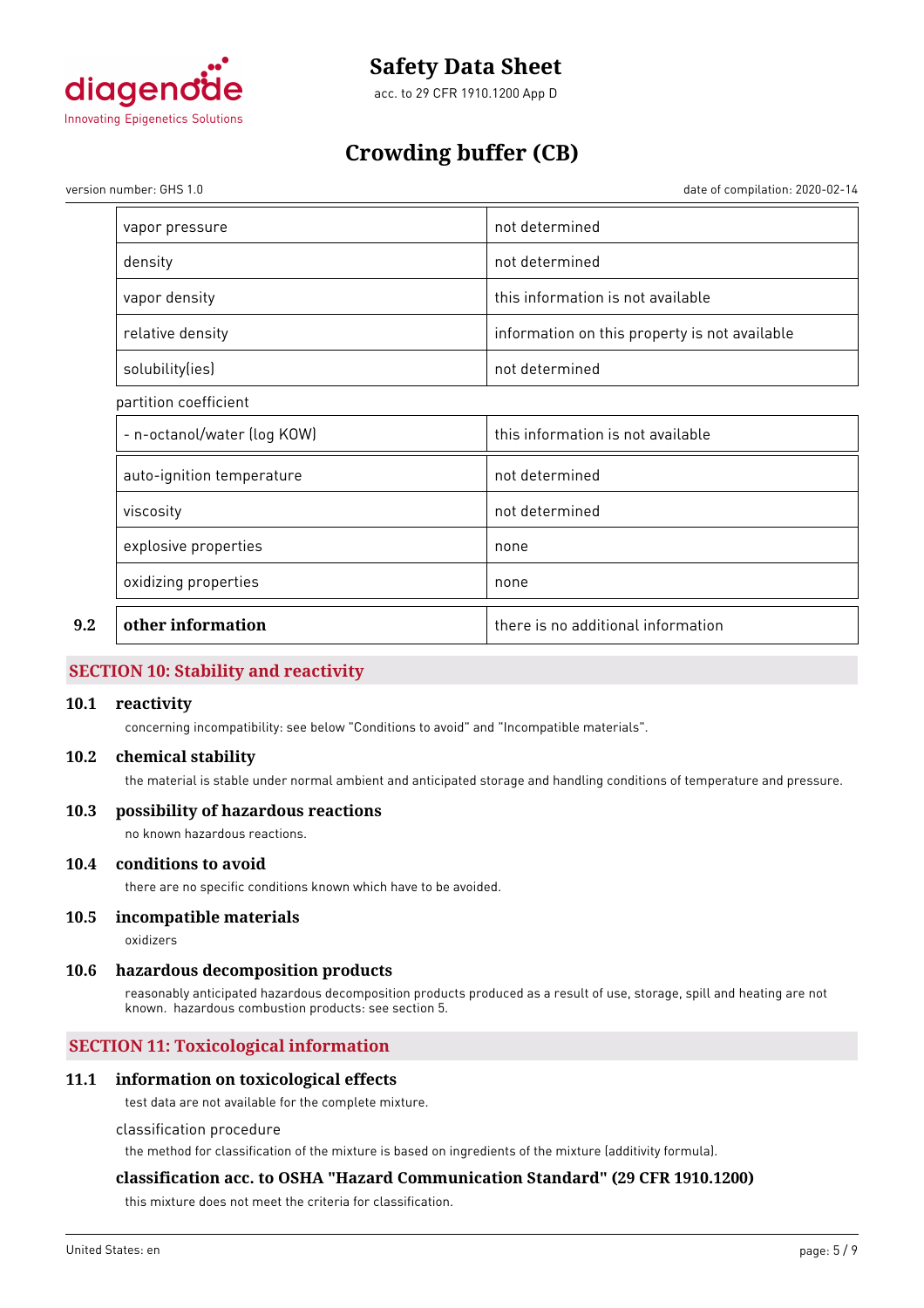

acc. to 29 CFR 1910.1200 App D

# **Crowding buffer (CB)**

version number: GHS 1.0 date of compilation: 2020-02-14

#### acute toxicity

shall not be classified as acutely toxic.

GHS of the United Nations, annex 4: may be harmful if swallowed or in contact with skin.

#### skin corrosion/irritation

shall not be classified as corrosive/irritant to skin.

#### serious eye damage/eye irritation

shall not be classified as seriously damaging to the eye or eye irritant.

#### respiratory or skin sensitization

shall not be classified as a respiratory or skin sensitizer.

### germ cell mutagenicity

shall not be classified as germ cell mutagenic.

# carcinogenicity

shall not be classified as carcinogenic.

# reproductive toxicity shall not be classified as a reproductive toxicant.

specific target organ toxicity - single exposure shall not be classified as a specific target organ toxicant (single exposure).

#### specific target organ toxicity - repeated exposure

shall not be classified as a specific target organ toxicant (repeated exposure).

# aspiration hazard

shall not be classified as presenting an aspiration hazard.

# **SECTION 12: Ecological information**

# **12.1 toxicity**

shall not be classified as hazardous to the aquatic environment.

#### **12.2 persistence and degradability**

data are not available.

### **12.3 bioaccumulative potential**

data are not available.

#### **12.4 mobility in soil**

data are not available.

# **12.5 results of PBT and vPvB assessment**

data are not available.

#### **12.6 other adverse effects**

data are not available.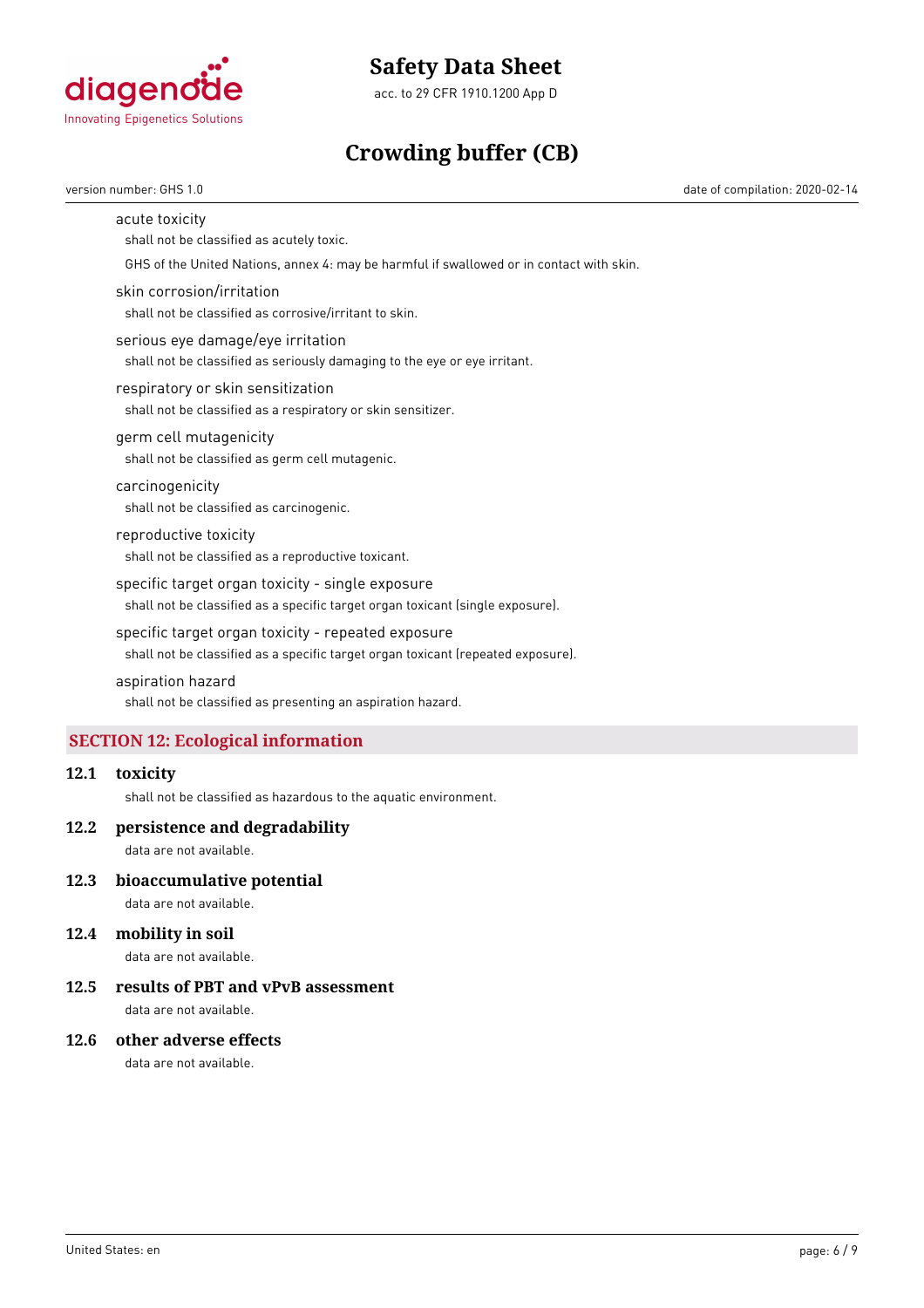

acc. to 29 CFR 1910.1200 App D

# **Crowding buffer (CB)**

version number: GHS 1.0 date of compilation: 2020-02-14

### **SECTION 13: Disposal considerations**

#### **13.1 waste treatment methods**

sewage disposal-relevant information

do not empty into drains. avoid release to the environment. Refer to special instructions/safety data sheets.

#### waste treatment of containers/packages

completely emptied packages can be recycled. handle contaminated packages in the same way as the substance itself.

#### **remarks**

please consider the relevant national or regional provisions. waste shall be separated into the categories that can be handled separately by the local or national waste management facilities.

| <b>SECTION 14: Transport information</b> |  |
|------------------------------------------|--|
|------------------------------------------|--|

- 
- **14.2 UN proper shipping name** not assigned
- **14.3 transport hazard class(es)** not assigned
- **14.4 packing group not assigned**
- 

**14.1 UN number 14.1 UN** number

- 
- 
- 

**14.5 environmental hazards non-environmentally hazardous acc. to the danger**ous goods regulations

**14.6 special precautions for user** there is no additional information.

# **14.7 transport in bulk according to Annex II of MARPOL and the IBC Code**

the cargo is not intended to be carried in bulk.

### **Information for each of the UN Model Regulations**

#### **transport of dangerous goods by road or rail (49 CFR US DOT)**

not subject to transport regulations.

### **International Maritime Dangerous Goods Code (IMDG)**

not subject to IMDG.

#### **International Civil Aviation Organization (ICAO-IATA/DGR)**

not subject to ICAO-IATA.

# **SECTION 15: Regulatory information**

# **15.1 safety, health and environmental regulations specific for the product in question national regulations (United States)**

#### **VOC content**

Regulated Volatile Organic Compounds (VOC-EPA): Regulated Volatile Organic Compounds (VOC-Cal ARB):

#### **industry or sector specific available guidance(s)**

#### **NPCA-HMIS® III**

Hazardous Materials Identification System. American Coatings Association.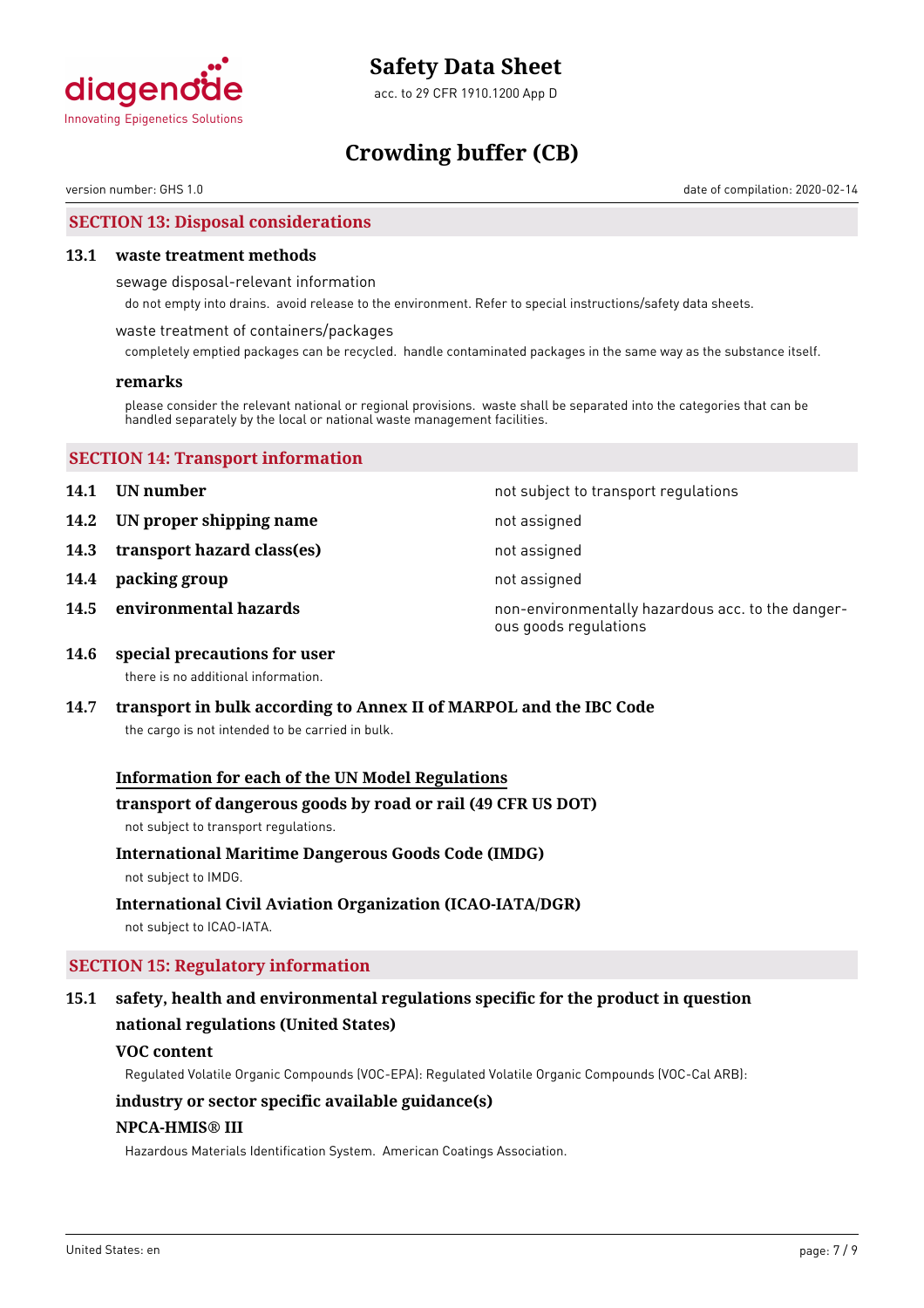

acc. to 29 CFR 1910.1200 App D

# **Crowding buffer (CB)**

version number: GHS 1.0 date of compilation: 2020-02-14

| category            | rating | description                                                                                                                                                   |
|---------------------|--------|---------------------------------------------------------------------------------------------------------------------------------------------------------------|
| Chronic             |        | none                                                                                                                                                          |
| Health              |        | no significant risk to health                                                                                                                                 |
| Flammability        |        | material that must be preheated before ignition can occur                                                                                                     |
| Physical hazard     |        | material that is normally stable, even under fire conditions, and will not react with water,<br>polymerize, decompose, condense, or self-react. Non-explosive |
| Personal protection |        |                                                                                                                                                               |

# **NFPA® 704**

National Fire Protection Association: Standard System for the Identification of the Hazards of Materials for Emergency Response (United States).

| category       | degree of<br>hazard | description                                                                                                      |  |
|----------------|---------------------|------------------------------------------------------------------------------------------------------------------|--|
| Flammability   |                     | material that must be preheated before ignition can occur                                                        |  |
| Health         | $\theta$            | material that, under emergency conditions, would offer no hazard beyond that of ordinary<br>combustible material |  |
| Instability    |                     | material that is normally stable, even under fire conditions                                                     |  |
| Special hazard |                     |                                                                                                                  |  |

### **15.2 Chemical Safety Assessment**

chemical safety assessments for substances in this mixture were not carried out.

# **SECTION 16: Other information, including date of preparation or last revision**

# **abbreviations and acronyms**

| abbr.                 | descriptions of used abbreviations                                                                                                                      |
|-----------------------|---------------------------------------------------------------------------------------------------------------------------------------------------------|
| 49 CFR US DOT         | 49 CFR U.S. Department of Transportation                                                                                                                |
| Cal ARB               | California Air Resources Board                                                                                                                          |
| <b>DGR</b>            | Dangerous Goods Regulations (see IATA/DGR)                                                                                                              |
| EPA                   | Environmental Protection Agency. An agency of the federal government of the United States charged with pro-<br>tecting human health and the environment |
| GHS                   | "Globally Harmonized System of Classification and Labelling of Chemicals" developed by the United Nations                                               |
| <b>IATA</b>           | International Air Transport Association                                                                                                                 |
| IATA/DGR              | Dangerous Goods Regulations (DGR) for the air transport (IATA)                                                                                          |
| ICA <sub>0</sub>      | International Civil Aviation Organization                                                                                                               |
| <b>IMDG</b>           | International Maritime Dangerous Goods Code                                                                                                             |
| MARPOL                | International Convention for the Prevention of Pollution from Ships (abbr. of "Marine Pollutant")                                                       |
| <b>NPCA-HMIS® III</b> | National Paint and Coatings Association: Hazardous Materials Identification System - HMIS® III, Third Edition                                           |
| <b>OSHA</b>           | Occupational Safety and Health Administration (United States)                                                                                           |
| PBT                   | Persistent, Bioaccumulative and Toxic                                                                                                                   |
| <b>VOC</b>            | Volatile Organic Compounds                                                                                                                              |
| vPvB                  | Very Persistent and very Bioaccumulative                                                                                                                |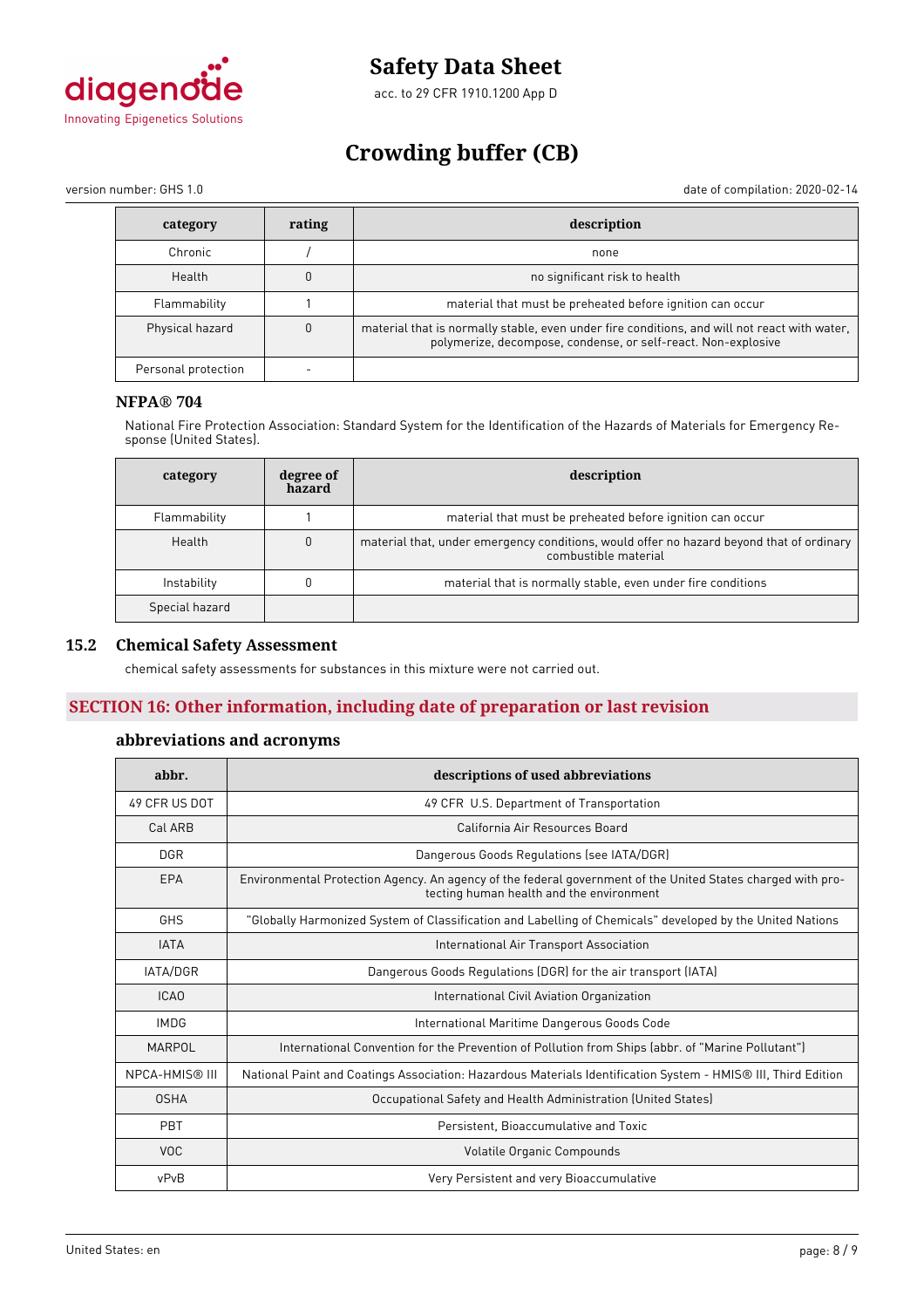

acc. to 29 CFR 1910.1200 App D

# **Crowding buffer (CB)**

version number: GHS 1.0 date of compilation: 2020-02-14

### **key literature references and sources for data**

OSHA Hazard Communication Standard (HCS), 29 CFR 1910.1200.

transport of dangerous goods by road or rail (49 CFR US DOT). International Maritime Dangerous Goods Code (IMDG). Dangerous Goods Regulations (DGR) for the air transport (IATA).

# **classification procedure**

physical and chemical properties: the classification is based on tested mixture. health hazards, environmental hazards: the method for classification of the mixture is based on ingredients of the mixture (additivity formula).

#### **disclaimer**

this information is based upon the present state of our knowledge. this SDS has been compiled and is solely intended for this product.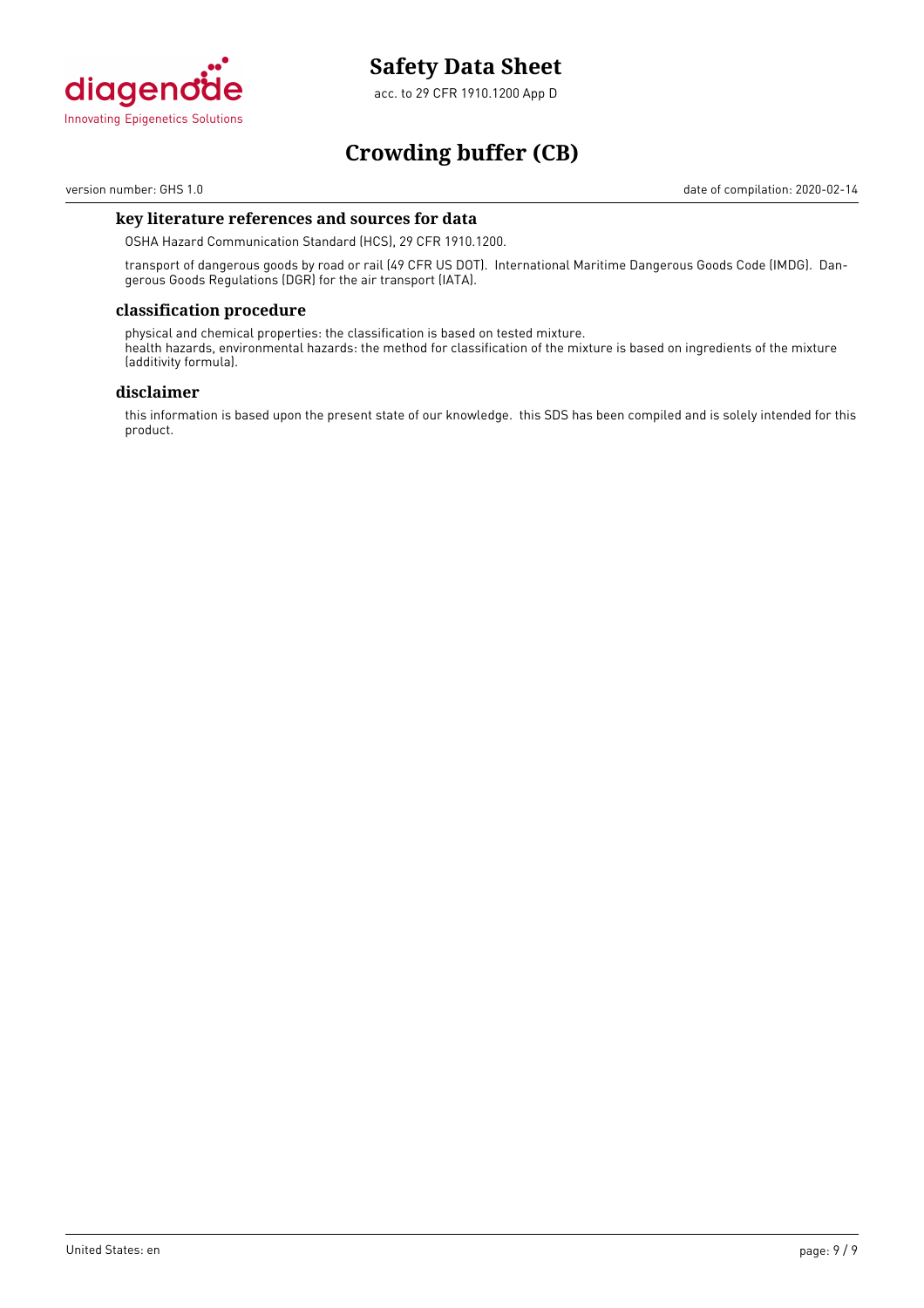

# <span id="page-27-0"></span>agenc **Innovating Epigenetics Solutions**

# **Tailing reagent (TR)**

version number: GHS 1.0 date of compilation: 2020-02-14

# **SECTION 1: Identification**

### **1.1 product identifier**

product code(s) and the control of the K14421004

# trade name **Tailing reagent (TR)**

# **1.2 relevant identified uses of the substance or mixture and uses advised against**

relevant identified uses **for research use only, not for use in diagnostic or** for use in diagnostic or therapeutic procedures.

# **1.3 details of the supplier of the safety data sheet**

Diagenode SA LIEGE SCIENCE PARK Rue du Bois Saint-Jean, 3 4102 Seraing Belgium

telephone: +32 4 364 20 50 e-mail: info@diagenode.com

# **1.4 emergency telephone number**

emergency information service  $+3243642050$ 

this number is only available during the following office hours: Mon-Fri 09:00 AM - 05:00 PM

| poison center |                                                |                |
|---------------|------------------------------------------------|----------------|
| country       | name                                           | telephone      |
|               | American Association of Poison Control Centers | 1-800-222-1222 |

# **SECTION 2: Hazard(s) identification**

# **2.1 classification of the substance or mixture**

classification acc. to OSHA "Hazard Communication Standard" (29 CFR 1910.1200) this mixture does not meet the criteria for classification.

# **2.2 label elements**

labelling acc. to OSHA "Hazard Communication Standard" (29 CFR 1910.1200) not required

# **2.3 other hazards**

results of PBT and vPvB assessment this mixture does not contain any substances that are assessed to be a PBT or a vPvB.

# **SECTION 3: Composition/information on ingredients**

# **3.1 substances**

not relevant (mixture)

**3.2 <b>mixtures** description of the mixture

This mixture does not contain any potentially hazardous products.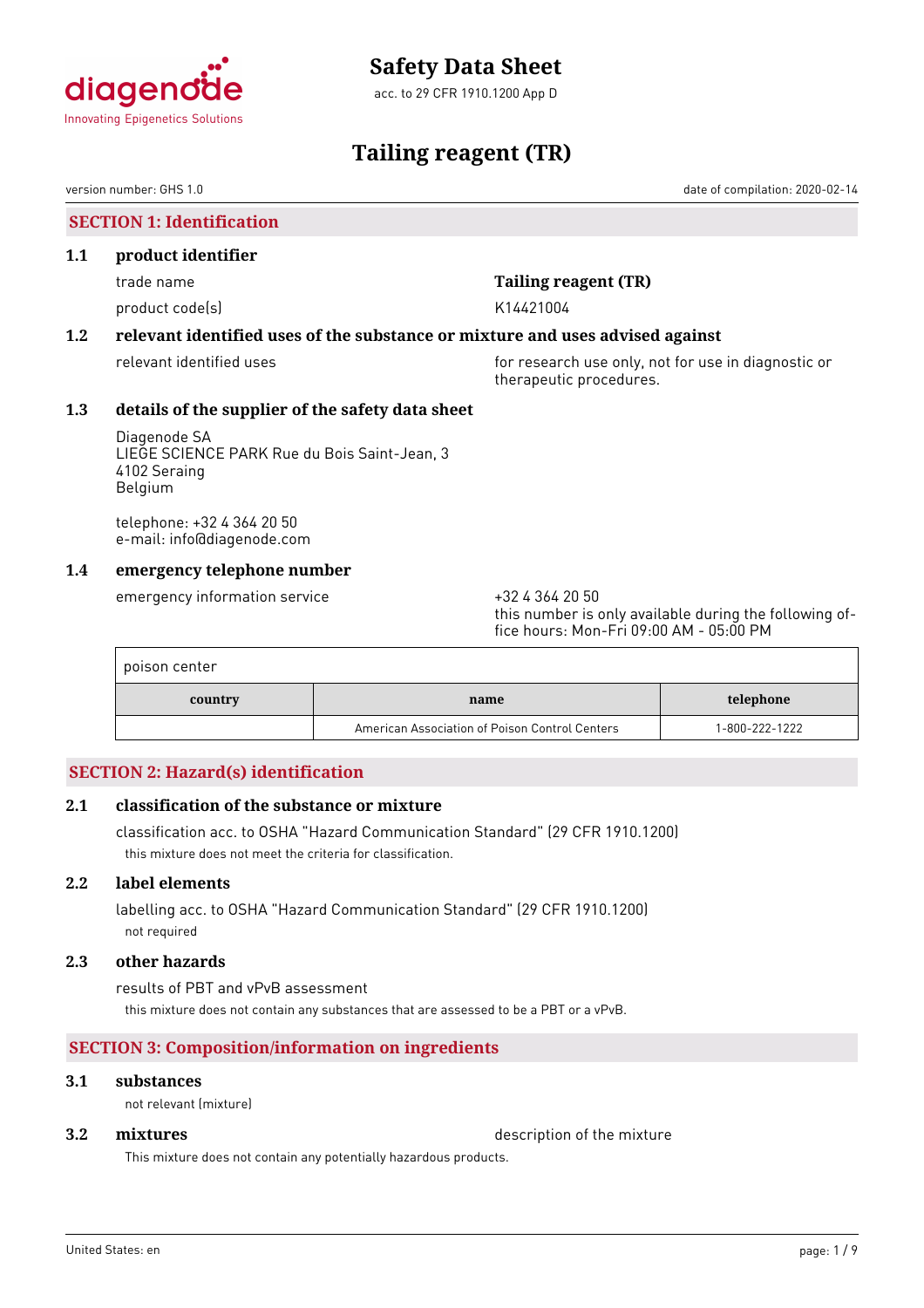

acc. to 29 CFR 1910.1200 App D

# **Tailing reagent (TR)**

version number: GHS 1.0 date of compilation: 2020-02-14

### **SECTION 4: First-aid measures**

### **4.1 description of first- aid measures**

#### general notes

do not leave affected person unattended. remove victim out of the danger area. keep affected person warm, still and covered. take off immediately all contaminated clothing. in all cases of doubt, or when symptoms persist, seek medical advice. in case of unconsciousness place person in the recovery position. Never give anything by mouth.

#### following inhalation

if breathing is irregular or stopped, immediately seek medical assistance and start first aid actions. provide fresh air.

#### following skin contact

wash with plenty of soap and water.

#### following eye contact

remove contact lenses, if present and easy to do. Continue rinsing. irrigate copiously with clean, fresh water for at least 10 minutes, holding the eyelids apart.

#### following ingestion

rinse mouth with water (only if the person is conscious). do NOT induce vomiting.

### **4.2 most important symptoms and effects, both acute and delayed**

symptoms and effects are not known to date.

#### **4.3 indication of any immediate medical attention and special treatment needed**

none

### **SECTION 5: Fire-fighting measures**

#### **5.1 extinguishing media**

suitable extinguishing media water spray, BC-powder, carbon dioxide (CO2)

unsuitable extinguishing media water jet

#### **5.2 special hazards arising from the substance or mixture**

#### hazardous combustion products

nitrogen oxides (NOx), carbon monoxide (CO), carbon dioxide (CO2)

#### **5.3 advice for firefighters**

in case of fire and/or explosion do not breathe fumes. coordinate firefighting measures to the fire surroundings. do not allow firefighting water to enter drains or water courses. collect contaminated firefighting water separately. fight fire with normal precautions from a reasonable distance.

### **SECTION 6: Accidental release measures**

#### **6.1 personal precautions, protective equipment and emergency procedures**

for non-emergency personnel

remove persons to safety.

for emergency responders

wear breathing apparatus if exposed to vapors/dust/aerosols/gases.

### **6.2 environmental precautions**

keep away from drains, surface and ground water. retain contaminated washing water and dispose of it.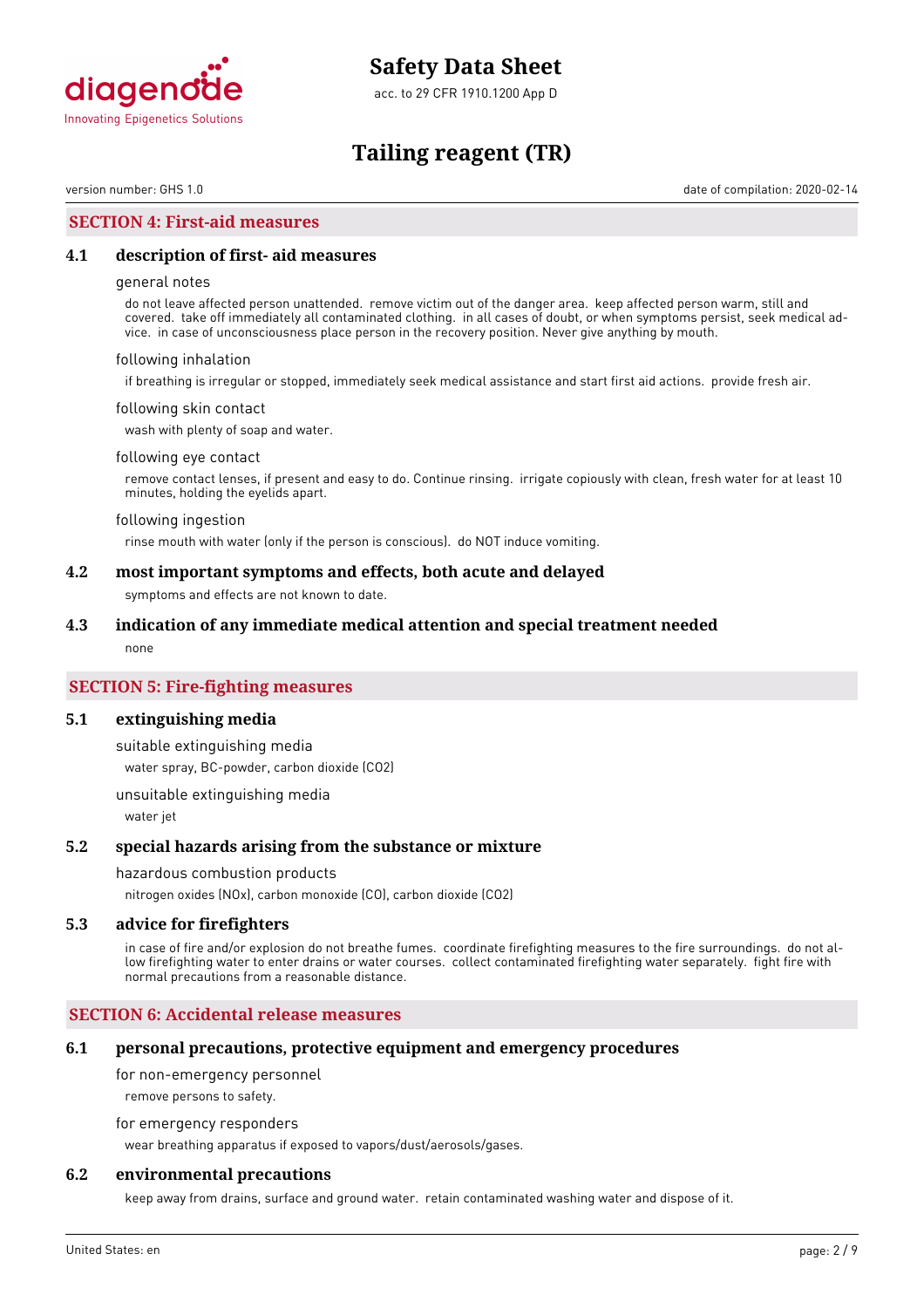



# **Tailing reagent (TR)**

version number: GHS 1.0 date of compilation: 2020-02-14

# **6.3 methods and material for containment and cleaning up**

advice on how to contain a spill

covering of drains

advice on how to clean up a spill

wipe up with absorbent material (e.g. cloth, fleece). collect spillage: sawdust, kieselgur (diatomite), sand, universal binder

appropriate containment techniques use of adsorbent materials.

other information relating to spills and releases

place in appropriate containers for disposal. ventilate affected area.

#### **6.4 reference to other sections**

hazardous combustion products: see section 5. personal protective equipment: see section 8. incompatible materials: see section 10. disposal considerations: see section 13.

# **SECTION 7: Handling and storage**

### **7.1 precautions for safe handling**

recommendations

- measures to prevent fire as well as aerosol and dust generation use local and general ventilation. use only in well-ventilated areas.

advice on general occupational hygiene

wash hands after use. do not eat, drink and smoke in work areas. remove contaminated clothing and protective equipment before entering eating areas. never keep food or drink in the vicinity of chemicals. never place chemicals in containers that are normally used for food or drink. keep away from food, drink and animal feedingstuffs.

#### **7.2 conditions for safe storage, including any incompatibilities**

control of the effects

protect against external exposure, such as

frost

#### **7.3 specific end use(s)**

see section 16 for a general overview.

# **SECTION 8: Exposure controls/personal protection**

#### **8.1 control parameters**

|              | occupational exposure limit values (Workplace Exposure Limits) |               |                 |                     |                           |                      |                           |                                  |                      |                 |                                           |
|--------------|----------------------------------------------------------------|---------------|-----------------|---------------------|---------------------------|----------------------|---------------------------|----------------------------------|----------------------|-----------------|-------------------------------------------|
| coun-<br>try | name of agent                                                  | <b>CAS No</b> | identi-<br>fier | <b>TWA</b><br>[ppm] | <b>TWA</b><br>[ $mg/m3$ ] | <b>STEL</b><br>[ppm] | <b>STEL</b><br>$[mg/m^3]$ | $ Ceiling-C Ceiling-C $<br>[ppm] | [mg/m <sup>3</sup> ] | nota-<br>tion   | source                                    |
| <b>US</b>    | glycerine                                                      | $56 - 81 - 5$ | <b>REL</b>      |                     |                           |                      |                           |                                  |                      | mist.<br>appx-D | <b>NIOSH</b><br><b>REL</b>                |
| <b>US</b>    | glycerol                                                       | $56 - 81 - 5$ | <b>PEL</b>      |                     | 15                        |                      |                           |                                  |                      | mist, i         | <b>29 CFR</b><br>1910.100<br><sup>0</sup> |
| US.          | glycerol                                                       | $56 - 81 - 5$ | <b>PEL</b>      |                     | 5                         |                      |                           |                                  |                      | mist, r         | <b>29 CFR</b><br>1910.100<br>0            |

notation

appx-D see Appendix D - Substances with No Established RELs<br>Ceiling-C ceiling value is a limit value above which exposure shou ceiling value is a limit value above which exposure should not occur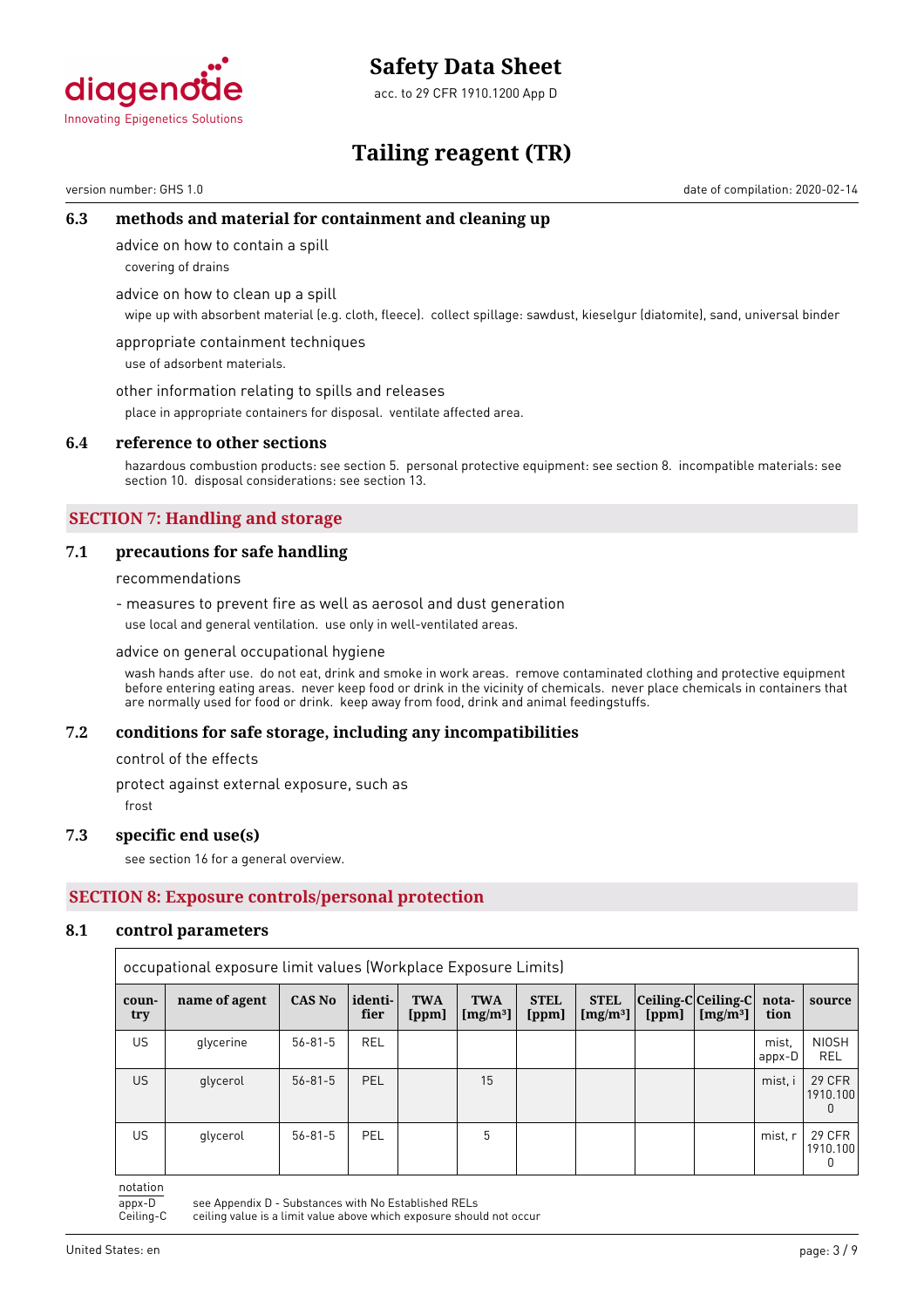

acc. to 29 CFR 1910.1200 App D

# **Tailing reagent (TR)**

version number: GHS 1.0 date of compilation: 2020-02-14

| notation    |                                                                                                                                                                             |
|-------------|-----------------------------------------------------------------------------------------------------------------------------------------------------------------------------|
|             | inhalable fraction                                                                                                                                                          |
| mist        | as mists                                                                                                                                                                    |
|             | respirable fraction                                                                                                                                                         |
| <b>STEL</b> | short-term exposure limit: a limit value above which exposure should not occur and which is related to a 15-minute period (un-<br>less otherwise specified)                 |
| <b>TWA</b>  | time-weighted average (long-term exposure limit): measured or calculated in relation to a reference period of 8 hours time-<br>weighted average (unless otherwise specified |

# **8.2 exposure controls**

appropriate engineering controls

general ventilation.

#### individual protection measures (personal protective equipment)

eye/face protection

wear eye/face protection.

skin protection

- hand protection

wear suitable gloves. chemical protection gloves are suitable, which are tested according to EN 374. check leak-tightness/ impermeability prior to use. in the case of wanting to use the gloves again, clean them before taking off and air them well. for special purposes, it is recommended to check the resistance to chemicals of the protective gloves mentioned above together with the supplier of these gloves.

#### - other protection measures

take recovery periods for skin regeneration. preventive skin protection (barrier creams/ointments) is recommended. wash hands thoroughly after handling.

#### respiratory protection

in case of inadequate ventilation wear respiratory protection.

environmental exposure controls

use appropriate container to avoid environmental contamination. keep away from drains, surface and ground water.

### **SECTION 9: Physical and chemical properties**

### **9.1 information on basic physical and chemical properties**

### **appearance**

| physical state |       | liquid    |
|----------------|-------|-----------|
|                | color | colorless |
|                | odor  | odorless  |

#### **other safety parameters**

| pH (value)                              | not determined        |
|-----------------------------------------|-----------------------|
| melting point/freezing point            | not determined        |
| initial boiling point and boiling range | not determined        |
| flash point                             | not determined        |
| evaporation rate                        | not determined        |
| flammability (solid, gas)               | not relevant, (fluid) |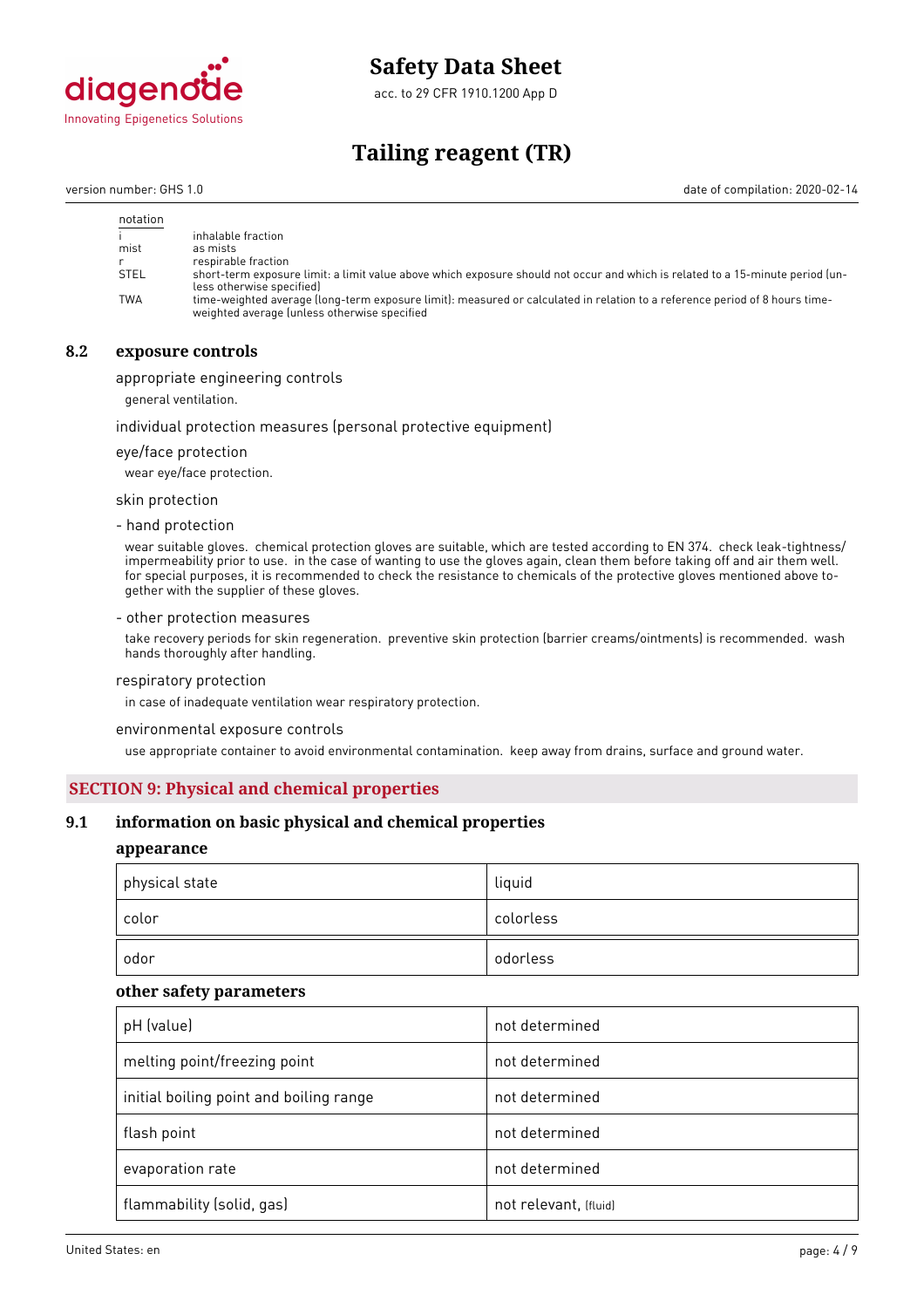

acc. to 29 CFR 1910.1200 App D

# **Tailing reagent (TR)**

version number: GHS 1.0 date of compilation: 2020-02-14

| other information           | there is no additional information            |
|-----------------------------|-----------------------------------------------|
| oxidizing properties        | none                                          |
| explosive properties        | none                                          |
| viscosity                   | not determined                                |
| auto-ignition temperature   | not determined                                |
| - n-octanol/water (log KOW) | this information is not available             |
| partition coefficient       |                                               |
| solubility(ies)             | not determined                                |
| relative density            | information on this property is not available |
| vapor density               | this information is not available             |
| density                     | not determined                                |
| vapor pressure              | not determined                                |
| explosive limits            | not determined                                |

# **SECTION 10: Stability and reactivity**

### **10.1 reactivity**

concerning incompatibility: see below "Conditions to avoid" and "Incompatible materials".

### **10.2 chemical stability**

the material is stable under normal ambient and anticipated storage and handling conditions of temperature and pressure.

### **10.3 possibility of hazardous reactions**

no known hazardous reactions.

# **10.4 conditions to avoid**

there are no specific conditions known which have to be avoided.

# **10.5 incompatible materials**

oxidizers

#### **10.6 hazardous decomposition products**

reasonably anticipated hazardous decomposition products produced as a result of use, storage, spill and heating are not known. hazardous combustion products: see section 5.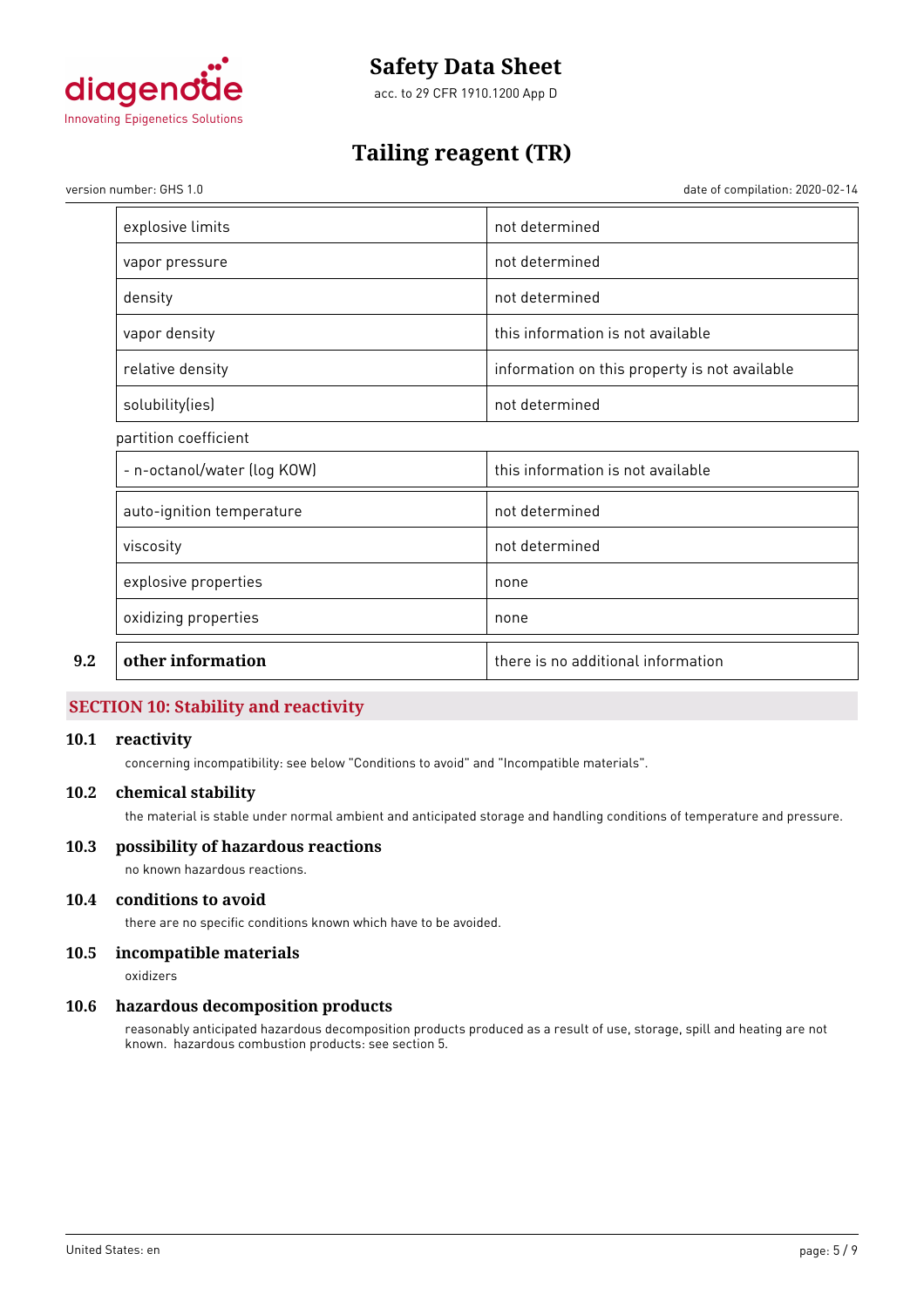



# **Tailing reagent (TR)**

version number: GHS 1.0 date of compilation: 2020-02-14

# **SECTION 11: Toxicological information**

### **11.1 information on toxicological effects**

test data are not available for the complete mixture.

classification procedure the method for classification of the mixture is based on ingredients of the mixture (additivity formula).

### **classification acc. to OSHA "Hazard Communication Standard" (29 CFR 1910.1200)**

this mixture does not meet the criteria for classification.

acute toxicity shall not be classified as acutely toxic.

skin corrosion/irritation

shall not be classified as corrosive/irritant to skin.

serious eye damage/eye irritation shall not be classified as seriously damaging to the eye or eye irritant.

respiratory or skin sensitization shall not be classified as a respiratory or skin sensitizer.

### germ cell mutagenicity shall not be classified as germ cell mutagenic.

carcinogenicity

shall not be classified as carcinogenic.

#### reproductive toxicity

shall not be classified as a reproductive toxicant.

specific target organ toxicity - single exposure

shall not be classified as a specific target organ toxicant (single exposure).

#### specific target organ toxicity - repeated exposure

shall not be classified as a specific target organ toxicant (repeated exposure).

### aspiration hazard

shall not be classified as presenting an aspiration hazard.

# **SECTION 12: Ecological information**

### **12.1 toxicity**

shall not be classified as hazardous to the aquatic environment.

#### **12.2 persistence and degradability**

data are not available.

#### **12.3 bioaccumulative potential**

data are not available.

### **12.4 mobility in soil**

data are not available.

### **12.5 results of PBT and vPvB assessment**

data are not available.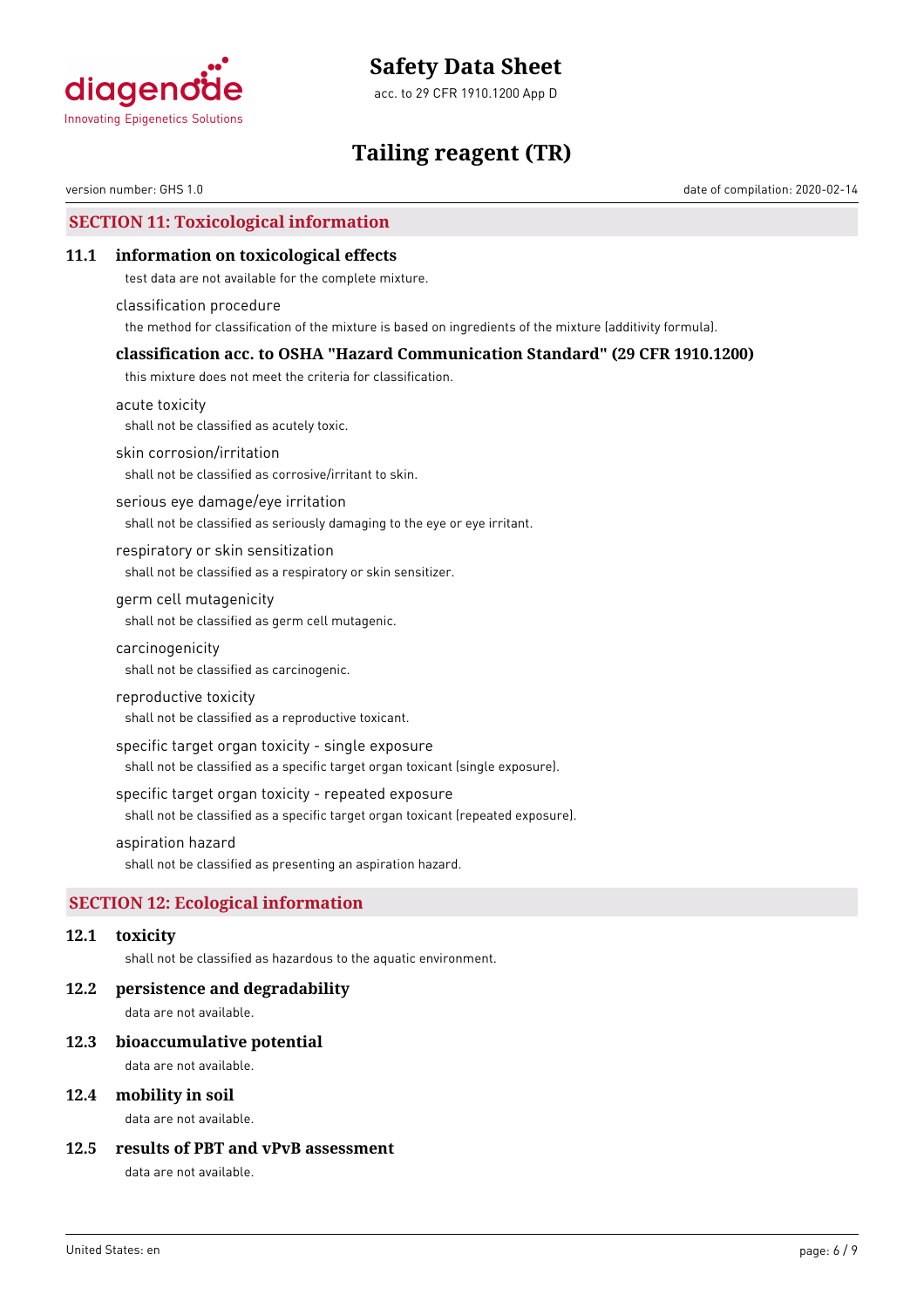

acc. to 29 CFR 1910.1200 App D

# **Tailing reagent (TR)**

version number: GHS 1.0 date of compilation: 2020-02-14

### **12.6 other adverse effects**

data are not available.

# **SECTION 13: Disposal considerations**

#### **13.1 waste treatment methods**

sewage disposal-relevant information

do not empty into drains. avoid release to the environment. Refer to special instructions/safety data sheets.

#### waste treatment of containers/packages

completely emptied packages can be recycled. handle contaminated packages in the same way as the substance itself.

#### **remarks**

please consider the relevant national or regional provisions. waste shall be separated into the categories that can be handled separately by the local or national waste management facilities.

### **SECTION 14: Transport information**

- **14.1 UN number 14.1 UN** number
- **14.2 IN proper shipping name** not assigned
- 14.3 **transport hazard class(es)** not assigned
- **14.4 packing group not assigned**
- 

**14.5 environmental hazards non-environmentally hazardous acc. to the danger**ous goods regulations

**14.6 special precautions for user**

there is no additional information.

#### **14.7 transport in bulk according to Annex II of MARPOL and the IBC Code**

the cargo is not intended to be carried in bulk.

#### **Information for each of the UN Model Regulations**

#### **transport of dangerous goods by road or rail (49 CFR US DOT)**

not subject to transport regulations.

# **International Maritime Dangerous Goods Code (IMDG)**

not subject to IMDG.

# **International Civil Aviation Organization (ICAO-IATA/DGR)**

not subject to ICAO-IATA.

# **SECTION 15: Regulatory information**

# **15.1 safety, health and environmental regulations specific for the product in question national regulations (United States)**

#### **VOC content**

Regulated Volatile Organic Compounds (VOC-EPA): Regulated Volatile Organic Compounds (VOC-Cal ARB):

#### **industry or sector specific available guidance(s)**

### **NPCA-HMIS® III**

Hazardous Materials Identification System. American Coatings Association.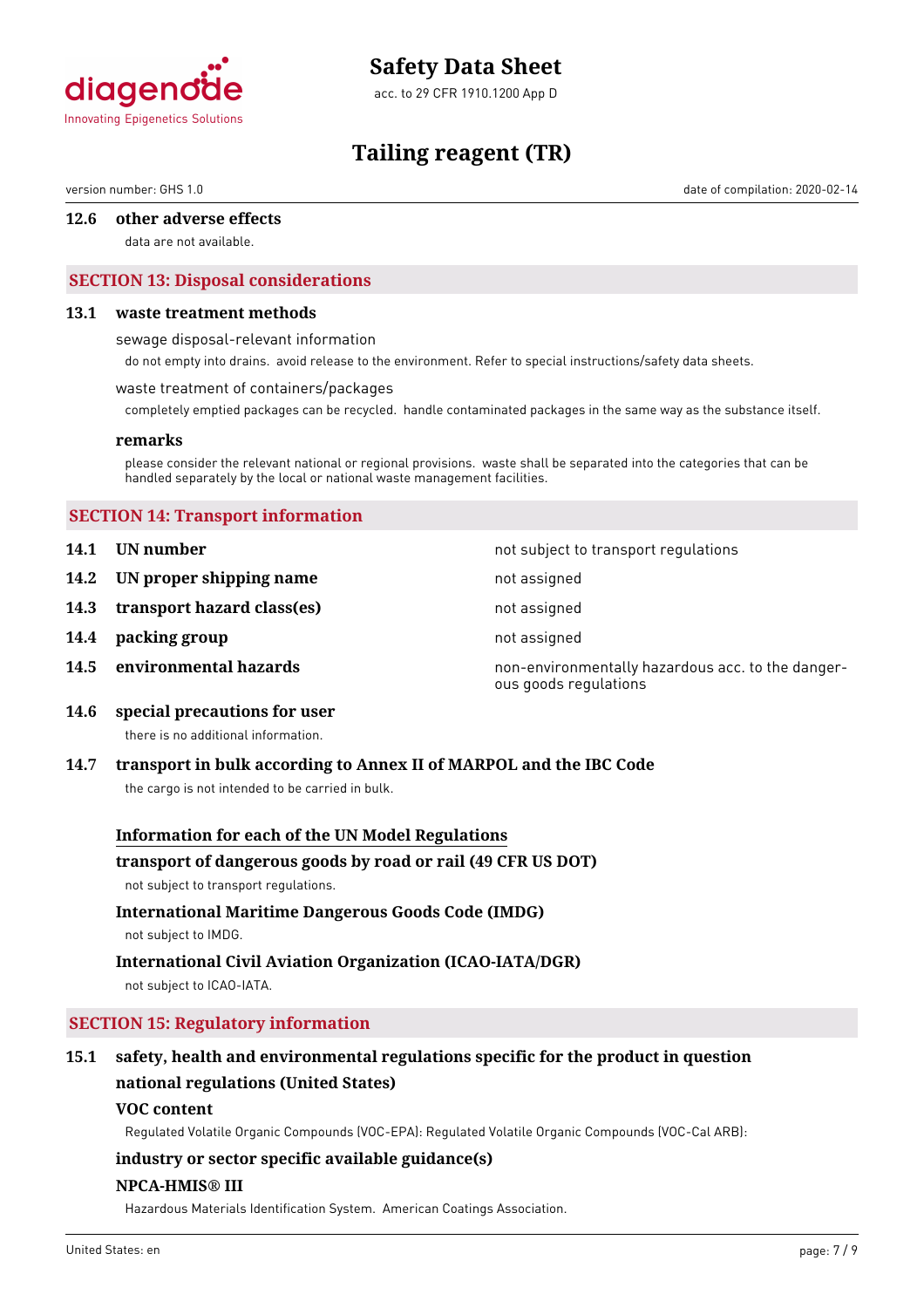

acc. to 29 CFR 1910.1200 App D

# **Tailing reagent (TR)**

version number: GHS 1.0 date of compilation: 2020-02-14

| category            | rating | description                                                                                                                                                   |
|---------------------|--------|---------------------------------------------------------------------------------------------------------------------------------------------------------------|
| Chronic             |        | none                                                                                                                                                          |
| Health              |        | no significant risk to health                                                                                                                                 |
| Flammability        |        | material that must be preheated before ignition can occur                                                                                                     |
| Physical hazard     |        | material that is normally stable, even under fire conditions, and will not react with water,<br>polymerize, decompose, condense, or self-react. Non-explosive |
| Personal protection |        |                                                                                                                                                               |

# **NFPA® 704**

National Fire Protection Association: Standard System for the Identification of the Hazards of Materials for Emergency Response (United States).

| category       | degree of<br>hazard | description                                                                                                      |  |
|----------------|---------------------|------------------------------------------------------------------------------------------------------------------|--|
| Flammability   |                     | material that must be preheated before ignition can occur                                                        |  |
| Health         | $\theta$            | material that, under emergency conditions, would offer no hazard beyond that of ordinary<br>combustible material |  |
| Instability    |                     | material that is normally stable, even under fire conditions                                                     |  |
| Special hazard |                     |                                                                                                                  |  |

### **15.2 Chemical Safety Assessment**

chemical safety assessments for substances in this mixture were not carried out.

# **SECTION 16: Other information, including date of preparation or last revision**

# **abbreviations and acronyms**

| abbr.                 | descriptions of used abbreviations                                                                                                                      |
|-----------------------|---------------------------------------------------------------------------------------------------------------------------------------------------------|
| 29 CFR 1910, 1000     | 29 CFR 1910.1000, Tables Z-1, Z-2, Z-3 - Occupational Safety and Health Standards: Toxic and Hazardous Sub-<br>stances (permissible exposure limits)    |
| 49 CFR US DOT         | 49 CFR U.S. Department of Transportation                                                                                                                |
| Cal ARB               | California Air Resources Board                                                                                                                          |
| CAS                   | Chemical Abstracts Service (service that maintains the most comprehensive list of chemical substances)                                                  |
| Ceiling-C             | Ceiling value                                                                                                                                           |
| <b>DGR</b>            | Dangerous Goods Regulations (see IATA/DGR)                                                                                                              |
| EPA                   | Environmental Protection Agency. An agency of the federal government of the United States charged with pro-<br>tecting human health and the environment |
| <b>IATA</b>           | International Air Transport Association                                                                                                                 |
| <b>IATA/DGR</b>       | Dangerous Goods Regulations (DGR) for the air transport (IATA)                                                                                          |
| <b>ICAO</b>           | International Civil Aviation Organization                                                                                                               |
| <b>IMDG</b>           | International Maritime Dangerous Goods Code                                                                                                             |
| MARPOL                | International Convention for the Prevention of Pollution from Ships (abbr. of "Marine Pollutant")                                                       |
| NIOSH REL             | National Institute for Occupational Safety and Health (NIOSH): Recommended Exposure Limits (RELs)                                                       |
| <b>NPCA-HMIS® III</b> | National Paint and Coatings Association: Hazardous Materials Identification System - HMIS® III, Third Edition                                           |
| <b>OSHA</b>           | Occupational Safety and Health Administration (United States)                                                                                           |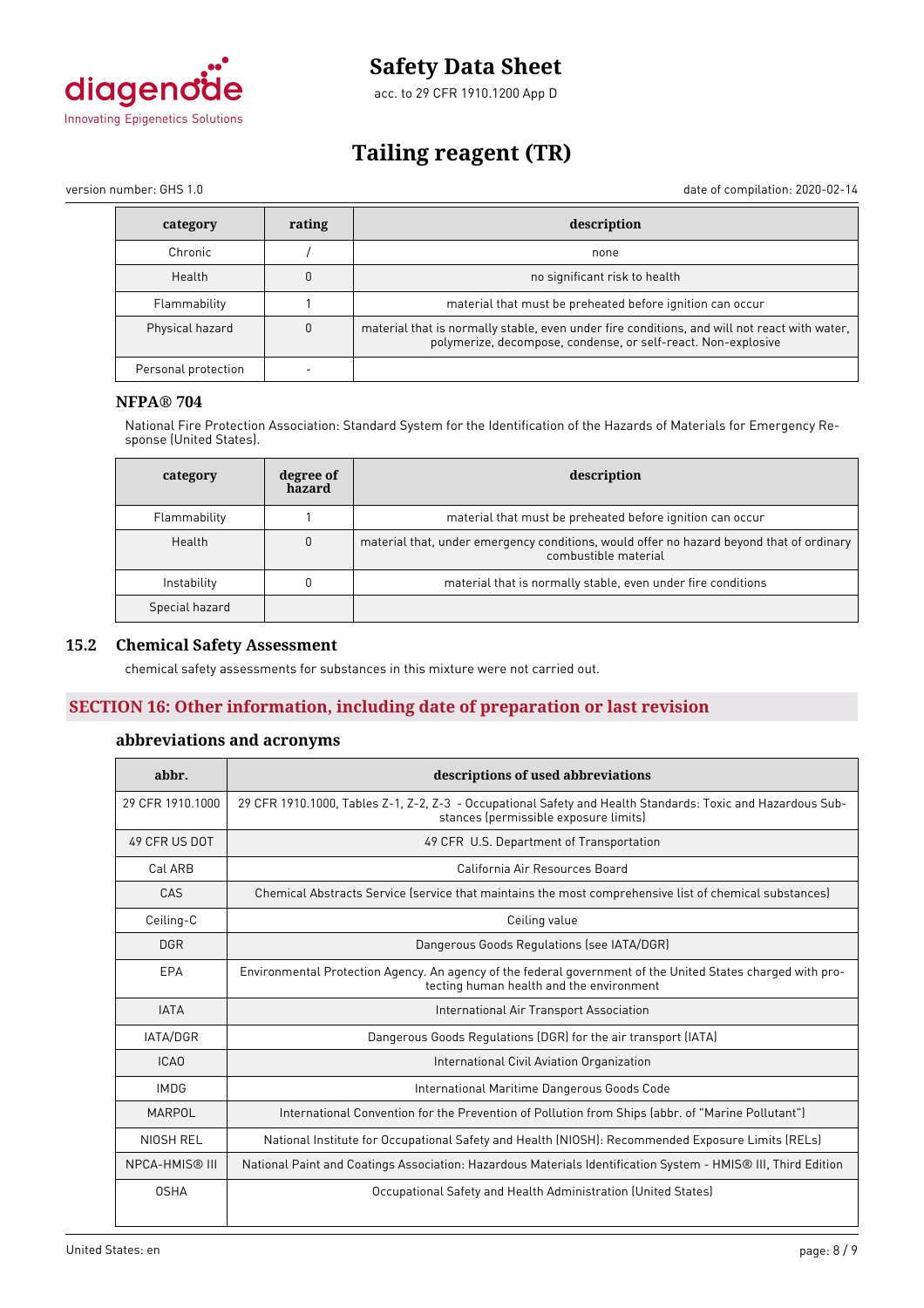

acc. to 29 CFR 1910.1200 App D

# **Tailing reagent (TR)**

version number: GHS 1.0 date of compilation: 2020-02-14

| abbr.       | descriptions of used abbreviations       |
|-------------|------------------------------------------|
| PBT         | Persistent, Bioaccumulative and Toxic    |
| <b>PEL</b>  | Permissible exposure limit               |
| ppm         | Parts per million                        |
| <b>STEL</b> | Short-term exposure limit                |
| <b>TWA</b>  | Time-weighted average                    |
| <b>VOC</b>  | Volatile Organic Compounds               |
| vPvB        | Very Persistent and very Bioaccumulative |

# **key literature references and sources for data**

OSHA Hazard Communication Standard (HCS), 29 CFR 1910.1200.

transport of dangerous goods by road or rail (49 CFR US DOT). International Maritime Dangerous Goods Code (IMDG). Dangerous Goods Regulations (DGR) for the air transport (IATA).

#### **classification procedure**

physical and chemical properties: the classification is based on tested mixture. health hazards, environmental hazards: the method for classification of the mixture is based on ingredients of the mixture (additivity formula).

### **disclaimer**

this information is based upon the present state of our knowledge. this SDS has been compiled and is solely intended for this product.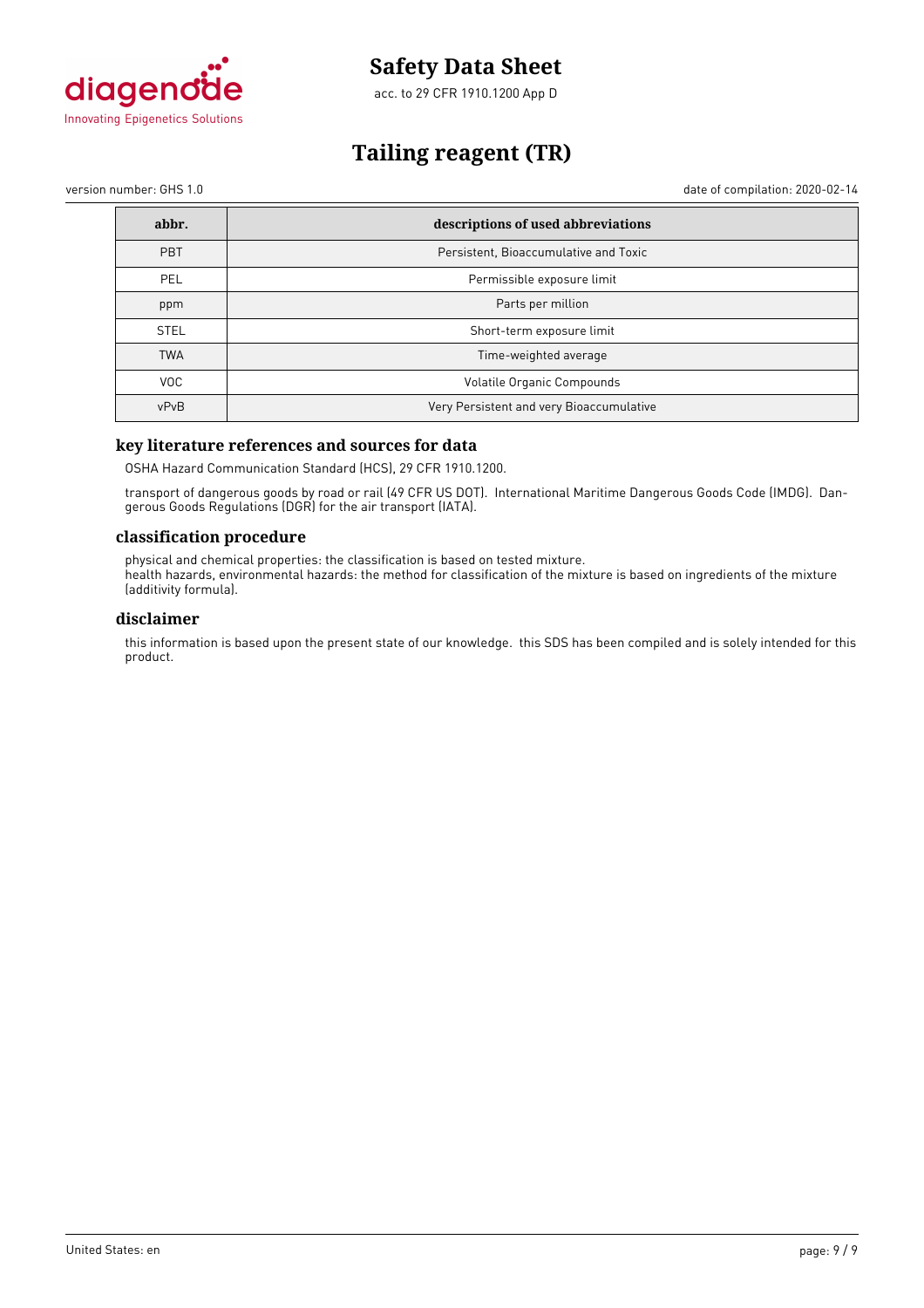

acc. to 29 CFR 1910.1200 App D

# **Small Tailing buffer (STB)**

version number: GHS 1.0 date of compilation: 2020-02-14

**SECTION 1: Identification**

### **1.1 product identifier**

# trade name **Small Tailing buffer (STB)**

product code(s) and the control of the K14421005

# **1.2 relevant identified uses of the substance or mixture and uses advised against**

relevant identified uses **for research use only, not for use in diagnostic or** for use in diagnostic or therapeutic procedures.

# **1.3 details of the supplier of the safety data sheet**

Diagenode SA LIEGE SCIENCE PARK Rue du Bois Saint-Jean, 3 4102 Seraing Belgium

telephone: +32 4 364 20 50 e-mail: info@diagenode.com

# **1.4 emergency telephone number**

emergency information service  $+3243642050$ 

this number is only available during the following office hours: Mon-Fri 09:00 AM - 05:00 PM

| poison center |                                                |                |
|---------------|------------------------------------------------|----------------|
| country       | name                                           | telephone      |
|               | American Association of Poison Control Centers | 1-800-222-1222 |

# **SECTION 2: Hazard(s) identification**

# **2.1 classification of the substance or mixture**

classification acc. to OSHA "Hazard Communication Standard" (29 CFR 1910.1200) this mixture does not meet the criteria for classification.

# **2.2 label elements**

labelling acc. to OSHA "Hazard Communication Standard" (29 CFR 1910.1200) not required

### **2.3 other hazards**

results of PBT and vPvB assessment this mixture does not contain any substances that are assessed to be a PBT or a vPvB.

# **SECTION 3: Composition/information on ingredients**

### **3.1 substances**

not relevant (mixture)

**3.2 <b>mixtures** description of the mixture

This mixture does not contain any potentially hazardous products.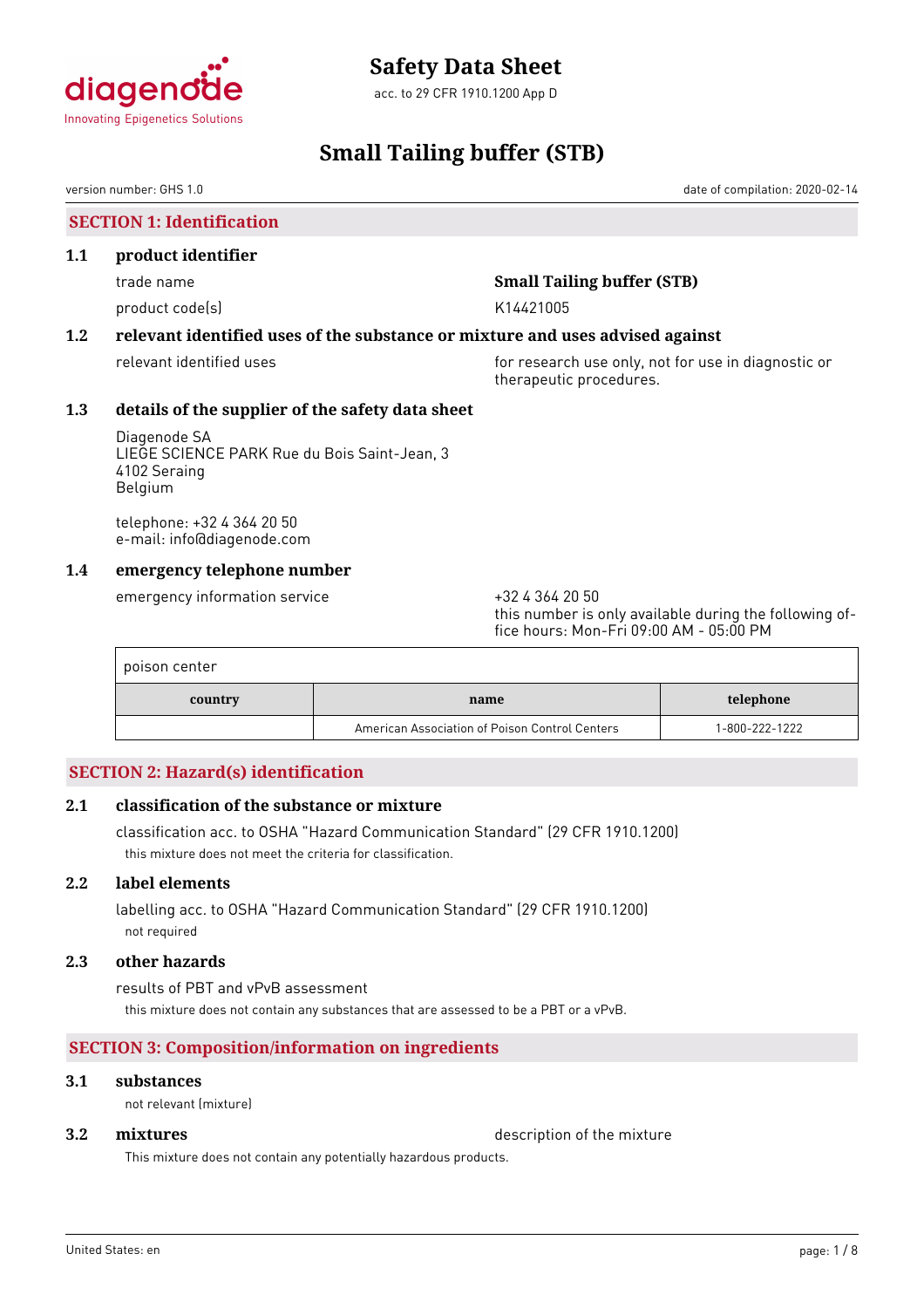

acc. to 29 CFR 1910.1200 App D

# **Small Tailing buffer (STB)**

version number: GHS 1.0 date of compilation: 2020-02-14

### **SECTION 4: First-aid measures**

#### **4.1 description of first- aid measures**

#### general notes

do not leave affected person unattended. remove victim out of the danger area. keep affected person warm, still and covered. take off immediately all contaminated clothing. in all cases of doubt, or when symptoms persist, seek medical advice. in case of unconsciousness place person in the recovery position. Never give anything by mouth.

#### following inhalation

if breathing is irregular or stopped, immediately seek medical assistance and start first aid actions. provide fresh air.

#### following skin contact

wash with plenty of soap and water.

#### following eye contact

remove contact lenses, if present and easy to do. Continue rinsing. irrigate copiously with clean, fresh water for at least 10 minutes, holding the eyelids apart.

#### following ingestion

rinse mouth with water (only if the person is conscious). do NOT induce vomiting.

### **4.2 most important symptoms and effects, both acute and delayed**

symptoms and effects are not known to date.

#### **4.3 indication of any immediate medical attention and special treatment needed**

none

## **SECTION 5: Fire-fighting measures**

#### **5.1 extinguishing media**

suitable extinguishing media water spray, BC-powder, carbon dioxide (CO2)

unsuitable extinguishing media water jet

#### **5.2 special hazards arising from the substance or mixture**

hazardous combustion products

nitrogen oxides (NOx)

#### **5.3 advice for firefighters**

in case of fire and/or explosion do not breathe fumes. coordinate firefighting measures to the fire surroundings. do not allow firefighting water to enter drains or water courses. collect contaminated firefighting water separately. fight fire with normal precautions from a reasonable distance.

### **SECTION 6: Accidental release measures**

#### **6.1 personal precautions, protective equipment and emergency procedures**

for non-emergency personnel

remove persons to safety.

for emergency responders

wear breathing apparatus if exposed to vapors/dust/aerosols/gases.

### **6.2 environmental precautions**

keep away from drains, surface and ground water. retain contaminated washing water and dispose of it.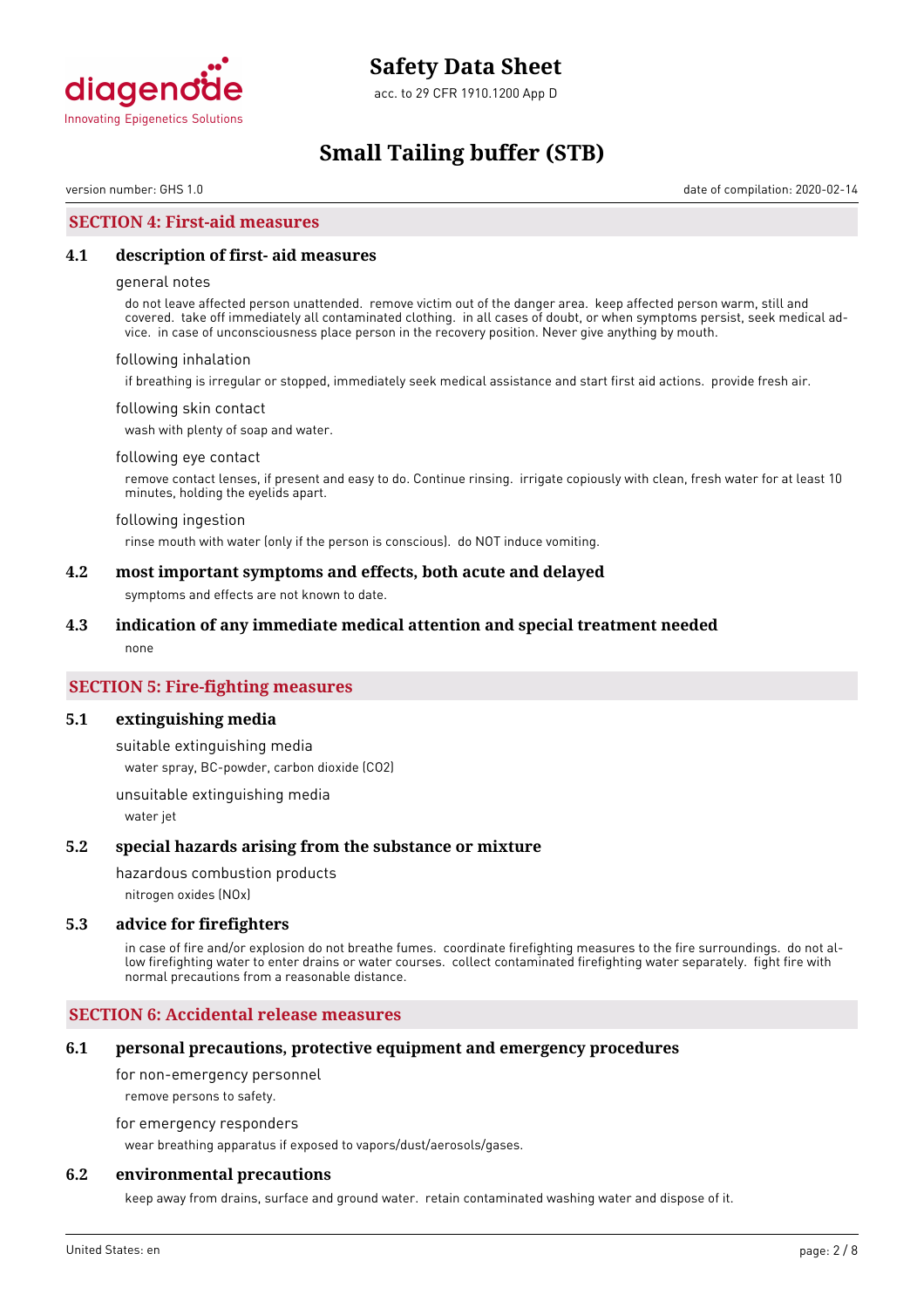

acc. to 29 CFR 1910.1200 App D

# **Small Tailing buffer (STB)**

version number: GHS 1.0 date of compilation: 2020-02-14

# **6.3 methods and material for containment and cleaning up**

advice on how to contain a spill

covering of drains

advice on how to clean up a spill

wipe up with absorbent material (e.g. cloth, fleece). collect spillage: sawdust, kieselgur (diatomite), sand, universal binder

appropriate containment techniques use of adsorbent materials.

other information relating to spills and releases

place in appropriate containers for disposal. ventilate affected area.

### **6.4 reference to other sections**

hazardous combustion products: see section 5. personal protective equipment: see section 8. incompatible materials: see section 10. disposal considerations: see section 13.

# **SECTION 7: Handling and storage**

### **7.1 precautions for safe handling**

recommendations

- measures to prevent fire as well as aerosol and dust generation use local and general ventilation. use only in well-ventilated areas.

advice on general occupational hygiene

wash hands after use. do not eat, drink and smoke in work areas. remove contaminated clothing and protective equipment before entering eating areas. never keep food or drink in the vicinity of chemicals. never place chemicals in containers that are normally used for food or drink. keep away from food, drink and animal feedingstuffs.

#### **7.2 conditions for safe storage, including any incompatibilities**

control of the effects

protect against external exposure, such as

frost

#### **7.3 specific end use(s)**

see section 16 for a general overview.

# **SECTION 8: Exposure controls/personal protection**

#### **8.1 control parameters**

this information is not available.

## **8.2 exposure controls**

appropriate engineering controls

general ventilation.

individual protection measures (personal protective equipment)

eye/face protection

wear eye/face protection.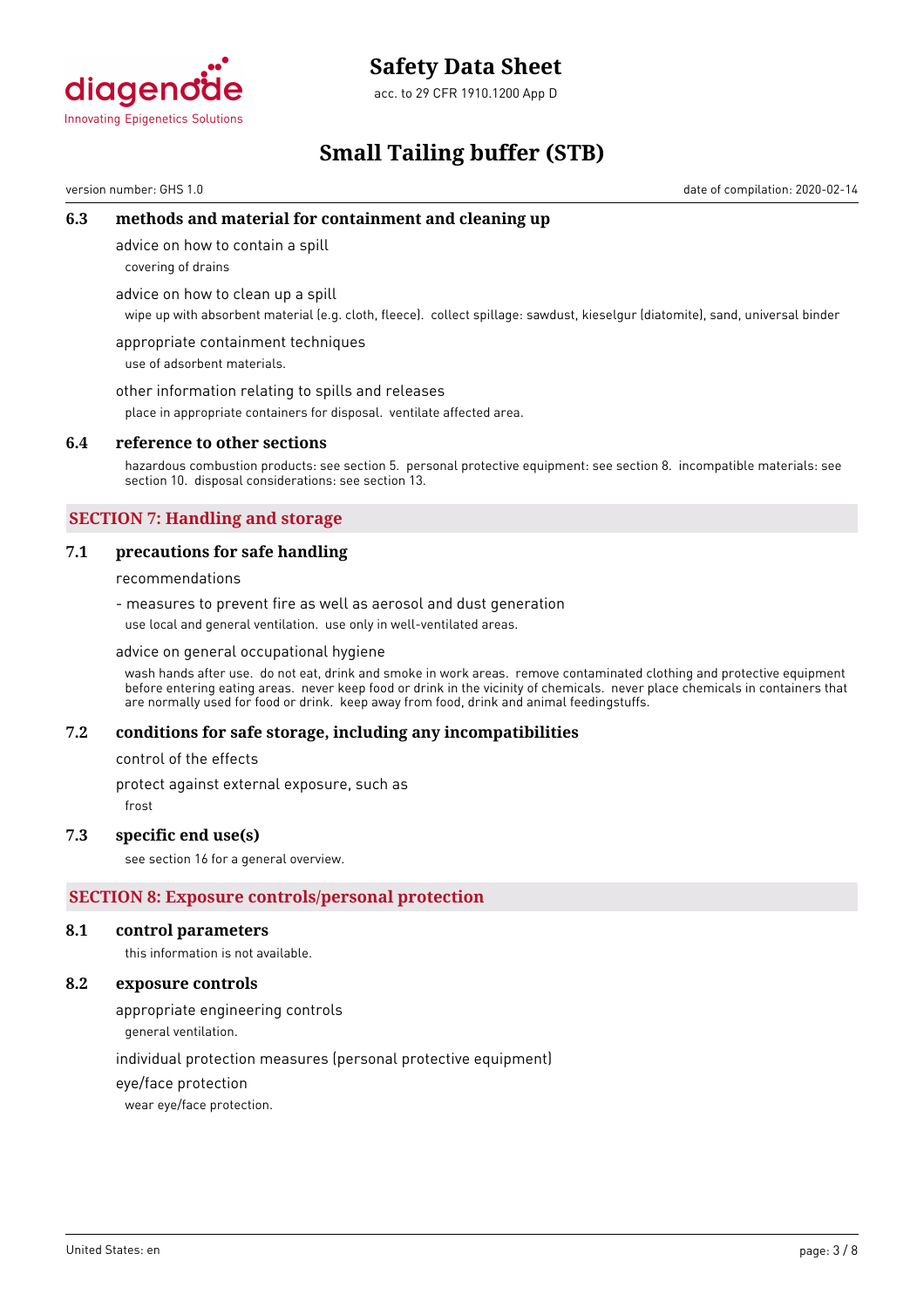

acc. to 29 CFR 1910.1200 App D

# **Small Tailing buffer (STB)**

version number: GHS 1.0 date of compilation: 2020-02-14

#### skin protection

- hand protection

wear suitable gloves. chemical protection gloves are suitable, which are tested according to EN 374. check leak-tightness/ impermeability prior to use. in the case of wanting to use the gloves again, clean them before taking off and air them well. for special purposes, it is recommended to check the resistance to chemicals of the protective gloves mentioned above together with the supplier of these gloves.

#### - other protection measures

take recovery periods for skin regeneration. preventive skin protection (barrier creams/ointments) is recommended. wash hands thoroughly after handling.

#### respiratory protection

in case of inadequate ventilation wear respiratory protection.

environmental exposure controls

use appropriate container to avoid environmental contamination. keep away from drains, surface and ground water.

# **SECTION 9: Physical and chemical properties**

# **9.1 information on basic physical and chemical properties**

#### **appearance**

| $^\mathrm{+}$ physical state | liquid    |
|------------------------------|-----------|
| color                        | colorless |
| odor                         | odorless  |

### **other safety parameters**

| pH (value)                              | not determined                                |
|-----------------------------------------|-----------------------------------------------|
| melting point/freezing point            | not determined                                |
| initial boiling point and boiling range | not determined                                |
| flash point                             | not determined                                |
| evaporation rate                        | not determined                                |
| flammability (solid, gas)               | not relevant, (fluid)                         |
| explosive limits                        | not determined                                |
| vapor pressure                          | not determined                                |
| density                                 | not determined                                |
| vapor density                           | this information is not available             |
| relative density                        | information on this property is not available |
| solubility(ies)                         | not determined                                |
| partition coefficient                   |                                               |
| - n-octanol/water (log KOW)             | this information is not available             |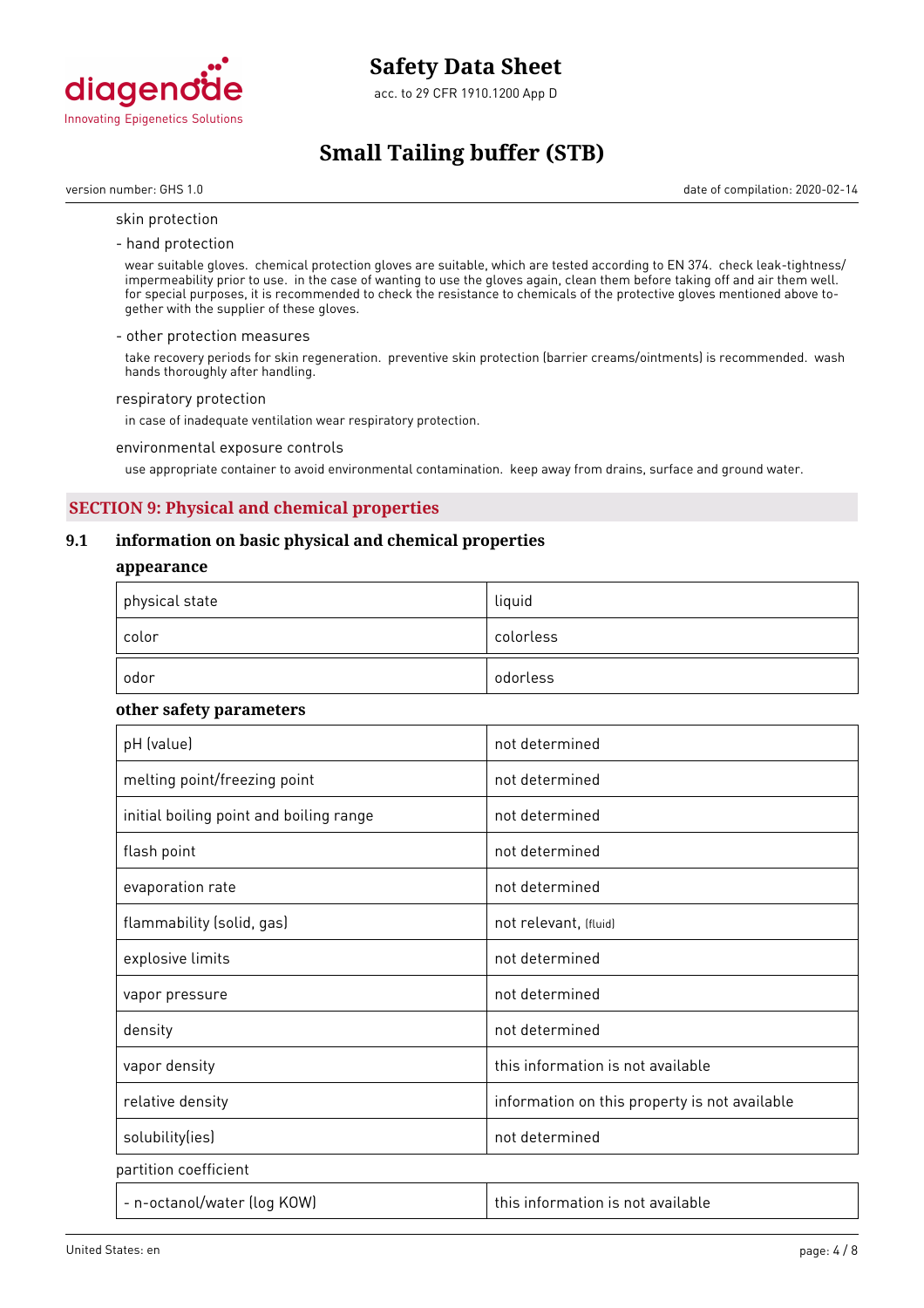

acc. to 29 CFR 1910.1200 App D

# **Small Tailing buffer (STB)**

date of compilation: 2020-02-14

| oxidizing properties      | none           |
|---------------------------|----------------|
| explosive properties      | none           |
| viscosity                 | not determined |
| auto-ignition temperature | not determined |

# **SECTION 10: Stability and reactivity**

#### **10.1 reactivity**

concerning incompatibility: see below "Conditions to avoid" and "Incompatible materials".

#### **10.2 chemical stability**

the material is stable under normal ambient and anticipated storage and handling conditions of temperature and pressure.

### **10.3 possibility of hazardous reactions**

no known hazardous reactions.

### **10.4 conditions to avoid**

there are no specific conditions known which have to be avoided.

#### **10.5 incompatible materials**

there is no additional information.

# **10.6 hazardous decomposition products**

reasonably anticipated hazardous decomposition products produced as a result of use, storage, spill and heating are not known. hazardous combustion products: see section 5.

# **SECTION 11: Toxicological information**

#### **11.1 information on toxicological effects**

test data are not available for the complete mixture.

#### classification procedure

the method for classification of the mixture is based on ingredients of the mixture (additivity formula).

#### **classification acc. to OSHA "Hazard Communication Standard" (29 CFR 1910.1200)**

this mixture does not meet the criteria for classification.

#### acute toxicity

shall not be classified as acutely toxic.

#### skin corrosion/irritation

shall not be classified as corrosive/irritant to skin.

#### serious eye damage/eye irritation

shall not be classified as seriously damaging to the eye or eye irritant.

#### respiratory or skin sensitization

shall not be classified as a respiratory or skin sensitizer.

#### germ cell mutagenicity

shall not be classified as germ cell mutagenic.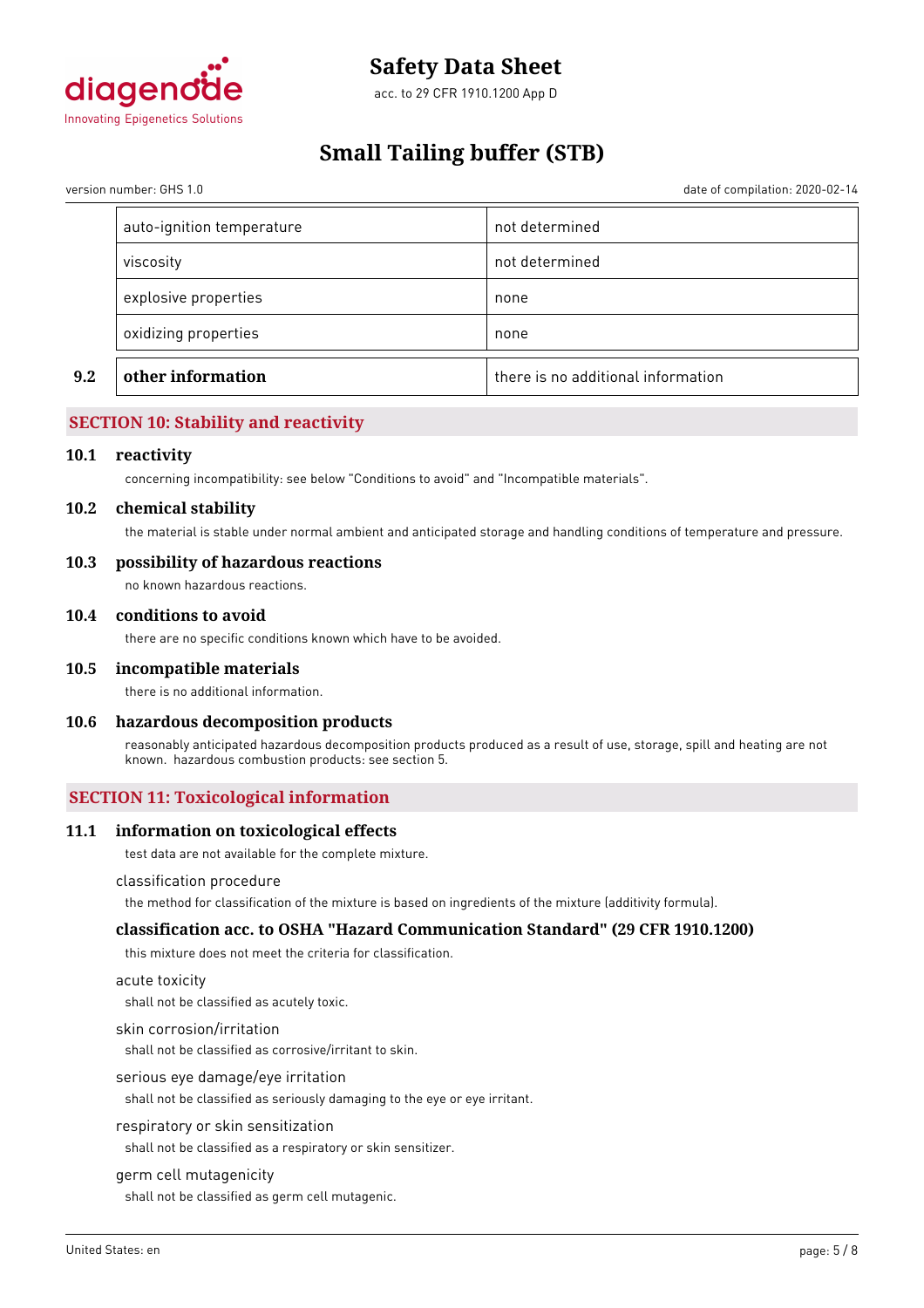

acc. to 29 CFR 1910.1200 App D

# **Small Tailing buffer (STB)**

version number: GHS 1.0 date of compilation: 2020-02-14

#### carcinogenicity

shall not be classified as carcinogenic.

#### reproductive toxicity

shall not be classified as a reproductive toxicant.

#### specific target organ toxicity - single exposure

shall not be classified as a specific target organ toxicant (single exposure).

#### specific target organ toxicity - repeated exposure

shall not be classified as a specific target organ toxicant (repeated exposure).

#### aspiration hazard

shall not be classified as presenting an aspiration hazard.

# **SECTION 12: Ecological information**

# **12.1 toxicity**

shall not be classified as hazardous to the aquatic environment.

#### **12.2 persistence and degradability**

data are not available.

#### **12.3 bioaccumulative potential**

data are not available.

#### **12.4 mobility in soil**

data are not available.

**12.5 results of PBT and vPvB assessment**

data are not available.

## **12.6 other adverse effects**

data are not available.

### **SECTION 13: Disposal considerations**

### **13.1 waste treatment methods**

#### sewage disposal-relevant information

do not empty into drains. avoid release to the environment. Refer to special instructions/safety data sheets.

waste treatment of containers/packages

completely emptied packages can be recycled. handle contaminated packages in the same way as the substance itself.

#### **remarks**

please consider the relevant national or regional provisions. waste shall be separated into the categories that can be handled separately by the local or national waste management facilities.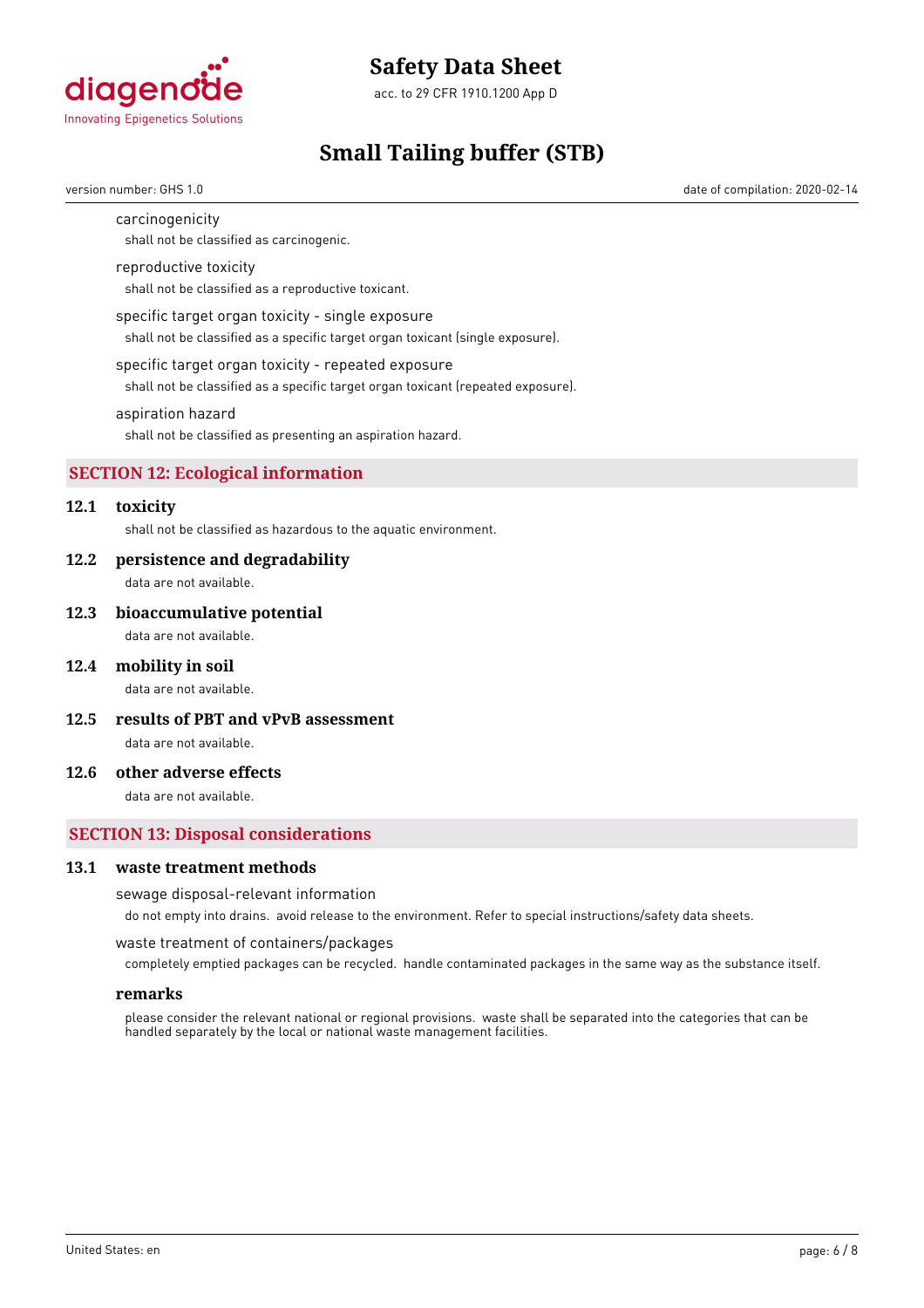

acc. to 29 CFR 1910.1200 App D

# **Small Tailing buffer (STB)**

version number: GHS 1.0 date of compilation: 2020-02-14

**SECTION 14: Transport information**

- 
- **14.2 IN proper shipping name** not assigned
- **14.3 transport hazard class(es)** not assigned
- **14.4 packing group not assigned**
- 

**14.1 UN number 14.1 UN** number

**14.5 environmental hazards non-environmentally hazardous acc. to the danger**ous goods regulations

**14.6 special precautions for user** there is no additional information.

# **14.7 transport in bulk according to Annex II of MARPOL and the IBC Code**

the cargo is not intended to be carried in bulk.

# **Information for each of the UN Model Regulations**

### **transport of dangerous goods by road or rail (49 CFR US DOT)**

not subject to transport regulations.

# **International Maritime Dangerous Goods Code (IMDG)**

not subject to IMDG.

# **International Civil Aviation Organization (ICAO-IATA/DGR)**

not subject to ICAO-IATA.

# **SECTION 15: Regulatory information**

# **15.1 safety, health and environmental regulations specific for the product in question national regulations (United States)**

# **VOC content**

Regulated Volatile Organic Compounds (VOC-EPA): Regulated Volatile Organic Compounds (VOC-Cal ARB):

# **industry or sector specific available guidance(s)**

# **NPCA-HMIS® III**

Hazardous Materials Identification System. American Coatings Association.

| category            | rating | description                                                                                                                                                   |
|---------------------|--------|---------------------------------------------------------------------------------------------------------------------------------------------------------------|
| Chronic             |        | none                                                                                                                                                          |
| Health              |        | no significant risk to health                                                                                                                                 |
| Flammability        |        | material that will not burn under typical fire conditions                                                                                                     |
| Physical hazard     |        | material that is normally stable, even under fire conditions, and will not react with water,<br>polymerize, decompose, condense, or self-react. Non-explosive |
| Personal protection |        |                                                                                                                                                               |

# **NFPA® 704**

National Fire Protection Association: Standard System for the Identification of the Hazards of Materials for Emergency Response (United States).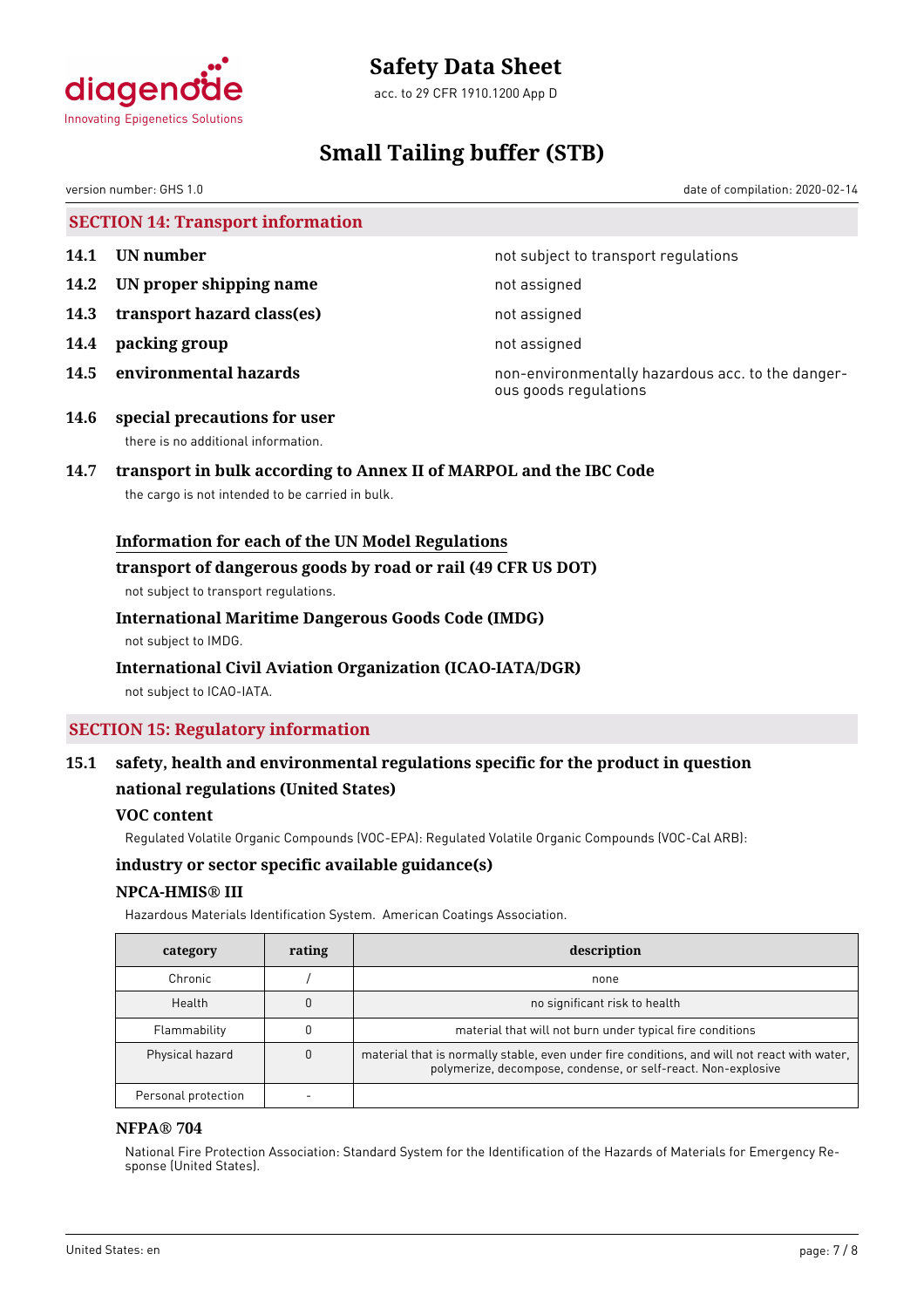

acc. to 29 CFR 1910.1200 App D

# **Small Tailing buffer (STB)**

version number: GHS 1.0 date of compilation: 2020-02-14

| category       | degree of<br>hazard | description                                                                                                      |  |
|----------------|---------------------|------------------------------------------------------------------------------------------------------------------|--|
| Flammability   |                     | material that will not burn under typical fire conditions                                                        |  |
| Health         | 0                   | material that, under emergency conditions, would offer no hazard beyond that of ordinary<br>combustible material |  |
| Instability    |                     | material that is normally stable, even under fire conditions                                                     |  |
| Special hazard |                     |                                                                                                                  |  |

# **15.2 Chemical Safety Assessment**

chemical safety assessments for substances in this mixture were not carried out.

# **SECTION 16: Other information, including date of preparation or last revision**

# **abbreviations and acronyms**

| abbr.                 | descriptions of used abbreviations                                                                                                                      |
|-----------------------|---------------------------------------------------------------------------------------------------------------------------------------------------------|
| 49 CFR US DOT         | 49 CFR U.S. Department of Transportation                                                                                                                |
| Cal ARB               | California Air Resources Board                                                                                                                          |
| <b>DGR</b>            | Dangerous Goods Regulations (see IATA/DGR)                                                                                                              |
| EPA                   | Environmental Protection Agency. An agency of the federal government of the United States charged with pro-<br>tecting human health and the environment |
| <b>IATA</b>           | International Air Transport Association                                                                                                                 |
| IATA/DGR              | Dangerous Goods Regulations (DGR) for the air transport (IATA)                                                                                          |
| ICA <sub>0</sub>      | International Civil Aviation Organization                                                                                                               |
| <b>IMDG</b>           | International Maritime Dangerous Goods Code                                                                                                             |
| MARPOL                | International Convention for the Prevention of Pollution from Ships (abbr. of "Marine Pollutant")                                                       |
| <b>NPCA-HMIS® III</b> | National Paint and Coatings Association: Hazardous Materials Identification System - HMIS® III, Third Edition                                           |
| <b>OSHA</b>           | Occupational Safety and Health Administration (United States)                                                                                           |
| <b>PBT</b>            | Persistent, Bioaccumulative and Toxic                                                                                                                   |
| <b>VOC</b>            | Volatile Organic Compounds                                                                                                                              |
| vPvB                  | Very Persistent and very Bioaccumulative                                                                                                                |

# **key literature references and sources for data**

OSHA Hazard Communication Standard (HCS), 29 CFR 1910.1200.

transport of dangerous goods by road or rail (49 CFR US DOT). International Maritime Dangerous Goods Code (IMDG). Dangerous Goods Regulations (DGR) for the air transport (IATA).

#### **classification procedure**

physical and chemical properties: the classification is based on tested mixture. health hazards, environmental hazards: the method for classification of the mixture is based on ingredients of the mixture (additivity formula).

### **disclaimer**

this information is based upon the present state of our knowledge. this SDS has been compiled and is solely intended for this product.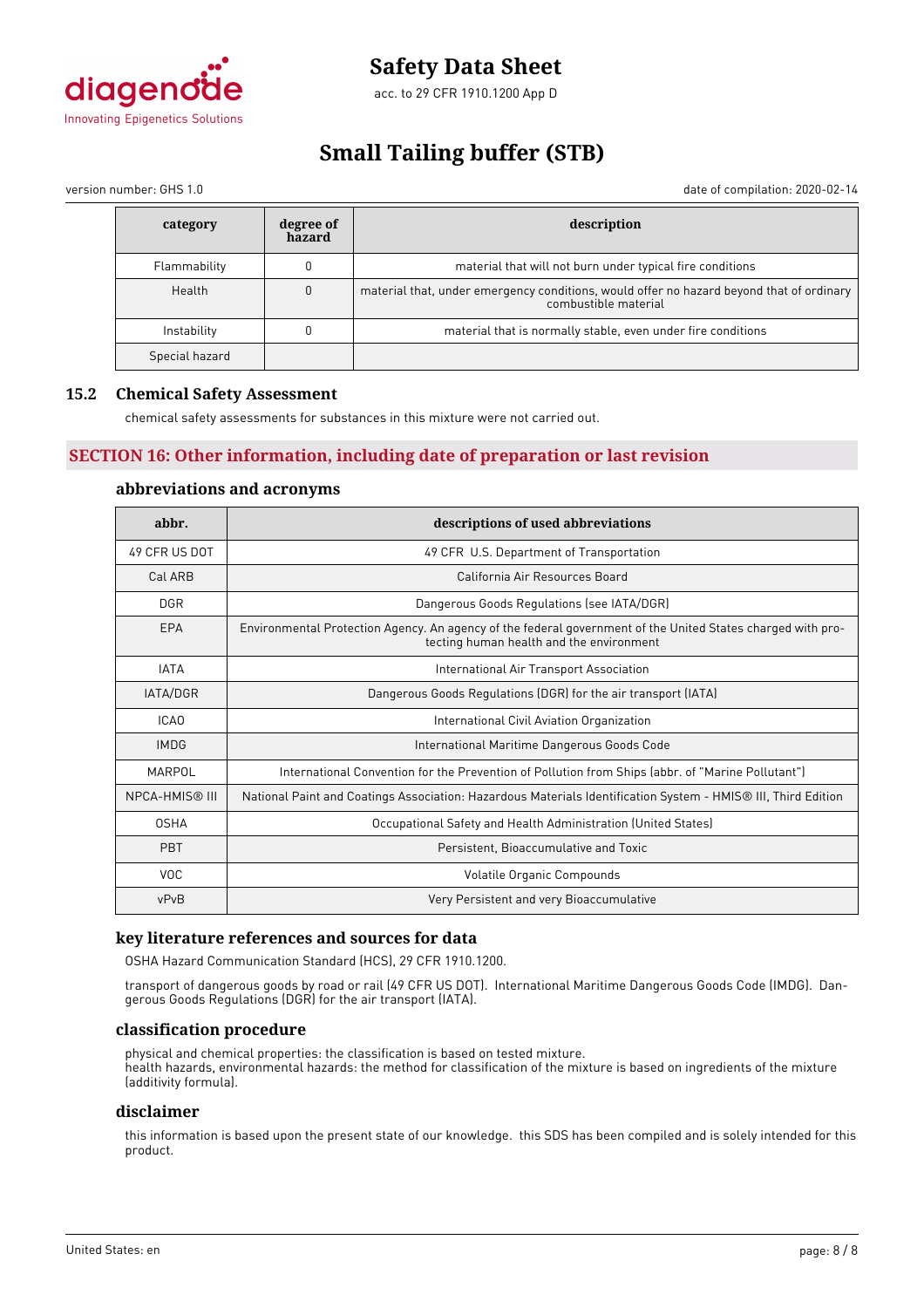

acc. to 29 CFR 1910.1200 App D

# **RT primer H (RTPH)**

version number: GHS 1.0 date of compilation: 2020-02-14

# **SECTION 1: Identification**

### **1.1 product identifier**

product code(s) and the control of the K14421006

# trade name **RT primer H (RTPH)**

# **1.2 relevant identified uses of the substance or mixture and uses advised against**

relevant identified uses **for research use only, not for use in diagnostic or** for use in diagnostic or therapeutic procedures.

# **1.3 details of the supplier of the safety data sheet**

Diagenode SA LIEGE SCIENCE PARK Rue du Bois Saint-Jean, 3 4102 Seraing Belgium

telephone: +32 4 364 20 50 e-mail: info@diagenode.com

# **1.4 emergency telephone number**

emergency information service  $+3243642050$ 

this number is only available during the following office hours: Mon-Fri 09:00 AM - 05:00 PM

| poison center |                                                |                |
|---------------|------------------------------------------------|----------------|
| country       | name                                           | telephone      |
|               | American Association of Poison Control Centers | 1-800-222-1222 |

# **SECTION 2: Hazard(s) identification**

# **2.1 classification of the substance or mixture**

classification acc. to OSHA "Hazard Communication Standard" (29 CFR 1910.1200) this mixture does not meet the criteria for classification.

# **2.2 label elements**

labelling acc. to OSHA "Hazard Communication Standard" (29 CFR 1910.1200) not required

### **2.3 other hazards**

results of PBT and vPvB assessment this mixture does not contain any substances that are assessed to be a PBT or a vPvB.

# **SECTION 3: Composition/information on ingredients**

# **3.1 substances**

not relevant (mixture)

**3.2 <b>mixtures** description of the mixture

This mixture does not contain any potentially hazardous products.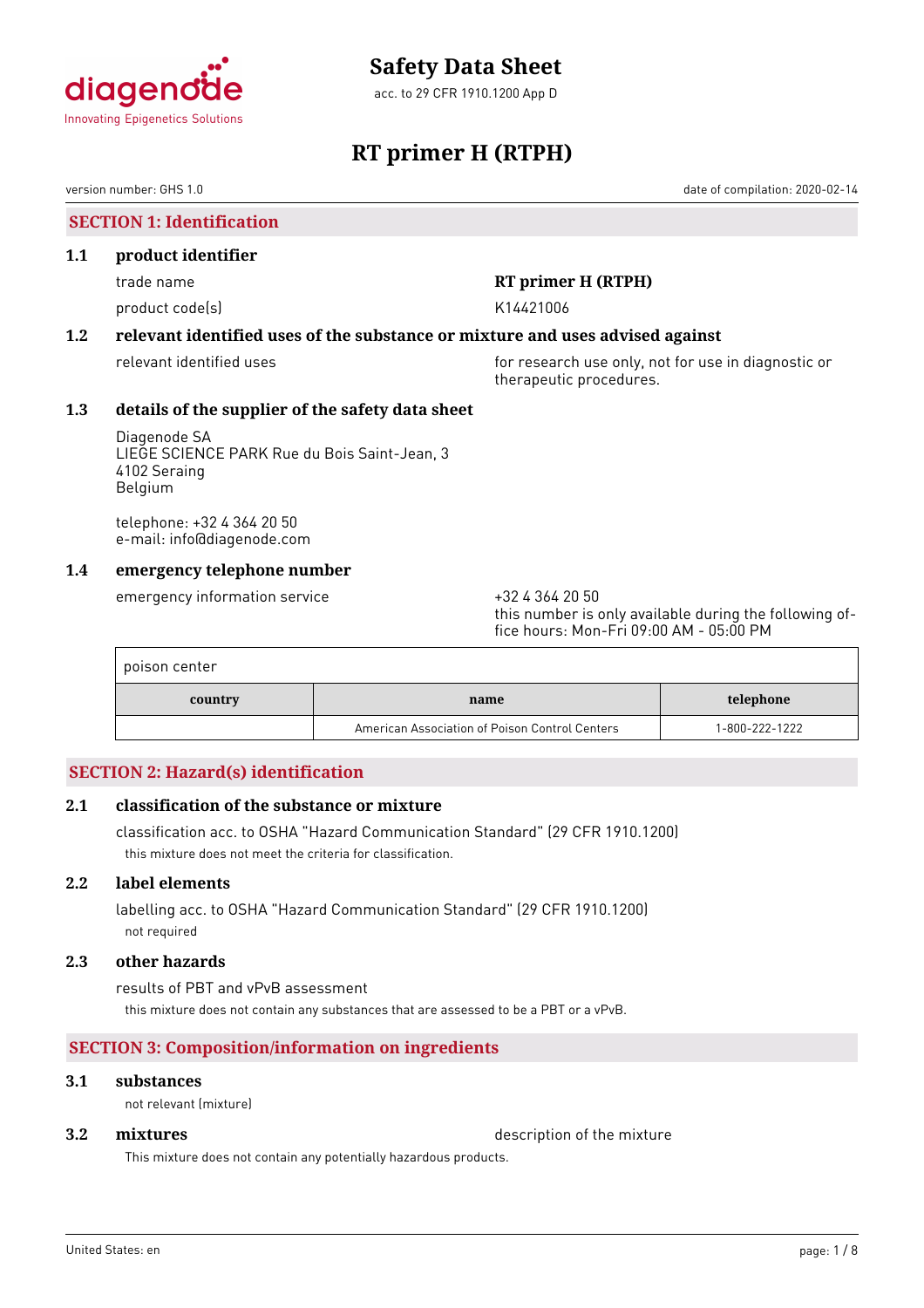

acc. to 29 CFR 1910.1200 App D

# **RT primer H (RTPH)**

version number: GHS 1.0 date of compilation: 2020-02-14

### **SECTION 4: First-aid measures**

#### **4.1 description of first- aid measures**

#### general notes

do not leave affected person unattended. remove victim out of the danger area. keep affected person warm, still and covered. take off immediately all contaminated clothing. in all cases of doubt, or when symptoms persist, seek medical advice. in case of unconsciousness place person in the recovery position. Never give anything by mouth.

#### following inhalation

if breathing is irregular or stopped, immediately seek medical assistance and start first aid actions. provide fresh air.

#### following skin contact

wash with plenty of soap and water.

#### following eye contact

remove contact lenses, if present and easy to do. Continue rinsing. irrigate copiously with clean, fresh water for at least 10 minutes, holding the eyelids apart.

#### following ingestion

rinse mouth with water (only if the person is conscious). do NOT induce vomiting.

#### **4.2 most important symptoms and effects, both acute and delayed**

symptoms and effects are not known to date.

#### **4.3 indication of any immediate medical attention and special treatment needed**

none

## **SECTION 5: Fire-fighting measures**

#### **5.1 extinguishing media**

suitable extinguishing media

water spray, BC-powder, carbon dioxide (CO2)

unsuitable extinguishing media

water jet

#### **5.2 special hazards arising from the substance or mixture**

#### **5.3 advice for firefighters**

in case of fire and/or explosion do not breathe fumes. coordinate firefighting measures to the fire surroundings. do not allow firefighting water to enter drains or water courses. collect contaminated firefighting water separately. fight fire with normal precautions from a reasonable distance.

### **SECTION 6: Accidental release measures**

#### **6.1 personal precautions, protective equipment and emergency procedures**

for non-emergency personnel remove persons to safety.

#### for emergency responders

wear breathing apparatus if exposed to vapors/dust/aerosols/gases.

### **6.2 environmental precautions**

keep away from drains, surface and ground water. retain contaminated washing water and dispose of it.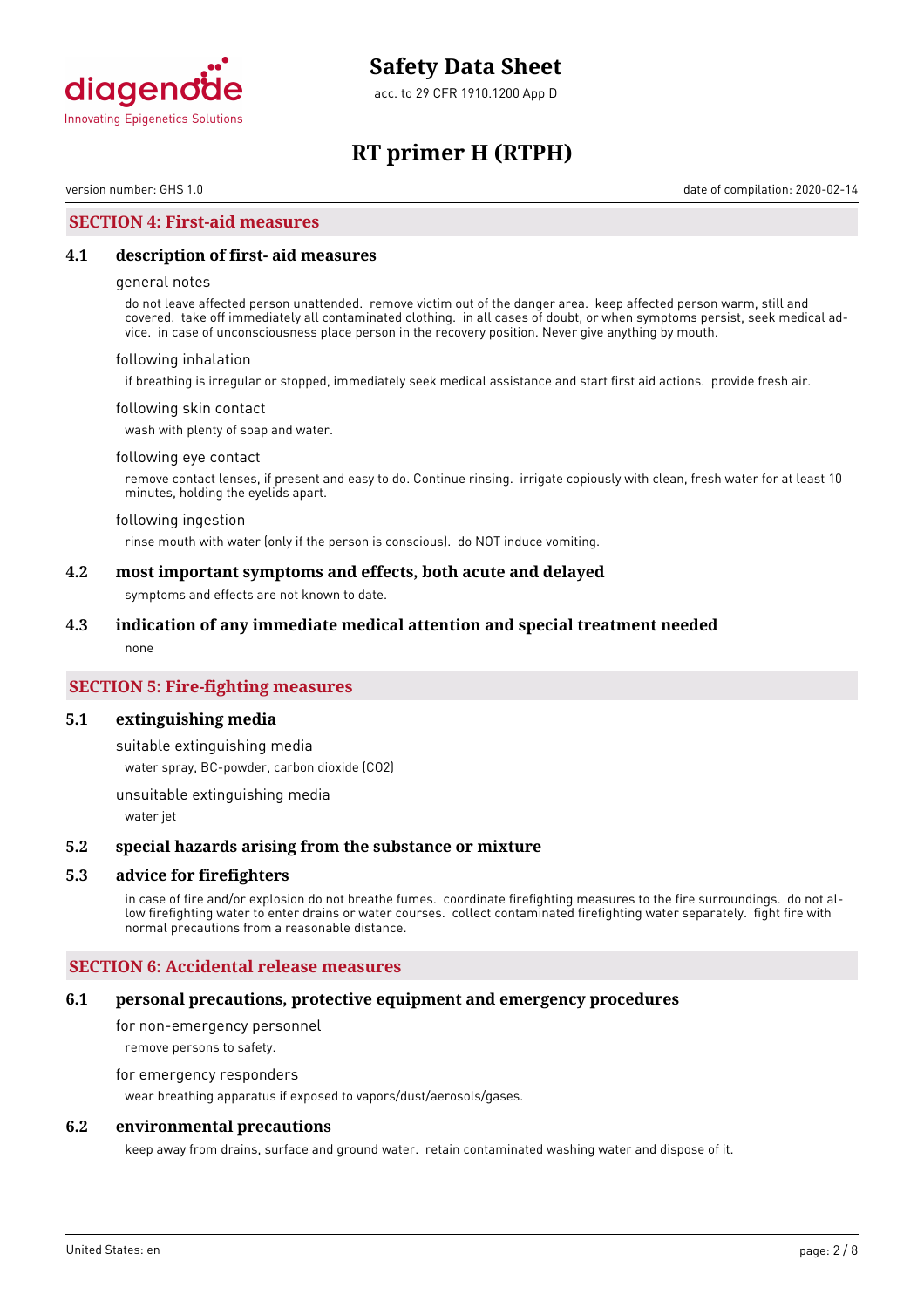

acc. to 29 CFR 1910.1200 App D



# **RT primer H (RTPH)**

version number: GHS 1.0 date of compilation: 2020-02-14

# **6.3 methods and material for containment and cleaning up**

advice on how to contain a spill

covering of drains

advice on how to clean up a spill

wipe up with absorbent material (e.g. cloth, fleece). collect spillage: sawdust, kieselgur (diatomite), sand, universal binder

appropriate containment techniques use of adsorbent materials.

other information relating to spills and releases

place in appropriate containers for disposal. ventilate affected area.

## **6.4 reference to other sections**

personal protective equipment: see section 8. incompatible materials: see section 10. disposal considerations: see section 13.

# **SECTION 7: Handling and storage**

# **7.1 precautions for safe handling**

recommendations

- measures to prevent fire as well as aerosol and dust generation use local and general ventilation. use only in well-ventilated areas.

#### advice on general occupational hygiene

wash hands after use. do not eat, drink and smoke in work areas. remove contaminated clothing and protective equipment before entering eating areas. never keep food or drink in the vicinity of chemicals. never place chemicals in containers that are normally used for food or drink. keep away from food, drink and animal feedingstuffs.

# **7.2 conditions for safe storage, including any incompatibilities**

control of the effects

protect against external exposure, such as

frost

# **7.3 specific end use(s)**

see section 16 for a general overview.

# **SECTION 8: Exposure controls/personal protection**

#### **8.1 control parameters**

this information is not available.

## **8.2 exposure controls**

appropriate engineering controls

general ventilation.

individual protection measures (personal protective equipment)

eye/face protection

wear eye/face protection.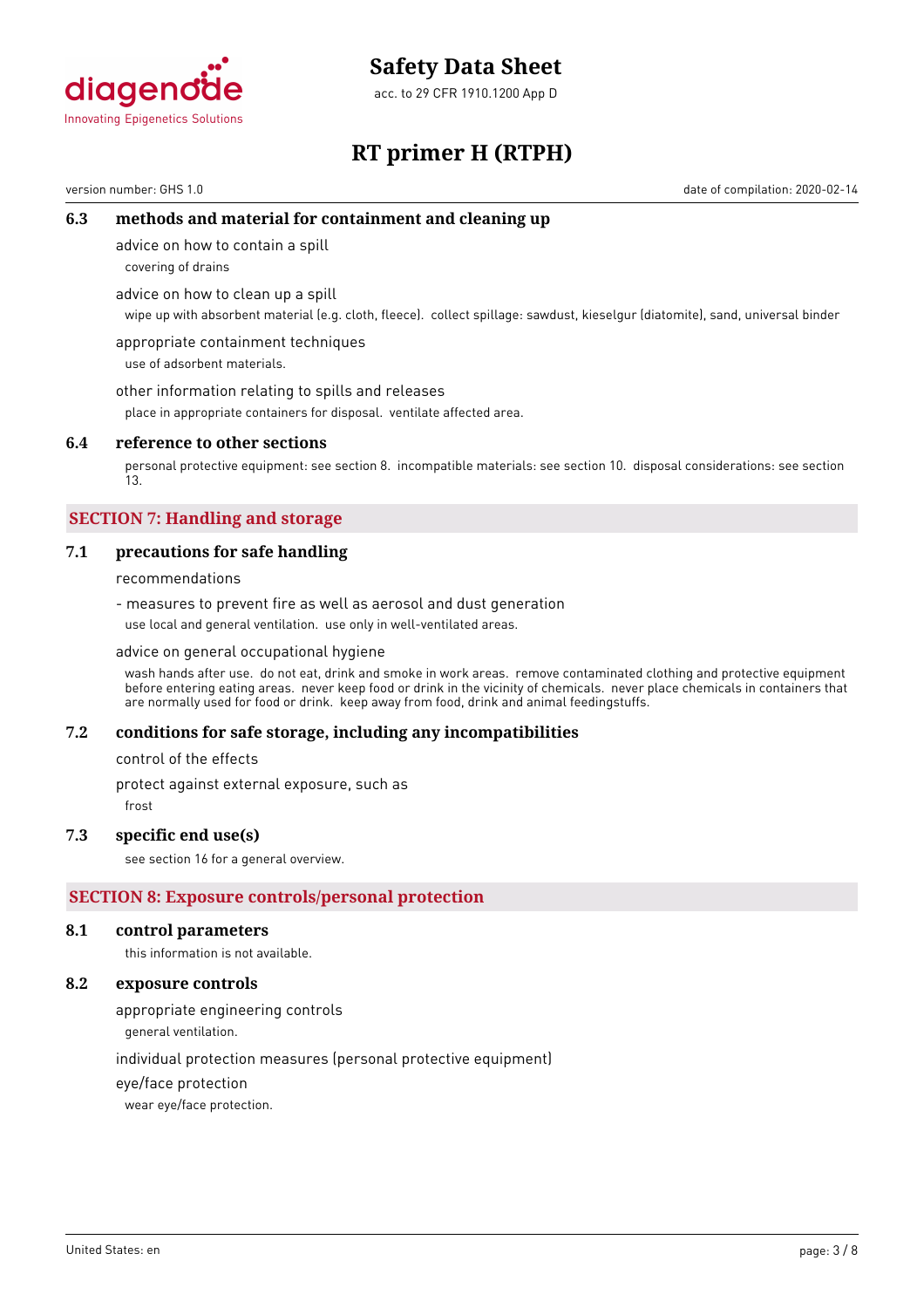

acc. to 29 CFR 1910.1200 App D

# **RT primer H (RTPH)**

version number: GHS 1.0 date of compilation: 2020-02-14

#### skin protection

- hand protection

wear suitable gloves. chemical protection gloves are suitable, which are tested according to EN 374. check leak-tightness/ impermeability prior to use. in the case of wanting to use the gloves again, clean them before taking off and air them well. for special purposes, it is recommended to check the resistance to chemicals of the protective gloves mentioned above together with the supplier of these gloves.

#### - other protection measures

take recovery periods for skin regeneration. preventive skin protection (barrier creams/ointments) is recommended. wash hands thoroughly after handling.

#### respiratory protection

in case of inadequate ventilation wear respiratory protection.

#### environmental exposure controls

use appropriate container to avoid environmental contamination. keep away from drains, surface and ground water.

# **SECTION 9: Physical and chemical properties**

## **9.1 information on basic physical and chemical properties**

#### **appearance**

| $^\mathrm{+}$ physical state | liquid    |
|------------------------------|-----------|
| color                        | colorless |
| odor                         | odorless  |

### **other safety parameters**

| pH (value)                              | not determined                                |
|-----------------------------------------|-----------------------------------------------|
| melting point/freezing point            | not determined                                |
| initial boiling point and boiling range | not determined                                |
| flash point                             | not determined                                |
| evaporation rate                        | not determined                                |
| flammability (solid, gas)               | not relevant, (fluid)                         |
| explosive limits                        | not determined                                |
| vapor pressure                          | not determined                                |
| density                                 | not determined                                |
| vapor density                           | this information is not available             |
| relative density                        | information on this property is not available |
| solubility(ies)                         | not determined                                |
| partition coefficient                   |                                               |
| - n-octanol/water (log KOW)             | this information is not available             |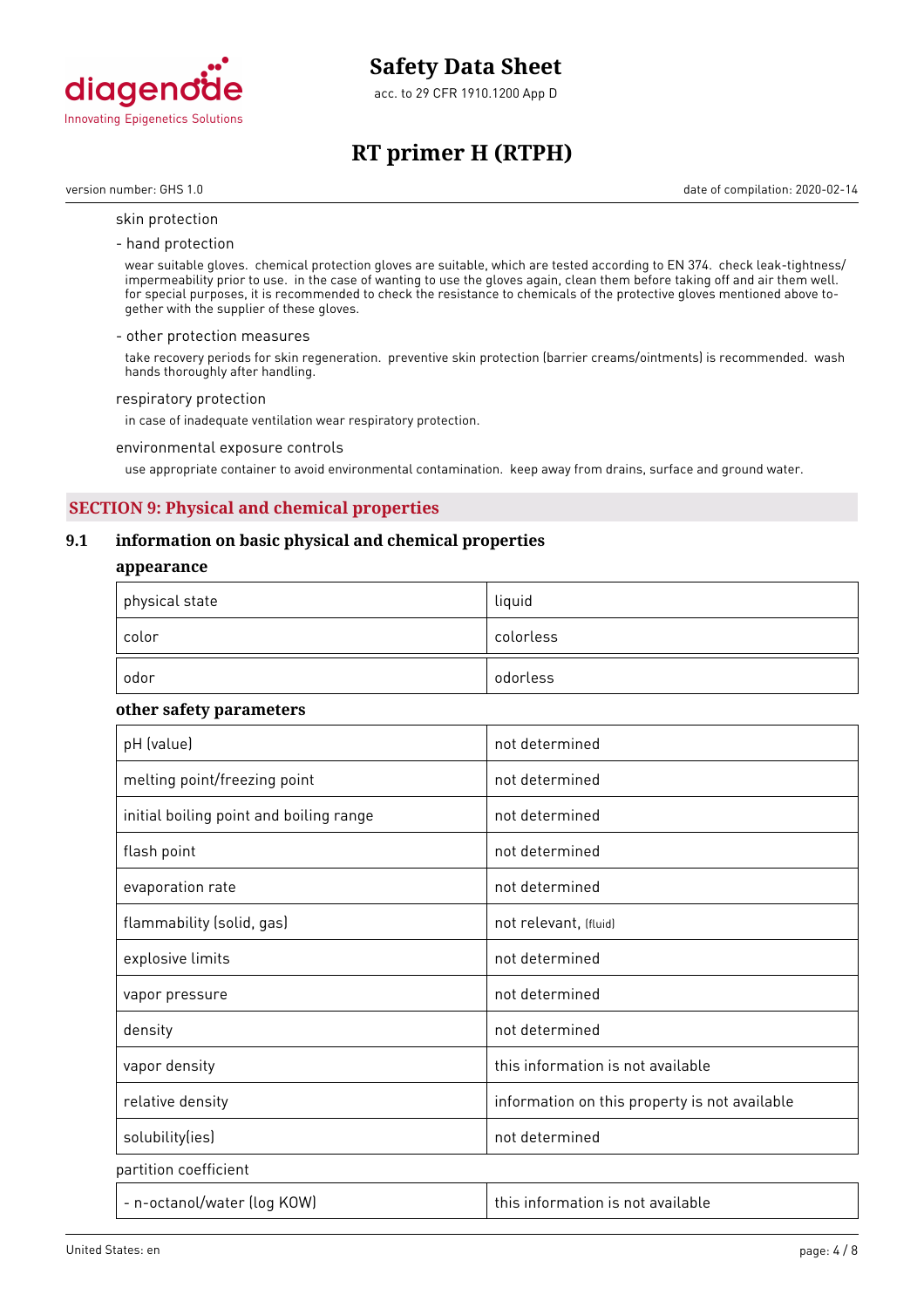

acc. to 29 CFR 1910.1200 App D

# **RT primer H (RTPH)**

date of compilation: 2020-02-14

| version number: GHS 1.0 |  |  |
|-------------------------|--|--|
|                         |  |  |

| 9.2 | other information         | there is no additional information |
|-----|---------------------------|------------------------------------|
|     | oxidizing properties      | none                               |
|     | explosive properties      | none                               |
|     | viscosity                 | not determined                     |
|     | auto-ignition temperature | not determined                     |

# **SECTION 10: Stability and reactivity**

#### **10.1 reactivity**

concerning incompatibility: see below "Conditions to avoid" and "Incompatible materials".

#### **10.2 chemical stability**

the material is stable under normal ambient and anticipated storage and handling conditions of temperature and pressure.

#### **10.3 possibility of hazardous reactions**

no known hazardous reactions.

#### **10.4 conditions to avoid**

there are no specific conditions known which have to be avoided.

#### **10.5 incompatible materials**

there is no additional information.

### **10.6 hazardous decomposition products**

reasonably anticipated hazardous decomposition products produced as a result of use, storage, spill and heating are not known. hazardous combustion products: see section 5.

# **SECTION 11: Toxicological information**

#### **11.1 information on toxicological effects**

test data are not available for the complete mixture.

#### classification procedure

the method for classification of the mixture is based on ingredients of the mixture (additivity formula).

### **classification acc. to OSHA "Hazard Communication Standard" (29 CFR 1910.1200)**

this mixture does not meet the criteria for classification.

#### acute toxicity

shall not be classified as acutely toxic.

#### skin corrosion/irritation

shall not be classified as corrosive/irritant to skin.

#### serious eye damage/eye irritation

shall not be classified as seriously damaging to the eye or eye irritant.

#### respiratory or skin sensitization

shall not be classified as a respiratory or skin sensitizer.

#### germ cell mutagenicity

shall not be classified as germ cell mutagenic.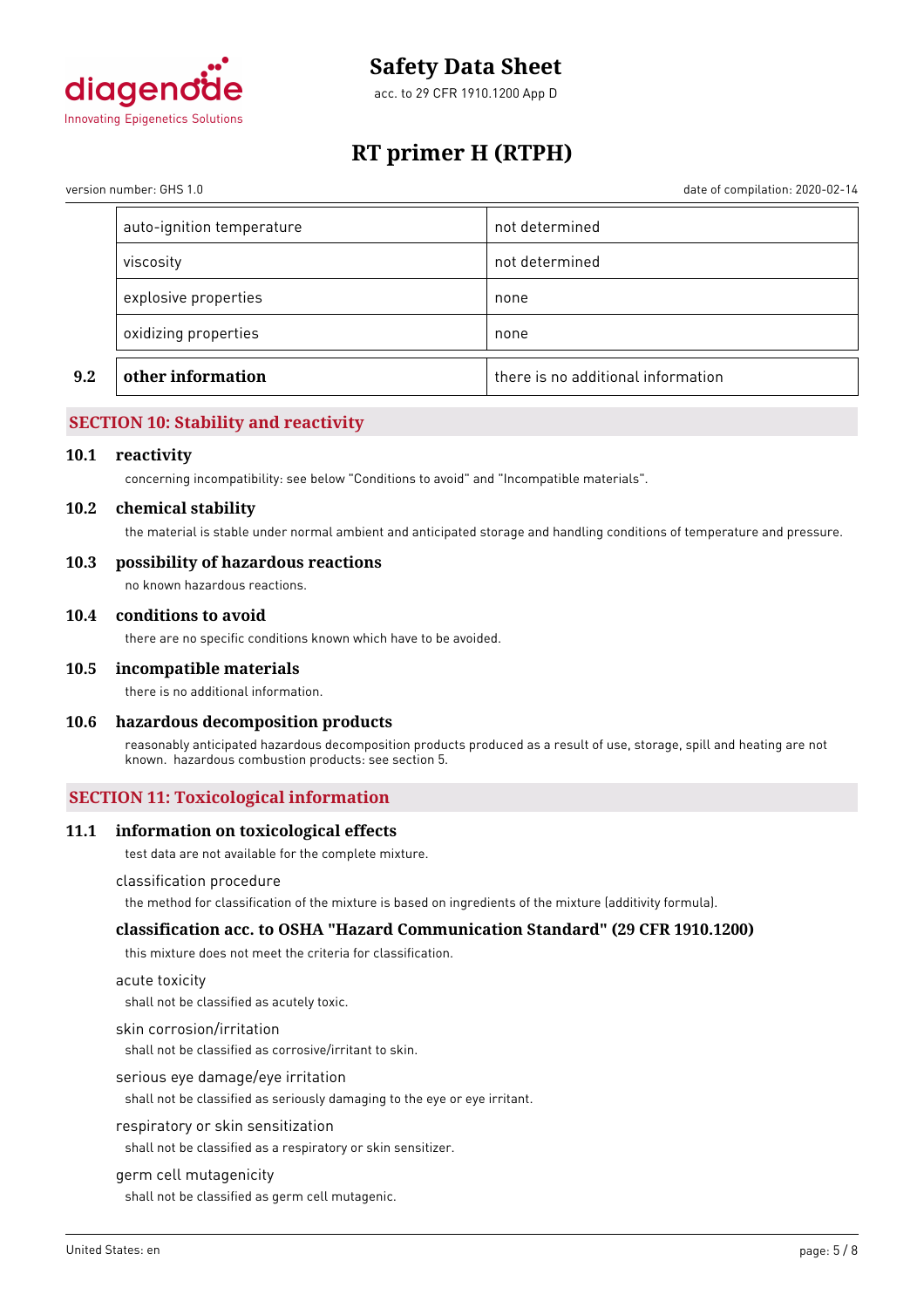

acc. to 29 CFR 1910.1200 App D

# **RT primer H (RTPH)**

version number: GHS 1.0 date of compilation: 2020-02-14

#### carcinogenicity

shall not be classified as carcinogenic.

#### reproductive toxicity

shall not be classified as a reproductive toxicant.

#### specific target organ toxicity - single exposure

shall not be classified as a specific target organ toxicant (single exposure).

#### specific target organ toxicity - repeated exposure

shall not be classified as a specific target organ toxicant (repeated exposure).

#### aspiration hazard

shall not be classified as presenting an aspiration hazard.

#### **SECTION 12: Ecological information**

# **12.1 toxicity**

shall not be classified as hazardous to the aquatic environment.

#### **12.2 persistence and degradability**

data are not available.

#### **12.3 bioaccumulative potential**

data are not available.

#### **12.4 mobility in soil**

data are not available.

**12.5 results of PBT and vPvB assessment**

data are not available.

## **12.6 other adverse effects**

data are not available.

### **SECTION 13: Disposal considerations**

#### **13.1 waste treatment methods**

#### sewage disposal-relevant information

do not empty into drains. avoid release to the environment. Refer to special instructions/safety data sheets.

waste treatment of containers/packages

completely emptied packages can be recycled. handle contaminated packages in the same way as the substance itself.

#### **remarks**

please consider the relevant national or regional provisions. waste shall be separated into the categories that can be handled separately by the local or national waste management facilities.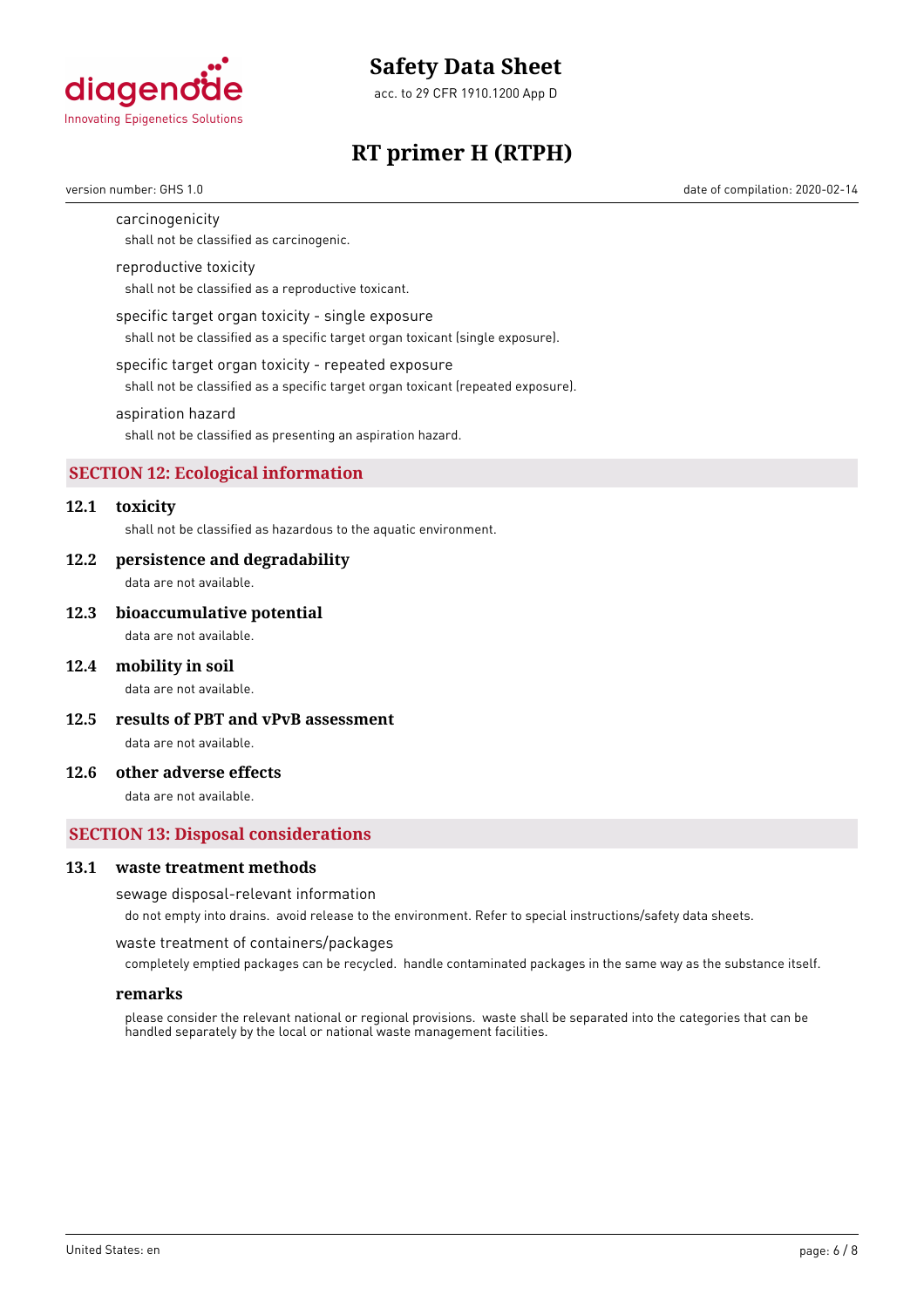

acc. to 29 CFR 1910.1200 App D



# **RT primer H (RTPH)**

version number: GHS 1.0 date of compilation: 2020-02-14

# **SECTION 14: Transport information**

- 
- **14.2 IN proper shipping name** not assigned
- **14.3 transport hazard class(es)** not assigned
- **14.4 packing group not assigned**
- 

**14.1 UN number 14.1 UN** number

**14.5 environmental hazards non-environmentally hazardous acc. to the danger**ous goods regulations

**14.6 special precautions for user** there is no additional information.

# **14.7 transport in bulk according to Annex II of MARPOL and the IBC Code**

the cargo is not intended to be carried in bulk.

# **Information for each of the UN Model Regulations**

### **transport of dangerous goods by road or rail (49 CFR US DOT)**

not subject to transport regulations.

# **International Maritime Dangerous Goods Code (IMDG)**

not subject to IMDG.

# **International Civil Aviation Organization (ICAO-IATA/DGR)**

not subject to ICAO-IATA.

# **SECTION 15: Regulatory information**

# **15.1 safety, health and environmental regulations specific for the product in question national regulations (United States)**

# **VOC content**

Regulated Volatile Organic Compounds (VOC-EPA): Regulated Volatile Organic Compounds (VOC-Cal ARB):

# **industry or sector specific available guidance(s)**

# **NPCA-HMIS® III**

Hazardous Materials Identification System. American Coatings Association.

| category            | rating | description                                                                                                                                                   |
|---------------------|--------|---------------------------------------------------------------------------------------------------------------------------------------------------------------|
| Chronic             |        | none                                                                                                                                                          |
| Health              |        | no significant risk to health                                                                                                                                 |
| Flammability        |        | material that will not burn under typical fire conditions                                                                                                     |
| Physical hazard     |        | material that is normally stable, even under fire conditions, and will not react with water,<br>polymerize, decompose, condense, or self-react. Non-explosive |
| Personal protection |        |                                                                                                                                                               |

# **NFPA® 704**

National Fire Protection Association: Standard System for the Identification of the Hazards of Materials for Emergency Response (United States).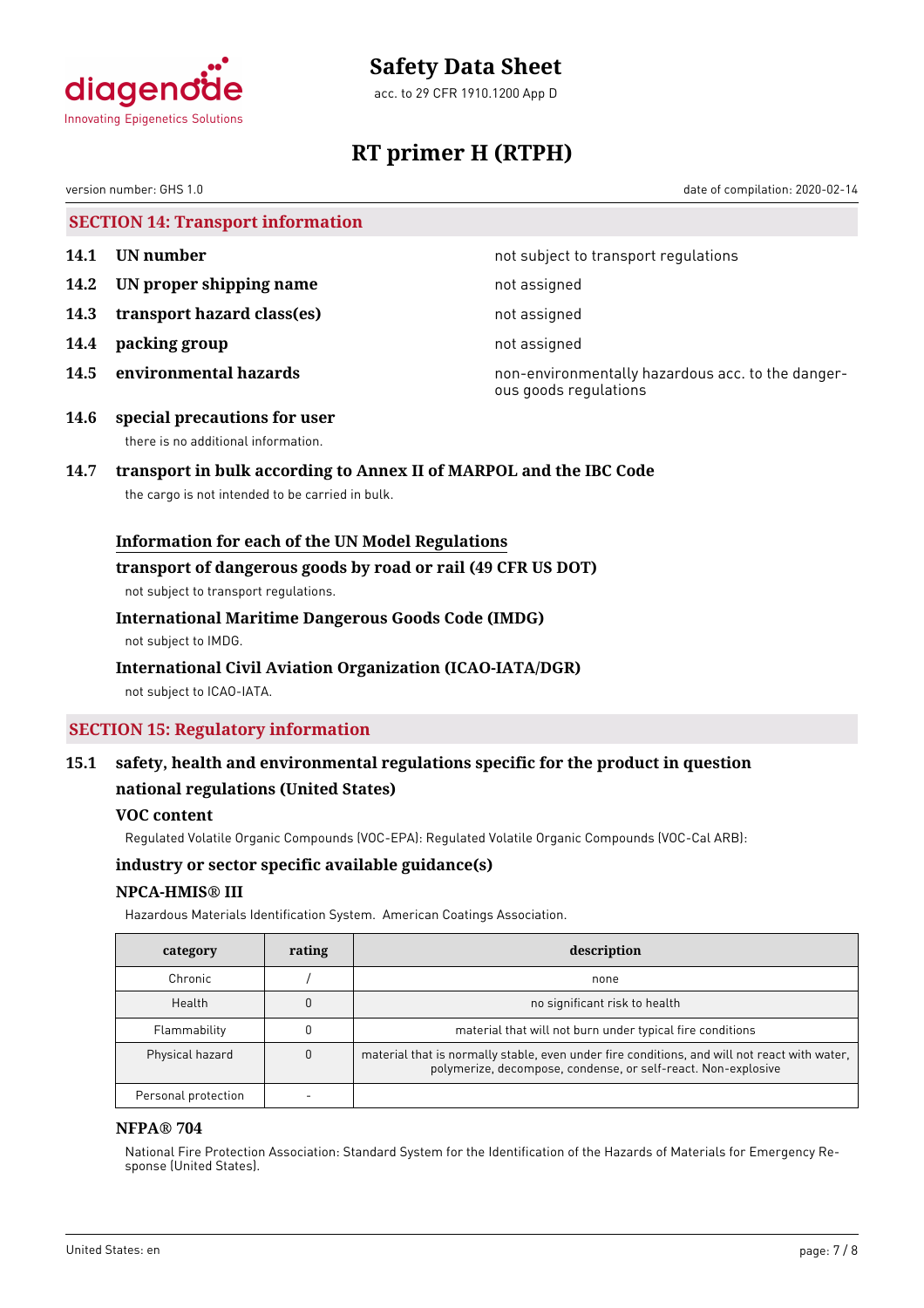

acc. to 29 CFR 1910.1200 App D

# **RT primer H (RTPH)**

version number: GHS 1.0 date of compilation: 2020-02-14

| category       | degree of<br>hazard | description                                                                                                      |
|----------------|---------------------|------------------------------------------------------------------------------------------------------------------|
| Flammability   |                     | material that will not burn under typical fire conditions                                                        |
| Health         | 0                   | material that, under emergency conditions, would offer no hazard beyond that of ordinary<br>combustible material |
| Instability    |                     | material that is normally stable, even under fire conditions                                                     |
| Special hazard |                     |                                                                                                                  |

# **15.2 Chemical Safety Assessment**

chemical safety assessments for substances in this mixture were not carried out.

# **SECTION 16: Other information, including date of preparation or last revision**

### **abbreviations and acronyms**

| abbr.                                                                                                                                                          | descriptions of used abbreviations                                                                            |  |  |
|----------------------------------------------------------------------------------------------------------------------------------------------------------------|---------------------------------------------------------------------------------------------------------------|--|--|
| 49 CFR US DOT                                                                                                                                                  | 49 CFR U.S. Department of Transportation                                                                      |  |  |
| Cal ARB                                                                                                                                                        | California Air Resources Board                                                                                |  |  |
| <b>DGR</b>                                                                                                                                                     | Dangerous Goods Regulations (see IATA/DGR)                                                                    |  |  |
| EPA<br>Environmental Protection Agency. An agency of the federal government of the United States charged with pro-<br>tecting human health and the environment |                                                                                                               |  |  |
| <b>IATA</b>                                                                                                                                                    | International Air Transport Association                                                                       |  |  |
| IATA/DGR                                                                                                                                                       | Dangerous Goods Regulations (DGR) for the air transport (IATA)                                                |  |  |
| ICA <sub>0</sub>                                                                                                                                               | International Civil Aviation Organization                                                                     |  |  |
| <b>IMDG</b>                                                                                                                                                    | International Maritime Dangerous Goods Code                                                                   |  |  |
| MARPOL<br>International Convention for the Prevention of Pollution from Ships (abbr. of "Marine Pollutant")                                                    |                                                                                                               |  |  |
| <b>NPCA-HMIS® III</b>                                                                                                                                          | National Paint and Coatings Association: Hazardous Materials Identification System - HMIS® III, Third Edition |  |  |
| <b>OSHA</b>                                                                                                                                                    | Occupational Safety and Health Administration (United States)                                                 |  |  |
| <b>PBT</b>                                                                                                                                                     | Persistent, Bioaccumulative and Toxic                                                                         |  |  |
| <b>VOC</b>                                                                                                                                                     | Volatile Organic Compounds                                                                                    |  |  |
| vPvB                                                                                                                                                           | Very Persistent and very Bioaccumulative                                                                      |  |  |

# **key literature references and sources for data**

OSHA Hazard Communication Standard (HCS), 29 CFR 1910.1200.

transport of dangerous goods by road or rail (49 CFR US DOT). International Maritime Dangerous Goods Code (IMDG). Dangerous Goods Regulations (DGR) for the air transport (IATA).

#### **classification procedure**

physical and chemical properties: the classification is based on tested mixture. health hazards, environmental hazards: the method for classification of the mixture is based on ingredients of the mixture (additivity formula).

### **disclaimer**

this information is based upon the present state of our knowledge. this SDS has been compiled and is solely intended for this product.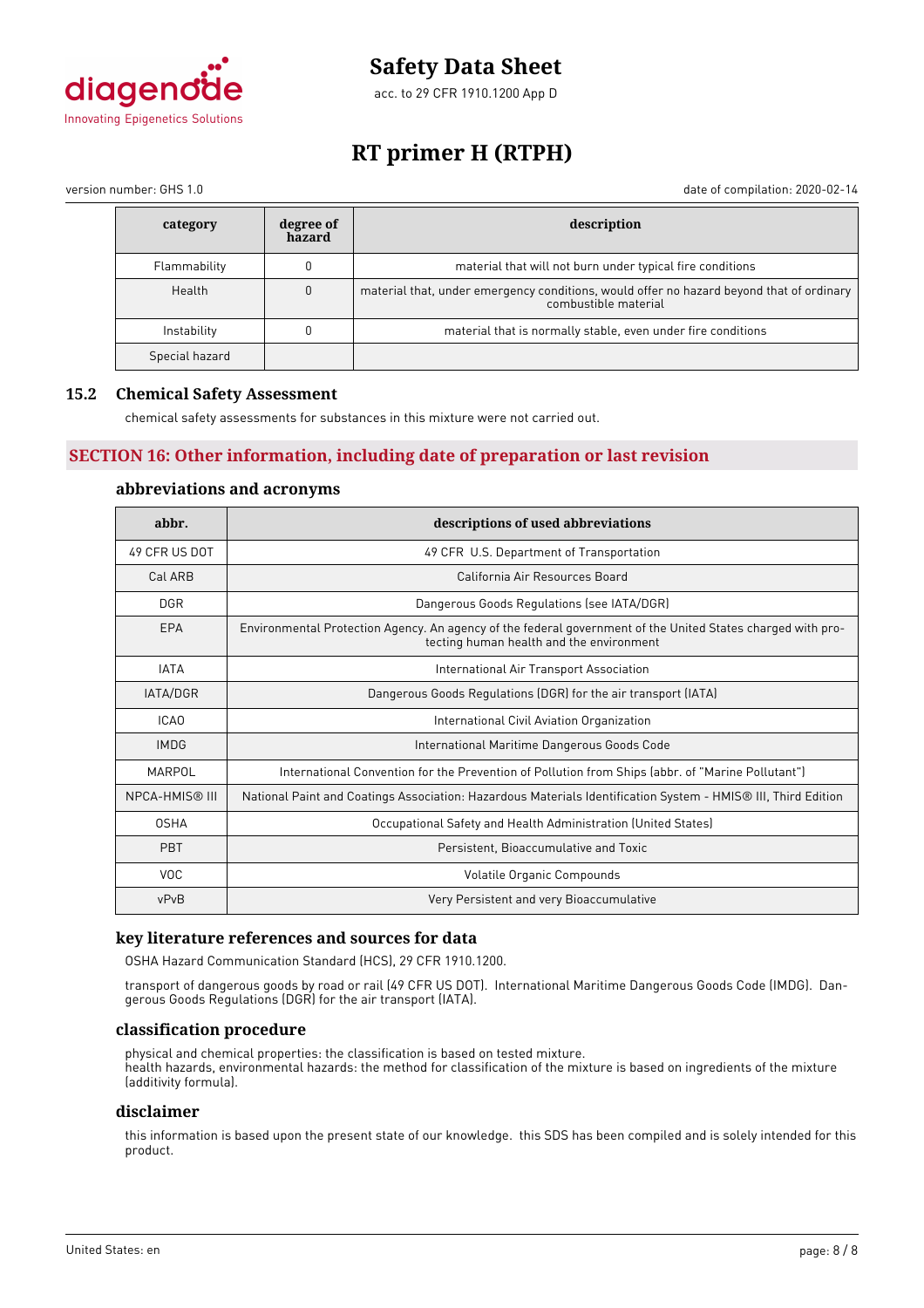

acc. to 29 CFR 1910.1200 App D

# **RT primer M (RTPM)**

version number: GHS 1.0 date of compilation: 2020-02-14

# **SECTION 1: Identification**

### **1.1 product identifier**

product code(s) and the control of the K14421007

# trade name **RT primer M (RTPM)**

# **1.2 relevant identified uses of the substance or mixture and uses advised against**

relevant identified uses **for research use only, not for use in diagnostic or** for use in diagnostic or therapeutic procedures.

### **1.3 details of the supplier of the safety data sheet**

Diagenode SA LIEGE SCIENCE PARK Rue du Bois Saint-Jean, 3 4102 Seraing Belgium

telephone: +32 4 364 20 50 e-mail: info@diagenode.com

# **1.4 emergency telephone number**

emergency information service  $+3243642050$ 

this number is only available during the following office hours: Mon-Fri 09:00 AM - 05:00 PM

| poison center |                                                |                |
|---------------|------------------------------------------------|----------------|
| country       | name                                           | telephone      |
|               | American Association of Poison Control Centers | 1-800-222-1222 |

# **SECTION 2: Hazard(s) identification**

# **2.1 classification of the substance or mixture**

classification acc. to OSHA "Hazard Communication Standard" (29 CFR 1910.1200) this mixture does not meet the criteria for classification.

# **2.2 label elements**

labelling acc. to OSHA "Hazard Communication Standard" (29 CFR 1910.1200) not required

### **2.3 other hazards**

results of PBT and vPvB assessment this mixture does not contain any substances that are assessed to be a PBT or a vPvB.

# **SECTION 3: Composition/information on ingredients**

# **3.1 substances**

not relevant (mixture)

**3.2 <b>mixtures** description of the mixture

This mixture does not contain any potentially hazardous products.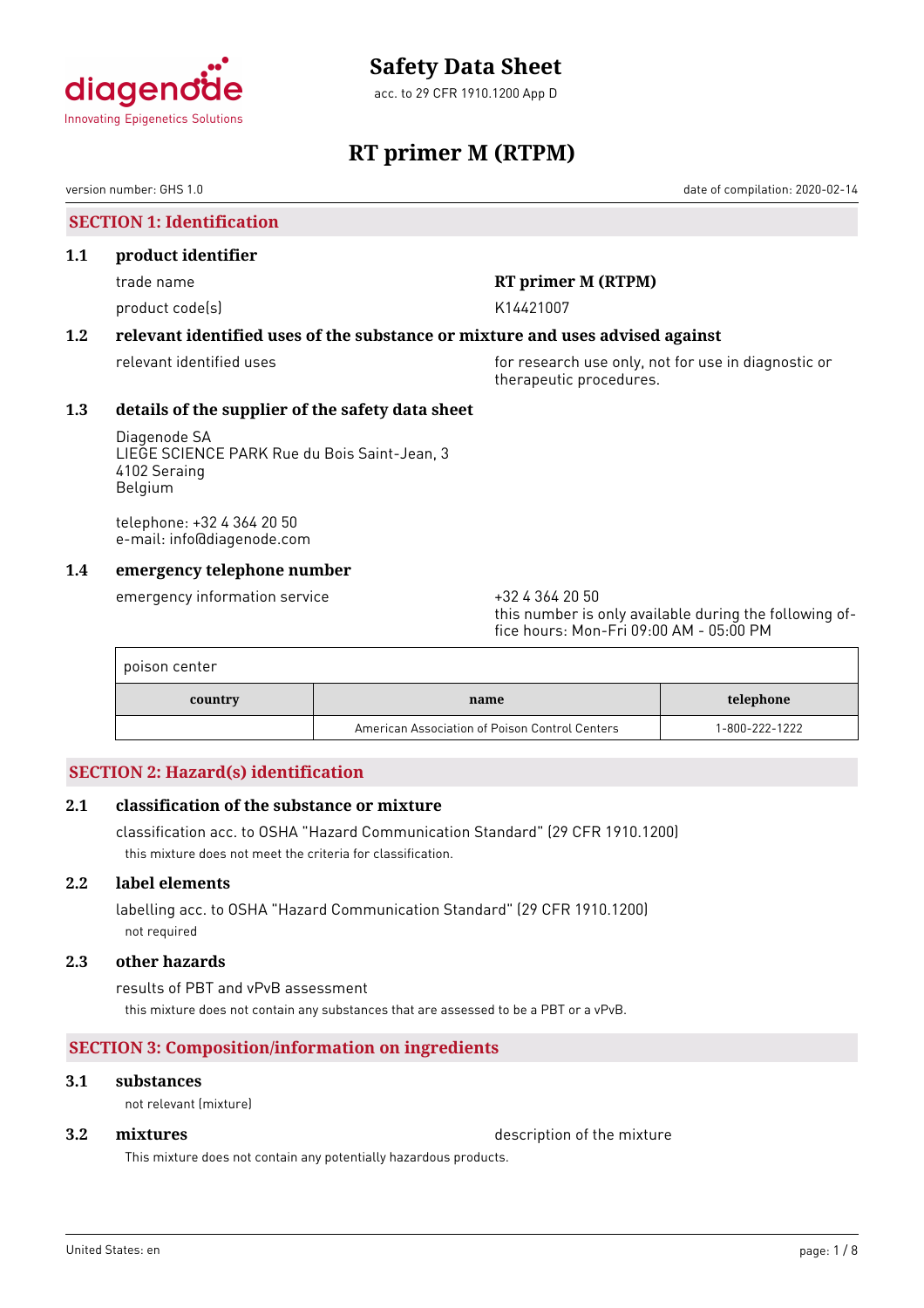

acc. to 29 CFR 1910.1200 App D

# **RT primer M (RTPM)**

version number: GHS 1.0 date of compilation: 2020-02-14

## **SECTION 4: First-aid measures**

### **4.1 description of first- aid measures**

#### general notes

do not leave affected person unattended. remove victim out of the danger area. keep affected person warm, still and covered. take off immediately all contaminated clothing. in all cases of doubt, or when symptoms persist, seek medical advice. in case of unconsciousness place person in the recovery position. Never give anything by mouth.

#### following inhalation

if breathing is irregular or stopped, immediately seek medical assistance and start first aid actions. provide fresh air.

#### following skin contact

wash with plenty of soap and water.

#### following eye contact

remove contact lenses, if present and easy to do. Continue rinsing. irrigate copiously with clean, fresh water for at least 10 minutes, holding the eyelids apart.

#### following ingestion

rinse mouth with water (only if the person is conscious). do NOT induce vomiting.

#### **4.2 most important symptoms and effects, both acute and delayed**

symptoms and effects are not known to date.

#### **4.3 indication of any immediate medical attention and special treatment needed**

none

## **SECTION 5: Fire-fighting measures**

#### **5.1 extinguishing media**

suitable extinguishing media

water spray, BC-powder, carbon dioxide (CO2)

unsuitable extinguishing media

water jet

#### **5.2 special hazards arising from the substance or mixture**

### **5.3 advice for firefighters**

in case of fire and/or explosion do not breathe fumes. coordinate firefighting measures to the fire surroundings. do not allow firefighting water to enter drains or water courses. collect contaminated firefighting water separately. fight fire with normal precautions from a reasonable distance.

#### **SECTION 6: Accidental release measures**

#### **6.1 personal precautions, protective equipment and emergency procedures**

for non-emergency personnel remove persons to safety.

# for emergency responders

wear breathing apparatus if exposed to vapors/dust/aerosols/gases.

### **6.2 environmental precautions**

keep away from drains, surface and ground water. retain contaminated washing water and dispose of it.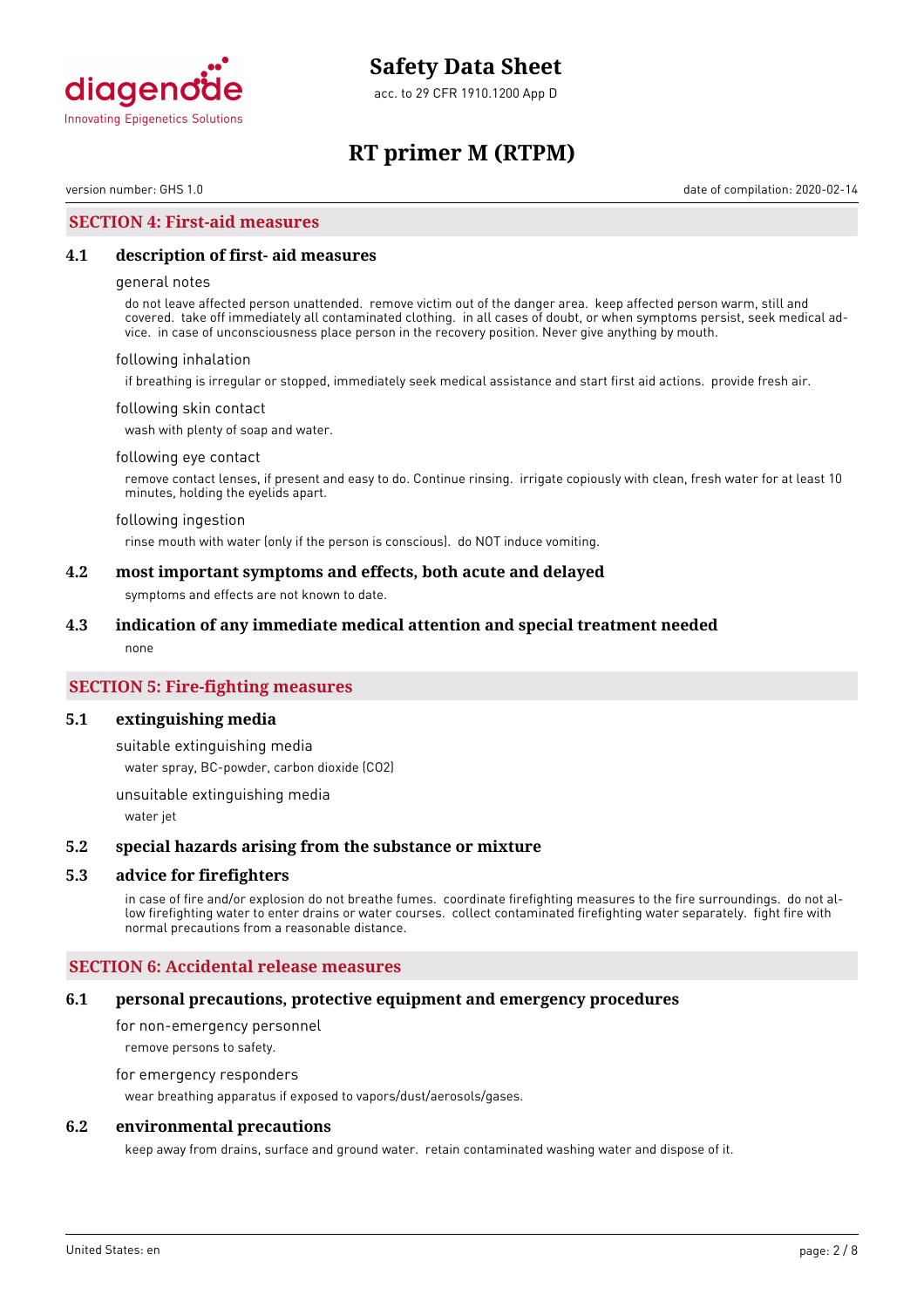

acc. to 29 CFR 1910.1200 App D



# **RT primer M (RTPM)**

version number: GHS 1.0 date of compilation: 2020-02-14

# **6.3 methods and material for containment and cleaning up**

advice on how to contain a spill

covering of drains

advice on how to clean up a spill

wipe up with absorbent material (e.g. cloth, fleece). collect spillage: sawdust, kieselgur (diatomite), sand, universal binder

appropriate containment techniques use of adsorbent materials.

other information relating to spills and releases

place in appropriate containers for disposal. ventilate affected area.

## **6.4 reference to other sections**

personal protective equipment: see section 8. incompatible materials: see section 10. disposal considerations: see section 13.

# **SECTION 7: Handling and storage**

# **7.1 precautions for safe handling**

recommendations

- measures to prevent fire as well as aerosol and dust generation use local and general ventilation. use only in well-ventilated areas.

#### advice on general occupational hygiene

wash hands after use. do not eat, drink and smoke in work areas. remove contaminated clothing and protective equipment before entering eating areas. never keep food or drink in the vicinity of chemicals. never place chemicals in containers that are normally used for food or drink. keep away from food, drink and animal feedingstuffs.

#### **7.2 conditions for safe storage, including any incompatibilities**

control of the effects

protect against external exposure, such as

frost

#### **7.3 specific end use(s)**

see section 16 for a general overview.

# **SECTION 8: Exposure controls/personal protection**

#### **8.1 control parameters**

this information is not available.

## **8.2 exposure controls**

appropriate engineering controls

general ventilation.

individual protection measures (personal protective equipment)

eye/face protection

wear eye/face protection.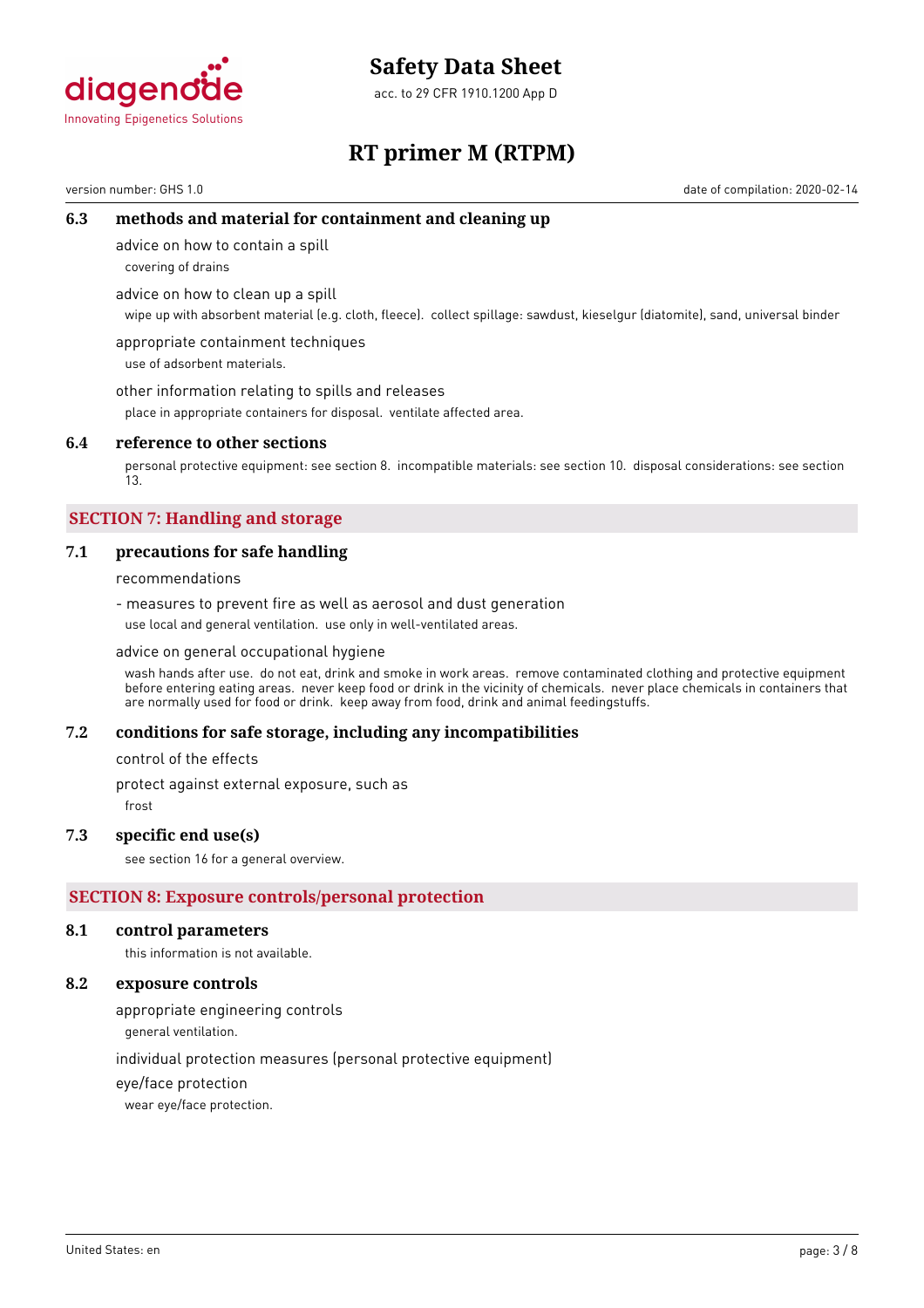

acc. to 29 CFR 1910.1200 App D

# **RT primer M (RTPM)**

version number: GHS 1.0 date of compilation: 2020-02-14

#### skin protection

#### - hand protection

wear suitable gloves. chemical protection gloves are suitable, which are tested according to EN 374. check leak-tightness/ impermeability prior to use. in the case of wanting to use the gloves again, clean them before taking off and air them well. for special purposes, it is recommended to check the resistance to chemicals of the protective gloves mentioned above together with the supplier of these gloves.

#### - other protection measures

take recovery periods for skin regeneration. preventive skin protection (barrier creams/ointments) is recommended. wash hands thoroughly after handling.

#### respiratory protection

in case of inadequate ventilation wear respiratory protection.

#### environmental exposure controls

use appropriate container to avoid environmental contamination. keep away from drains, surface and ground water.

# **SECTION 9: Physical and chemical properties**

## **9.1 information on basic physical and chemical properties**

#### **appearance**

| $^\mathrm{+}$ physical state | liquid    |
|------------------------------|-----------|
| color                        | colorless |
| odor                         | odorless  |

### **other safety parameters**

| pH (value)                              | not determined                                |
|-----------------------------------------|-----------------------------------------------|
| melting point/freezing point            | not determined                                |
| initial boiling point and boiling range | not determined                                |
| flash point                             | not determined                                |
| evaporation rate                        | not determined                                |
| flammability (solid, gas)               | not relevant, (fluid)                         |
| explosive limits                        | not determined                                |
| vapor pressure                          | not determined                                |
| density                                 | not determined                                |
| vapor density                           | this information is not available             |
| relative density                        | information on this property is not available |
| solubility(ies)                         | not determined                                |
| partition coefficient                   |                                               |
| - n-octanol/water (log KOW)             | this information is not available             |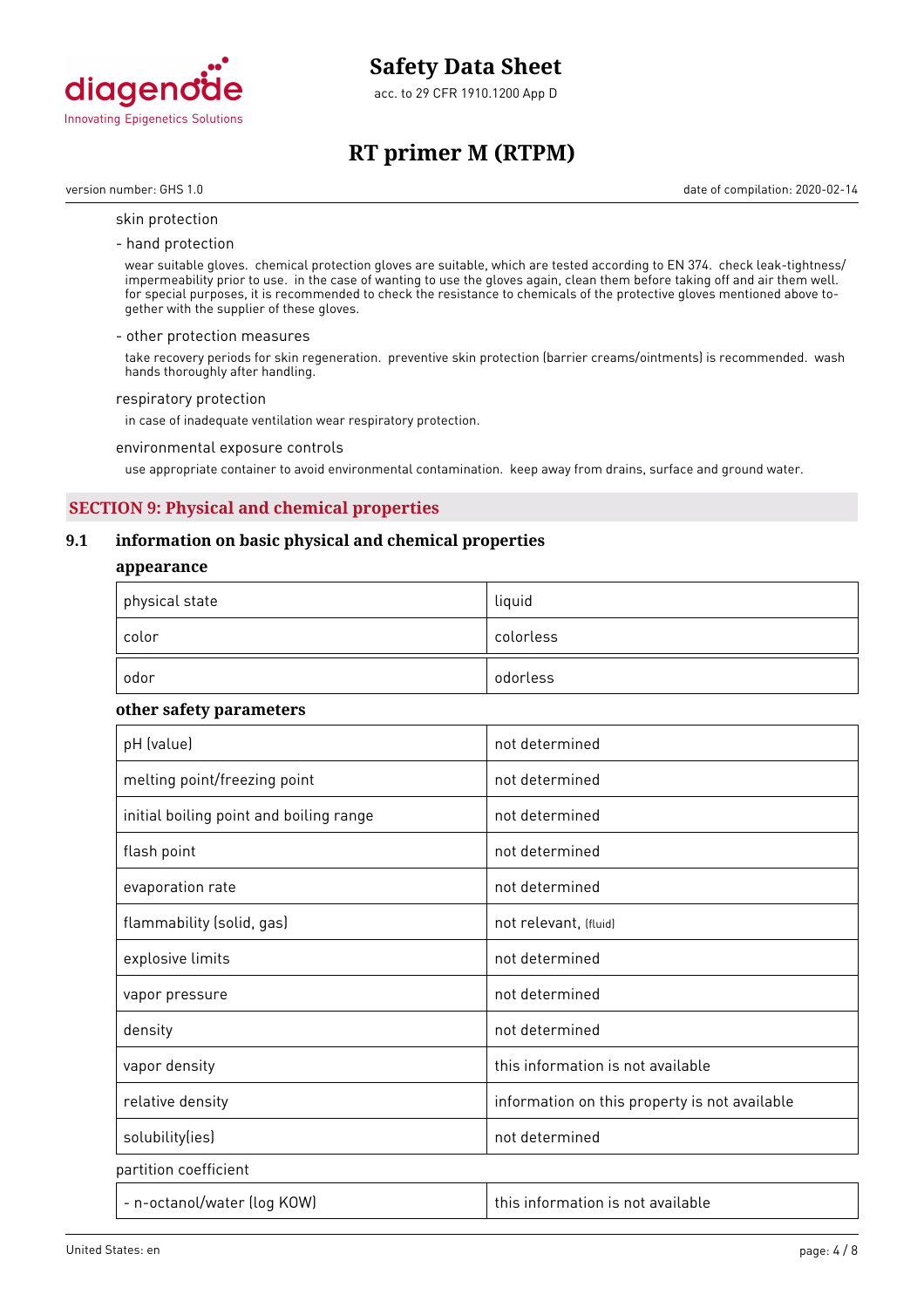

acc. to 29 CFR 1910.1200 App D

# **RT primer M (RTPM)**

date of compilation: 2020-02-14

| version number: GHS 1.0 |  |
|-------------------------|--|
|                         |  |

| oxidizing properties      | none           |
|---------------------------|----------------|
| explosive properties      | none           |
| viscosity                 | not determined |
| auto-ignition temperature | not determined |

# **SECTION 10: Stability and reactivity**

### **10.1 reactivity**

concerning incompatibility: see below "Conditions to avoid" and "Incompatible materials".

#### **10.2 chemical stability**

the material is stable under normal ambient and anticipated storage and handling conditions of temperature and pressure.

### **10.3 possibility of hazardous reactions**

no known hazardous reactions.

### **10.4 conditions to avoid**

there are no specific conditions known which have to be avoided.

#### **10.5 incompatible materials**

there is no additional information.

# **10.6 hazardous decomposition products**

reasonably anticipated hazardous decomposition products produced as a result of use, storage, spill and heating are not known. hazardous combustion products: see section 5.

# **SECTION 11: Toxicological information**

#### **11.1 information on toxicological effects**

test data are not available for the complete mixture.

#### classification procedure

the method for classification of the mixture is based on ingredients of the mixture (additivity formula).

#### **classification acc. to OSHA "Hazard Communication Standard" (29 CFR 1910.1200)**

this mixture does not meet the criteria for classification.

#### acute toxicity

shall not be classified as acutely toxic.

#### skin corrosion/irritation

shall not be classified as corrosive/irritant to skin.

#### serious eye damage/eye irritation

shall not be classified as seriously damaging to the eye or eye irritant.

#### respiratory or skin sensitization

shall not be classified as a respiratory or skin sensitizer.

#### germ cell mutagenicity

shall not be classified as germ cell mutagenic.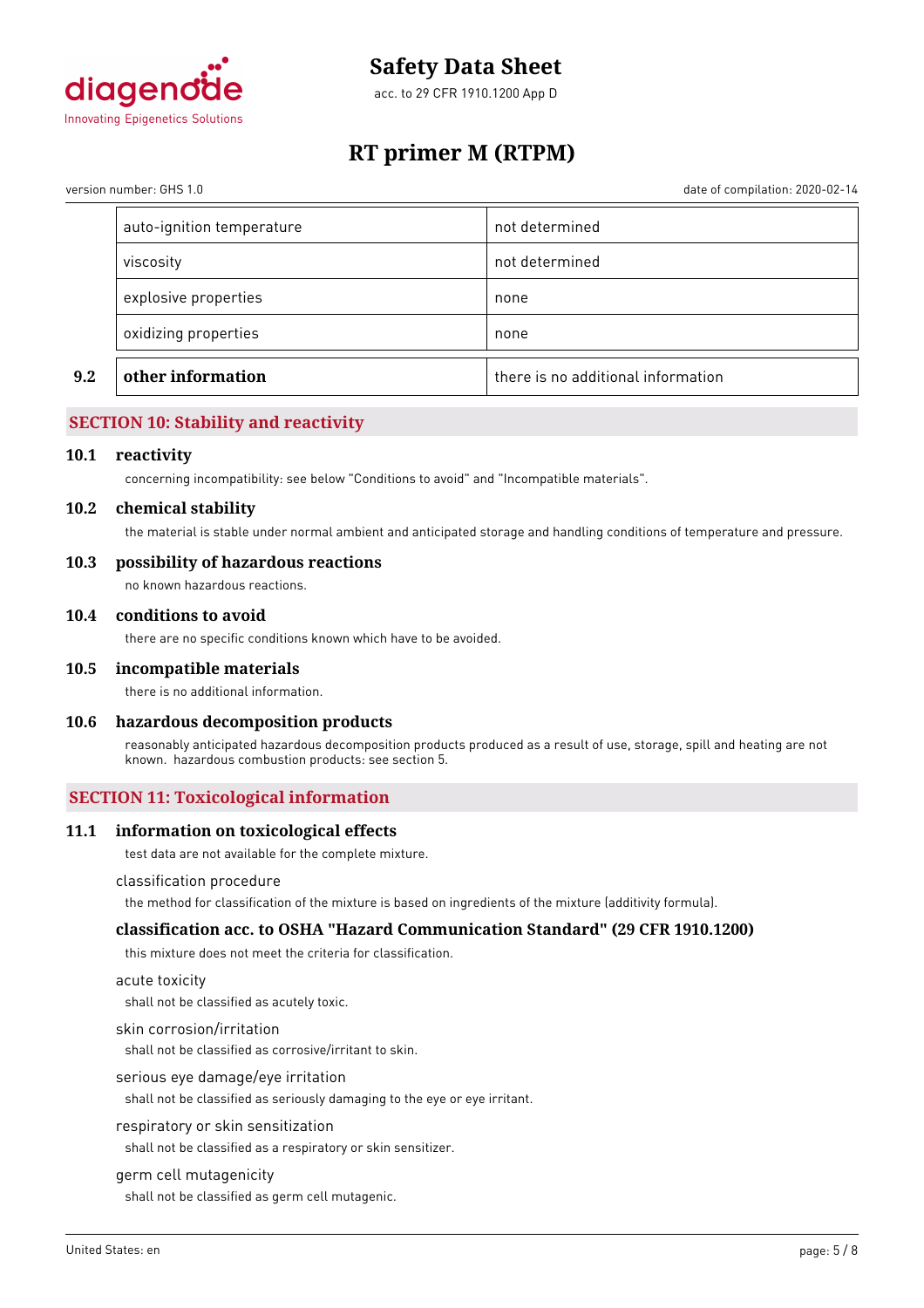

acc. to 29 CFR 1910.1200 App D

# **RT primer M (RTPM)**

version number: GHS 1.0 date of compilation: 2020-02-14

#### carcinogenicity

shall not be classified as carcinogenic.

#### reproductive toxicity

shall not be classified as a reproductive toxicant.

#### specific target organ toxicity - single exposure

shall not be classified as a specific target organ toxicant (single exposure).

#### specific target organ toxicity - repeated exposure

shall not be classified as a specific target organ toxicant (repeated exposure).

#### aspiration hazard

shall not be classified as presenting an aspiration hazard.

#### **SECTION 12: Ecological information**

# **12.1 toxicity**

shall not be classified as hazardous to the aquatic environment.

#### **12.2 persistence and degradability**

data are not available.

#### **12.3 bioaccumulative potential**

data are not available.

#### **12.4 mobility in soil**

data are not available.

**12.5 results of PBT and vPvB assessment**

data are not available.

## **12.6 other adverse effects**

data are not available.

### **SECTION 13: Disposal considerations**

#### **13.1 waste treatment methods**

#### sewage disposal-relevant information

do not empty into drains. avoid release to the environment. Refer to special instructions/safety data sheets.

waste treatment of containers/packages

completely emptied packages can be recycled. handle contaminated packages in the same way as the substance itself.

#### **remarks**

please consider the relevant national or regional provisions. waste shall be separated into the categories that can be handled separately by the local or national waste management facilities.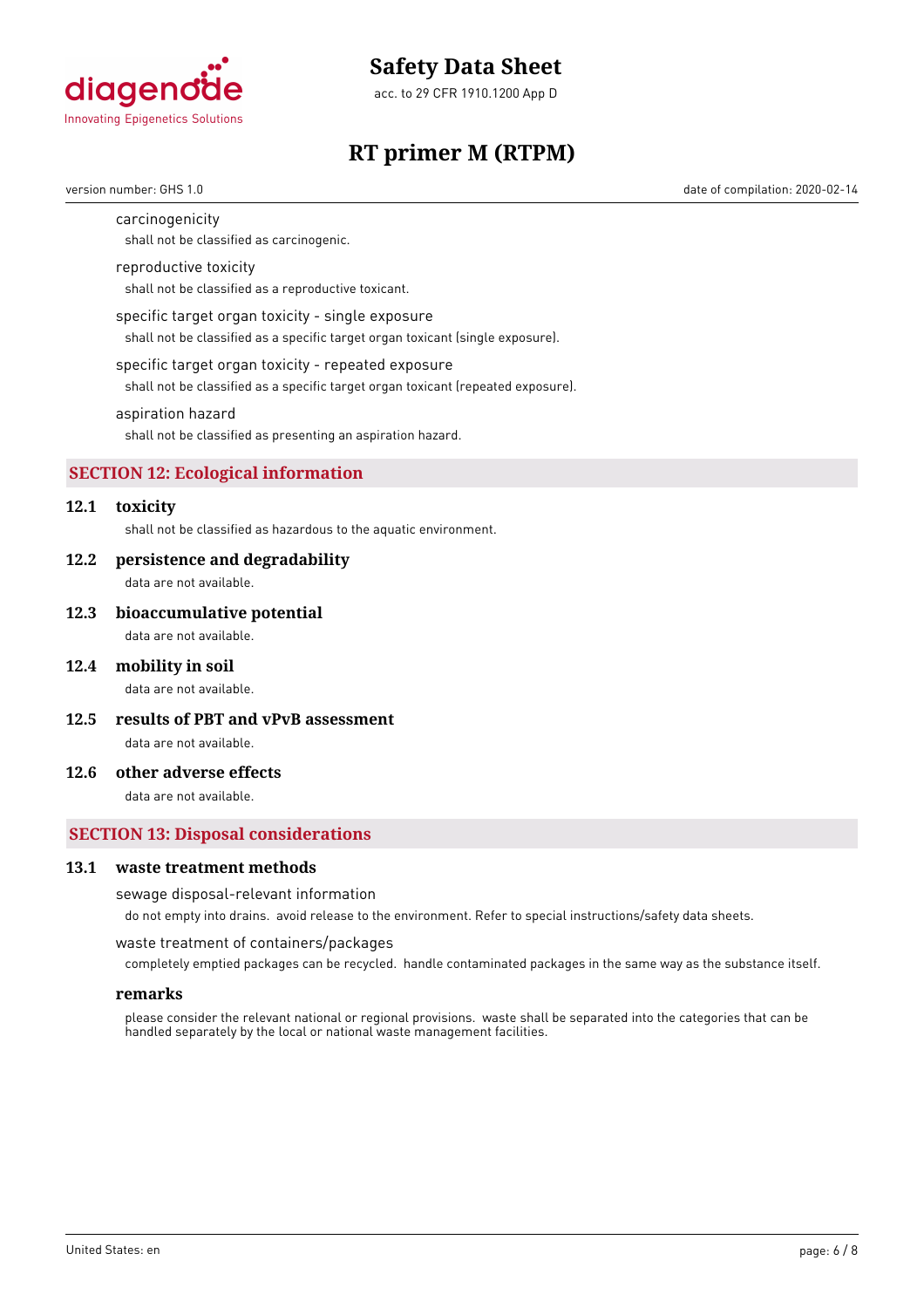

acc. to 29 CFR 1910.1200 App D



# **RT primer M (RTPM)**

version number: GHS 1.0 date of compilation: 2020-02-14

**SECTION 14: Transport information**

- 
- **14.2 IN proper shipping name** not assigned
- **14.3 transport hazard class(es)** not assigned
- **14.4 packing group not assigned**
- 

**14.1 UN number 14.1 UN** number

**14.5 environmental hazards non-environmentally hazardous acc. to the danger**ous goods regulations

**14.6 special precautions for user** there is no additional information.

# **14.7 transport in bulk according to Annex II of MARPOL and the IBC Code**

the cargo is not intended to be carried in bulk.

# **Information for each of the UN Model Regulations**

### **transport of dangerous goods by road or rail (49 CFR US DOT)**

not subject to transport regulations.

# **International Maritime Dangerous Goods Code (IMDG)**

not subject to IMDG.

# **International Civil Aviation Organization (ICAO-IATA/DGR)**

not subject to ICAO-IATA.

# **SECTION 15: Regulatory information**

# **15.1 safety, health and environmental regulations specific for the product in question national regulations (United States)**

# **VOC content**

Regulated Volatile Organic Compounds (VOC-EPA): Regulated Volatile Organic Compounds (VOC-Cal ARB):

# **industry or sector specific available guidance(s)**

# **NPCA-HMIS® III**

Hazardous Materials Identification System. American Coatings Association.

| category            | rating | description                                                                                                                                                   |
|---------------------|--------|---------------------------------------------------------------------------------------------------------------------------------------------------------------|
| Chronic             |        | none                                                                                                                                                          |
| Health              |        | no significant risk to health                                                                                                                                 |
| Flammability        |        | material that will not burn under typical fire conditions                                                                                                     |
| Physical hazard     |        | material that is normally stable, even under fire conditions, and will not react with water,<br>polymerize, decompose, condense, or self-react. Non-explosive |
| Personal protection |        |                                                                                                                                                               |

# **NFPA® 704**

National Fire Protection Association: Standard System for the Identification of the Hazards of Materials for Emergency Response (United States).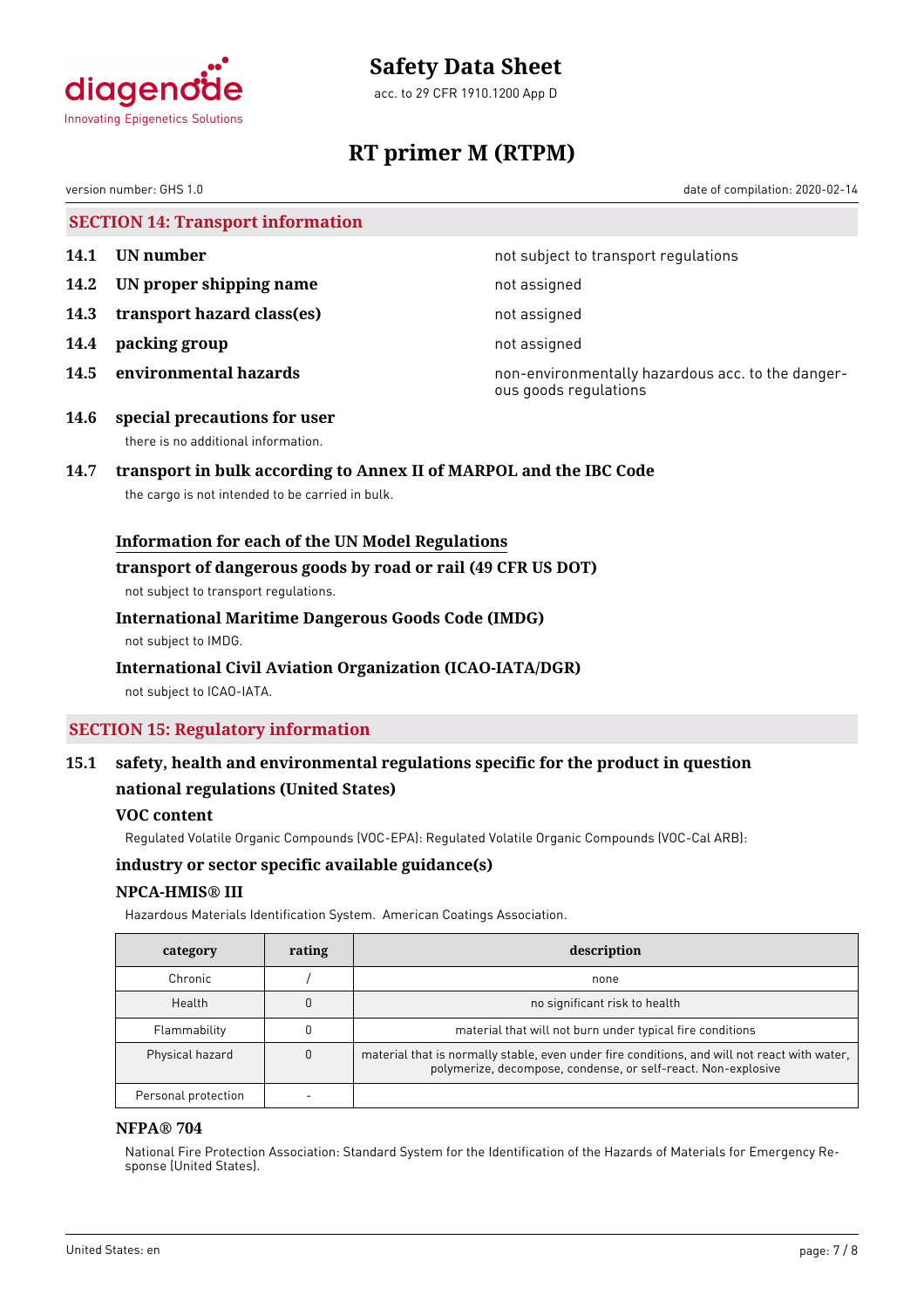

acc. to 29 CFR 1910.1200 App D

# **RT primer M (RTPM)**

version number: GHS 1.0 date of compilation: 2020-02-14

| category       | degree of<br>hazard | description                                                                                                      |
|----------------|---------------------|------------------------------------------------------------------------------------------------------------------|
| Flammability   |                     | material that will not burn under typical fire conditions                                                        |
| Health         | $\Omega$            | material that, under emergency conditions, would offer no hazard beyond that of ordinary<br>combustible material |
| Instability    | 0                   | material that is normally stable, even under fire conditions                                                     |
| Special hazard |                     |                                                                                                                  |

# **15.2 Chemical Safety Assessment**

chemical safety assessments for substances in this mixture were not carried out.

# **SECTION 16: Other information, including date of preparation or last revision**

### **abbreviations and acronyms**

| abbr.                                                                                                                                                          | descriptions of used abbreviations                                                                            |  |  |
|----------------------------------------------------------------------------------------------------------------------------------------------------------------|---------------------------------------------------------------------------------------------------------------|--|--|
| 49 CFR US DOT                                                                                                                                                  | 49 CFR U.S. Department of Transportation                                                                      |  |  |
| Cal ARB                                                                                                                                                        | California Air Resources Board                                                                                |  |  |
| <b>DGR</b>                                                                                                                                                     | Dangerous Goods Regulations (see IATA/DGR)                                                                    |  |  |
| EPA<br>Environmental Protection Agency. An agency of the federal government of the United States charged with pro-<br>tecting human health and the environment |                                                                                                               |  |  |
| <b>IATA</b>                                                                                                                                                    | International Air Transport Association                                                                       |  |  |
| IATA/DGR                                                                                                                                                       | Dangerous Goods Regulations (DGR) for the air transport (IATA)                                                |  |  |
| ICA <sub>0</sub>                                                                                                                                               | International Civil Aviation Organization                                                                     |  |  |
| <b>IMDG</b>                                                                                                                                                    | International Maritime Dangerous Goods Code                                                                   |  |  |
| MARPOL<br>International Convention for the Prevention of Pollution from Ships (abbr. of "Marine Pollutant")                                                    |                                                                                                               |  |  |
| <b>NPCA-HMIS® III</b>                                                                                                                                          | National Paint and Coatings Association: Hazardous Materials Identification System - HMIS® III, Third Edition |  |  |
| <b>OSHA</b>                                                                                                                                                    | Occupational Safety and Health Administration (United States)                                                 |  |  |
| <b>PBT</b>                                                                                                                                                     | Persistent, Bioaccumulative and Toxic                                                                         |  |  |
| <b>VOC</b>                                                                                                                                                     | Volatile Organic Compounds                                                                                    |  |  |
| vPvB                                                                                                                                                           | Very Persistent and very Bioaccumulative                                                                      |  |  |

# **key literature references and sources for data**

OSHA Hazard Communication Standard (HCS), 29 CFR 1910.1200.

transport of dangerous goods by road or rail (49 CFR US DOT). International Maritime Dangerous Goods Code (IMDG). Dangerous Goods Regulations (DGR) for the air transport (IATA).

#### **classification procedure**

physical and chemical properties: the classification is based on tested mixture. health hazards, environmental hazards: the method for classification of the mixture is based on ingredients of the mixture (additivity formula).

### **disclaimer**

this information is based upon the present state of our knowledge. this SDS has been compiled and is solely intended for this product.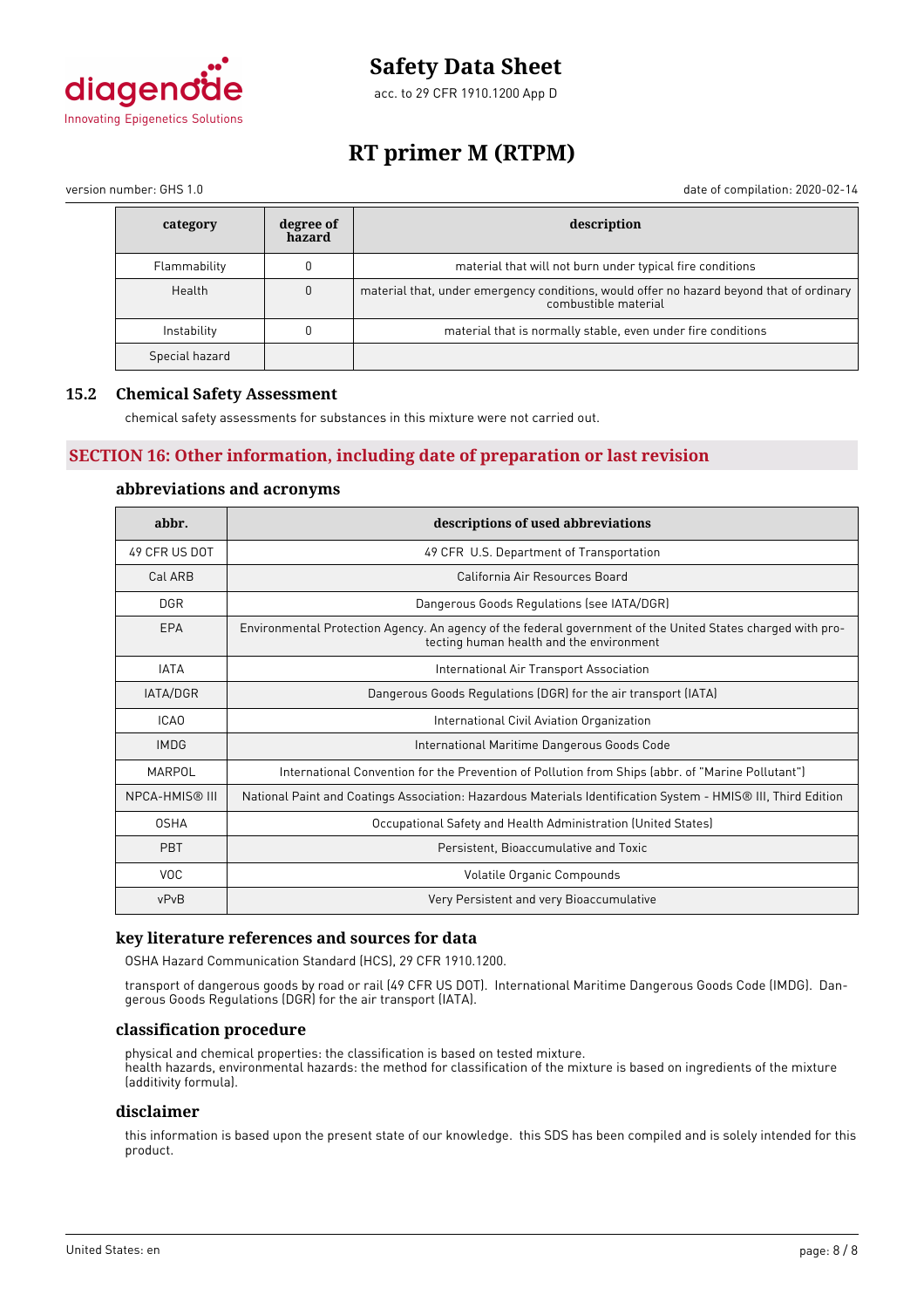

# **Reverse Transcription Reagent (RTR)**

version number: GHS 1.0 date of compilation: 2020-02-14

**SECTION 1: Identification**

#### **1.1 product identifier**

product code(s) and the control of the K14421008

# trade name **Reverse Transcription Reagent (RTR)**

# **1.2 relevant identified uses of the substance or mixture and uses advised against**

relevant identified uses **for research use only, not for use in diagnostic or** therapeutic procedures.

### **1.3 details of the supplier of the safety data sheet**

Diagenode SA LIEGE SCIENCE PARK Rue du Bois Saint-Jean, 3 4102 Seraing Belgium

telephone: +32 4 364 20 50 e-mail: info@diagenode.com

# **1.4 emergency telephone number**

emergency information service  $+3243642050$ 

this number is only available during the following office hours: Mon-Fri 09:00 AM - 05:00 PM

| poison center |                                                |                |  |  |
|---------------|------------------------------------------------|----------------|--|--|
| country       | name                                           | telephone      |  |  |
|               | American Association of Poison Control Centers | 1-800-222-1222 |  |  |

# **SECTION 2: Hazard(s) identification**

# **2.1 classification of the substance or mixture**

classification acc. to OSHA "Hazard Communication Standard" (29 CFR 1910.1200) this mixture does not meet the criteria for classification.

# **2.2 label elements**

labelling acc. to OSHA "Hazard Communication Standard" (29 CFR 1910.1200) not required

### **2.3 other hazards**

results of PBT and vPvB assessment this mixture does not contain any substances that are assessed to be a PBT or a vPvB.

# **SECTION 3: Composition/information on ingredients**

# **3.1 substances**

not relevant (mixture)

**3.2 <b>mixtures** description of the mixture

This mixture does not contain any potentially hazardous products.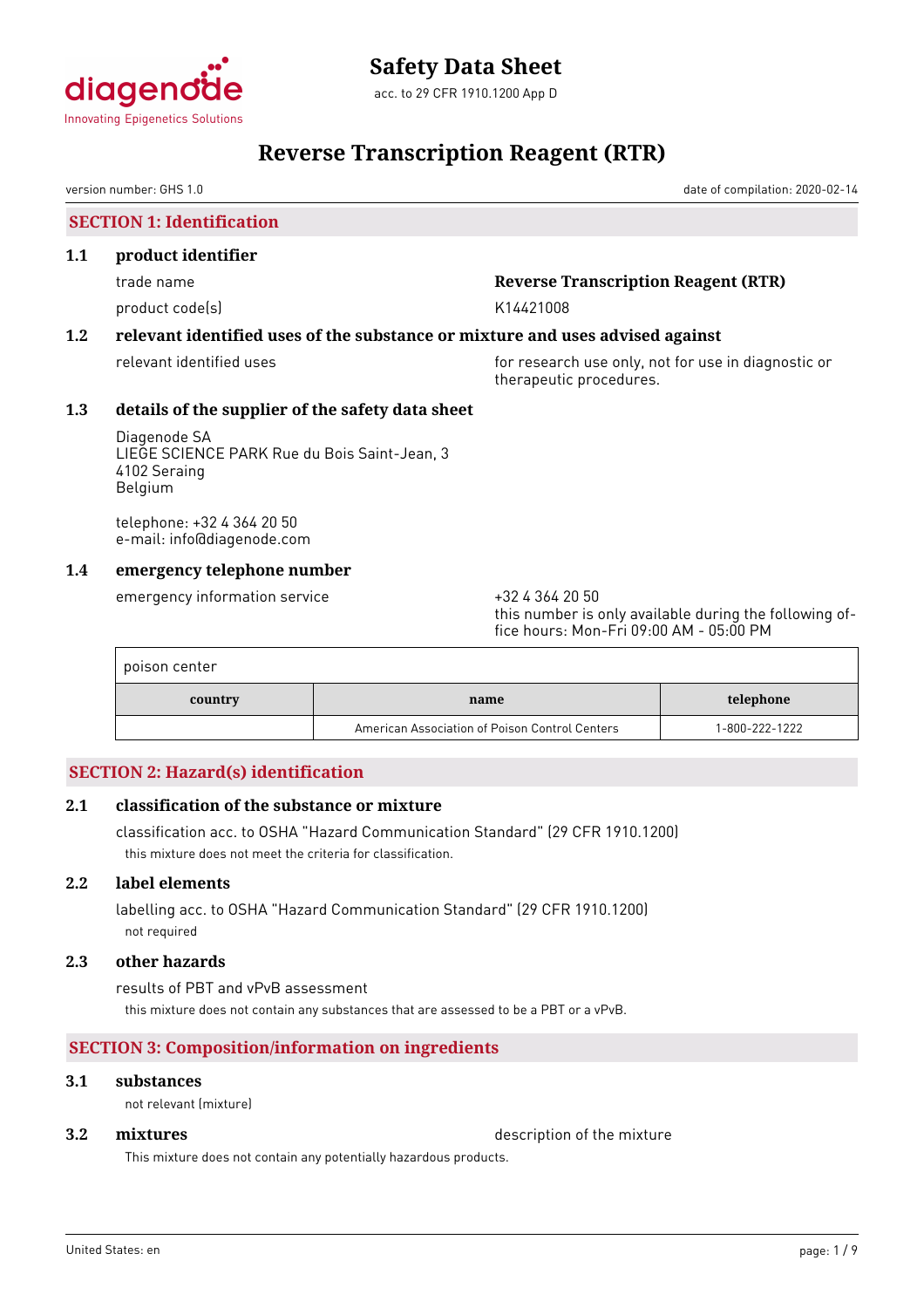

# **Reverse Transcription Reagent (RTR)**

version number: GHS 1.0 date of compilation: 2020-02-14

# **SECTION 4: First-aid measures**

### **4.1 description of first- aid measures**

#### general notes

do not leave affected person unattended. remove victim out of the danger area. keep affected person warm, still and covered. take off immediately all contaminated clothing. in all cases of doubt, or when symptoms persist, seek medical advice. in case of unconsciousness place person in the recovery position. Never give anything by mouth.

#### following inhalation

if breathing is irregular or stopped, immediately seek medical assistance and start first aid actions. provide fresh air.

#### following skin contact

wash with plenty of soap and water.

#### following eye contact

remove contact lenses, if present and easy to do. Continue rinsing. irrigate copiously with clean, fresh water for at least 10 minutes, holding the eyelids apart.

#### following ingestion

rinse mouth with water (only if the person is conscious). do NOT induce vomiting.

### **4.2 most important symptoms and effects, both acute and delayed**

symptoms and effects are not known to date.

#### **4.3 indication of any immediate medical attention and special treatment needed**

none

## **SECTION 5: Fire-fighting measures**

#### **5.1 extinguishing media**

suitable extinguishing media water spray, BC-powder, carbon dioxide (CO2)

unsuitable extinguishing media water jet

#### **5.2 special hazards arising from the substance or mixture**

#### hazardous combustion products

nitrogen oxides (NOx), carbon monoxide (CO), carbon dioxide (CO2)

#### **5.3 advice for firefighters**

in case of fire and/or explosion do not breathe fumes. coordinate firefighting measures to the fire surroundings. do not allow firefighting water to enter drains or water courses. collect contaminated firefighting water separately. fight fire with normal precautions from a reasonable distance.

## **SECTION 6: Accidental release measures**

#### **6.1 personal precautions, protective equipment and emergency procedures**

for non-emergency personnel

remove persons to safety.

for emergency responders

wear breathing apparatus if exposed to vapors/dust/aerosols/gases.

## **6.2 environmental precautions**

keep away from drains, surface and ground water. retain contaminated washing water and dispose of it.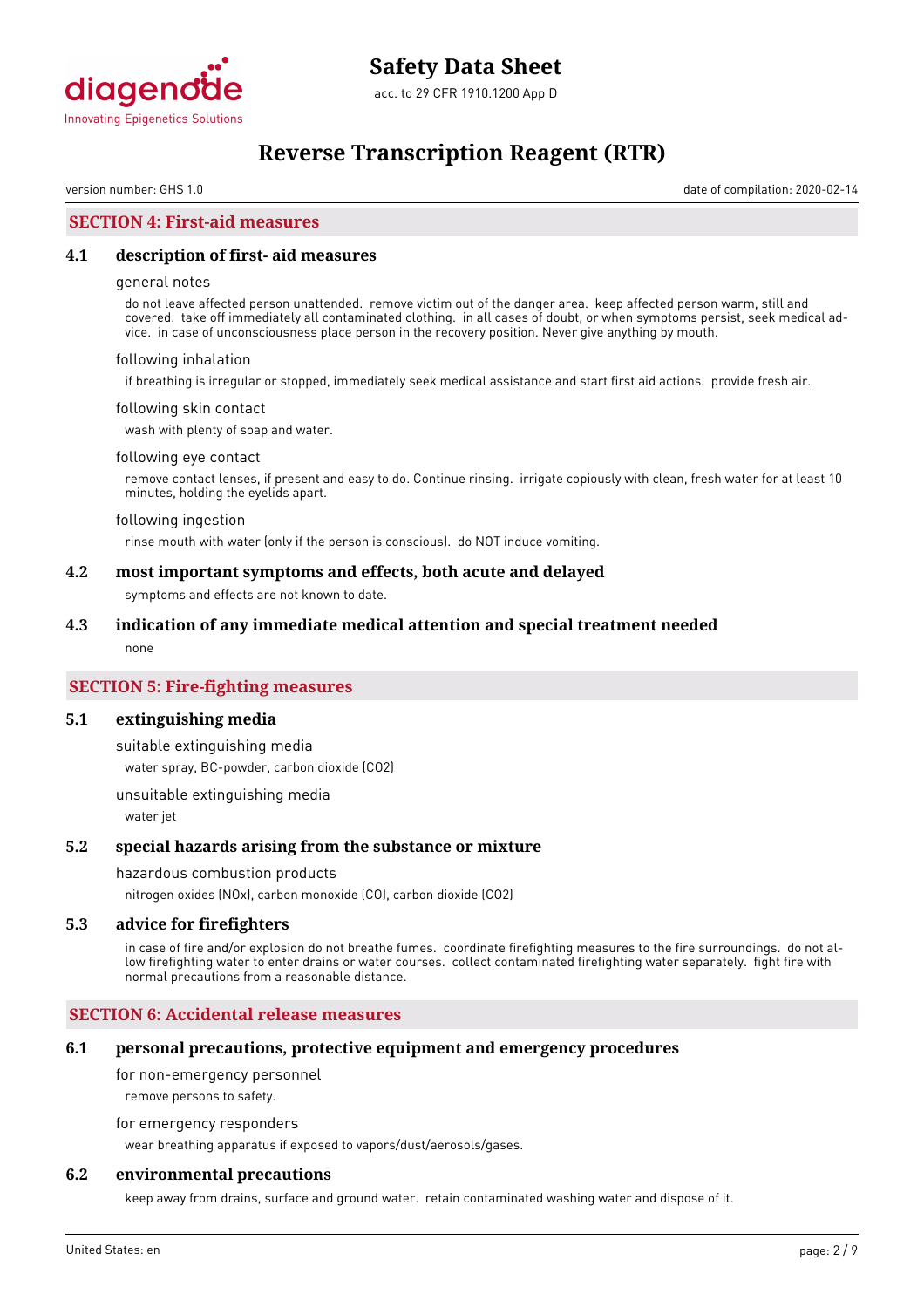

acc. to 29 CFR 1910.1200 App D

# **Reverse Transcription Reagent (RTR)**

version number: GHS 1.0 date of compilation: 2020-02-14

# **6.3 methods and material for containment and cleaning up**

advice on how to contain a spill

covering of drains

advice on how to clean up a spill

wipe up with absorbent material (e.g. cloth, fleece). collect spillage: sawdust, kieselgur (diatomite), sand, universal binder

appropriate containment techniques use of adsorbent materials.

other information relating to spills and releases

place in appropriate containers for disposal. ventilate affected area.

#### **6.4 reference to other sections**

hazardous combustion products: see section 5. personal protective equipment: see section 8. incompatible materials: see section 10. disposal considerations: see section 13.

# **SECTION 7: Handling and storage**

### **7.1 precautions for safe handling**

recommendations

- measures to prevent fire as well as aerosol and dust generation

use local and general ventilation. use only in well-ventilated areas.

#### advice on general occupational hygiene

wash hands after use. do not eat, drink and smoke in work areas. remove contaminated clothing and protective equipment before entering eating areas. never keep food or drink in the vicinity of chemicals. never place chemicals in containers that are normally used for food or drink. keep away from food, drink and animal feedingstuffs.

#### **7.2 conditions for safe storage, including any incompatibilities**

control of the effects

protect against external exposure, such as

frost

#### **7.3 specific end use(s)**

see section 16 for a general overview.

# **SECTION 8: Exposure controls/personal protection**

#### **8.1 control parameters**

|              | occupational exposure limit values (Workplace Exposure Limits) |               |                 |                     |                           |                      |                           |       |                                                                 |                 |                         |
|--------------|----------------------------------------------------------------|---------------|-----------------|---------------------|---------------------------|----------------------|---------------------------|-------|-----------------------------------------------------------------|-----------------|-------------------------|
| coun-<br>try | name of agent                                                  | <b>CAS No</b> | identi-<br>fier | <b>TWA</b><br>[ppm] | <b>TWA</b><br>[ $mg/m3$ ] | <b>STEL</b><br>[ppm] | <b>STEL</b><br>$[mg/m^3]$ | [ppm] | $ Ceiling-C Ceiling-C $ nota-<br>$\lfloor$ [mg/m <sup>3</sup> ] | tion            | source                  |
| US.          | glycerine                                                      | $56 - 81 - 5$ | <b>REL</b>      |                     |                           |                      |                           |       |                                                                 | mist.<br>appx-D | <b>NIOSH</b><br>REL     |
| US.          | glycerol                                                       | $56 - 81 - 5$ | PEL             |                     | 15                        |                      |                           |       |                                                                 | mist, i         | 29 CFR<br>1910.100      |
| US.          | glycerol                                                       | $56 - 81 - 5$ | PEL             |                     | 5                         |                      |                           |       |                                                                 | mist, r         | 29 CFR<br>1910.100<br>0 |

notation

appx-D see Appendix D - Substances with No Established RELs<br>Ceiling-C ceiling value is a limit value above which exposure shou

ceiling value is a limit value above which exposure should not occur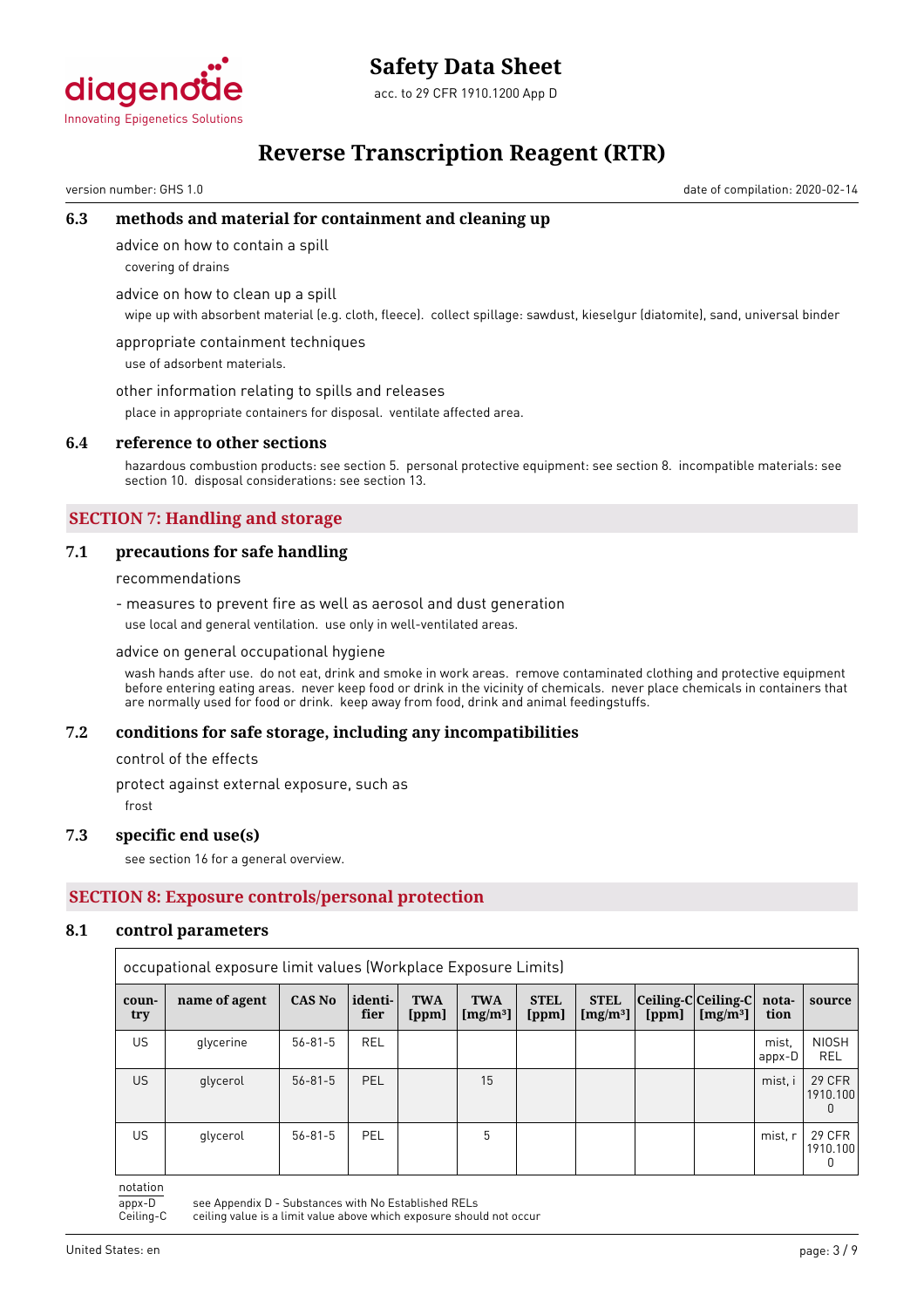

acc. to 29 CFR 1910.1200 App D

# **Reverse Transcription Reagent (RTR)**

version number: GHS 1.0 date of compilation: 2020-02-14

| notation    |                                                                                                                                                                             |
|-------------|-----------------------------------------------------------------------------------------------------------------------------------------------------------------------------|
|             | inhalable fraction                                                                                                                                                          |
| mist        | as mists                                                                                                                                                                    |
|             | respirable fraction                                                                                                                                                         |
| <b>STEL</b> | short-term exposure limit: a limit value above which exposure should not occur and which is related to a 15-minute period (un-<br>less otherwise specified)                 |
| <b>TWA</b>  | time-weighted average (long-term exposure limit): measured or calculated in relation to a reference period of 8 hours time-<br>weighted average (unless otherwise specified |

# **8.2 exposure controls**

appropriate engineering controls

general ventilation.

#### individual protection measures (personal protective equipment)

eye/face protection

wear eye/face protection.

skin protection

- hand protection

wear suitable gloves. chemical protection gloves are suitable, which are tested according to EN 374. check leak-tightness/ impermeability prior to use. in the case of wanting to use the gloves again, clean them before taking off and air them well. for special purposes, it is recommended to check the resistance to chemicals of the protective gloves mentioned above together with the supplier of these gloves.

#### - other protection measures

take recovery periods for skin regeneration. preventive skin protection (barrier creams/ointments) is recommended. wash hands thoroughly after handling.

#### respiratory protection

in case of inadequate ventilation wear respiratory protection.

environmental exposure controls

use appropriate container to avoid environmental contamination. keep away from drains, surface and ground water.

### **SECTION 9: Physical and chemical properties**

### **9.1 information on basic physical and chemical properties**

### **appearance**

| physical state |       | liquid    |
|----------------|-------|-----------|
|                | color | colorless |
|                | odor  | odorless  |

#### **other safety parameters**

| pH (value)                              | not determined        |
|-----------------------------------------|-----------------------|
| melting point/freezing point            | not determined        |
| initial boiling point and boiling range | not determined        |
| flash point                             | not determined        |
| evaporation rate                        | not determined        |
| flammability (solid, gas)               | not relevant, (fluid) |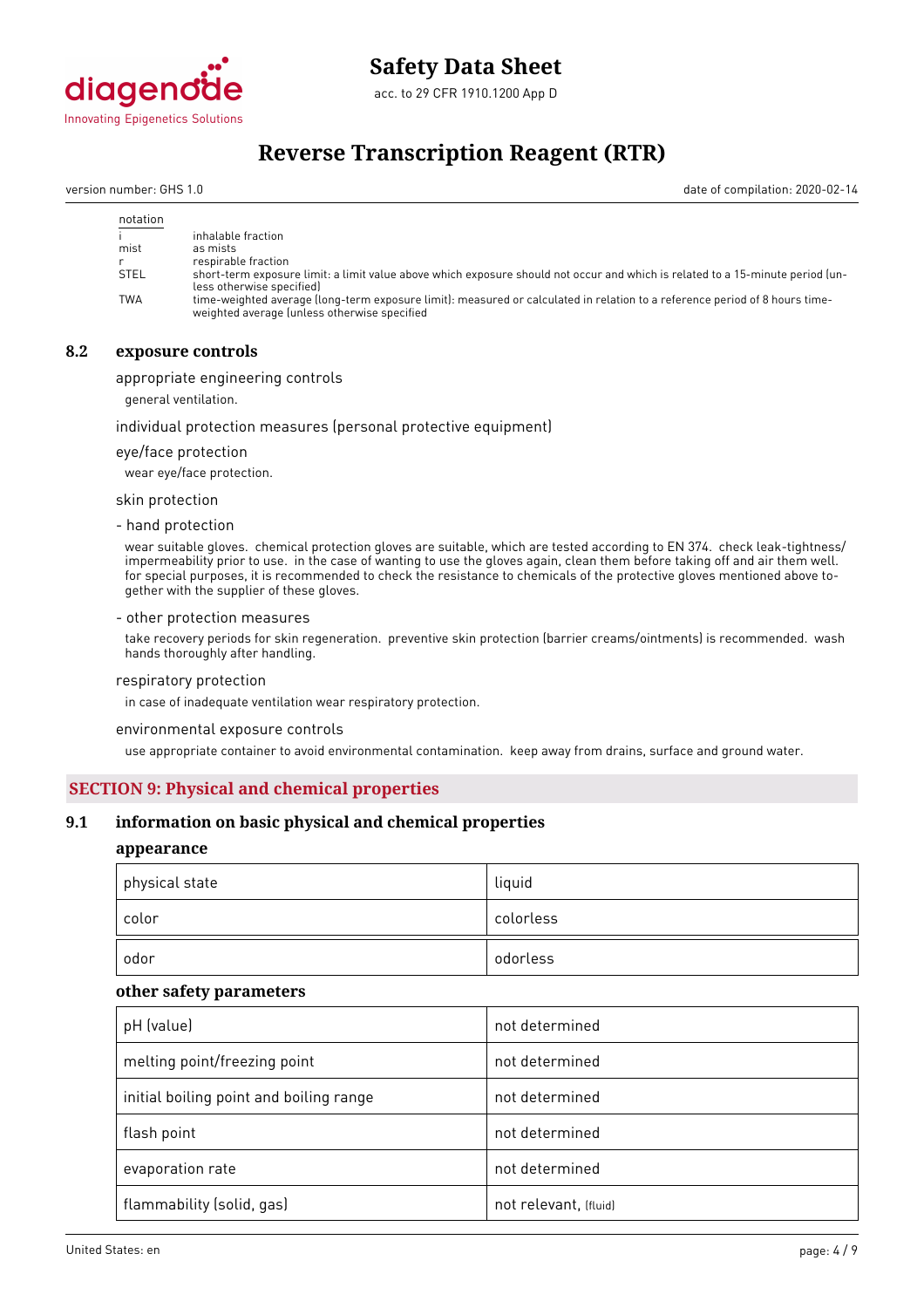

# **Reverse Transcription Reagent (RTR)**

version number: GHS 1.0 date of compilation: 2020-02-14

| other information           | there is no additional information            |
|-----------------------------|-----------------------------------------------|
| oxidizing properties        | none                                          |
| explosive properties        | none                                          |
| viscosity                   | not determined                                |
| auto-ignition temperature   | not determined                                |
| - n-octanol/water (log KOW) | this information is not available             |
| partition coefficient       |                                               |
| solubility(ies)             | not determined                                |
| relative density            | information on this property is not available |
| vapor density               | this information is not available             |
| density                     | not determined                                |
| vapor pressure              | not determined                                |
| explosive limits            | not determined                                |

# **SECTION 10: Stability and reactivity**

## **10.1 reactivity**

concerning incompatibility: see below "Conditions to avoid" and "Incompatible materials".

### **10.2 chemical stability**

the material is stable under normal ambient and anticipated storage and handling conditions of temperature and pressure.

## **10.3 possibility of hazardous reactions**

no known hazardous reactions.

# **10.4 conditions to avoid**

there are no specific conditions known which have to be avoided.

# **10.5 incompatible materials**

oxidizers

#### **10.6 hazardous decomposition products**

reasonably anticipated hazardous decomposition products produced as a result of use, storage, spill and heating are not known. hazardous combustion products: see section 5.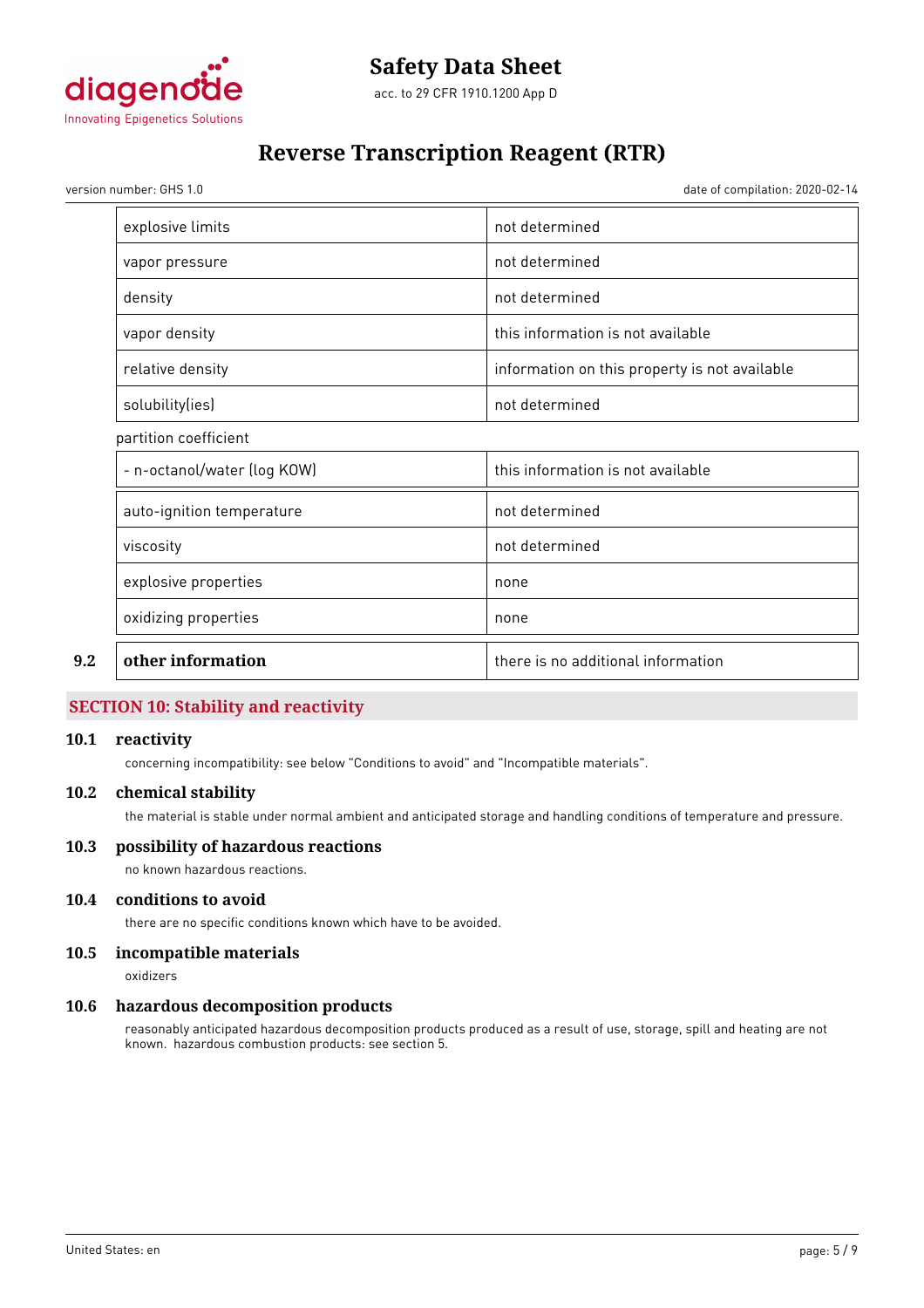

# **Reverse Transcription Reagent (RTR)**

version number: GHS 1.0 date of compilation: 2020-02-14

# **SECTION 11: Toxicological information**

### **11.1 information on toxicological effects**

test data are not available for the complete mixture.

classification procedure the method for classification of the mixture is based on ingredients of the mixture (additivity formula).

### **classification acc. to OSHA "Hazard Communication Standard" (29 CFR 1910.1200)**

this mixture does not meet the criteria for classification.

acute toxicity shall not be classified as acutely toxic.

skin corrosion/irritation

shall not be classified as corrosive/irritant to skin.

serious eye damage/eye irritation shall not be classified as seriously damaging to the eye or eye irritant.

respiratory or skin sensitization shall not be classified as a respiratory or skin sensitizer.

germ cell mutagenicity shall not be classified as germ cell mutagenic.

carcinogenicity

shall not be classified as carcinogenic.

#### reproductive toxicity

shall not be classified as a reproductive toxicant.

specific target organ toxicity - single exposure

shall not be classified as a specific target organ toxicant (single exposure).

#### specific target organ toxicity - repeated exposure

shall not be classified as a specific target organ toxicant (repeated exposure).

#### aspiration hazard

shall not be classified as presenting an aspiration hazard.

# **SECTION 12: Ecological information**

### **12.1 toxicity**

shall not be classified as hazardous to the aquatic environment.

#### **12.2 persistence and degradability**

data are not available.

#### **12.3 bioaccumulative potential**

data are not available.

## **12.4 mobility in soil**

data are not available.

## **12.5 results of PBT and vPvB assessment**

data are not available.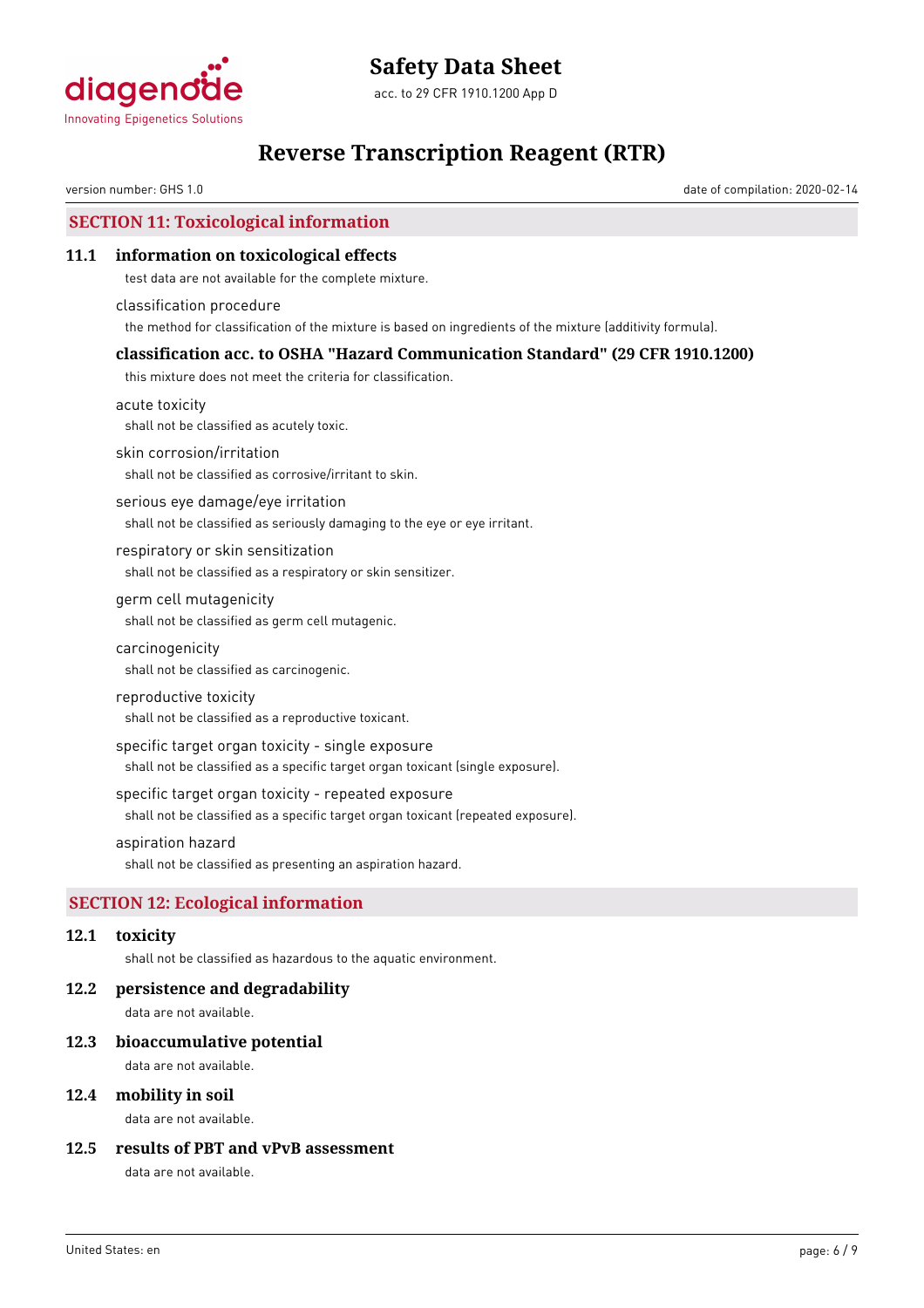

acc. to 29 CFR 1910.1200 App D

# **Reverse Transcription Reagent (RTR)**

version number: GHS 1.0 date of compilation: 2020-02-14

# **12.6 other adverse effects**

data are not available.

# **SECTION 13: Disposal considerations**

# **13.1 waste treatment methods**

sewage disposal-relevant information

do not empty into drains. avoid release to the environment. Refer to special instructions/safety data sheets.

# waste treatment of containers/packages

completely emptied packages can be recycled. handle contaminated packages in the same way as the substance itself.

#### **remarks**

please consider the relevant national or regional provisions. waste shall be separated into the categories that can be handled separately by the local or national waste management facilities.

# **SECTION 14: Transport information**

- **14.1 UN number 14.1 UN** number
- **14.2 IN proper shipping name** not assigned
- **14.3 transport hazard class(es)** not assigned
- **14.4 packing group not assigned**
- 

**14.5 environmental hazards non-environmentally hazardous acc. to the danger**ous goods regulations

**14.6 special precautions for user**

there is no additional information.

# **14.7 transport in bulk according to Annex II of MARPOL and the IBC Code**

the cargo is not intended to be carried in bulk.

# **Information for each of the UN Model Regulations**

# **transport of dangerous goods by road or rail (49 CFR US DOT)**

not subject to transport regulations.

# **International Maritime Dangerous Goods Code (IMDG)**

not subject to IMDG.

# **International Civil Aviation Organization (ICAO-IATA/DGR)**

not subject to ICAO-IATA.

# **SECTION 15: Regulatory information**

# **15.1 safety, health and environmental regulations specific for the product in question national regulations (United States)**

# **VOC content**

Regulated Volatile Organic Compounds (VOC-EPA): Regulated Volatile Organic Compounds (VOC-Cal ARB):

# **industry or sector specific available guidance(s)**

# **NPCA-HMIS® III**

Hazardous Materials Identification System. American Coatings Association.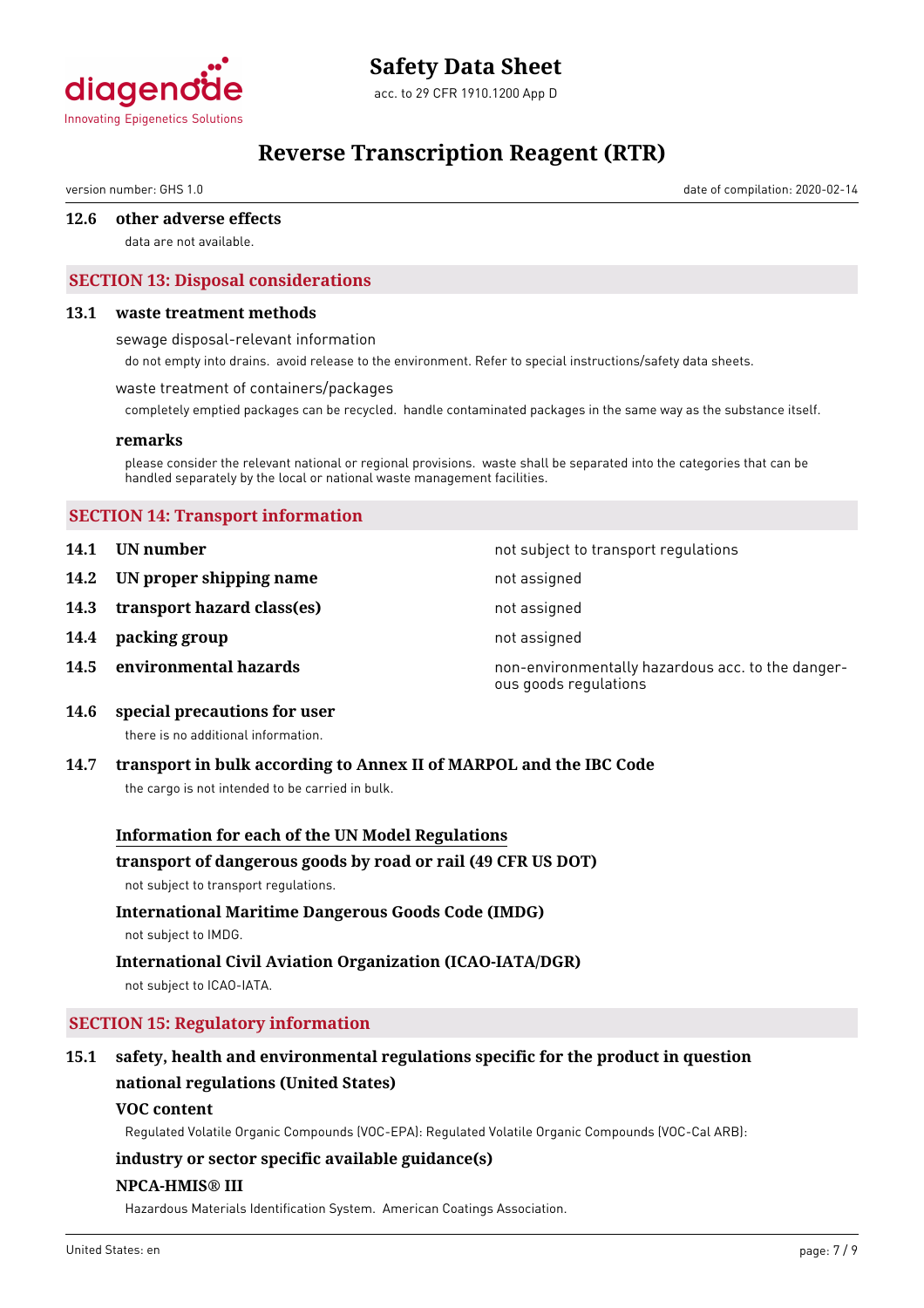

# **Reverse Transcription Reagent (RTR)**

version number: GHS 1.0 date of compilation: 2020-02-14

| category            | rating | description                                                                                                                                                   |
|---------------------|--------|---------------------------------------------------------------------------------------------------------------------------------------------------------------|
| Chronic             |        | none                                                                                                                                                          |
| Health              |        | no significant risk to health                                                                                                                                 |
| Flammability        |        | material that must be preheated before ignition can occur                                                                                                     |
| Physical hazard     |        | material that is normally stable, even under fire conditions, and will not react with water,<br>polymerize, decompose, condense, or self-react. Non-explosive |
| Personal protection |        |                                                                                                                                                               |

# **NFPA® 704**

National Fire Protection Association: Standard System for the Identification of the Hazards of Materials for Emergency Response (United States).

| category       | degree of<br>hazard | description                                                                                                      |  |
|----------------|---------------------|------------------------------------------------------------------------------------------------------------------|--|
| Flammability   |                     | material that must be preheated before ignition can occur                                                        |  |
| Health         | $\mathbf{0}$        | material that, under emergency conditions, would offer no hazard beyond that of ordinary<br>combustible material |  |
| Instability    |                     | material that is normally stable, even under fire conditions                                                     |  |
| Special hazard |                     |                                                                                                                  |  |

## **15.2 Chemical Safety Assessment**

chemical safety assessments for substances in this mixture were not carried out.

# **SECTION 16: Other information, including date of preparation or last revision**

# **abbreviations and acronyms**

| abbr.                 | descriptions of used abbreviations                                                                                                                      |  |
|-----------------------|---------------------------------------------------------------------------------------------------------------------------------------------------------|--|
| 29 CFR 1910, 1000     | 29 CFR 1910.1000, Tables Z-1, Z-2, Z-3 - Occupational Safety and Health Standards: Toxic and Hazardous Sub-<br>stances (permissible exposure limits)    |  |
| 49 CFR US DOT         | 49 CFR U.S. Department of Transportation                                                                                                                |  |
| Cal ARB               | California Air Resources Board                                                                                                                          |  |
| CAS                   | Chemical Abstracts Service (service that maintains the most comprehensive list of chemical substances)                                                  |  |
| Ceiling-C             | Ceiling value                                                                                                                                           |  |
| <b>DGR</b>            | Dangerous Goods Regulations (see IATA/DGR)                                                                                                              |  |
| EPA                   | Environmental Protection Agency. An agency of the federal government of the United States charged with pro-<br>tecting human health and the environment |  |
| <b>IATA</b>           | International Air Transport Association                                                                                                                 |  |
| <b>IATA/DGR</b>       | Dangerous Goods Regulations (DGR) for the air transport (IATA)                                                                                          |  |
| <b>ICAO</b>           | International Civil Aviation Organization                                                                                                               |  |
| <b>IMDG</b>           | International Maritime Dangerous Goods Code                                                                                                             |  |
| MARPOL                | International Convention for the Prevention of Pollution from Ships (abbr. of "Marine Pollutant")                                                       |  |
| NIOSH REL             | National Institute for Occupational Safety and Health (NIOSH): Recommended Exposure Limits (RELs)                                                       |  |
| <b>NPCA-HMIS® III</b> | National Paint and Coatings Association: Hazardous Materials Identification System - HMIS® III, Third Edition                                           |  |
| <b>OSHA</b>           | Occupational Safety and Health Administration (United States)                                                                                           |  |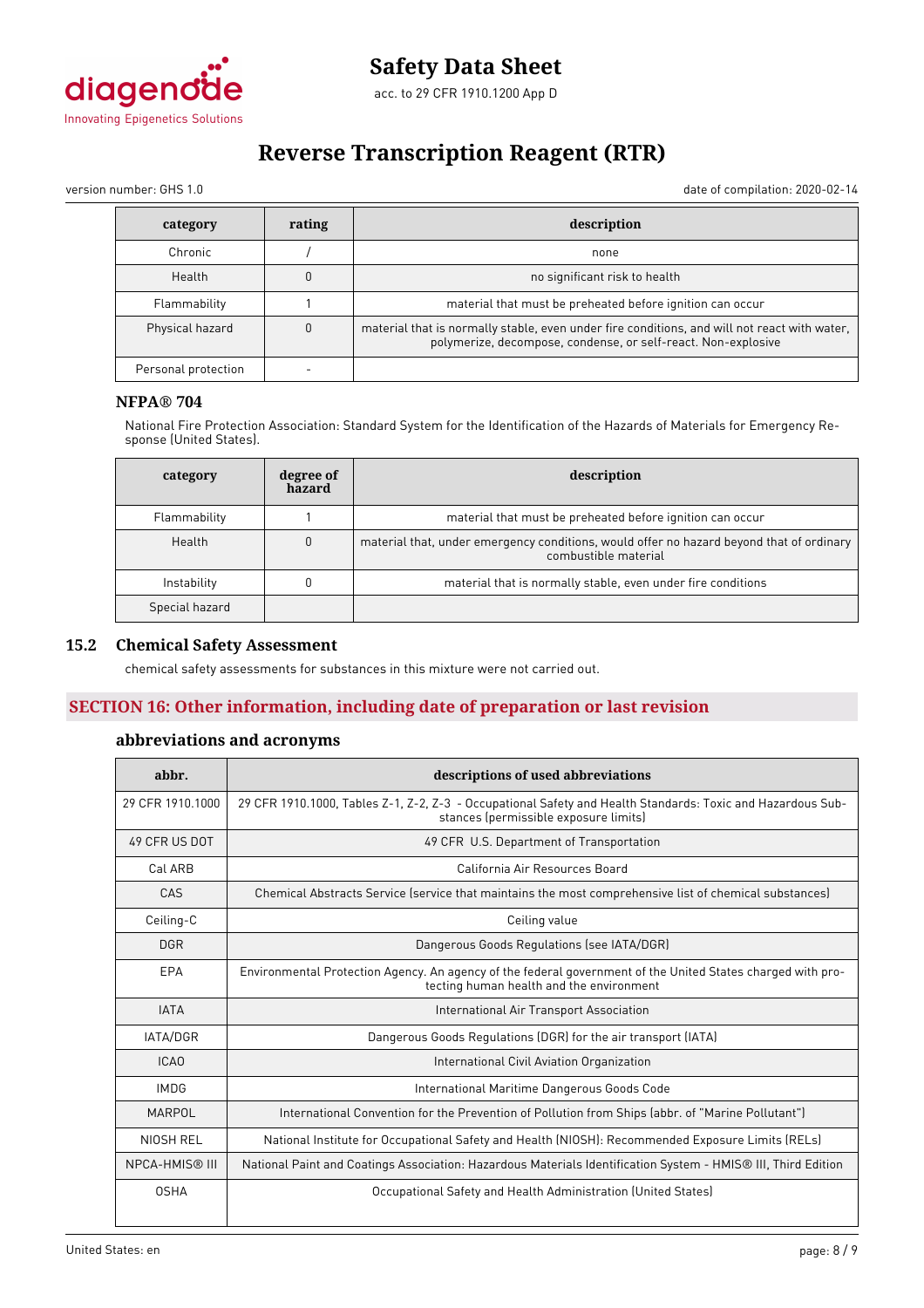

# **Reverse Transcription Reagent (RTR)**

version number: GHS 1.0 date of compilation: 2020-02-14

| abbr.       | descriptions of used abbreviations       |  |
|-------------|------------------------------------------|--|
| <b>PBT</b>  | Persistent, Bioaccumulative and Toxic    |  |
| <b>PEL</b>  | Permissible exposure limit               |  |
| ppm         | Parts per million                        |  |
| <b>STEL</b> | Short-term exposure limit                |  |
| <b>TWA</b>  | Time-weighted average                    |  |
| VOC.        | Volatile Organic Compounds               |  |
| vPvB        | Very Persistent and very Bioaccumulative |  |

### **key literature references and sources for data**

OSHA Hazard Communication Standard (HCS), 29 CFR 1910.1200.

transport of dangerous goods by road or rail (49 CFR US DOT). International Maritime Dangerous Goods Code (IMDG). Dangerous Goods Regulations (DGR) for the air transport (IATA).

#### **classification procedure**

physical and chemical properties: the classification is based on tested mixture. health hazards, environmental hazards: the method for classification of the mixture is based on ingredients of the mixture (additivity formula).

### **disclaimer**

this information is based upon the present state of our knowledge. this SDS has been compiled and is solely intended for this product.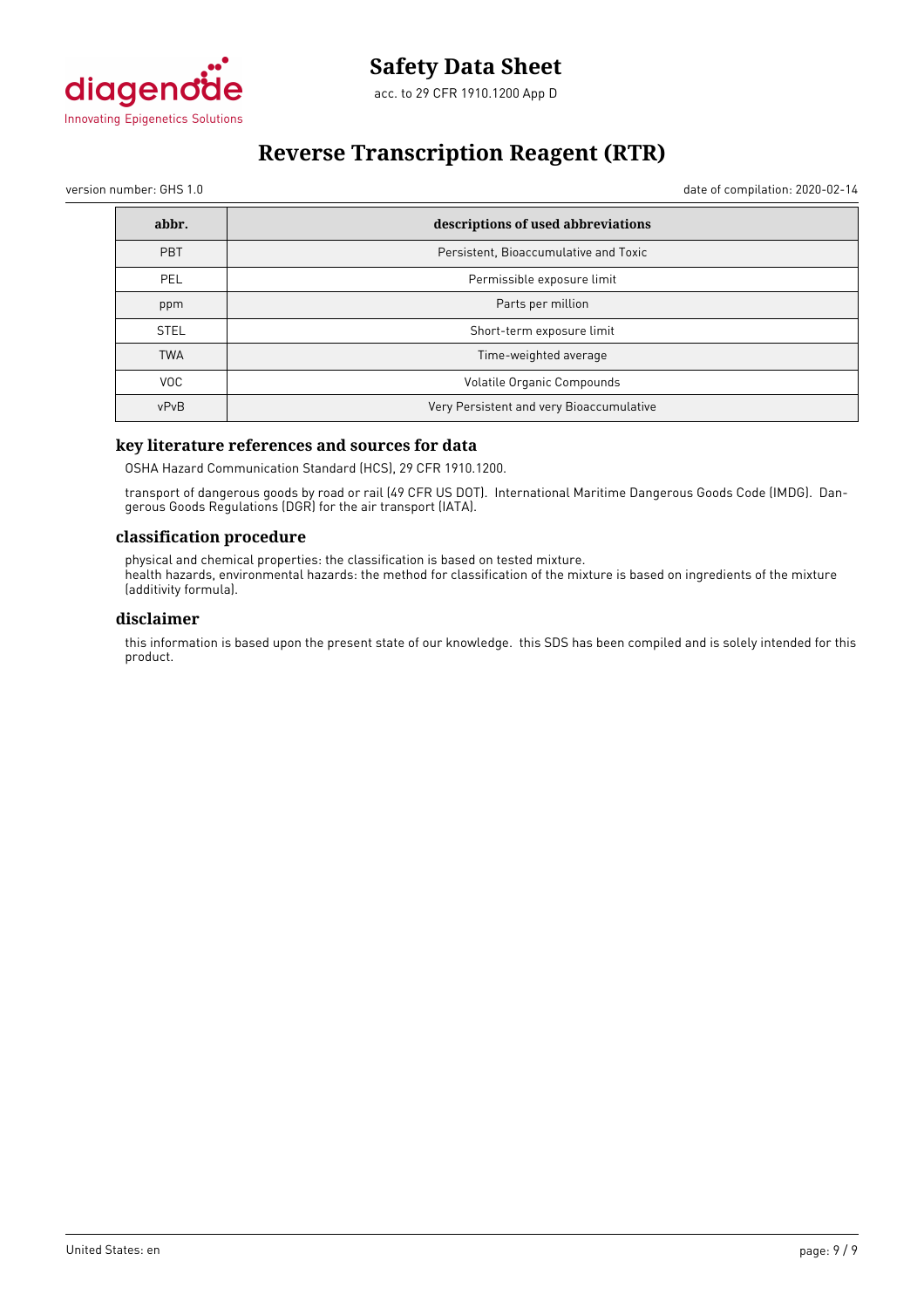

# **Template Switching Oligo (TSO)**

version number: GHS 1.0 date of compilation: 2020-02-14

**SECTION 1: Identification**

#### **1.1 product identifier**

product code(s) and the control of the K14421009

# trade name **Template Switching Oligo (TSO)**

# **1.2 relevant identified uses of the substance or mixture and uses advised against**

relevant identified uses **for research use only, not for use in diagnostic or** therapeutic procedures.

# **1.3 details of the supplier of the safety data sheet**

Diagenode SA LIEGE SCIENCE PARK Rue du Bois Saint-Jean, 3 4102 Seraing Belgium

telephone: +32 4 364 20 50 e-mail: info@diagenode.com

# **1.4 emergency telephone number**

emergency information service  $+3243642050$ 

this number is only available during the following office hours: Mon-Fri 09:00 AM - 05:00 PM

| poison center |                                                |                |  |  |
|---------------|------------------------------------------------|----------------|--|--|
| country       | name                                           | telephone      |  |  |
|               | American Association of Poison Control Centers | 1-800-222-1222 |  |  |

# **SECTION 2: Hazard(s) identification**

# **2.1 classification of the substance or mixture**

classification acc. to OSHA "Hazard Communication Standard" (29 CFR 1910.1200) this mixture does not meet the criteria for classification.

# **2.2 label elements**

labelling acc. to OSHA "Hazard Communication Standard" (29 CFR 1910.1200) not required

### **2.3 other hazards**

results of PBT and vPvB assessment this mixture does not contain any substances that are assessed to be a PBT or a vPvB.

# **SECTION 3: Composition/information on ingredients**

# **3.1 substances**

not relevant (mixture)

**3.2 <b>mixtures** description of the mixture

This mixture does not contain any potentially hazardous products.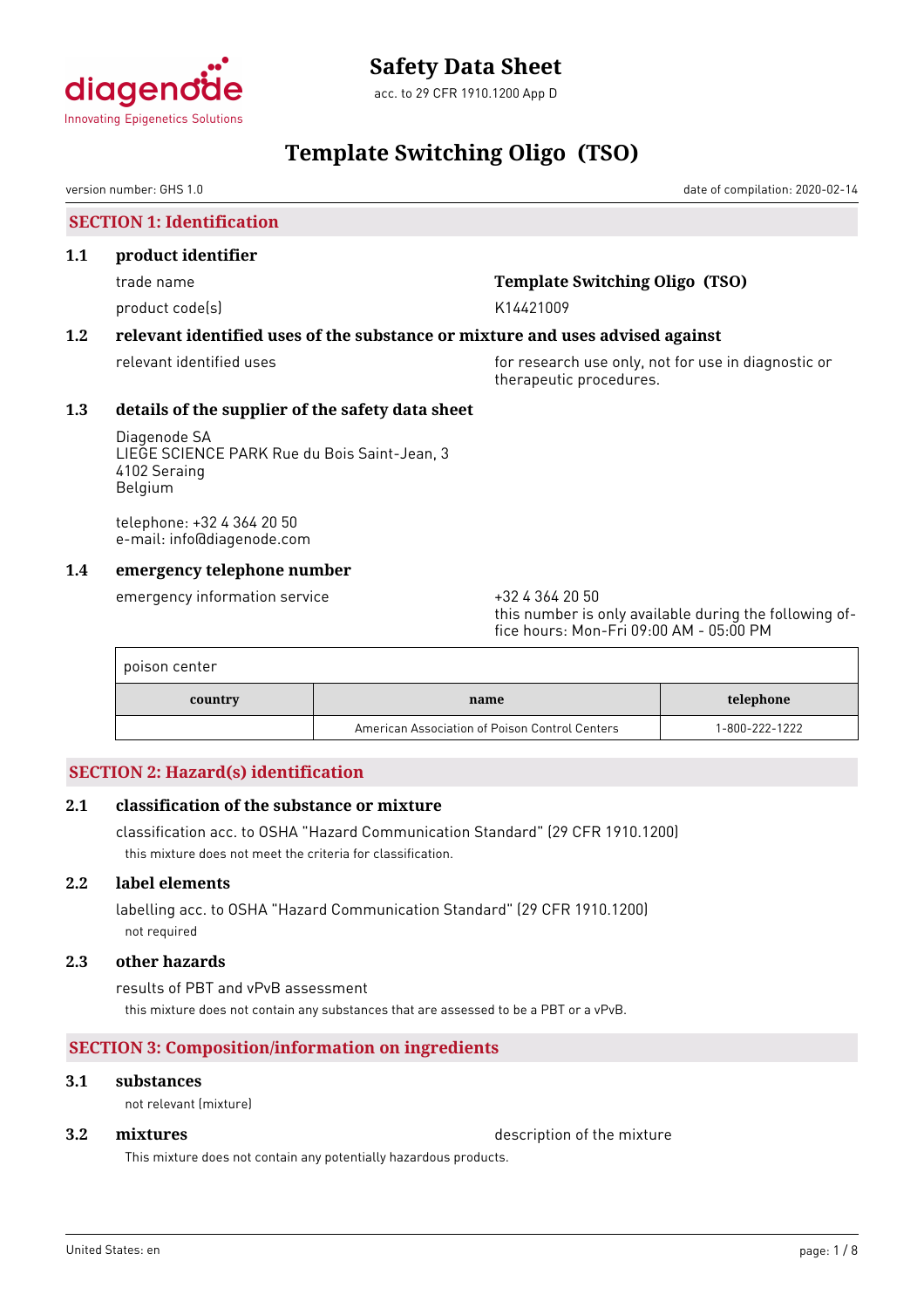

# **Template Switching Oligo (TSO)**

version number: GHS 1.0 date of compilation: 2020-02-14

# **SECTION 4: First-aid measures**

#### **4.1 description of first- aid measures**

#### general notes

do not leave affected person unattended. remove victim out of the danger area. keep affected person warm, still and covered. take off immediately all contaminated clothing. in all cases of doubt, or when symptoms persist, seek medical advice. in case of unconsciousness place person in the recovery position. Never give anything by mouth.

#### following inhalation

if breathing is irregular or stopped, immediately seek medical assistance and start first aid actions. provide fresh air.

#### following skin contact

wash with plenty of soap and water.

#### following eye contact

remove contact lenses, if present and easy to do. Continue rinsing. irrigate copiously with clean, fresh water for at least 10 minutes, holding the eyelids apart.

#### following ingestion

rinse mouth with water (only if the person is conscious). do NOT induce vomiting.

#### **4.2 most important symptoms and effects, both acute and delayed**

symptoms and effects are not known to date.

#### **4.3 indication of any immediate medical attention and special treatment needed**

none

## **SECTION 5: Fire-fighting measures**

#### **5.1 extinguishing media**

suitable extinguishing media

water spray, BC-powder, carbon dioxide (CO2)

unsuitable extinguishing media

water jet

#### **5.2 special hazards arising from the substance or mixture**

### **5.3 advice for firefighters**

in case of fire and/or explosion do not breathe fumes. coordinate firefighting measures to the fire surroundings. do not allow firefighting water to enter drains or water courses. collect contaminated firefighting water separately. fight fire with normal precautions from a reasonable distance.

#### **SECTION 6: Accidental release measures**

#### **6.1 personal precautions, protective equipment and emergency procedures**

for non-emergency personnel remove persons to safety.

# for emergency responders

wear breathing apparatus if exposed to vapors/dust/aerosols/gases.

#### **6.2 environmental precautions**

keep away from drains, surface and ground water. retain contaminated washing water and dispose of it.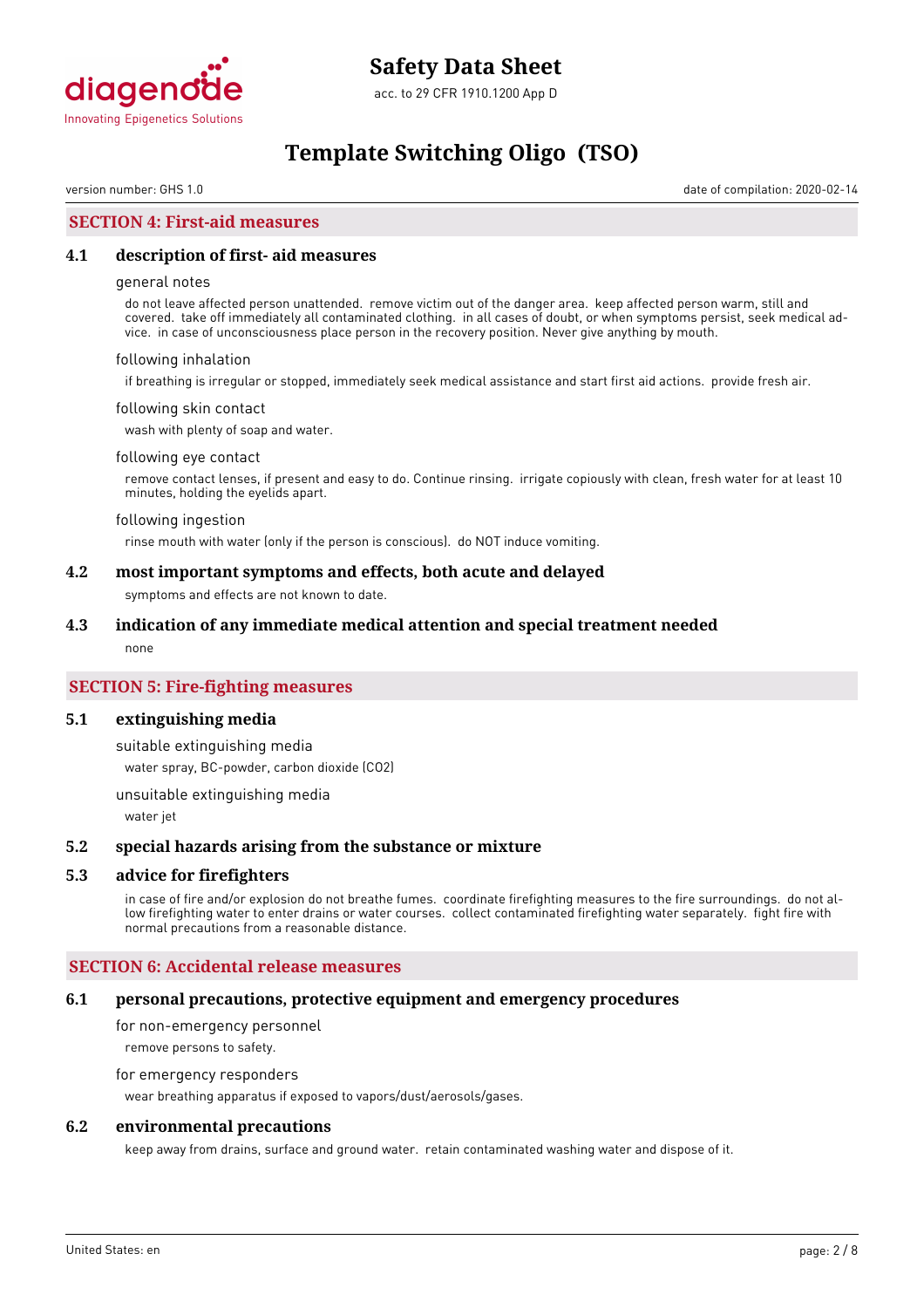

acc. to 29 CFR 1910.1200 App D

# **Template Switching Oligo (TSO)**

version number: GHS 1.0 date of compilation: 2020-02-14

# **6.3 methods and material for containment and cleaning up**

advice on how to contain a spill

covering of drains

advice on how to clean up a spill

wipe up with absorbent material (e.g. cloth, fleece). collect spillage: sawdust, kieselgur (diatomite), sand, universal binder

appropriate containment techniques use of adsorbent materials.

other information relating to spills and releases

place in appropriate containers for disposal. ventilate affected area.

## **6.4 reference to other sections**

personal protective equipment: see section 8. incompatible materials: see section 10. disposal considerations: see section 13.

# **SECTION 7: Handling and storage**

# **7.1 precautions for safe handling**

recommendations

- measures to prevent fire as well as aerosol and dust generation use local and general ventilation. use only in well-ventilated areas.

#### advice on general occupational hygiene

wash hands after use. do not eat, drink and smoke in work areas. remove contaminated clothing and protective equipment before entering eating areas. never keep food or drink in the vicinity of chemicals. never place chemicals in containers that are normally used for food or drink. keep away from food, drink and animal feedingstuffs.

# **7.2 conditions for safe storage, including any incompatibilities**

control of the effects

protect against external exposure, such as

frost

# **7.3 specific end use(s)**

see section 16 for a general overview.

# **SECTION 8: Exposure controls/personal protection**

#### **8.1 control parameters**

this information is not available.

## **8.2 exposure controls**

appropriate engineering controls

general ventilation.

individual protection measures (personal protective equipment)

eye/face protection

wear eye/face protection.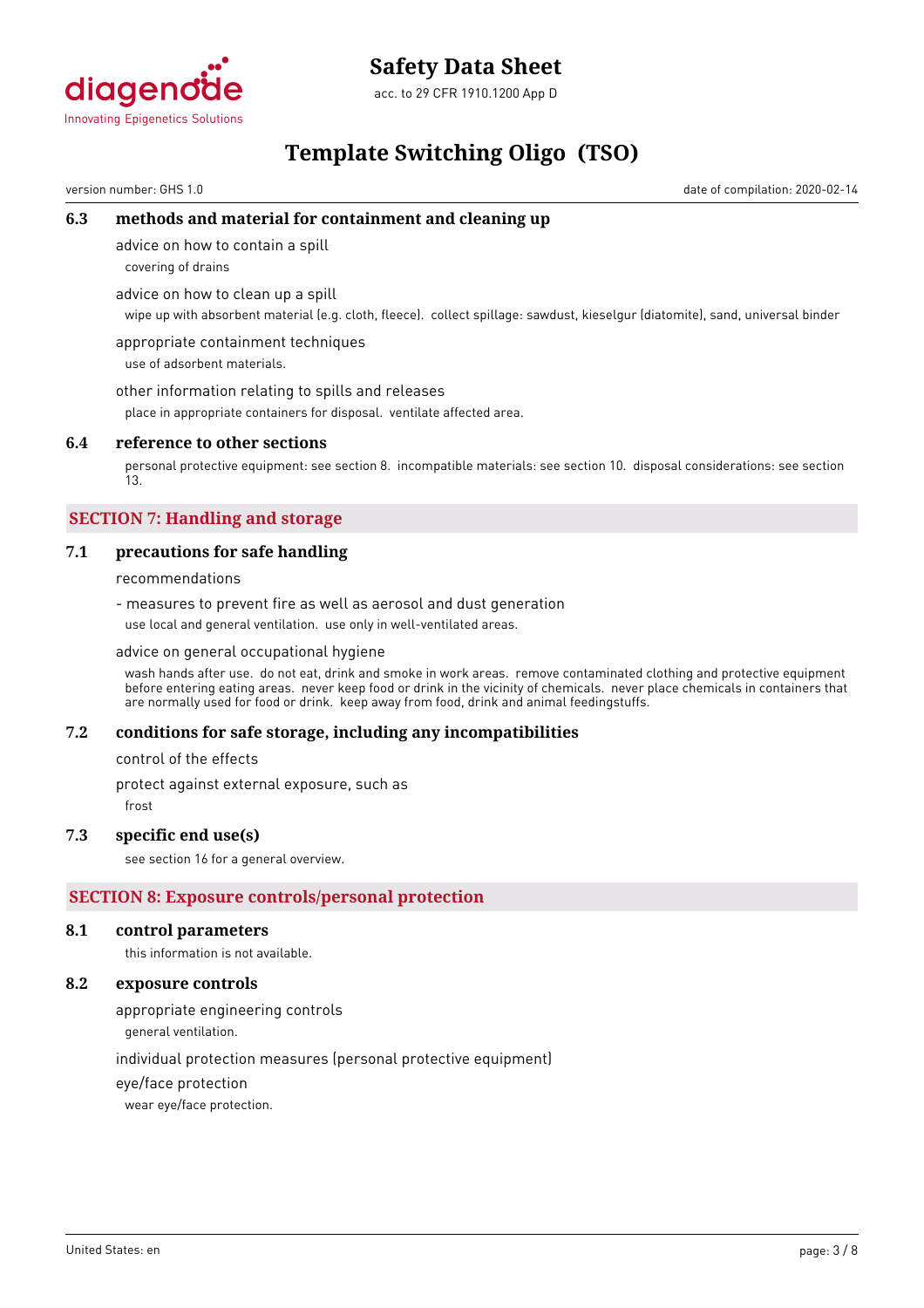

# **Template Switching Oligo (TSO)**

version number: GHS 1.0 date of compilation: 2020-02-14

#### skin protection

- hand protection

wear suitable gloves. chemical protection gloves are suitable, which are tested according to EN 374. check leak-tightness/ impermeability prior to use. in the case of wanting to use the gloves again, clean them before taking off and air them well. for special purposes, it is recommended to check the resistance to chemicals of the protective gloves mentioned above together with the supplier of these gloves.

#### - other protection measures

take recovery periods for skin regeneration. preventive skin protection (barrier creams/ointments) is recommended. wash hands thoroughly after handling.

#### respiratory protection

in case of inadequate ventilation wear respiratory protection.

environmental exposure controls

use appropriate container to avoid environmental contamination. keep away from drains, surface and ground water.

# **SECTION 9: Physical and chemical properties**

## **9.1 information on basic physical and chemical properties**

#### **appearance**

| $^\mathrm{+}$ physical state | liquid    |
|------------------------------|-----------|
| color                        | colorless |
| odor                         | odorless  |

#### **other safety parameters**

| pH (value)                              | not determined                                |
|-----------------------------------------|-----------------------------------------------|
| melting point/freezing point            | not determined                                |
| initial boiling point and boiling range | not determined                                |
| flash point                             | not determined                                |
| evaporation rate                        | not determined                                |
| flammability (solid, gas)               | not relevant, (fluid)                         |
| explosive limits                        | not determined                                |
| vapor pressure                          | not determined                                |
| density                                 | not determined                                |
| vapor density                           | this information is not available             |
| relative density                        | information on this property is not available |
| solubility(ies)                         | not determined                                |
| partition coefficient                   |                                               |
| - n-octanol/water (log KOW)             | this information is not available             |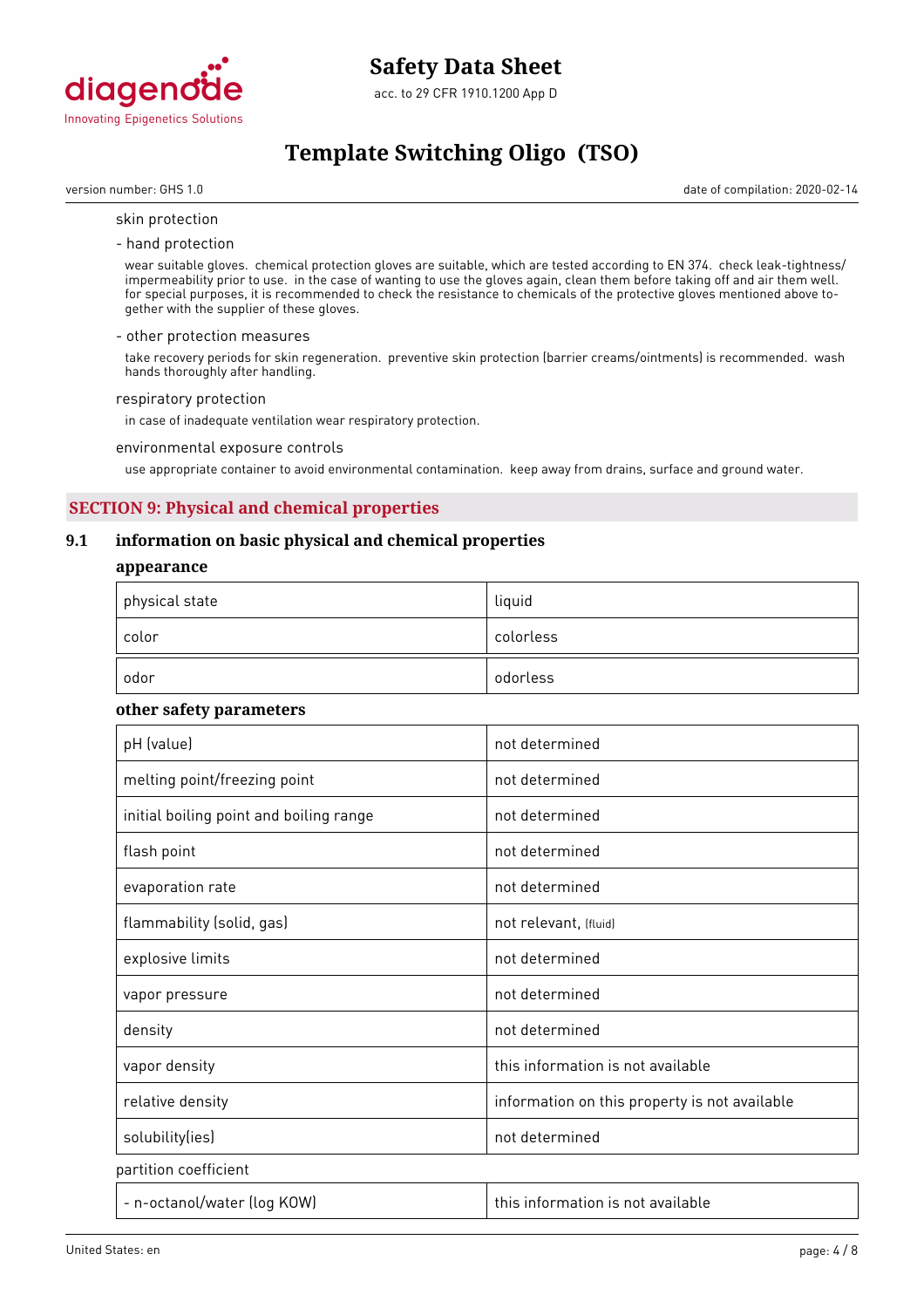

# **Template Switching Oligo (TSO)**

version number: GHS 1.0 date of compilation: 2020-02-14

| 9.2 | other information         | there is no additional information |
|-----|---------------------------|------------------------------------|
|     | oxidizing properties      | none                               |
|     | explosive properties      | none                               |
|     | viscosity                 | not determined                     |
|     | auto-ignition temperature | not determined                     |

# **SECTION 10: Stability and reactivity**

#### **10.1 reactivity**

concerning incompatibility: see below "Conditions to avoid" and "Incompatible materials".

#### **10.2 chemical stability**

the material is stable under normal ambient and anticipated storage and handling conditions of temperature and pressure.

### **10.3 possibility of hazardous reactions**

no known hazardous reactions.

#### **10.4 conditions to avoid**

there are no specific conditions known which have to be avoided.

#### **10.5 incompatible materials**

there is no additional information.

#### **10.6 hazardous decomposition products**

reasonably anticipated hazardous decomposition products produced as a result of use, storage, spill and heating are not known. hazardous combustion products: see section 5.

### **SECTION 11: Toxicological information**

#### **11.1 information on toxicological effects**

test data are not available for the complete mixture.

#### classification procedure

the method for classification of the mixture is based on ingredients of the mixture (additivity formula).

#### **classification acc. to OSHA "Hazard Communication Standard" (29 CFR 1910.1200)**

this mixture does not meet the criteria for classification.

#### acute toxicity

shall not be classified as acutely toxic.

#### skin corrosion/irritation

shall not be classified as corrosive/irritant to skin.

#### serious eye damage/eye irritation

shall not be classified as seriously damaging to the eye or eye irritant.

#### respiratory or skin sensitization

shall not be classified as a respiratory or skin sensitizer.

#### germ cell mutagenicity

shall not be classified as germ cell mutagenic.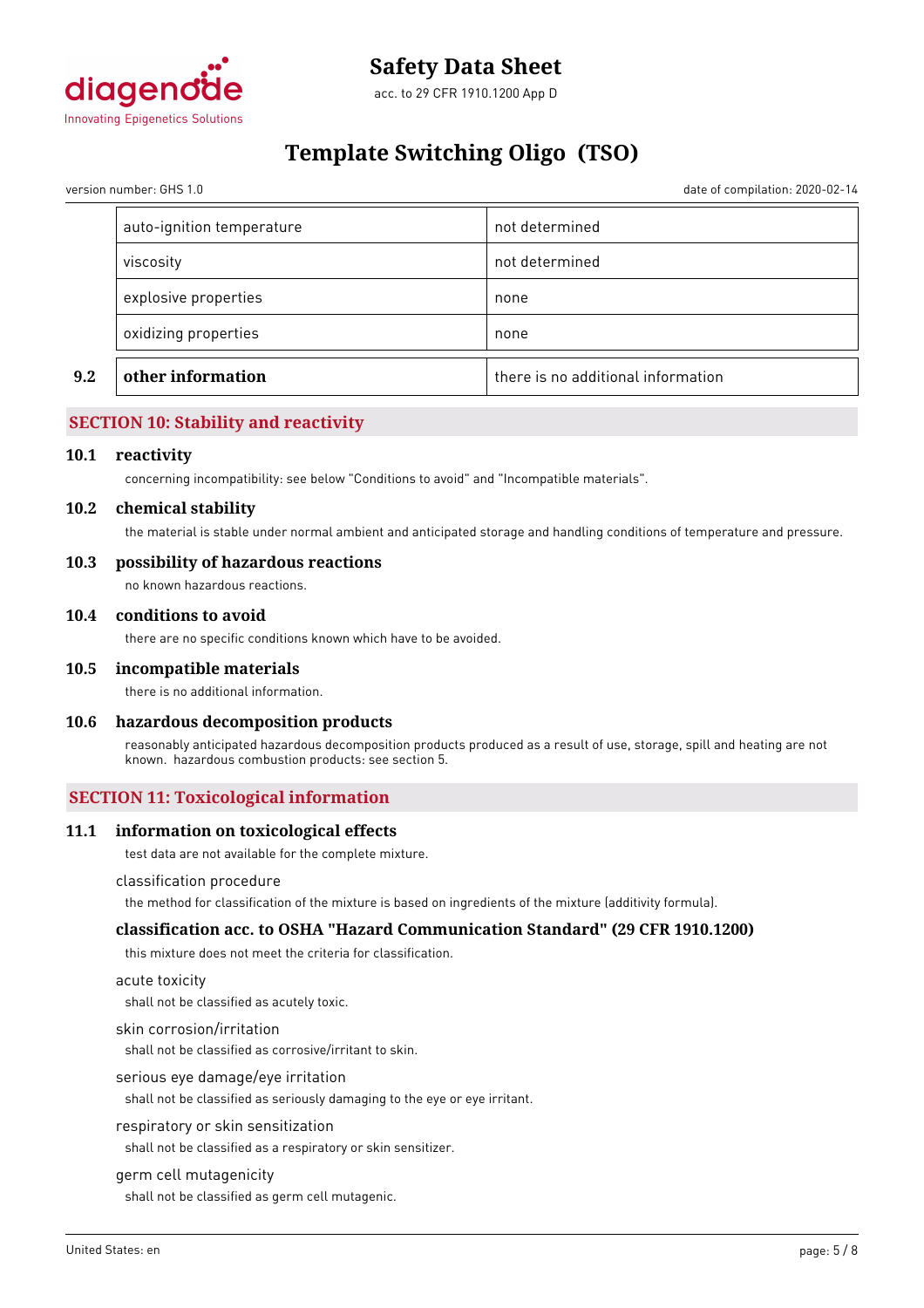

acc. to 29 CFR 1910.1200 App D

# **Template Switching Oligo (TSO)**

version number: GHS 1.0 date of compilation: 2020-02-14

### carcinogenicity

shall not be classified as carcinogenic.

#### reproductive toxicity

shall not be classified as a reproductive toxicant.

#### specific target organ toxicity - single exposure

shall not be classified as a specific target organ toxicant (single exposure).

#### specific target organ toxicity - repeated exposure

shall not be classified as a specific target organ toxicant (repeated exposure).

#### aspiration hazard

shall not be classified as presenting an aspiration hazard.

# **SECTION 12: Ecological information**

# **12.1 toxicity**

shall not be classified as hazardous to the aquatic environment.

#### **12.2 persistence and degradability**

data are not available.

#### **12.3 bioaccumulative potential**

data are not available.

#### **12.4 mobility in soil**

data are not available.

**12.5 results of PBT and vPvB assessment**

data are not available.

# **12.6 other adverse effects**

data are not available.

# **SECTION 13: Disposal considerations**

#### **13.1 waste treatment methods**

#### sewage disposal-relevant information

do not empty into drains. avoid release to the environment. Refer to special instructions/safety data sheets.

waste treatment of containers/packages

completely emptied packages can be recycled. handle contaminated packages in the same way as the substance itself.

#### **remarks**

please consider the relevant national or regional provisions. waste shall be separated into the categories that can be handled separately by the local or national waste management facilities.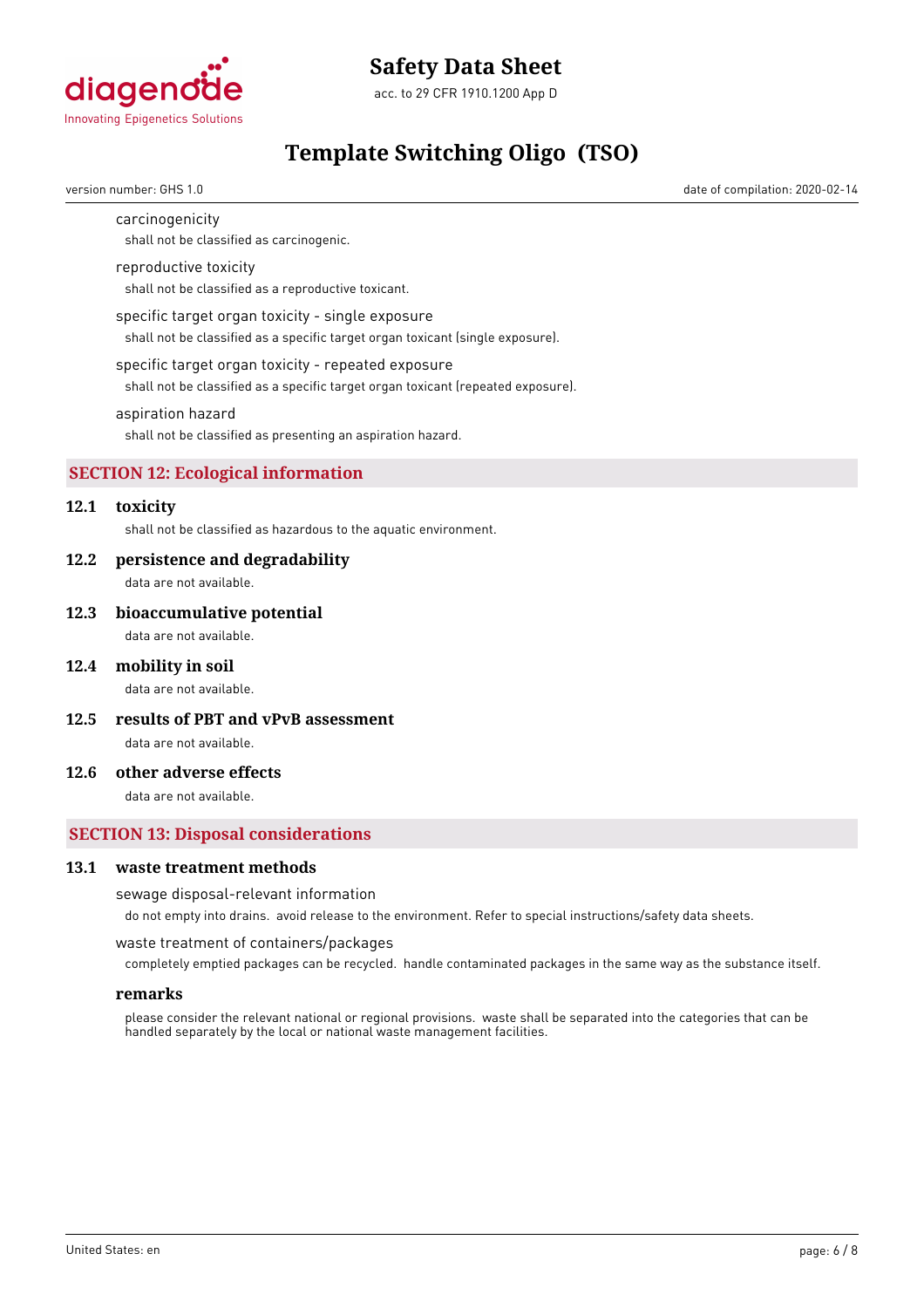

acc. to 29 CFR 1910.1200 App D

# **Template Switching Oligo (TSO)**

version number: GHS 1.0 date of compilation: 2020-02-14

**SECTION 14: Transport information**

- 
- **14.2 IN proper shipping name** not assigned
- **14.3 transport hazard class(es)** not assigned
- **14.4 packing group not assigned**
- 

**14.1 UN number 14.1 UN** number

**14.5 environmental hazards non-environmentally hazardous acc. to the danger**ous goods regulations

**14.6 special precautions for user** there is no additional information.

# **14.7 transport in bulk according to Annex II of MARPOL and the IBC Code**

the cargo is not intended to be carried in bulk.

# **Information for each of the UN Model Regulations**

### **transport of dangerous goods by road or rail (49 CFR US DOT)**

not subject to transport regulations.

# **International Maritime Dangerous Goods Code (IMDG)**

not subject to IMDG.

# **International Civil Aviation Organization (ICAO-IATA/DGR)**

not subject to ICAO-IATA.

# **SECTION 15: Regulatory information**

# **15.1 safety, health and environmental regulations specific for the product in question national regulations (United States)**

# **VOC content**

Regulated Volatile Organic Compounds (VOC-EPA): Regulated Volatile Organic Compounds (VOC-Cal ARB):

# **industry or sector specific available guidance(s)**

# **NPCA-HMIS® III**

Hazardous Materials Identification System. American Coatings Association.

| category            | rating | description                                                                                                                                                   |
|---------------------|--------|---------------------------------------------------------------------------------------------------------------------------------------------------------------|
| Chronic             |        | none                                                                                                                                                          |
| Health              |        | no significant risk to health                                                                                                                                 |
| Flammability        |        | material that will not burn under typical fire conditions                                                                                                     |
| Physical hazard     |        | material that is normally stable, even under fire conditions, and will not react with water,<br>polymerize, decompose, condense, or self-react. Non-explosive |
| Personal protection |        |                                                                                                                                                               |

# **NFPA® 704**

National Fire Protection Association: Standard System for the Identification of the Hazards of Materials for Emergency Response (United States).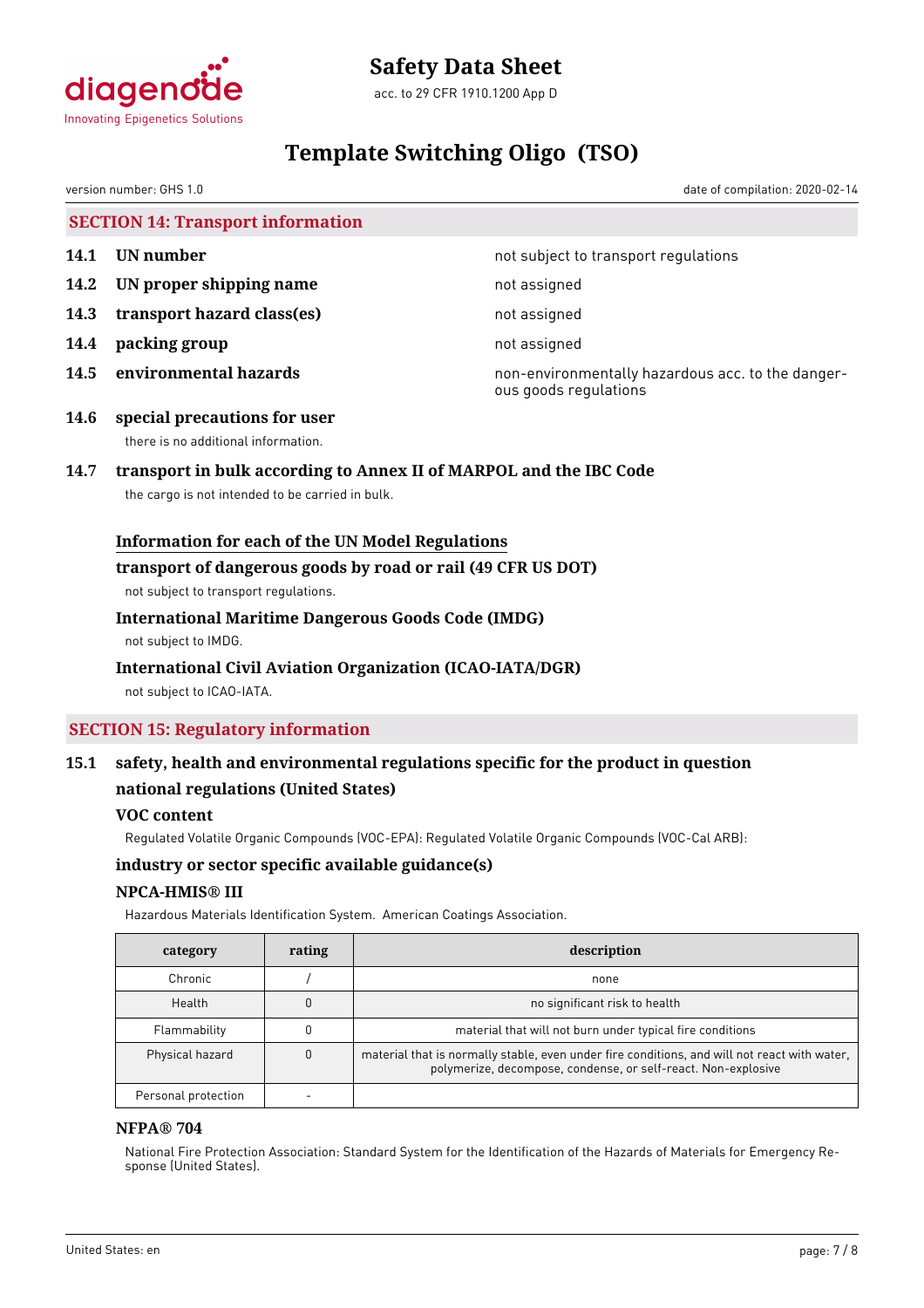

# **Template Switching Oligo (TSO)**

version number: GHS 1.0 date of compilation: 2020-02-14

| category       | degree of<br>hazard | description                                                                                                      |  |
|----------------|---------------------|------------------------------------------------------------------------------------------------------------------|--|
| Flammability   |                     | material that will not burn under typical fire conditions                                                        |  |
| Health         |                     | material that, under emergency conditions, would offer no hazard beyond that of ordinary<br>combustible material |  |
| Instability    |                     | material that is normally stable, even under fire conditions                                                     |  |
| Special hazard |                     |                                                                                                                  |  |

# **15.2 Chemical Safety Assessment**

chemical safety assessments for substances in this mixture were not carried out.

# **SECTION 16: Other information, including date of preparation or last revision**

# **abbreviations and acronyms**

| abbr.                 | descriptions of used abbreviations                                                                                                                      |  |  |
|-----------------------|---------------------------------------------------------------------------------------------------------------------------------------------------------|--|--|
| 49 CFR US DOT         | 49 CFR U.S. Department of Transportation                                                                                                                |  |  |
| Cal ARB               | California Air Resources Board                                                                                                                          |  |  |
| <b>DGR</b>            | Dangerous Goods Regulations (see IATA/DGR)                                                                                                              |  |  |
| EPA                   | Environmental Protection Agency. An agency of the federal government of the United States charged with pro-<br>tecting human health and the environment |  |  |
| <b>IATA</b>           | International Air Transport Association                                                                                                                 |  |  |
| IATA/DGR              | Dangerous Goods Regulations (DGR) for the air transport (IATA)                                                                                          |  |  |
| ICA0                  | International Civil Aviation Organization                                                                                                               |  |  |
| <b>IMDG</b>           | International Maritime Dangerous Goods Code                                                                                                             |  |  |
| MARPOL                | International Convention for the Prevention of Pollution from Ships (abbr. of "Marine Pollutant")                                                       |  |  |
| <b>NPCA-HMIS® III</b> | National Paint and Coatings Association: Hazardous Materials Identification System - HMIS® III, Third Edition                                           |  |  |
| <b>OSHA</b>           | Occupational Safety and Health Administration (United States)                                                                                           |  |  |
| <b>PBT</b>            | Persistent, Bioaccumulative and Toxic                                                                                                                   |  |  |
| <b>VOC</b>            | Volatile Organic Compounds                                                                                                                              |  |  |
| vPvB                  | Very Persistent and very Bioaccumulative                                                                                                                |  |  |

# **key literature references and sources for data**

OSHA Hazard Communication Standard (HCS), 29 CFR 1910.1200.

transport of dangerous goods by road or rail (49 CFR US DOT). International Maritime Dangerous Goods Code (IMDG). Dangerous Goods Regulations (DGR) for the air transport (IATA).

#### **classification procedure**

physical and chemical properties: the classification is based on tested mixture. health hazards, environmental hazards: the method for classification of the mixture is based on ingredients of the mixture (additivity formula).

#### **disclaimer**

this information is based upon the present state of our knowledge. this SDS has been compiled and is solely intended for this product.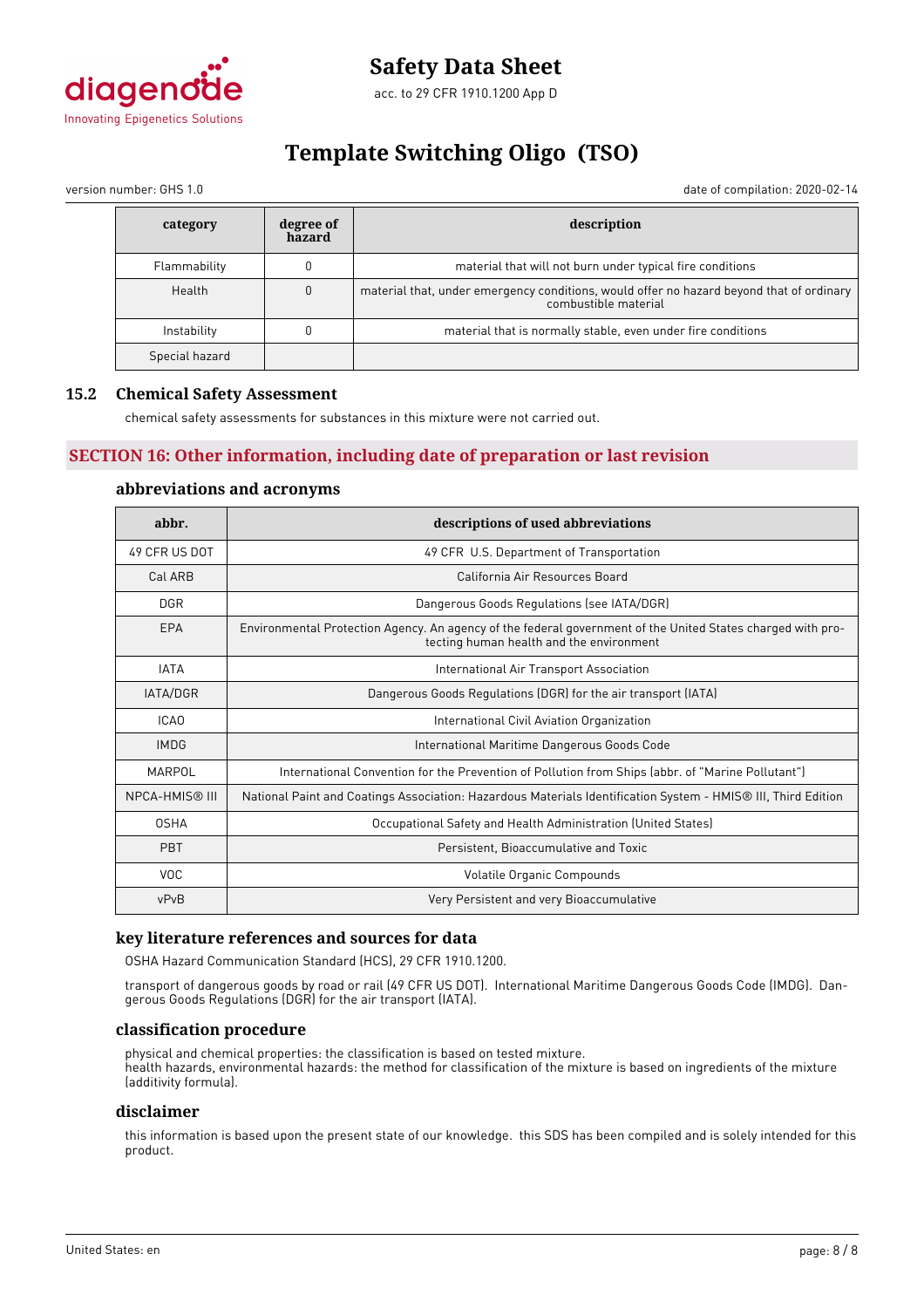

acc. to 29 CFR 1910.1200 App D

# **Removal Reagent (RR)**

version number: GHS 1.0 date of compilation: 2020-02-14

# **SECTION 1: Identification**

### **1.1 product identifier**

product code(s) and the control of the K14421010

# trade name **Removal Reagent (RR)**

# **1.2 relevant identified uses of the substance or mixture and uses advised against**

relevant identified uses **for research use only, not for use in diagnostic or** for use in diagnostic or therapeutic procedures.

# **1.3 details of the supplier of the safety data sheet**

Diagenode SA LIEGE SCIENCE PARK Rue du Bois Saint-Jean, 3 4102 Seraing Belgium

telephone: +32 4 364 20 50 e-mail: info@diagenode.com

# **1.4 emergency telephone number**

emergency information service  $+3243642050$ 

this number is only available during the following office hours: Mon-Fri 09:00 AM - 05:00 PM

| poison center |                                                |                |
|---------------|------------------------------------------------|----------------|
| country       | name                                           | telephone      |
|               | American Association of Poison Control Centers | 1-800-222-1222 |

# **SECTION 2: Hazard(s) identification**

# **2.1 classification of the substance or mixture**

classification acc. to OSHA "Hazard Communication Standard" (29 CFR 1910.1200) this mixture does not meet the criteria for classification.

# **2.2 label elements**

labelling acc. to OSHA "Hazard Communication Standard" (29 CFR 1910.1200) not required

### **2.3 other hazards**

results of PBT and vPvB assessment this mixture does not contain any substances that are assessed to be a PBT or a vPvB.

# **SECTION 3: Composition/information on ingredients**

# **3.1 substances**

not relevant (mixture)

**3.2 <b>mixtures** description of the mixture

This mixture does not contain any potentially hazardous products.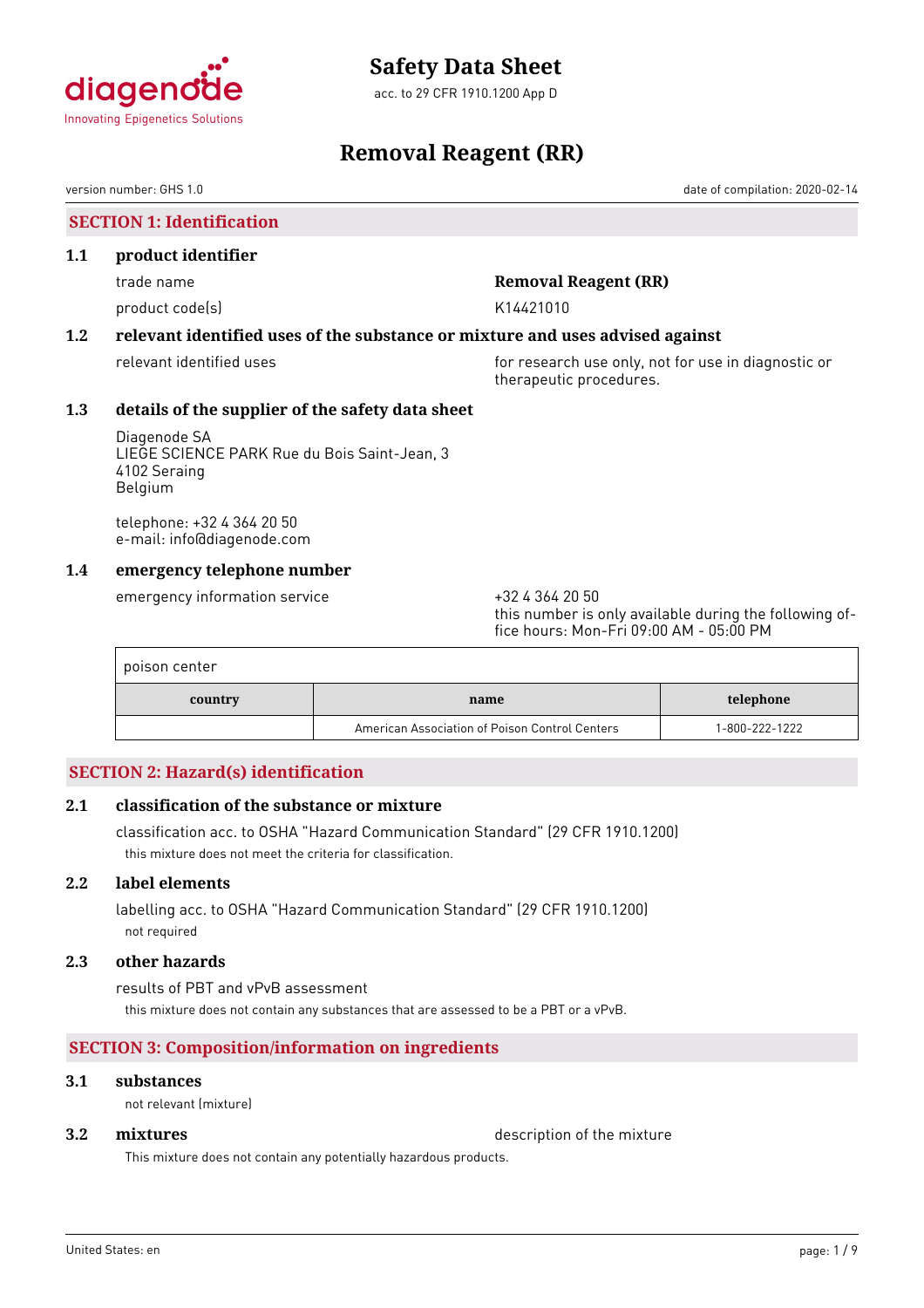

acc. to 29 CFR 1910.1200 App D

# **Removal Reagent (RR)**

version number: GHS 1.0 date of compilation: 2020-02-14

## **SECTION 4: First-aid measures**

### **4.1 description of first- aid measures**

#### general notes

do not leave affected person unattended. remove victim out of the danger area. keep affected person warm, still and covered. take off immediately all contaminated clothing. in all cases of doubt, or when symptoms persist, seek medical advice. in case of unconsciousness place person in the recovery position. Never give anything by mouth.

#### following inhalation

if breathing is irregular or stopped, immediately seek medical assistance and start first aid actions. provide fresh air.

#### following skin contact

wash with plenty of soap and water.

#### following eye contact

remove contact lenses, if present and easy to do. Continue rinsing. irrigate copiously with clean, fresh water for at least 10 minutes, holding the eyelids apart.

#### following ingestion

rinse mouth with water (only if the person is conscious). do NOT induce vomiting.

### **4.2 most important symptoms and effects, both acute and delayed**

symptoms and effects are not known to date.

#### **4.3 indication of any immediate medical attention and special treatment needed**

none

## **SECTION 5: Fire-fighting measures**

#### **5.1 extinguishing media**

suitable extinguishing media water spray, BC-powder, carbon dioxide (CO2)

unsuitable extinguishing media water jet

#### **5.2 special hazards arising from the substance or mixture**

#### hazardous combustion products

carbon monoxide (CO), carbon dioxide (CO2)

#### **5.3 advice for firefighters**

in case of fire and/or explosion do not breathe fumes. coordinate firefighting measures to the fire surroundings. do not allow firefighting water to enter drains or water courses. collect contaminated firefighting water separately. fight fire with normal precautions from a reasonable distance.

### **SECTION 6: Accidental release measures**

#### **6.1 personal precautions, protective equipment and emergency procedures**

for non-emergency personnel

remove persons to safety.

for emergency responders

wear breathing apparatus if exposed to vapors/dust/aerosols/gases.

### **6.2 environmental precautions**

keep away from drains, surface and ground water. retain contaminated washing water and dispose of it.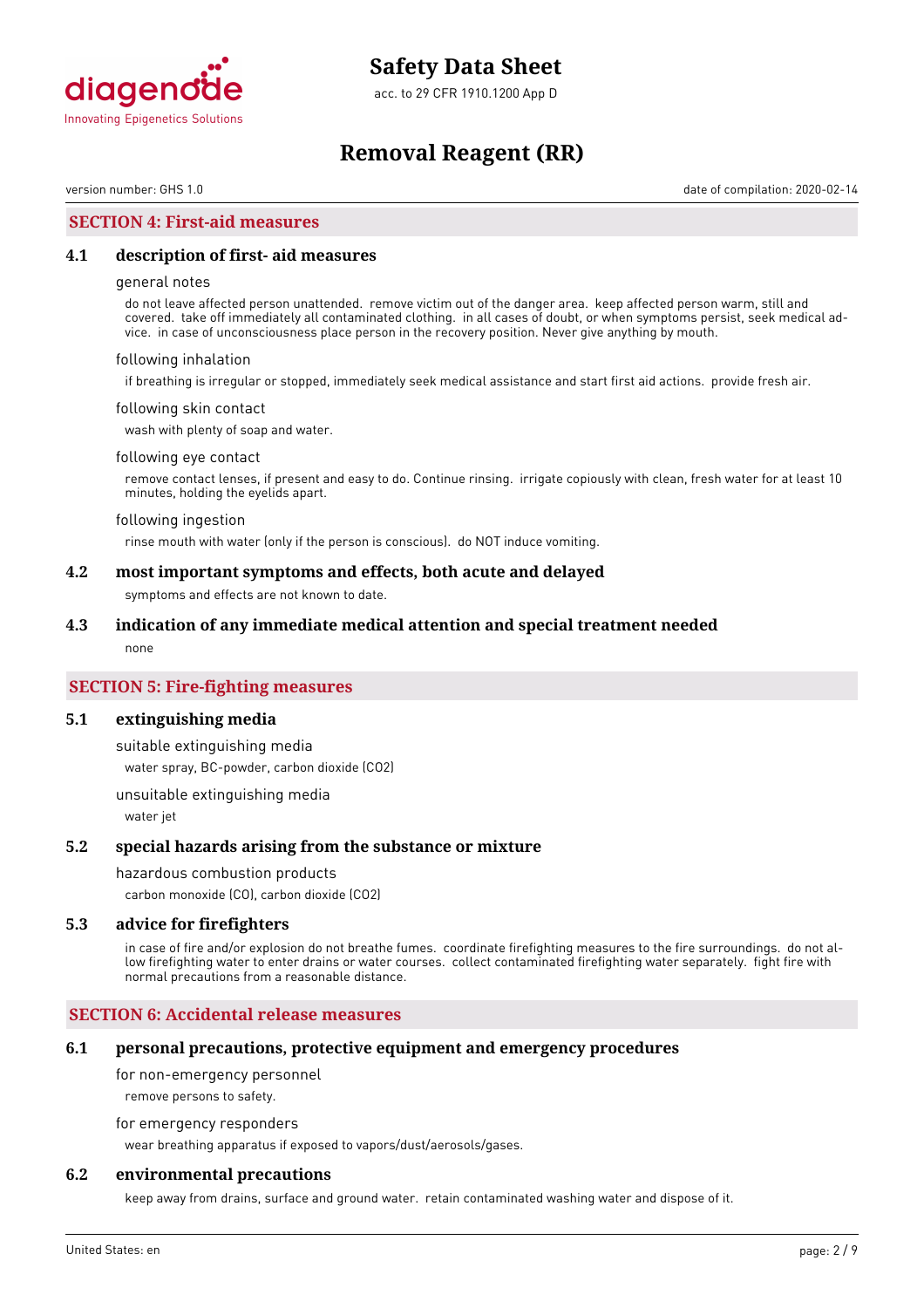

acc. to 29 CFR 1910.1200 App D

# **Removal Reagent (RR)**

version number: GHS 1.0 date of compilation: 2020-02-14

# **6.3 methods and material for containment and cleaning up**

advice on how to contain a spill

covering of drains

advice on how to clean up a spill

wipe up with absorbent material (e.g. cloth, fleece). collect spillage: sawdust, kieselgur (diatomite), sand, universal binder

appropriate containment techniques use of adsorbent materials.

other information relating to spills and releases

place in appropriate containers for disposal. ventilate affected area.

#### **6.4 reference to other sections**

hazardous combustion products: see section 5. personal protective equipment: see section 8. incompatible materials: see section 10. disposal considerations: see section 13.

# **SECTION 7: Handling and storage**

### **7.1 precautions for safe handling**

recommendations

- measures to prevent fire as well as aerosol and dust generation use local and general ventilation. use only in well-ventilated areas.

advice on general occupational hygiene

wash hands after use. do not eat, drink and smoke in work areas. remove contaminated clothing and protective equipment before entering eating areas. never keep food or drink in the vicinity of chemicals. never place chemicals in containers that are normally used for food or drink. keep away from food, drink and animal feedingstuffs.

#### **7.2 conditions for safe storage, including any incompatibilities**

control of the effects

protect against external exposure, such as

frost

#### **7.3 specific end use(s)**

see section 16 for a general overview.

# **SECTION 8: Exposure controls/personal protection**

#### **8.1 control parameters**

|              | occupational exposure limit values (Workplace Exposure Limits) |               |                 |                     |                            |                      |                                     |                                     |            |                 |                                    |
|--------------|----------------------------------------------------------------|---------------|-----------------|---------------------|----------------------------|----------------------|-------------------------------------|-------------------------------------|------------|-----------------|------------------------------------|
| coun-<br>try | name of agent                                                  | <b>CAS No</b> | identi-<br>fier | <b>TWA</b><br>[ppm] | <b>TWA</b><br>[ $mg/m^3$ ] | <b>STEL</b><br>[ppm] | <b>STEL</b><br>[mg/m <sup>3</sup> ] | Ceiling-C Ceiling-C  nota-<br>[ppm] | $[mg/m^3]$ | tion            | source                             |
| <b>US</b>    | glycerine                                                      | $56 - 81 - 5$ | <b>REL</b>      |                     |                            |                      |                                     |                                     |            | mist.<br>appx-D | <b>NIOSH</b><br><b>REL</b>         |
| <b>US</b>    | glycerol                                                       | $56 - 81 - 5$ | <b>PEL</b>      |                     | 15                         |                      |                                     |                                     |            | mist, i         | 29 CFR<br>1910.100<br><sup>n</sup> |
| US.          | glycerol                                                       | $56 - 81 - 5$ | <b>PEL</b>      |                     | 5                          |                      |                                     |                                     |            | mist, r         | 29 CFR<br>1910.100<br>0            |

notation

appx-D see Appendix D - Substances with No Established RELs<br>Ceiling-C ceiling value is a limit value above which exposure shou

ceiling value is a limit value above which exposure should not occur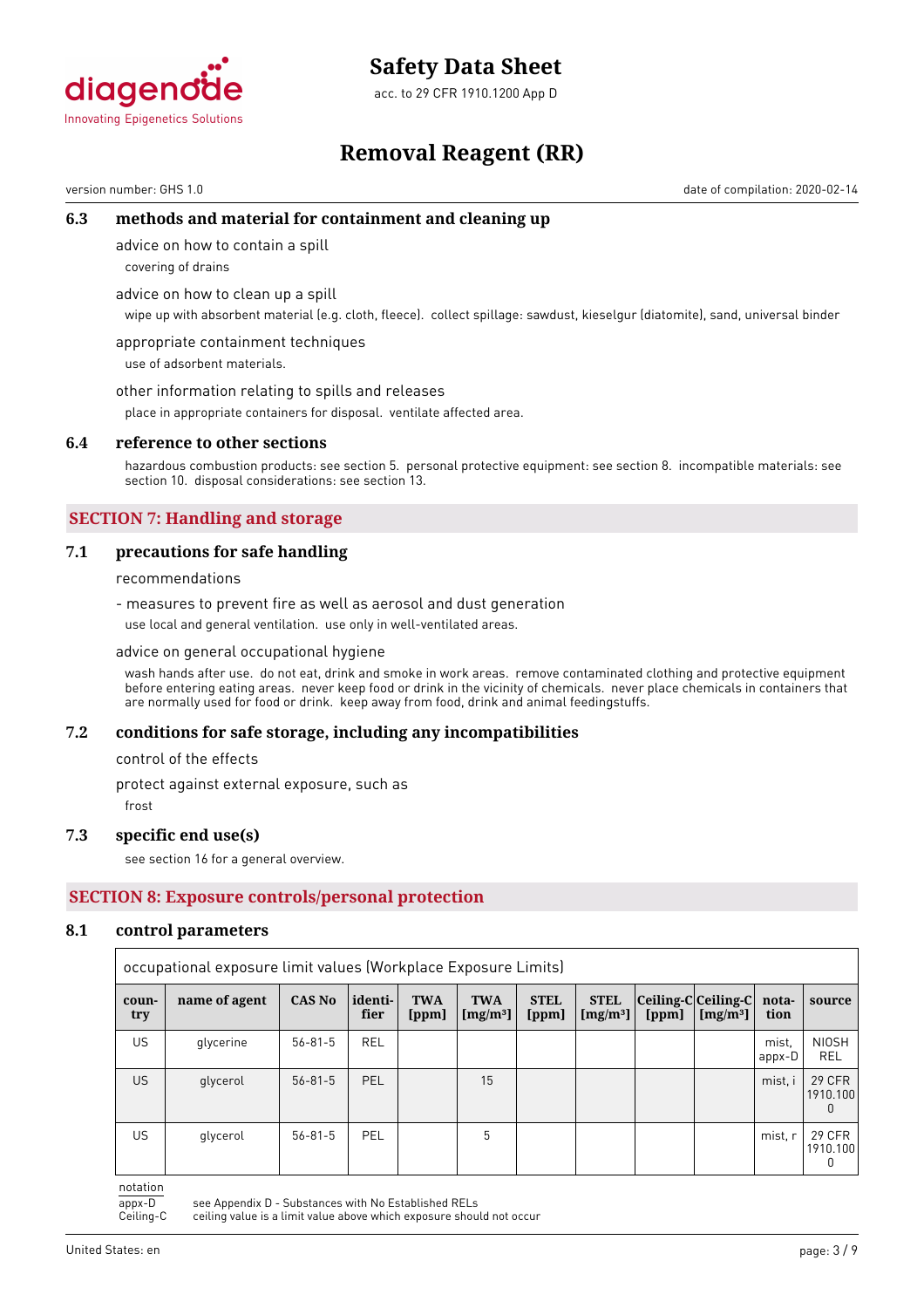

acc. to 29 CFR 1910.1200 App D

# **Removal Reagent (RR)**

version number: GHS 1.0 date of compilation: 2020-02-14

| notation    |                                                                                                                                                                             |
|-------------|-----------------------------------------------------------------------------------------------------------------------------------------------------------------------------|
|             | inhalable fraction                                                                                                                                                          |
| mist        | as mists                                                                                                                                                                    |
|             | respirable fraction                                                                                                                                                         |
| <b>STEL</b> | short-term exposure limit: a limit value above which exposure should not occur and which is related to a 15-minute period (un-<br>less otherwise specified)                 |
| <b>TWA</b>  | time-weighted average (long-term exposure limit): measured or calculated in relation to a reference period of 8 hours time-<br>weighted average (unless otherwise specified |

# **8.2 exposure controls**

appropriate engineering controls

general ventilation.

#### individual protection measures (personal protective equipment)

eye/face protection

wear eye/face protection.

skin protection

- hand protection

wear suitable gloves. chemical protection gloves are suitable, which are tested according to EN 374. check leak-tightness/ impermeability prior to use. in the case of wanting to use the gloves again, clean them before taking off and air them well. for special purposes, it is recommended to check the resistance to chemicals of the protective gloves mentioned above together with the supplier of these gloves.

#### - other protection measures

take recovery periods for skin regeneration. preventive skin protection (barrier creams/ointments) is recommended. wash hands thoroughly after handling.

#### respiratory protection

in case of inadequate ventilation wear respiratory protection.

environmental exposure controls

use appropriate container to avoid environmental contamination. keep away from drains, surface and ground water.

### **SECTION 9: Physical and chemical properties**

### **9.1 information on basic physical and chemical properties**

### **appearance**

| physical state | liquid    |
|----------------|-----------|
| color          | colorless |
| odor           | odorless  |

#### **other safety parameters**

| pH (value)                              | not determined        |
|-----------------------------------------|-----------------------|
| melting point/freezing point            | not determined        |
| initial boiling point and boiling range | not determined        |
| flash point                             | not determined        |
| evaporation rate                        | not determined        |
| flammability (solid, gas)               | not relevant, (fluid) |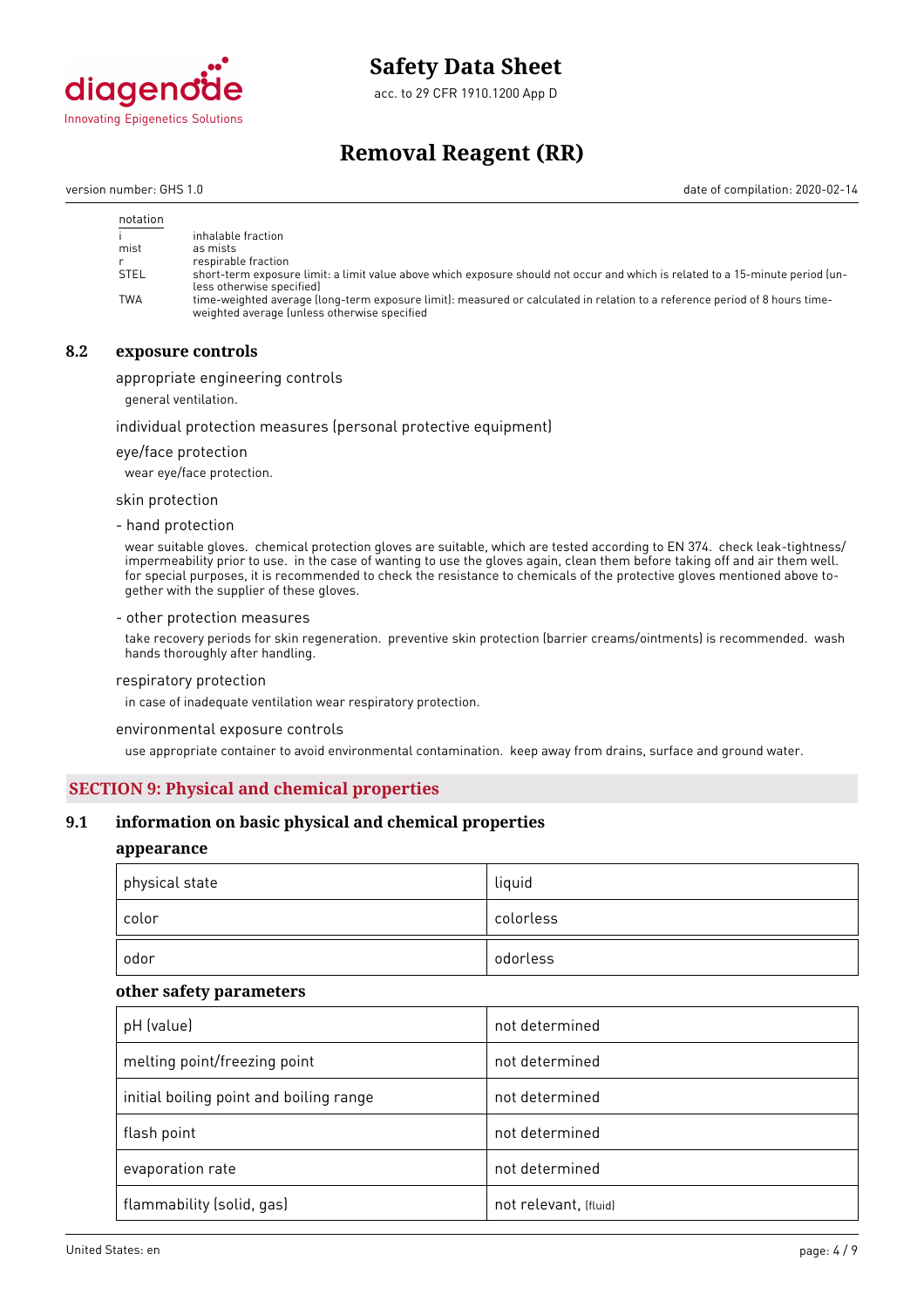

acc. to 29 CFR 1910.1200 App D

# **Removal Reagent (RR)**

version number: GHS 1.0 date of compilation: 2020-02-14

| other information           | there is no additional information            |
|-----------------------------|-----------------------------------------------|
| oxidizing properties        | none                                          |
| explosive properties        | none                                          |
| viscosity                   | not determined                                |
| auto-ignition temperature   | not determined                                |
| - n-octanol/water (log KOW) | this information is not available             |
| partition coefficient       |                                               |
| solubility(ies)             | not determined                                |
| relative density            | information on this property is not available |
| vapor density               | this information is not available             |
| density                     | not determined                                |
| vapor pressure              | not determined                                |
| explosive limits            | not determined                                |

# **SECTION 10: Stability and reactivity**

## **10.1 reactivity**

concerning incompatibility: see below "Conditions to avoid" and "Incompatible materials".

### **10.2 chemical stability**

the material is stable under normal ambient and anticipated storage and handling conditions of temperature and pressure.

## **10.3 possibility of hazardous reactions**

no known hazardous reactions.

# **10.4 conditions to avoid**

there are no specific conditions known which have to be avoided.

# **10.5 incompatible materials**

oxidizers

#### **10.6 hazardous decomposition products**

reasonably anticipated hazardous decomposition products produced as a result of use, storage, spill and heating are not known. hazardous combustion products: see section 5.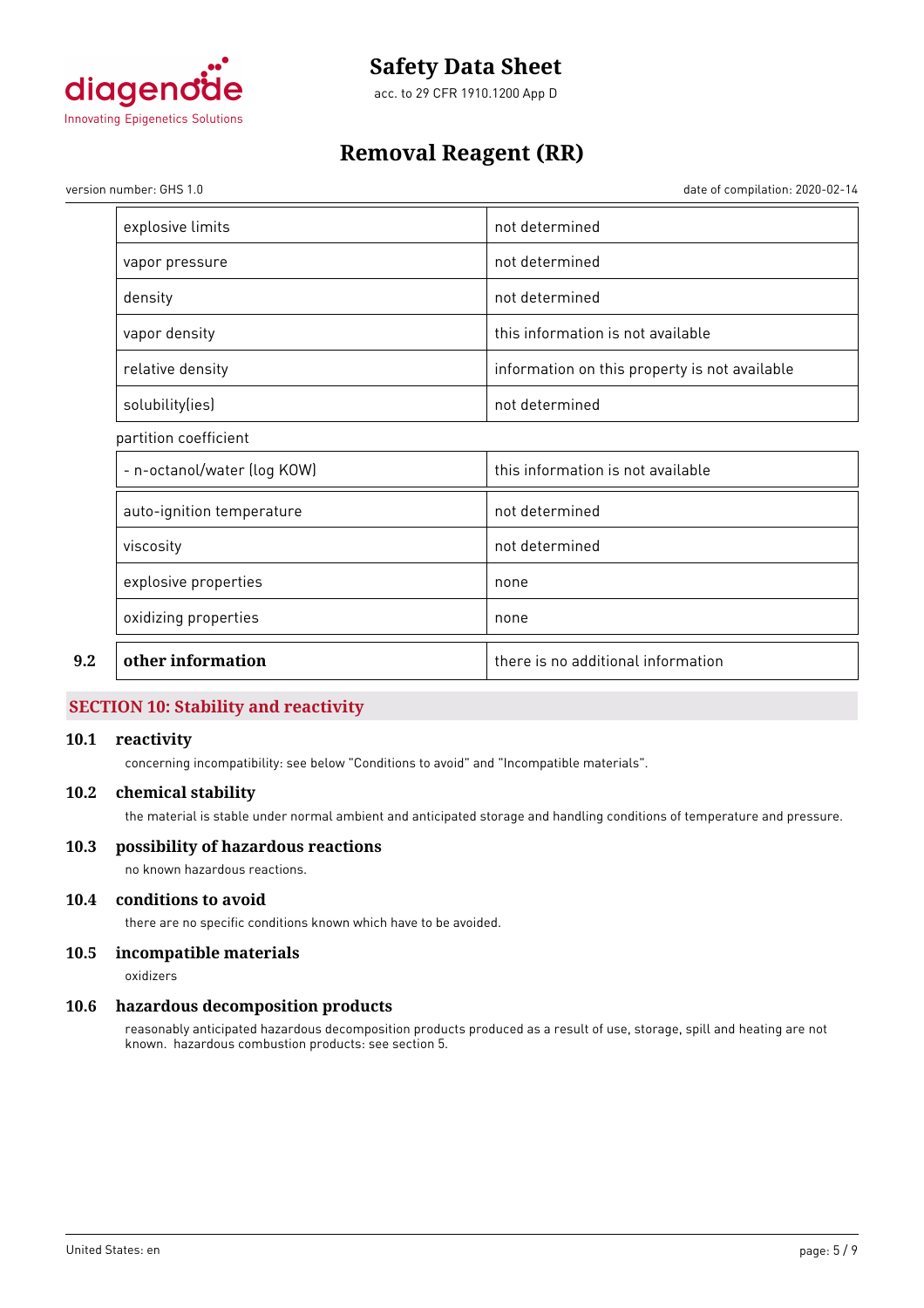

acc. to 29 CFR 1910.1200 App D

# **Removal Reagent (RR)**

version number: GHS 1.0 date of compilation: 2020-02-14

# **SECTION 11: Toxicological information**

## **11.1 information on toxicological effects**

test data are not available for the complete mixture.

classification procedure the method for classification of the mixture is based on ingredients of the mixture (additivity formula).

### **classification acc. to OSHA "Hazard Communication Standard" (29 CFR 1910.1200)**

this mixture does not meet the criteria for classification.

acute toxicity shall not be classified as acutely toxic.

skin corrosion/irritation

shall not be classified as corrosive/irritant to skin.

serious eye damage/eye irritation shall not be classified as seriously damaging to the eye or eye irritant.

respiratory or skin sensitization shall not be classified as a respiratory or skin sensitizer.

### germ cell mutagenicity shall not be classified as germ cell mutagenic.

carcinogenicity

shall not be classified as carcinogenic.

#### reproductive toxicity

shall not be classified as a reproductive toxicant.

#### specific target organ toxicity - single exposure

shall not be classified as a specific target organ toxicant (single exposure).

#### specific target organ toxicity - repeated exposure

shall not be classified as a specific target organ toxicant (repeated exposure).

### aspiration hazard

shall not be classified as presenting an aspiration hazard.

# **SECTION 12: Ecological information**

#### **12.1 toxicity**

shall not be classified as hazardous to the aquatic environment.

#### **12.2 persistence and degradability**

data are not available.

#### **12.3 bioaccumulative potential**

data are not available.

## **12.4 mobility in soil**

data are not available.

## **12.5 results of PBT and vPvB assessment**

data are not available.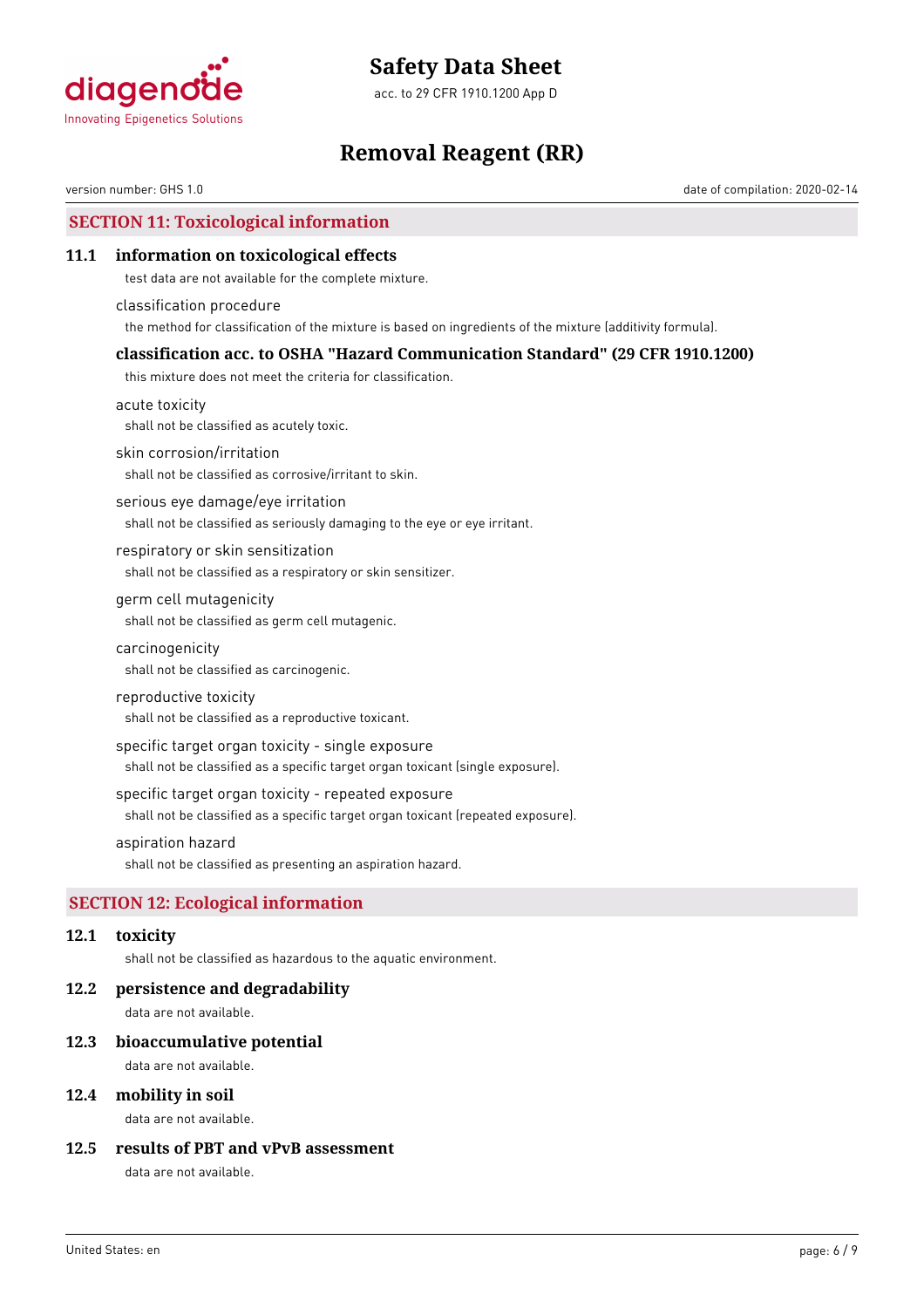

acc. to 29 CFR 1910.1200 App D

# **Removal Reagent (RR)**

version number: GHS 1.0 date of compilation: 2020-02-14

### **12.6 other adverse effects**

data are not available.

# **SECTION 13: Disposal considerations**

#### **13.1 waste treatment methods**

sewage disposal-relevant information

do not empty into drains. avoid release to the environment. Refer to special instructions/safety data sheets.

#### waste treatment of containers/packages

completely emptied packages can be recycled. handle contaminated packages in the same way as the substance itself.

#### **remarks**

please consider the relevant national or regional provisions. waste shall be separated into the categories that can be handled separately by the local or national waste management facilities.

# **SECTION 14: Transport information**

- **14.1 UN number 14.1 UN** number
- **14.2 IN proper shipping name** not assigned
- 14.3 **transport hazard class(es)** not assigned
- **14.4 packing group not assigned**
- 

**14.5 environmental hazards non-environmentally hazardous acc. to the danger**ous goods regulations

**14.6 special precautions for user**

there is no additional information.

# **14.7 transport in bulk according to Annex II of MARPOL and the IBC Code**

the cargo is not intended to be carried in bulk.

# **Information for each of the UN Model Regulations**

#### **transport of dangerous goods by road or rail (49 CFR US DOT)**

not subject to transport regulations.

# **International Maritime Dangerous Goods Code (IMDG)**

not subject to IMDG.

# **International Civil Aviation Organization (ICAO-IATA/DGR)**

not subject to ICAO-IATA.

# **SECTION 15: Regulatory information**

# **15.1 safety, health and environmental regulations specific for the product in question national regulations (United States)**

# **VOC content**

Regulated Volatile Organic Compounds (VOC-EPA): Regulated Volatile Organic Compounds (VOC-Cal ARB):

# **industry or sector specific available guidance(s)**

### **NPCA-HMIS® III**

Hazardous Materials Identification System. American Coatings Association.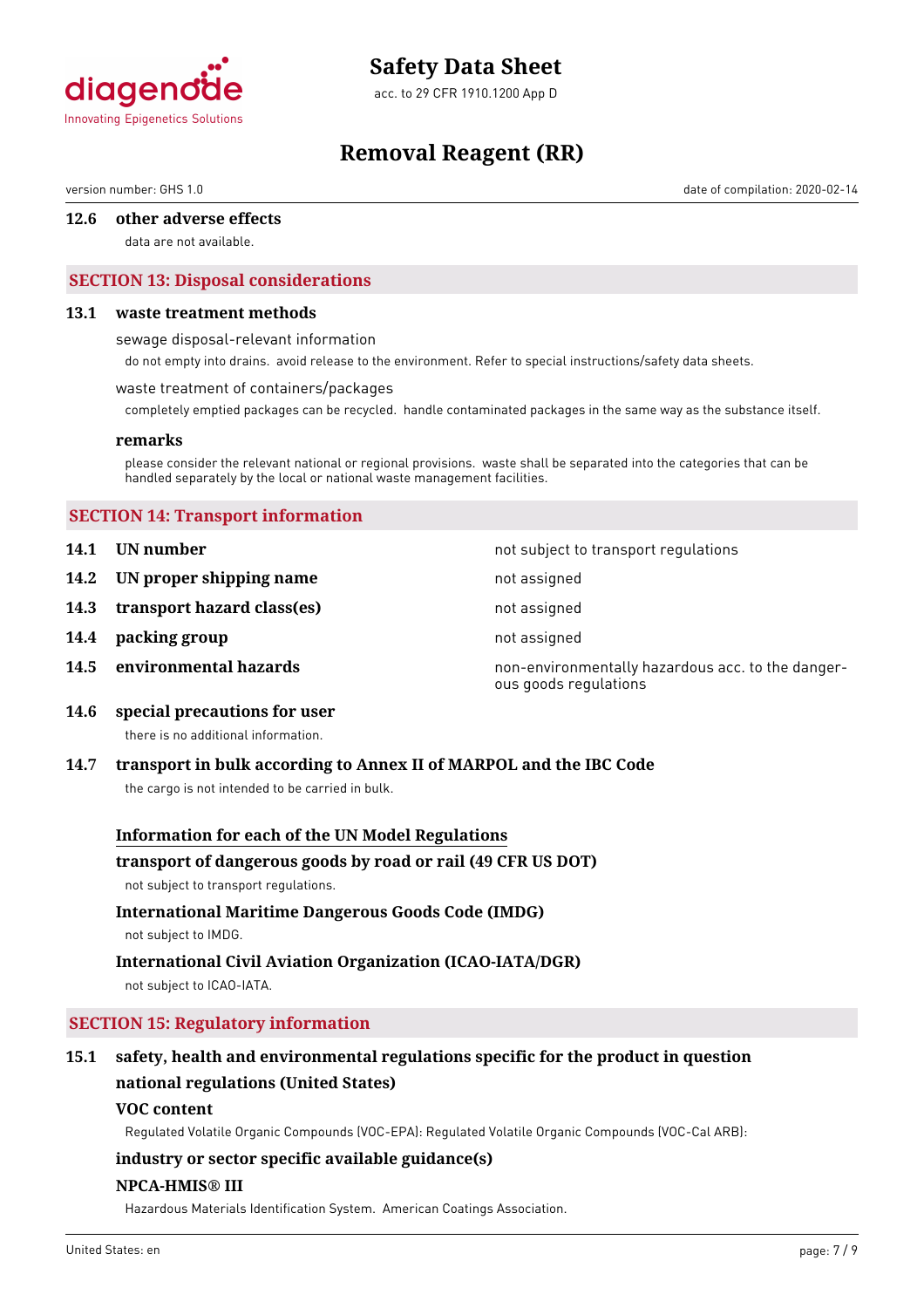

acc. to 29 CFR 1910.1200 App D

# **Removal Reagent (RR)**

version number: GHS 1.0 date of compilation: 2020-02-14

| category            | rating   | description                                                                                                                                                   |
|---------------------|----------|---------------------------------------------------------------------------------------------------------------------------------------------------------------|
| Chronic             |          | none                                                                                                                                                          |
| Health              |          | no significant risk to health                                                                                                                                 |
| Flammability        |          | material that must be preheated before ignition can occur                                                                                                     |
| Physical hazard     | $\Omega$ | material that is normally stable, even under fire conditions, and will not react with water,<br>polymerize, decompose, condense, or self-react. Non-explosive |
| Personal protection |          |                                                                                                                                                               |

# **NFPA® 704**

National Fire Protection Association: Standard System for the Identification of the Hazards of Materials for Emergency Response (United States).

| category       | degree of<br>hazard | description                                                                                                      |
|----------------|---------------------|------------------------------------------------------------------------------------------------------------------|
| Flammability   |                     | material that must be preheated before ignition can occur                                                        |
| Health         | $\mathbf{0}$        | material that, under emergency conditions, would offer no hazard beyond that of ordinary<br>combustible material |
| Instability    |                     | material that is normally stable, even under fire conditions                                                     |
| Special hazard |                     |                                                                                                                  |

## **15.2 Chemical Safety Assessment**

chemical safety assessments for substances in this mixture were not carried out.

# **SECTION 16: Other information, including date of preparation or last revision**

# **abbreviations and acronyms**

| abbr.             | descriptions of used abbreviations                                                                                                                      |  |  |  |
|-------------------|---------------------------------------------------------------------------------------------------------------------------------------------------------|--|--|--|
| 29 CFR 1910, 1000 | 29 CFR 1910.1000, Tables Z-1, Z-2, Z-3 - Occupational Safety and Health Standards: Toxic and Hazardous Sub-<br>stances (permissible exposure limits)    |  |  |  |
| 49 CFR US DOT     | 49 CFR U.S. Department of Transportation                                                                                                                |  |  |  |
| Cal ARB           | California Air Resources Board                                                                                                                          |  |  |  |
| CAS               | Chemical Abstracts Service (service that maintains the most comprehensive list of chemical substances)                                                  |  |  |  |
| Ceiling-C         | Ceiling value                                                                                                                                           |  |  |  |
| <b>DGR</b>        | Dangerous Goods Regulations (see IATA/DGR)                                                                                                              |  |  |  |
| EPA               | Environmental Protection Agency. An agency of the federal government of the United States charged with pro-<br>tecting human health and the environment |  |  |  |
| <b>IATA</b>       | International Air Transport Association                                                                                                                 |  |  |  |
| <b>IATA/DGR</b>   | Dangerous Goods Regulations (DGR) for the air transport (IATA)                                                                                          |  |  |  |
| <b>ICAO</b>       | International Civil Aviation Organization                                                                                                               |  |  |  |
| <b>IMDG</b>       | International Maritime Dangerous Goods Code                                                                                                             |  |  |  |
| <b>MARPOL</b>     | International Convention for the Prevention of Pollution from Ships (abbr. of "Marine Pollutant")                                                       |  |  |  |
| NIOSH REL         | National Institute for Occupational Safety and Health (NIOSH): Recommended Exposure Limits (RELs)                                                       |  |  |  |
| NPCA-HMIS® III    | National Paint and Coatings Association: Hazardous Materials Identification System - HMIS® III, Third Edition                                           |  |  |  |
| <b>OSHA</b>       | Occupational Safety and Health Administration (United States)                                                                                           |  |  |  |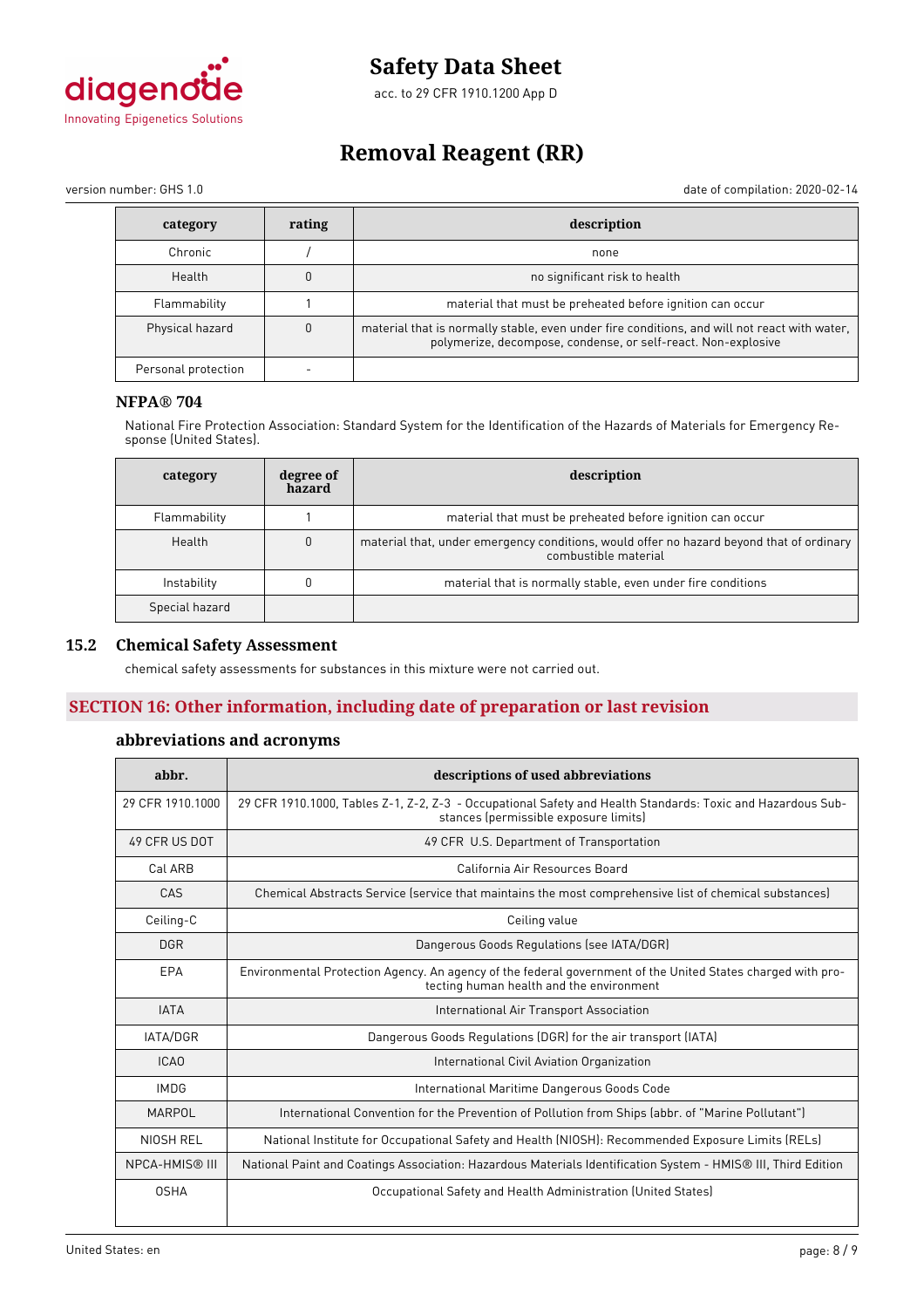

acc. to 29 CFR 1910.1200 App D

# **Removal Reagent (RR)**

version number: GHS 1.0 date of compilation: 2020-02-14

| abbr.       | descriptions of used abbreviations       |
|-------------|------------------------------------------|
| PBT         | Persistent, Bioaccumulative and Toxic    |
| <b>PEL</b>  | Permissible exposure limit               |
| ppm         | Parts per million                        |
| <b>STEL</b> | Short-term exposure limit                |
| <b>TWA</b>  | Time-weighted average                    |
| VOC.        | Volatile Organic Compounds               |
| vPvB        | Very Persistent and very Bioaccumulative |

# **key literature references and sources for data**

OSHA Hazard Communication Standard (HCS), 29 CFR 1910.1200.

transport of dangerous goods by road or rail (49 CFR US DOT). International Maritime Dangerous Goods Code (IMDG). Dangerous Goods Regulations (DGR) for the air transport (IATA).

### **classification procedure**

physical and chemical properties: the classification is based on tested mixture. health hazards, environmental hazards: the method for classification of the mixture is based on ingredients of the mixture (additivity formula).

### **disclaimer**

this information is based upon the present state of our knowledge. this SDS has been compiled and is solely intended for this product.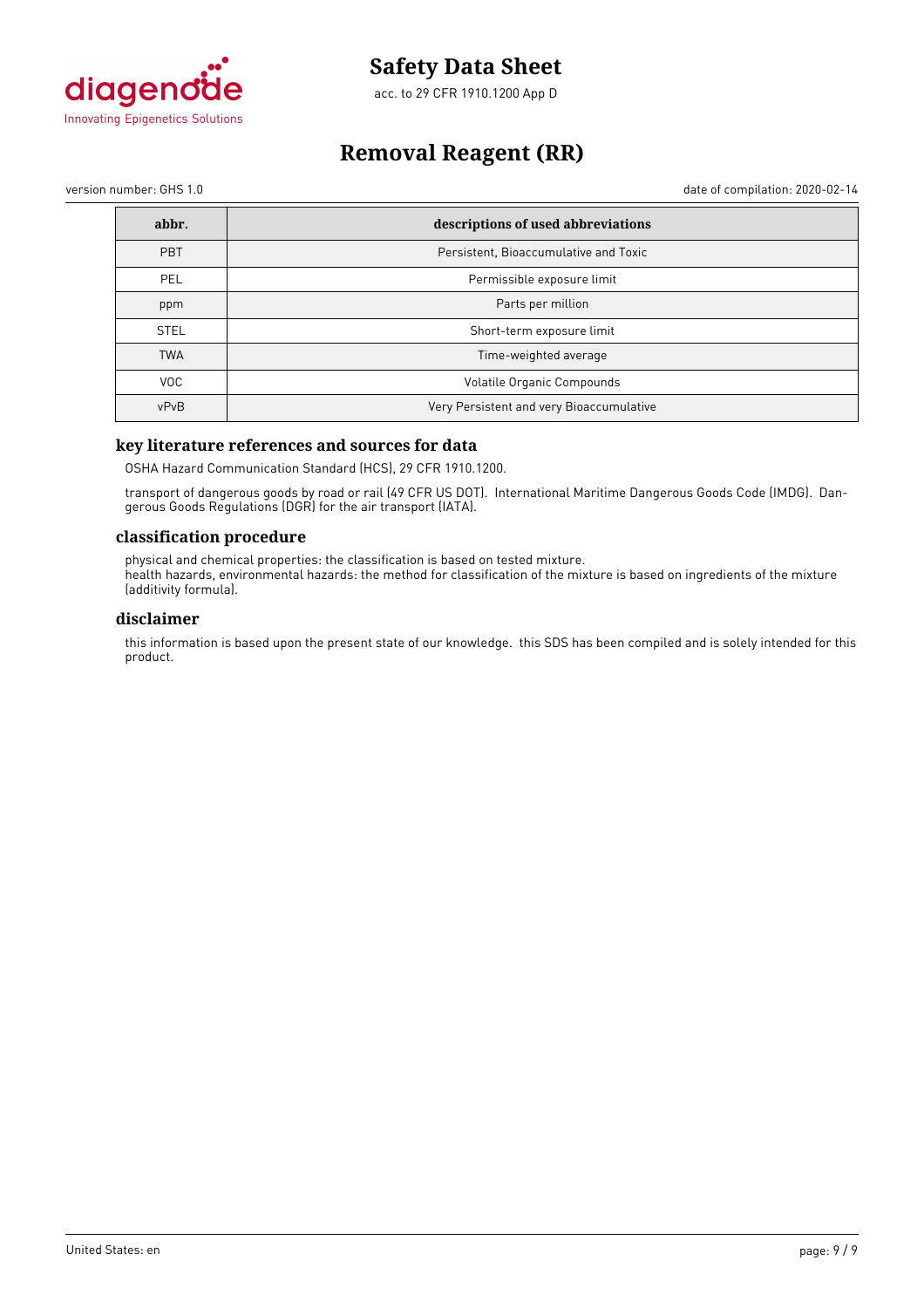

acc. to 29 CFR 1910.1200 App D

# **PCR master mix (PCRMM)**

version number: GHS 1.0 date of compilation: 2020-02-14

**SECTION 1: Identification**

### **1.1 product identifier**

product code(s) and the control of the K14421011

# trade name **PCR master mix (PCRMM)**

# **1.2 relevant identified uses of the substance or mixture and uses advised against**

relevant identified uses **for research use only, not for use in diagnostic or** for use in diagnostic or therapeutic procedures.

# **1.3 details of the supplier of the safety data sheet**

Diagenode SA LIEGE SCIENCE PARK Rue du Bois Saint-Jean, 3 4102 Seraing Belgium

telephone: +32 4 364 20 50 e-mail: info@diagenode.com

# **1.4 emergency telephone number**

emergency information service  $+3243642050$ 

this number is only available during the following office hours: Mon-Fri 09:00 AM - 05:00 PM

| poison center |                                                |                |
|---------------|------------------------------------------------|----------------|
| country       | name                                           | telephone      |
|               | American Association of Poison Control Centers | 1-800-222-1222 |

# **SECTION 2: Hazard(s) identification**

# **2.1 classification of the substance or mixture**

classification acc. to OSHA "Hazard Communication Standard" (29 CFR 1910.1200) this mixture does not meet the criteria for classification.

# **2.2 label elements**

labelling acc. to OSHA "Hazard Communication Standard" (29 CFR 1910.1200) not required

### **2.3 other hazards**

results of PBT and vPvB assessment this mixture does not contain any substances that are assessed to be a PBT or a vPvB.

# **SECTION 3: Composition/information on ingredients**

### **3.1 substances**

not relevant (mixture)

**3.2 <b>mixtures** description of the mixture

This mixture does not contain any potentially hazardous products.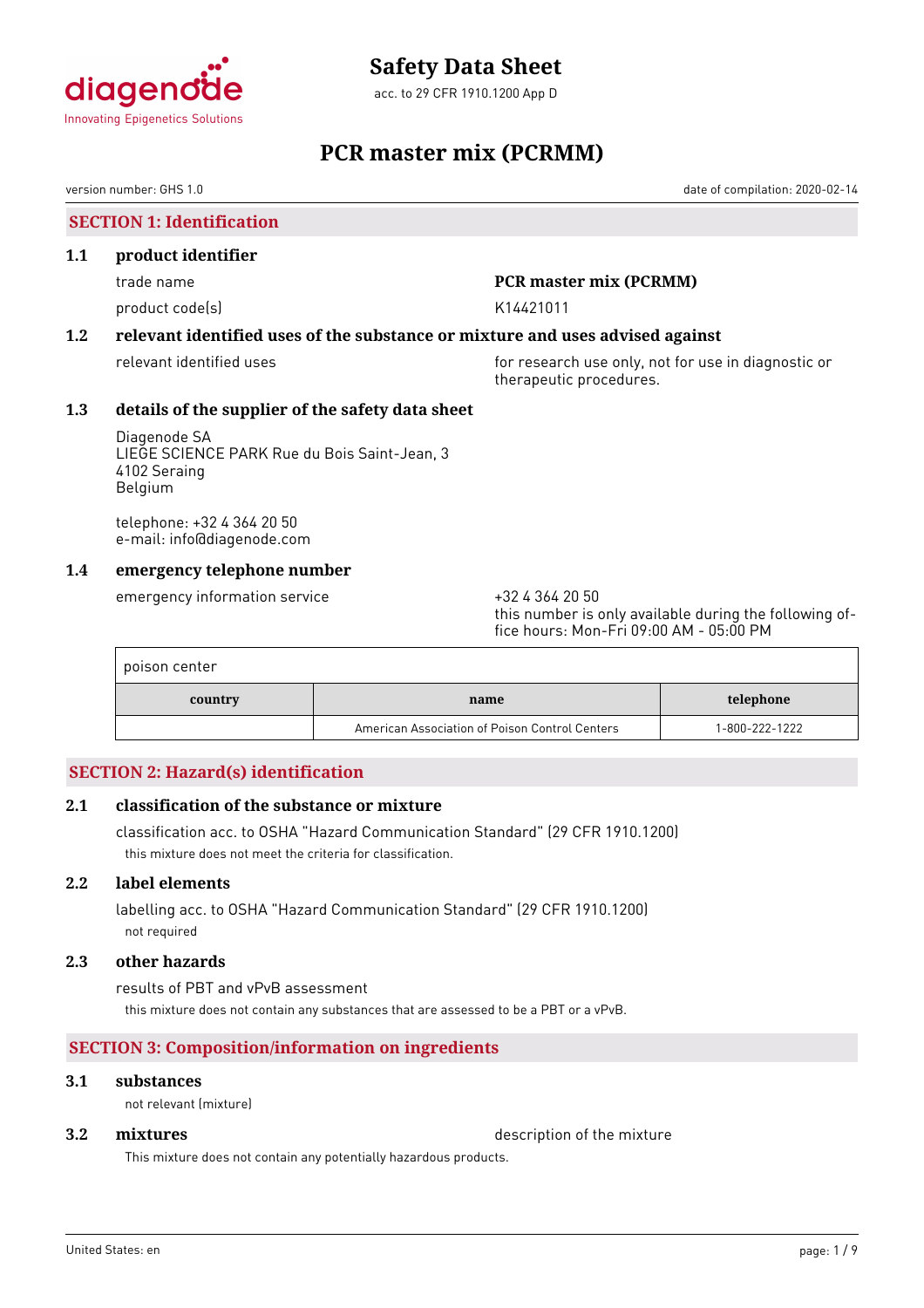

acc. to 29 CFR 1910.1200 App D

# **PCR master mix (PCRMM)**

version number: GHS 1.0 date of compilation: 2020-02-14

## **SECTION 4: First-aid measures**

### **4.1 description of first- aid measures**

#### general notes

do not leave affected person unattended. remove victim out of the danger area. keep affected person warm, still and covered. take off immediately all contaminated clothing. in all cases of doubt, or when symptoms persist, seek medical advice. in case of unconsciousness place person in the recovery position. Never give anything by mouth.

#### following inhalation

if breathing is irregular or stopped, immediately seek medical assistance and start first aid actions. provide fresh air.

#### following skin contact

wash with plenty of soap and water.

#### following eye contact

remove contact lenses, if present and easy to do. Continue rinsing. irrigate copiously with clean, fresh water for at least 10 minutes, holding the eyelids apart.

#### following ingestion

rinse mouth with water (only if the person is conscious). do NOT induce vomiting.

### **4.2 most important symptoms and effects, both acute and delayed**

symptoms and effects are not known to date.

#### **4.3 indication of any immediate medical attention and special treatment needed**

none

## **SECTION 5: Fire-fighting measures**

#### **5.1 extinguishing media**

suitable extinguishing media water spray, BC-powder, carbon dioxide (CO2)

unsuitable extinguishing media water jet

#### **5.2 special hazards arising from the substance or mixture**

#### hazardous combustion products

carbon monoxide (CO), carbon dioxide (CO2)

#### **5.3 advice for firefighters**

in case of fire and/or explosion do not breathe fumes. coordinate firefighting measures to the fire surroundings. do not allow firefighting water to enter drains or water courses. collect contaminated firefighting water separately. fight fire with normal precautions from a reasonable distance.

### **SECTION 6: Accidental release measures**

#### **6.1 personal precautions, protective equipment and emergency procedures**

for non-emergency personnel

remove persons to safety.

for emergency responders

wear breathing apparatus if exposed to vapors/dust/aerosols/gases.

### **6.2 environmental precautions**

keep away from drains, surface and ground water. retain contaminated washing water and dispose of it.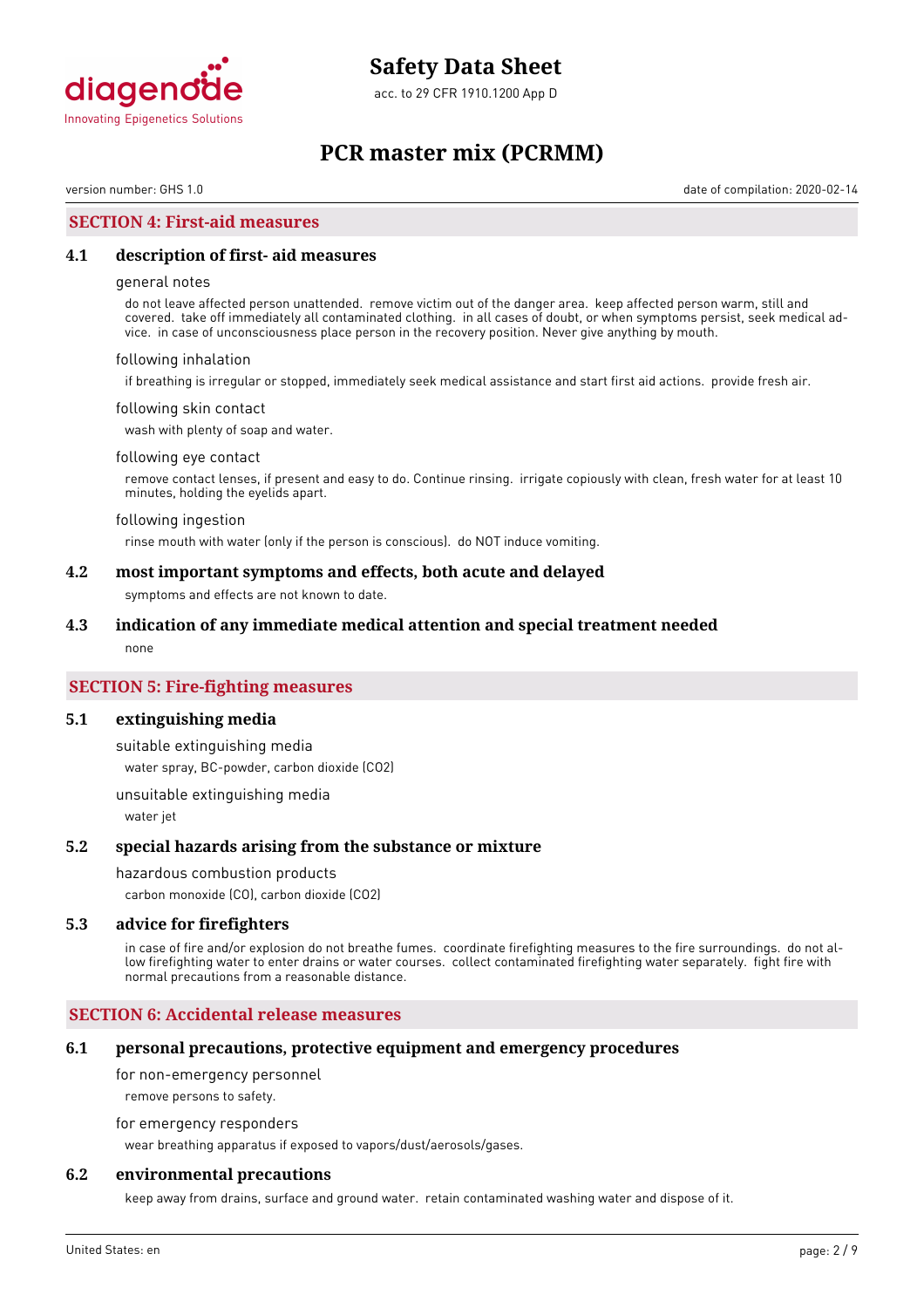

acc. to 29 CFR 1910.1200 App D

# **PCR master mix (PCRMM)**

version number: GHS 1.0 date of compilation: 2020-02-14

# **6.3 methods and material for containment and cleaning up**

advice on how to contain a spill

covering of drains

advice on how to clean up a spill

wipe up with absorbent material (e.g. cloth, fleece). collect spillage: sawdust, kieselgur (diatomite), sand, universal binder

appropriate containment techniques use of adsorbent materials.

other information relating to spills and releases

place in appropriate containers for disposal. ventilate affected area.

#### **6.4 reference to other sections**

hazardous combustion products: see section 5. personal protective equipment: see section 8. incompatible materials: see section 10. disposal considerations: see section 13.

# **SECTION 7: Handling and storage**

### **7.1 precautions for safe handling**

recommendations

- measures to prevent fire as well as aerosol and dust generation use local and general ventilation. use only in well-ventilated areas.

advice on general occupational hygiene

wash hands after use. do not eat, drink and smoke in work areas. remove contaminated clothing and protective equipment before entering eating areas. never keep food or drink in the vicinity of chemicals. never place chemicals in containers that are normally used for food or drink. keep away from food, drink and animal feedingstuffs.

# **7.2 conditions for safe storage, including any incompatibilities**

control of the effects

protect against external exposure, such as

frost

# **7.3 specific end use(s)**

see section 16 for a general overview.

# **SECTION 8: Exposure controls/personal protection**

#### **8.1 control parameters**

|              | occupational exposure limit values (Workplace Exposure Limits) |               |                 |                     |                            |                      |                            |                                     |                      |                 |                         |
|--------------|----------------------------------------------------------------|---------------|-----------------|---------------------|----------------------------|----------------------|----------------------------|-------------------------------------|----------------------|-----------------|-------------------------|
| coun-<br>try | name of agent                                                  | <b>CAS No</b> | identi-<br>fier | <b>TWA</b><br>[ppm] | <b>TWA</b><br>[ $mg/m^3$ ] | <b>STEL</b><br>[ppm] | <b>STEL</b><br>[ $mg/m3$ ] | Ceiling-C Ceiling-C  nota-<br>[ppm] | [mg/m <sup>3</sup> ] | tion            | source                  |
| US.          | glycerine                                                      | $56 - 81 - 5$ | <b>REL</b>      |                     |                            |                      |                            |                                     |                      | mist.<br>appx-D | <b>NIOSH</b><br>REL     |
| US.          | glycerol                                                       | $56 - 81 - 5$ | <b>PEL</b>      |                     | 15                         |                      |                            |                                     |                      | mist, i         | 29 CFR<br>1910.100      |
| US.          | glycerol                                                       | $56 - 81 - 5$ | PEL             |                     | 5                          |                      |                            |                                     |                      | mist, r         | 29 CFR<br>1910.100<br>0 |

notation

appx-D see Appendix D - Substances with No Established RELs<br>Ceiling-C ceiling value is a limit value above which exposure shou ceiling value is a limit value above which exposure should not occur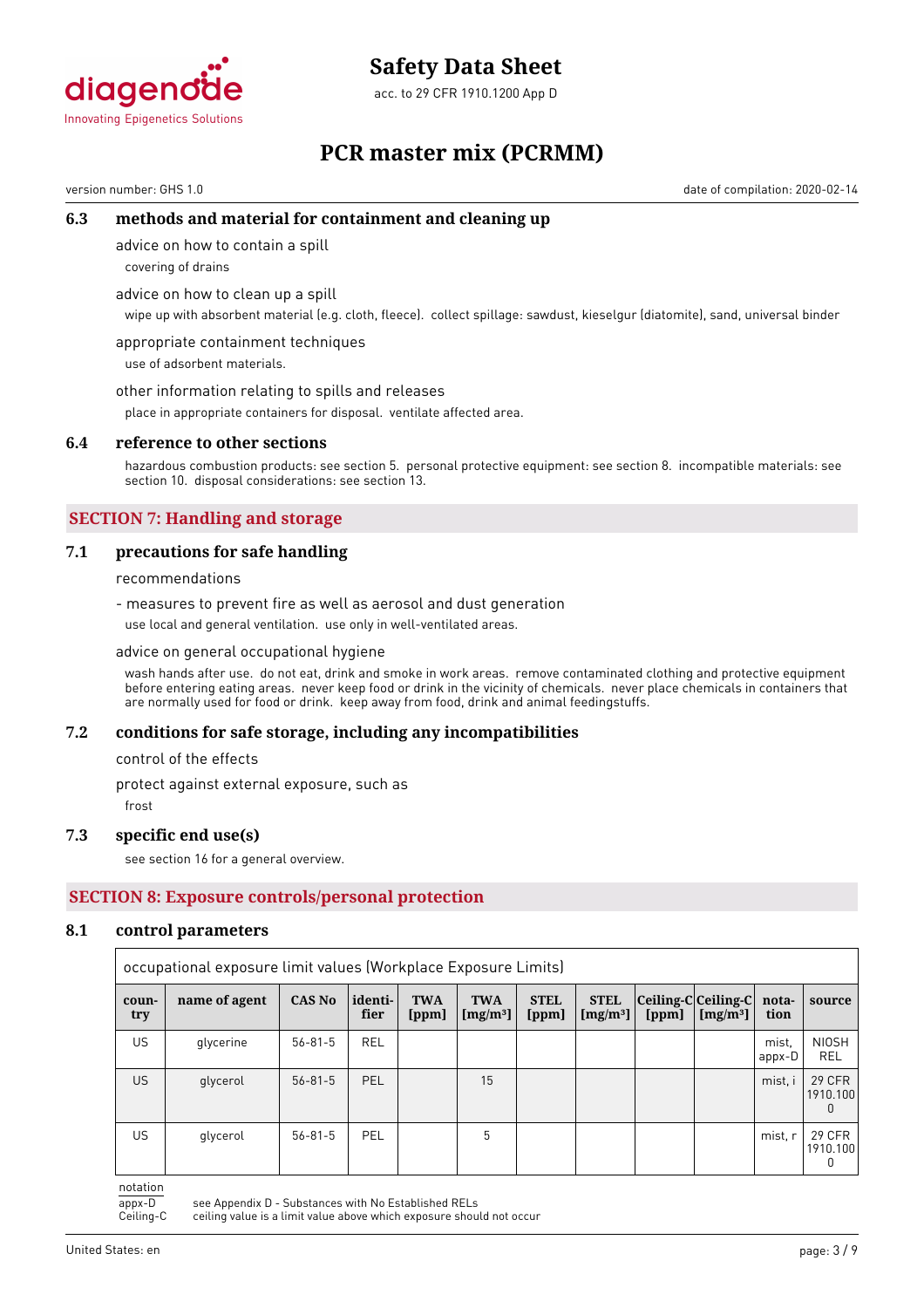

acc. to 29 CFR 1910.1200 App D

# **PCR master mix (PCRMM)**

version number: GHS 1.0 date of compilation: 2020-02-14

| notation    |                                                                                                                                                                             |
|-------------|-----------------------------------------------------------------------------------------------------------------------------------------------------------------------------|
|             | inhalable fraction                                                                                                                                                          |
| mist        | as mists                                                                                                                                                                    |
|             | respirable fraction                                                                                                                                                         |
| <b>STEL</b> | short-term exposure limit: a limit value above which exposure should not occur and which is related to a 15-minute period (un-<br>less otherwise specified)                 |
| <b>TWA</b>  | time-weighted average (long-term exposure limit): measured or calculated in relation to a reference period of 8 hours time-<br>weighted average (unless otherwise specified |

## **8.2 exposure controls**

appropriate engineering controls

general ventilation.

#### individual protection measures (personal protective equipment)

eye/face protection

wear eye/face protection.

skin protection

- hand protection

wear suitable gloves. chemical protection gloves are suitable, which are tested according to EN 374. check leak-tightness/ impermeability prior to use. in the case of wanting to use the gloves again, clean them before taking off and air them well. for special purposes, it is recommended to check the resistance to chemicals of the protective gloves mentioned above together with the supplier of these gloves.

#### - other protection measures

take recovery periods for skin regeneration. preventive skin protection (barrier creams/ointments) is recommended. wash hands thoroughly after handling.

#### respiratory protection

in case of inadequate ventilation wear respiratory protection.

environmental exposure controls

use appropriate container to avoid environmental contamination. keep away from drains, surface and ground water.

#### **SECTION 9: Physical and chemical properties**

### **9.1 information on basic physical and chemical properties**

#### **appearance**

| physical state | liquid    |
|----------------|-----------|
| color          | colorless |
| odor           | odorless  |

#### **other safety parameters**

| pH (value)                              | not determined        |
|-----------------------------------------|-----------------------|
| melting point/freezing point            | not determined        |
| initial boiling point and boiling range | not determined        |
| flash point                             | not determined        |
| evaporation rate                        | not determined        |
| flammability (solid, gas)               | not relevant, (fluid) |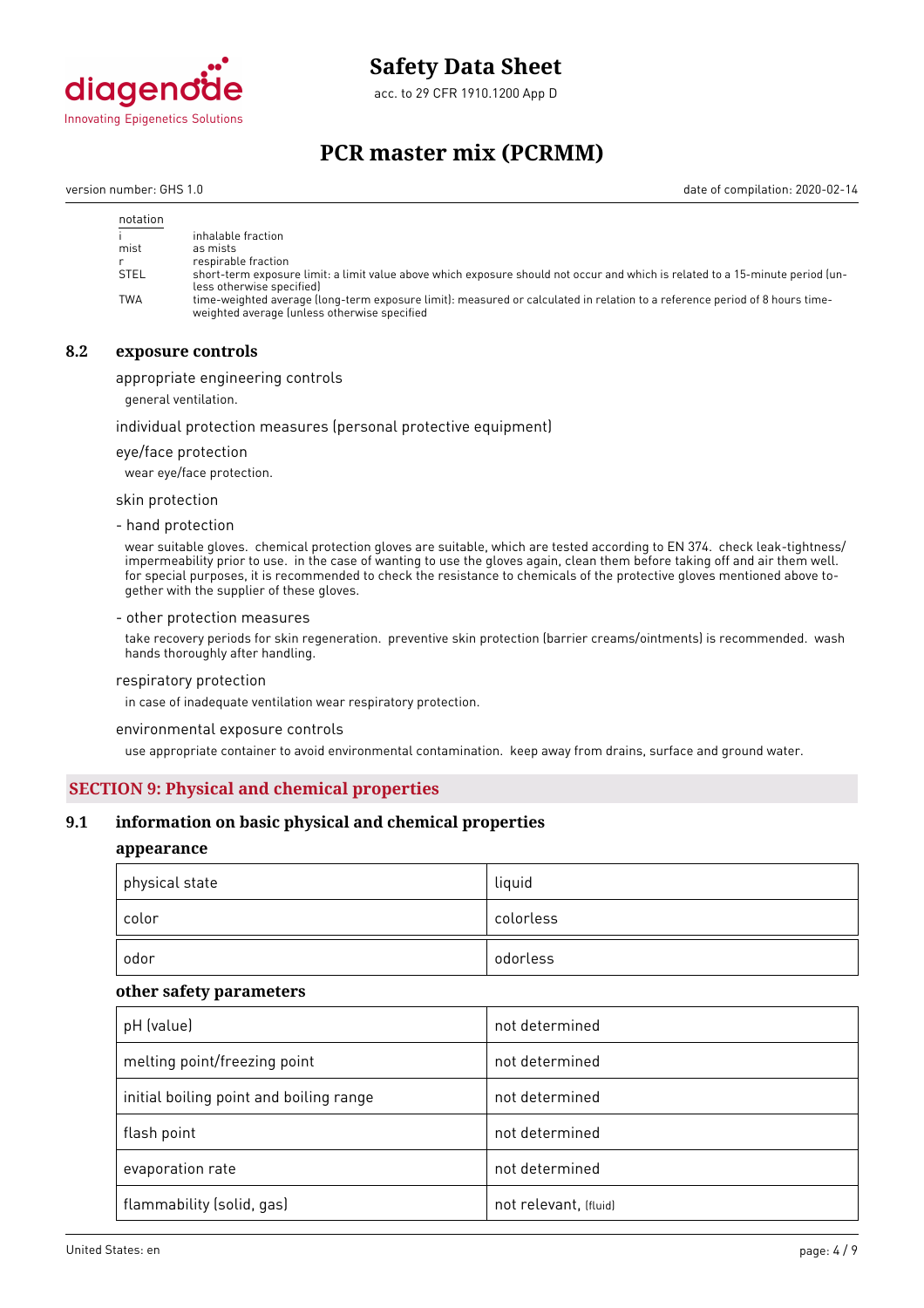

acc. to 29 CFR 1910.1200 App D

# **PCR master mix (PCRMM)**

version number: GHS 1.0 date of compilation: 2020-02-14

| explosive limits            | not determined                                |
|-----------------------------|-----------------------------------------------|
| vapor pressure              | not determined                                |
| density                     | not determined                                |
| vapor density               | this information is not available             |
| relative density            | information on this property is not available |
| solubility(ies)             | not determined                                |
| partition coefficient       |                                               |
| - n-octanol/water (log KOW) | this information is not available             |
| auto-ignition temperature   | not determined                                |
| viscosity                   | not determined                                |
| explosive properties        | none                                          |
| oxidizing properties        | none                                          |
| other information           | there is no additional information            |
|                             |                                               |

# **SECTION 10: Stability and reactivity**

## **10.1 reactivity**

concerning incompatibility: see below "Conditions to avoid" and "Incompatible materials".

### **10.2 chemical stability**

the material is stable under normal ambient and anticipated storage and handling conditions of temperature and pressure.

## **10.3 possibility of hazardous reactions**

no known hazardous reactions.

# **10.4 conditions to avoid**

there are no specific conditions known which have to be avoided.

# **10.5 incompatible materials**

oxidizers

#### **10.6 hazardous decomposition products**

reasonably anticipated hazardous decomposition products produced as a result of use, storage, spill and heating are not known. hazardous combustion products: see section 5.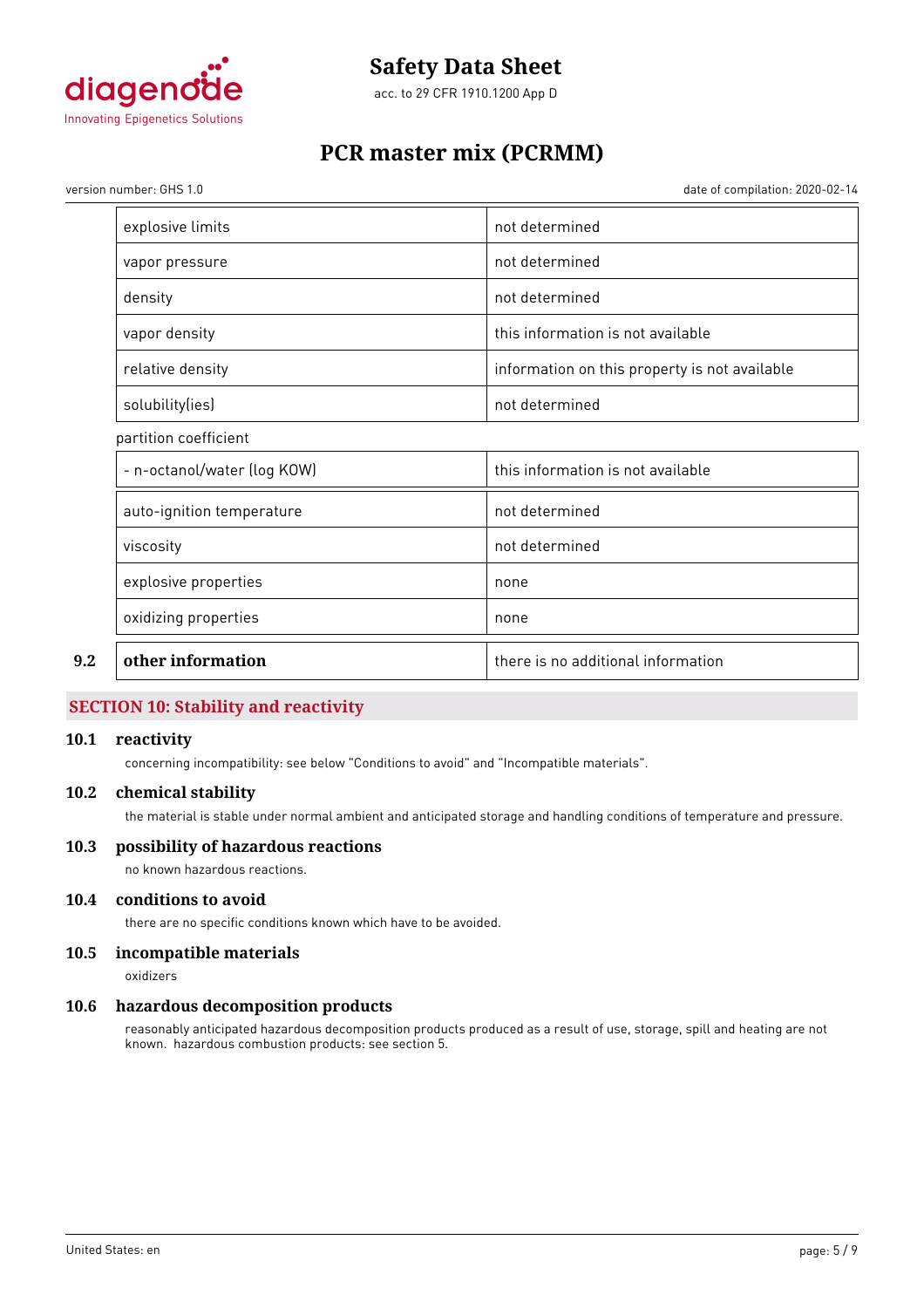

acc. to 29 CFR 1910.1200 App D

# **PCR master mix (PCRMM)**

version number: GHS 1.0 date of compilation: 2020-02-14

# **SECTION 11: Toxicological information**

## **11.1 information on toxicological effects**

test data are not available for the complete mixture.

classification procedure the method for classification of the mixture is based on ingredients of the mixture (additivity formula).

# **classification acc. to OSHA "Hazard Communication Standard" (29 CFR 1910.1200)**

this mixture does not meet the criteria for classification.

acute toxicity shall not be classified as acutely toxic.

skin corrosion/irritation

shall not be classified as corrosive/irritant to skin.

serious eye damage/eye irritation shall not be classified as seriously damaging to the eye or eye irritant.

respiratory or skin sensitization shall not be classified as a respiratory or skin sensitizer.

### germ cell mutagenicity shall not be classified as germ cell mutagenic.

carcinogenicity

shall not be classified as carcinogenic.

#### reproductive toxicity

shall not be classified as a reproductive toxicant.

#### specific target organ toxicity - single exposure

shall not be classified as a specific target organ toxicant (single exposure).

#### specific target organ toxicity - repeated exposure

shall not be classified as a specific target organ toxicant (repeated exposure).

### aspiration hazard

shall not be classified as presenting an aspiration hazard.

# **SECTION 12: Ecological information**

#### **12.1 toxicity**

shall not be classified as hazardous to the aquatic environment.

#### **12.2 persistence and degradability**

data are not available.

#### **12.3 bioaccumulative potential**

data are not available.

### **12.4 mobility in soil**

data are not available.

## **12.5 results of PBT and vPvB assessment**

data are not available.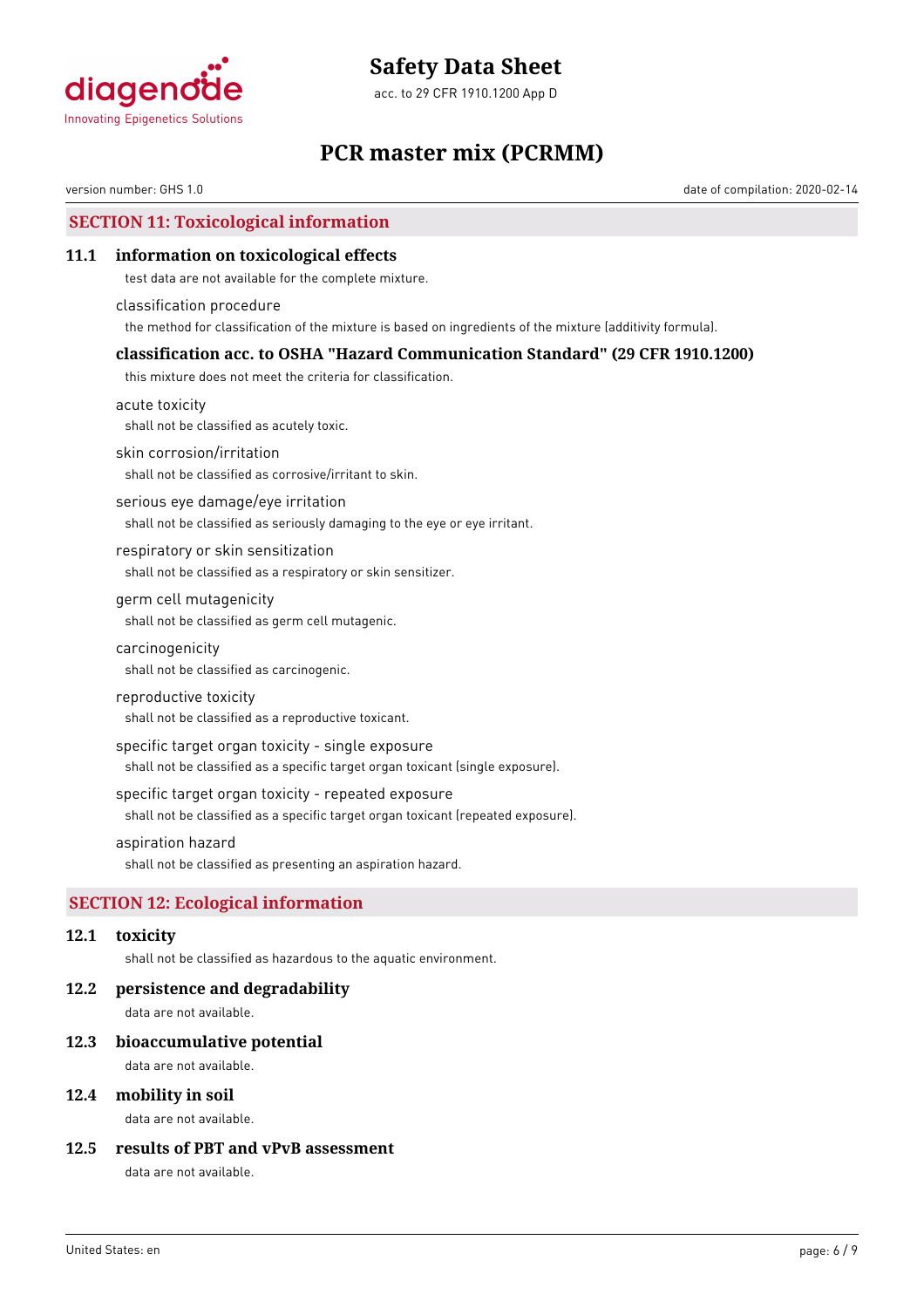

acc. to 29 CFR 1910.1200 App D

# **PCR master mix (PCRMM)**

version number: GHS 1.0 date of compilation: 2020-02-14

#### **12.6 other adverse effects**

data are not available.

# **SECTION 13: Disposal considerations**

#### **13.1 waste treatment methods**

sewage disposal-relevant information

do not empty into drains. avoid release to the environment. Refer to special instructions/safety data sheets.

#### waste treatment of containers/packages

completely emptied packages can be recycled. handle contaminated packages in the same way as the substance itself.

#### **remarks**

please consider the relevant national or regional provisions. waste shall be separated into the categories that can be handled separately by the local or national waste management facilities.

### **SECTION 14: Transport information**

- **14.1 UN number 14.1 UN** number
- **14.2 IN proper shipping name** not assigned
- **14.3 transport hazard class(es)** not assigned
- **14.4 packing group not assigned**
- 

**14.5 environmental hazards non-environmentally hazardous acc. to the danger**ous goods regulations

**14.6 special precautions for user**

there is no additional information.

#### **14.7 transport in bulk according to Annex II of MARPOL and the IBC Code**

the cargo is not intended to be carried in bulk.

#### **Information for each of the UN Model Regulations**

#### **transport of dangerous goods by road or rail (49 CFR US DOT)**

not subject to transport regulations.

# **International Maritime Dangerous Goods Code (IMDG)**

not subject to IMDG.

# **International Civil Aviation Organization (ICAO-IATA/DGR)**

not subject to ICAO-IATA.

# **SECTION 15: Regulatory information**

# **15.1 safety, health and environmental regulations specific for the product in question national regulations (United States)**

#### **VOC content**

Regulated Volatile Organic Compounds (VOC-EPA): Regulated Volatile Organic Compounds (VOC-Cal ARB):

# **industry or sector specific available guidance(s)**

### **NPCA-HMIS® III**

Hazardous Materials Identification System. American Coatings Association.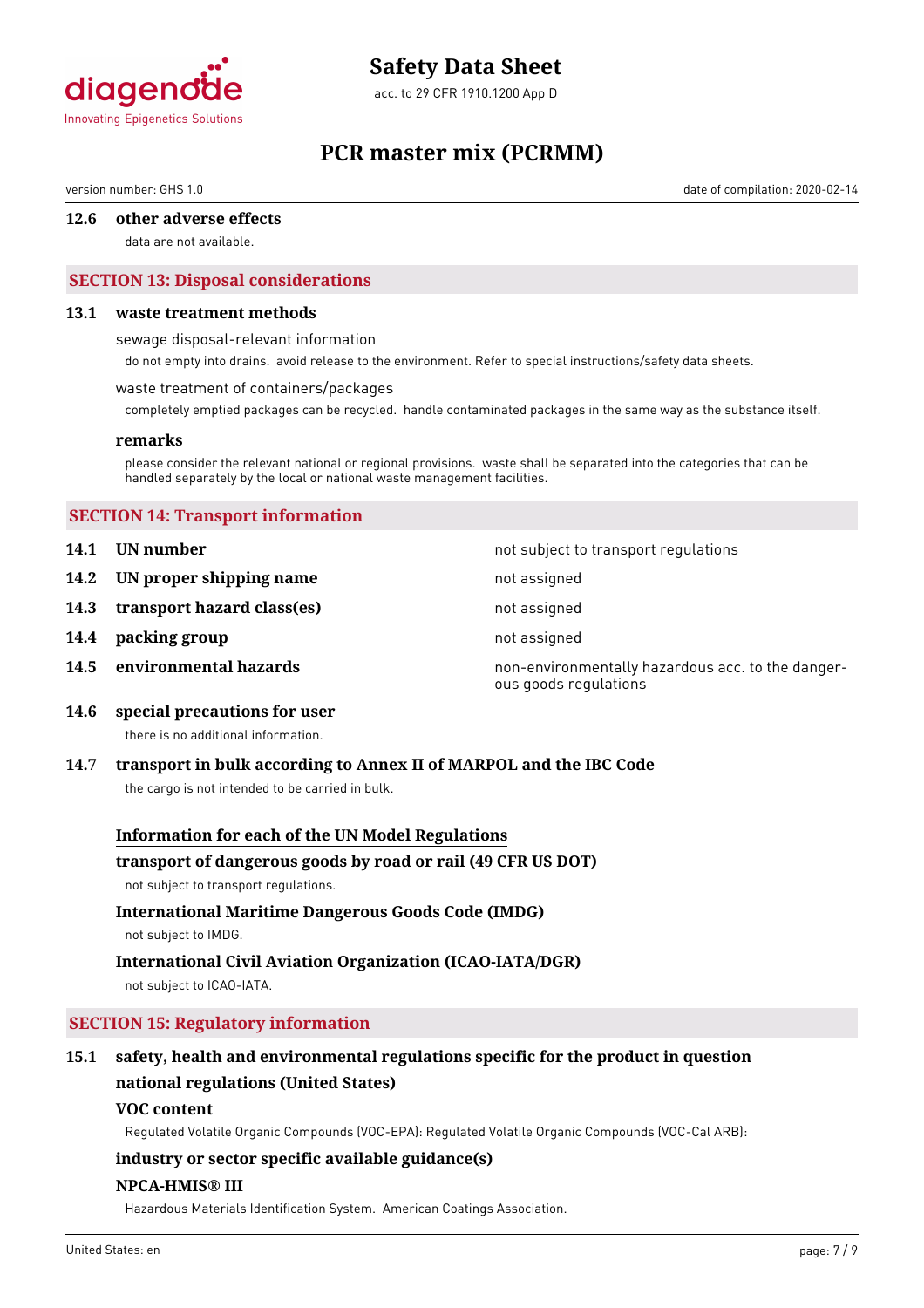

acc. to 29 CFR 1910.1200 App D

# **PCR master mix (PCRMM)**

version number: GHS 1.0 date of compilation: 2020-02-14

| category            | rating   | description                                                                                                                                                   |
|---------------------|----------|---------------------------------------------------------------------------------------------------------------------------------------------------------------|
| Chronic             |          | none                                                                                                                                                          |
| Health              |          | no significant risk to health                                                                                                                                 |
| Flammability        |          | material that must be preheated before ignition can occur                                                                                                     |
| Physical hazard     | $\Omega$ | material that is normally stable, even under fire conditions, and will not react with water,<br>polymerize, decompose, condense, or self-react. Non-explosive |
| Personal protection |          |                                                                                                                                                               |

# **NFPA® 704**

National Fire Protection Association: Standard System for the Identification of the Hazards of Materials for Emergency Response (United States).

| category       | degree of<br>hazard | description                                                                                                      |
|----------------|---------------------|------------------------------------------------------------------------------------------------------------------|
| Flammability   |                     | material that must be preheated before ignition can occur                                                        |
| Health         | $\mathbf{0}$        | material that, under emergency conditions, would offer no hazard beyond that of ordinary<br>combustible material |
| Instability    |                     | material that is normally stable, even under fire conditions                                                     |
| Special hazard |                     |                                                                                                                  |

## **15.2 Chemical Safety Assessment**

chemical safety assessments for substances in this mixture were not carried out.

# **SECTION 16: Other information, including date of preparation or last revision**

# **abbreviations and acronyms**

| abbr.             | descriptions of used abbreviations                                                                                                                      |  |  |
|-------------------|---------------------------------------------------------------------------------------------------------------------------------------------------------|--|--|
| 29 CFR 1910, 1000 | 29 CFR 1910.1000, Tables Z-1, Z-2, Z-3 - Occupational Safety and Health Standards: Toxic and Hazardous Sub-<br>stances (permissible exposure limits)    |  |  |
| 49 CFR US DOT     | 49 CFR U.S. Department of Transportation                                                                                                                |  |  |
| Cal ARB           | California Air Resources Board                                                                                                                          |  |  |
| CAS               | Chemical Abstracts Service (service that maintains the most comprehensive list of chemical substances)                                                  |  |  |
| Ceiling-C         | Ceiling value                                                                                                                                           |  |  |
| <b>DGR</b>        | Dangerous Goods Regulations (see IATA/DGR)                                                                                                              |  |  |
| EPA               | Environmental Protection Agency. An agency of the federal government of the United States charged with pro-<br>tecting human health and the environment |  |  |
| <b>IATA</b>       | International Air Transport Association                                                                                                                 |  |  |
| <b>IATA/DGR</b>   | Dangerous Goods Regulations (DGR) for the air transport (IATA)                                                                                          |  |  |
| <b>ICAO</b>       | International Civil Aviation Organization                                                                                                               |  |  |
| <b>IMDG</b>       | International Maritime Dangerous Goods Code                                                                                                             |  |  |
| <b>MARPOL</b>     | International Convention for the Prevention of Pollution from Ships (abbr. of "Marine Pollutant")                                                       |  |  |
| NIOSH REL         | National Institute for Occupational Safety and Health (NIOSH): Recommended Exposure Limits (RELs)                                                       |  |  |
| NPCA-HMIS® III    | National Paint and Coatings Association: Hazardous Materials Identification System - HMIS® III, Third Edition                                           |  |  |
| <b>OSHA</b>       | Occupational Safety and Health Administration (United States)                                                                                           |  |  |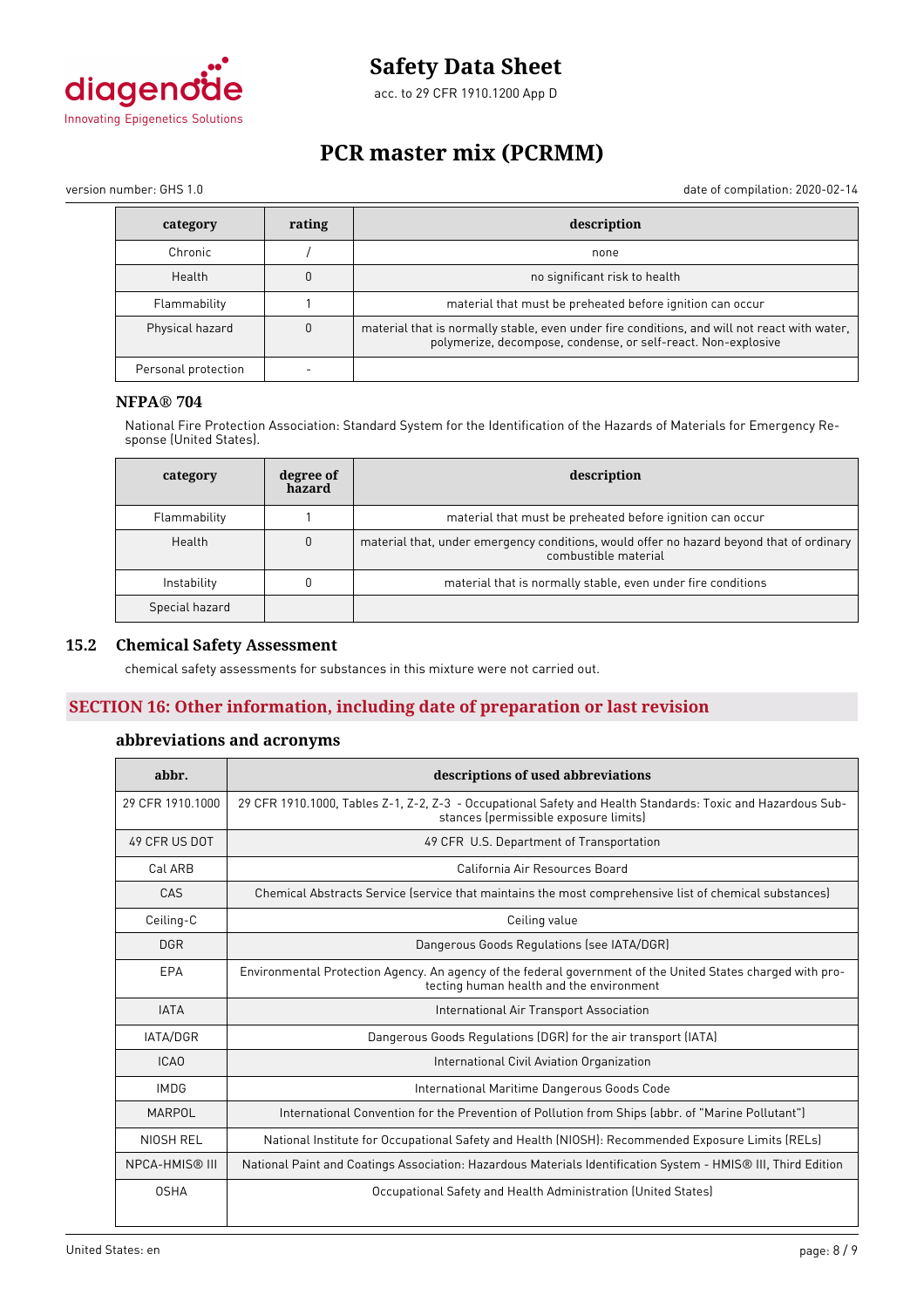

acc. to 29 CFR 1910.1200 App D

# **PCR master mix (PCRMM)**

version number: GHS 1.0 date of compilation: 2020-02-14

| abbr.       | descriptions of used abbreviations       |
|-------------|------------------------------------------|
| <b>PBT</b>  | Persistent, Bioaccumulative and Toxic    |
| <b>PEL</b>  | Permissible exposure limit               |
| ppm         | Parts per million                        |
| <b>STEL</b> | Short-term exposure limit                |
| <b>TWA</b>  | Time-weighted average                    |
| <b>VOC</b>  | Volatile Organic Compounds               |
| vPvB        | Very Persistent and very Bioaccumulative |

# **key literature references and sources for data**

OSHA Hazard Communication Standard (HCS), 29 CFR 1910.1200.

transport of dangerous goods by road or rail (49 CFR US DOT). International Maritime Dangerous Goods Code (IMDG). Dangerous Goods Regulations (DGR) for the air transport (IATA).

#### **classification procedure**

physical and chemical properties: the classification is based on tested mixture. health hazards, environmental hazards: the method for classification of the mixture is based on ingredients of the mixture (additivity formula).

### **disclaimer**

this information is based upon the present state of our knowledge. this SDS has been compiled and is solely intended for this product.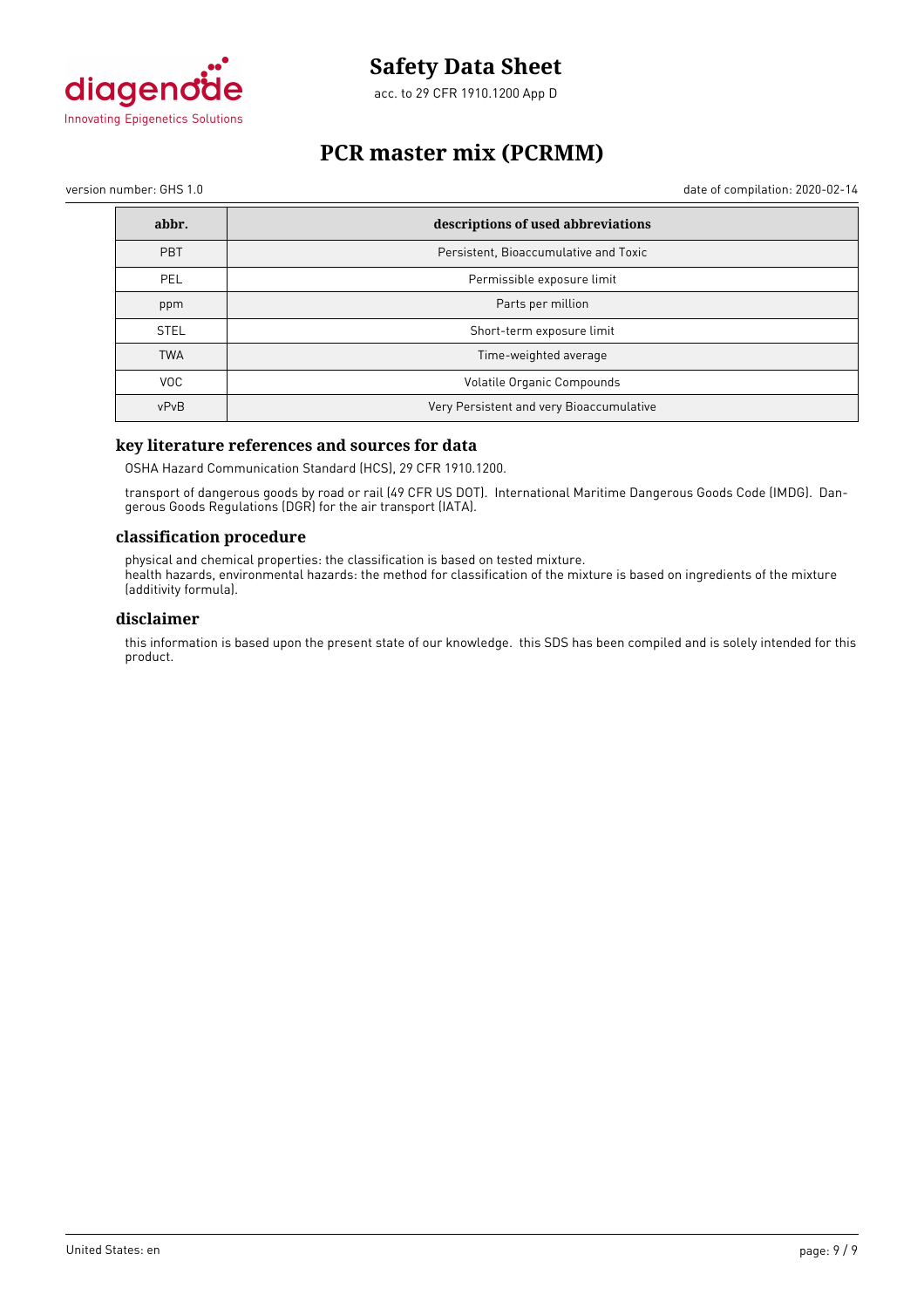

# **Positive Control miRNA (CTL+)**

version number: GHS 1.0 date of compilation: 2020-02-14

**SECTION 1: Identification**

### **1.1 product identifier**

product code(s) and the control of the K14421013

# trade name **Positive Control miRNA (CTL+)**

# **1.2 relevant identified uses of the substance or mixture and uses advised against**

relevant identified uses **for research use only, not for use in diagnostic or** therapeutic procedures.

# **1.3 details of the supplier of the safety data sheet**

Diagenode SA LIEGE SCIENCE PARK Rue du Bois Saint-Jean, 3 4102 Seraing Belgium

telephone: +32 4 364 20 50 e-mail: info@diagenode.com

# **1.4 emergency telephone number**

emergency information service  $+3243642050$ 

this number is only available during the following office hours: Mon-Fri 09:00 AM - 05:00 PM

| poison center |                                                |                |
|---------------|------------------------------------------------|----------------|
| country       | name                                           | telephone      |
|               | American Association of Poison Control Centers | 1-800-222-1222 |

# **SECTION 2: Hazard(s) identification**

# **2.1 classification of the substance or mixture**

classification acc. to OSHA "Hazard Communication Standard" (29 CFR 1910.1200) this mixture does not meet the criteria for classification.

# **2.2 label elements**

labelling acc. to OSHA "Hazard Communication Standard" (29 CFR 1910.1200) not required

# **2.3 other hazards**

results of PBT and vPvB assessment this mixture does not contain any substances that are assessed to be a PBT or a vPvB.

# **SECTION 3: Composition/information on ingredients**

# **3.1 substances**

not relevant (mixture)

**3.2 <b>mixtures** description of the mixture

This mixture does not contain any potentially hazardous products.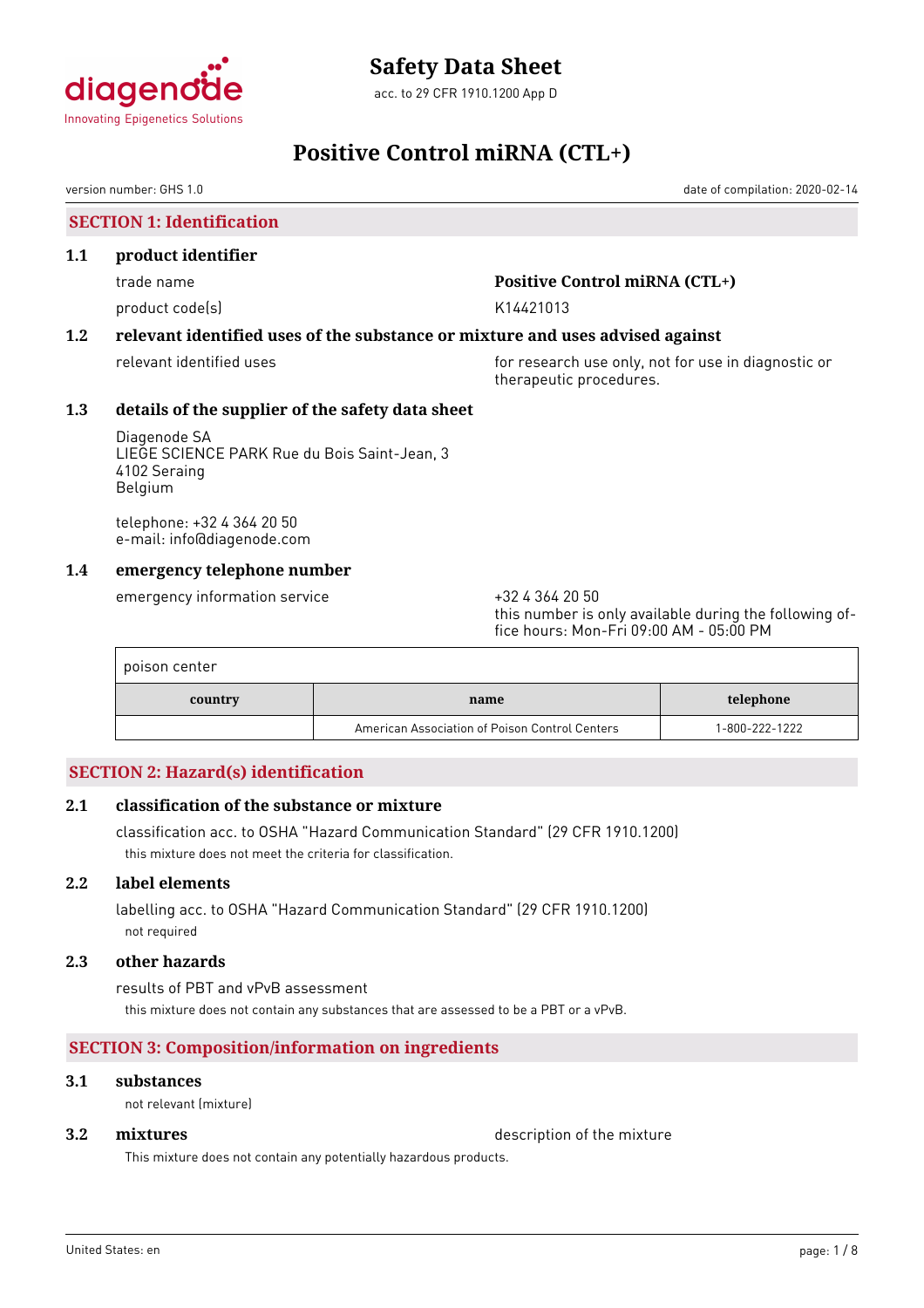

# **Positive Control miRNA (CTL+)**

version number: GHS 1.0 date of compilation: 2020-02-14

# **SECTION 4: First-aid measures**

#### **4.1 description of first- aid measures**

#### general notes

do not leave affected person unattended. remove victim out of the danger area. keep affected person warm, still and covered. take off immediately all contaminated clothing. in all cases of doubt, or when symptoms persist, seek medical advice. in case of unconsciousness place person in the recovery position. Never give anything by mouth.

#### following inhalation

if breathing is irregular or stopped, immediately seek medical assistance and start first aid actions. provide fresh air.

#### following skin contact

wash with plenty of soap and water.

#### following eye contact

remove contact lenses, if present and easy to do. Continue rinsing. irrigate copiously with clean, fresh water for at least 10 minutes, holding the eyelids apart.

#### following ingestion

rinse mouth with water (only if the person is conscious). do NOT induce vomiting.

#### **4.2 most important symptoms and effects, both acute and delayed**

symptoms and effects are not known to date.

#### **4.3 indication of any immediate medical attention and special treatment needed**

none

## **SECTION 5: Fire-fighting measures**

#### **5.1 extinguishing media**

suitable extinguishing media

water spray, BC-powder, carbon dioxide (CO2)

unsuitable extinguishing media

water jet

#### **5.2 special hazards arising from the substance or mixture**

#### **5.3 advice for firefighters**

in case of fire and/or explosion do not breathe fumes. coordinate firefighting measures to the fire surroundings. do not allow firefighting water to enter drains or water courses. collect contaminated firefighting water separately. fight fire with normal precautions from a reasonable distance.

#### **SECTION 6: Accidental release measures**

#### **6.1 personal precautions, protective equipment and emergency procedures**

for non-emergency personnel remove persons to safety.

# for emergency responders

wear breathing apparatus if exposed to vapors/dust/aerosols/gases.

#### **6.2 environmental precautions**

keep away from drains, surface and ground water. retain contaminated washing water and dispose of it.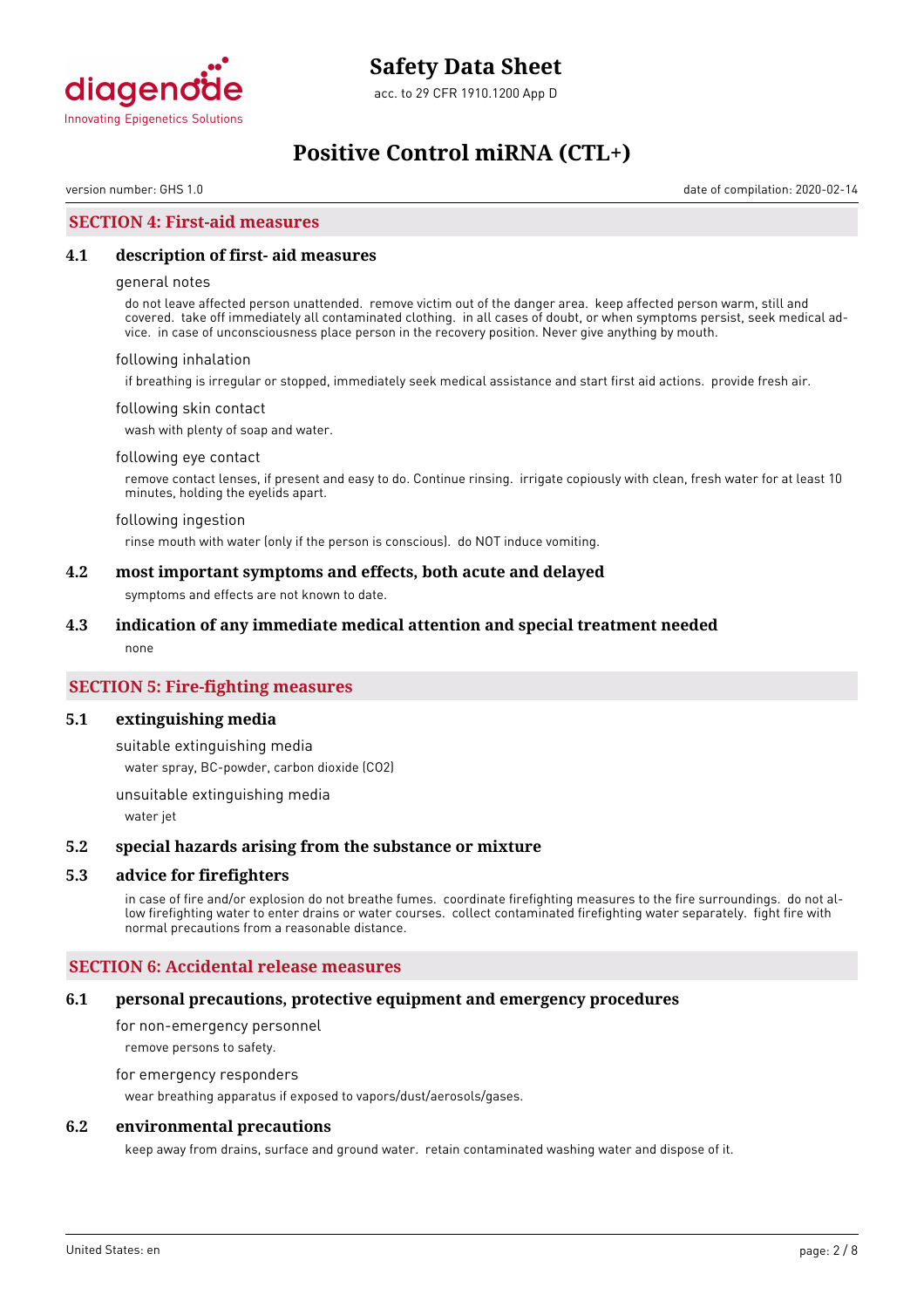

acc. to 29 CFR 1910.1200 App D

# **Positive Control miRNA (CTL+)**

version number: GHS 1.0 date of compilation: 2020-02-14

# **6.3 methods and material for containment and cleaning up**

advice on how to contain a spill

covering of drains

advice on how to clean up a spill

wipe up with absorbent material (e.g. cloth, fleece). collect spillage: sawdust, kieselgur (diatomite), sand, universal binder

appropriate containment techniques use of adsorbent materials.

other information relating to spills and releases

place in appropriate containers for disposal. ventilate affected area.

### **6.4 reference to other sections**

personal protective equipment: see section 8. incompatible materials: see section 10. disposal considerations: see section 13.

# **SECTION 7: Handling and storage**

# **7.1 precautions for safe handling**

recommendations

- measures to prevent fire as well as aerosol and dust generation use local and general ventilation. use only in well-ventilated areas.

#### advice on general occupational hygiene

wash hands after use. do not eat, drink and smoke in work areas. remove contaminated clothing and protective equipment before entering eating areas. never keep food or drink in the vicinity of chemicals. never place chemicals in containers that are normally used for food or drink. keep away from food, drink and animal feedingstuffs.

#### **7.2 conditions for safe storage, including any incompatibilities**

control of the effects

protect against external exposure, such as

frost

#### **7.3 specific end use(s)**

see section 16 for a general overview.

# **SECTION 8: Exposure controls/personal protection**

#### **8.1 control parameters**

this information is not available.

## **8.2 exposure controls**

appropriate engineering controls

general ventilation.

individual protection measures (personal protective equipment)

eye/face protection

wear eye/face protection.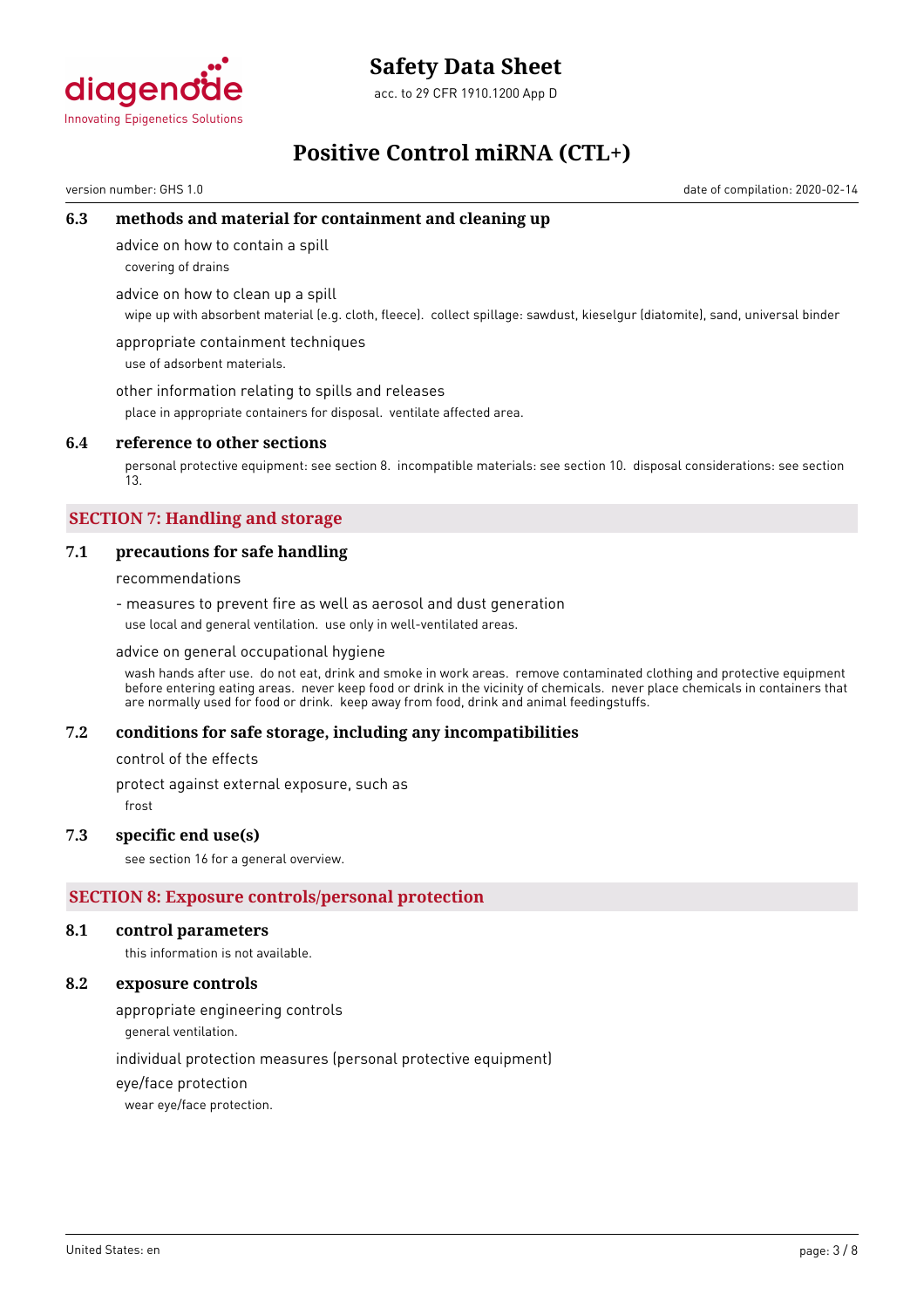

# **Positive Control miRNA (CTL+)**

version number: GHS 1.0 date of compilation: 2020-02-14

#### skin protection

- hand protection

wear suitable gloves. chemical protection gloves are suitable, which are tested according to EN 374. check leak-tightness/ impermeability prior to use. in the case of wanting to use the gloves again, clean them before taking off and air them well. for special purposes, it is recommended to check the resistance to chemicals of the protective gloves mentioned above together with the supplier of these gloves.

#### - other protection measures

take recovery periods for skin regeneration. preventive skin protection (barrier creams/ointments) is recommended. wash hands thoroughly after handling.

#### respiratory protection

in case of inadequate ventilation wear respiratory protection.

environmental exposure controls

use appropriate container to avoid environmental contamination. keep away from drains, surface and ground water.

# **SECTION 9: Physical and chemical properties**

## **9.1 information on basic physical and chemical properties**

#### **appearance**

| $^\mathrm{+}$ physical state | liquid    |
|------------------------------|-----------|
| color                        | colorless |
| odor                         | odorless  |

#### **other safety parameters**

| pH (value)                              | not determined                                |
|-----------------------------------------|-----------------------------------------------|
| melting point/freezing point            | not determined                                |
| initial boiling point and boiling range | not determined                                |
| flash point                             | not determined                                |
| evaporation rate                        | not determined                                |
| flammability (solid, gas)               | not relevant, (fluid)                         |
| explosive limits                        | not determined                                |
| vapor pressure                          | not determined                                |
| density                                 | not determined                                |
| vapor density                           | this information is not available             |
| relative density                        | information on this property is not available |
| solubility(ies)                         | not determined                                |
| partition coefficient                   |                                               |
| - n-octanol/water (log KOW)             | this information is not available             |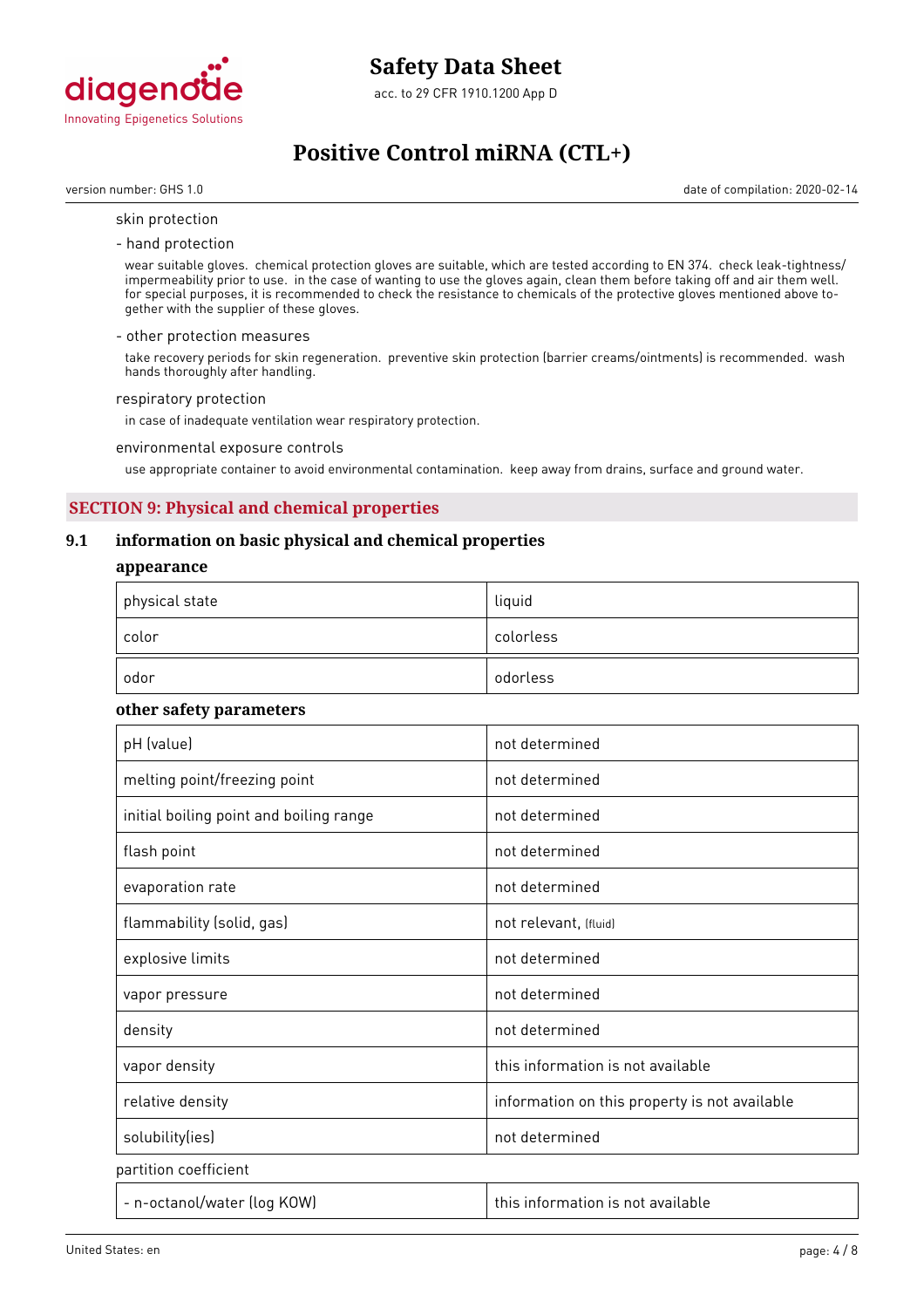

# **Positive Control miRNA (CTL+)**

version number: GHS 1.0 date of compilation: 2020-02-14

| not determined<br>viscosity<br>explosive properties<br>none<br>oxidizing properties<br>none | 9.2 | other information         | there is no additional information |
|---------------------------------------------------------------------------------------------|-----|---------------------------|------------------------------------|
|                                                                                             |     |                           |                                    |
|                                                                                             |     |                           |                                    |
|                                                                                             |     |                           |                                    |
|                                                                                             |     | auto-ignition temperature | not determined                     |

# **SECTION 10: Stability and reactivity**

#### **10.1 reactivity**

concerning incompatibility: see below "Conditions to avoid" and "Incompatible materials".

#### **10.2 chemical stability**

the material is stable under normal ambient and anticipated storage and handling conditions of temperature and pressure.

### **10.3 possibility of hazardous reactions**

no known hazardous reactions.

#### **10.4 conditions to avoid**

there are no specific conditions known which have to be avoided.

#### **10.5 incompatible materials**

there is no additional information.

#### **10.6 hazardous decomposition products**

reasonably anticipated hazardous decomposition products produced as a result of use, storage, spill and heating are not known. hazardous combustion products: see section 5.

# **SECTION 11: Toxicological information**

#### **11.1 information on toxicological effects**

test data are not available for the complete mixture.

#### classification procedure

the method for classification of the mixture is based on ingredients of the mixture (additivity formula).

### **classification acc. to OSHA "Hazard Communication Standard" (29 CFR 1910.1200)**

this mixture does not meet the criteria for classification.

#### acute toxicity

shall not be classified as acutely toxic.

#### skin corrosion/irritation

shall not be classified as corrosive/irritant to skin.

#### serious eye damage/eye irritation

shall not be classified as seriously damaging to the eye or eye irritant.

#### respiratory or skin sensitization

shall not be classified as a respiratory or skin sensitizer.

#### germ cell mutagenicity

shall not be classified as germ cell mutagenic.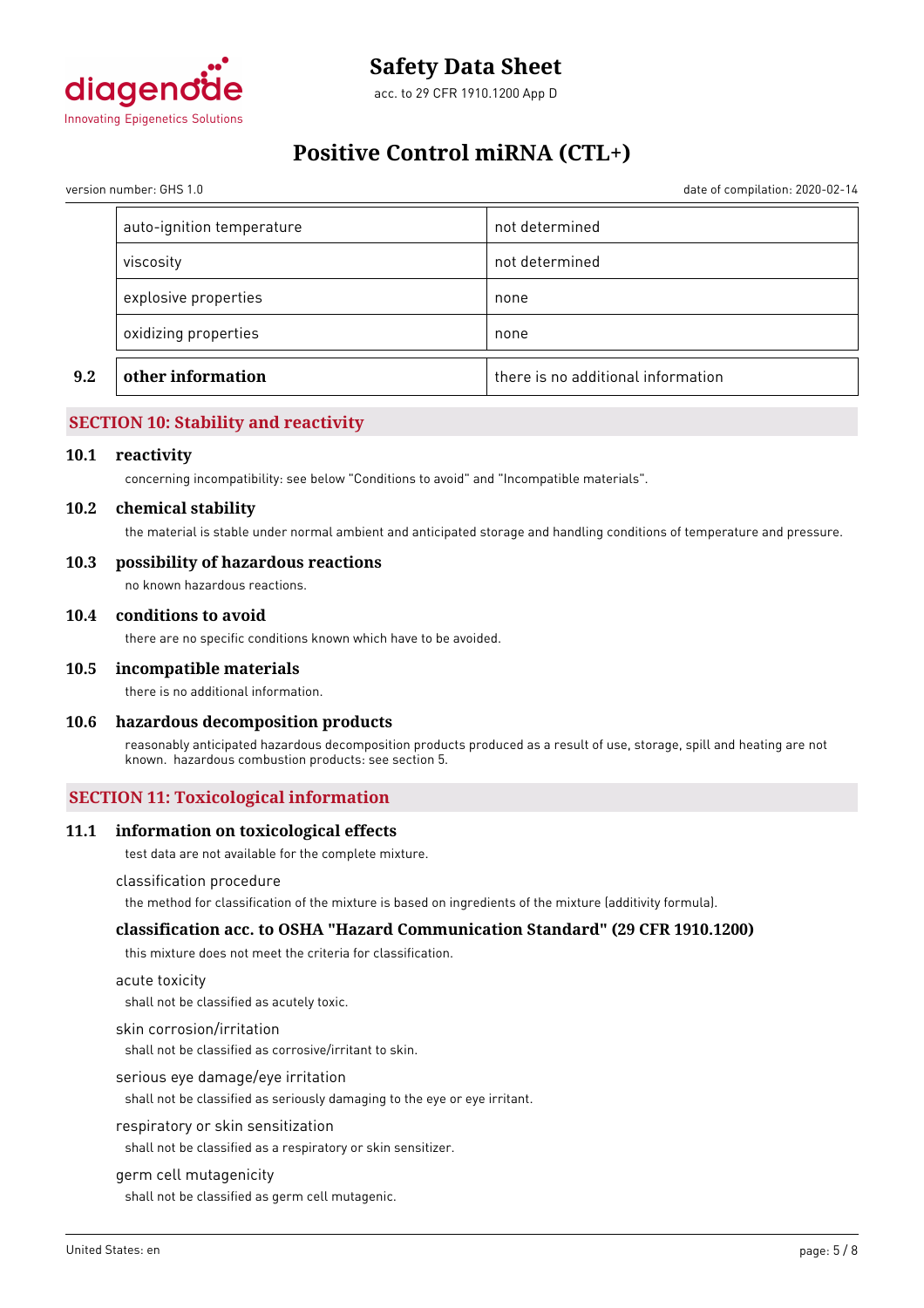

acc. to 29 CFR 1910.1200 App D

# **Positive Control miRNA (CTL+)**

version number: GHS 1.0 date of compilation: 2020-02-14

### carcinogenicity

shall not be classified as carcinogenic.

#### reproductive toxicity

shall not be classified as a reproductive toxicant.

#### specific target organ toxicity - single exposure

shall not be classified as a specific target organ toxicant (single exposure).

#### specific target organ toxicity - repeated exposure

shall not be classified as a specific target organ toxicant (repeated exposure).

#### aspiration hazard

shall not be classified as presenting an aspiration hazard.

# **SECTION 12: Ecological information**

# **12.1 toxicity**

shall not be classified as hazardous to the aquatic environment.

#### **12.2 persistence and degradability**

data are not available.

#### **12.3 bioaccumulative potential**

data are not available.

#### **12.4 mobility in soil**

data are not available.

**12.5 results of PBT and vPvB assessment**

data are not available.

## **12.6 other adverse effects**

data are not available.

### **SECTION 13: Disposal considerations**

#### **13.1 waste treatment methods**

#### sewage disposal-relevant information

do not empty into drains. avoid release to the environment. Refer to special instructions/safety data sheets.

waste treatment of containers/packages

completely emptied packages can be recycled. handle contaminated packages in the same way as the substance itself.

#### **remarks**

please consider the relevant national or regional provisions. waste shall be separated into the categories that can be handled separately by the local or national waste management facilities.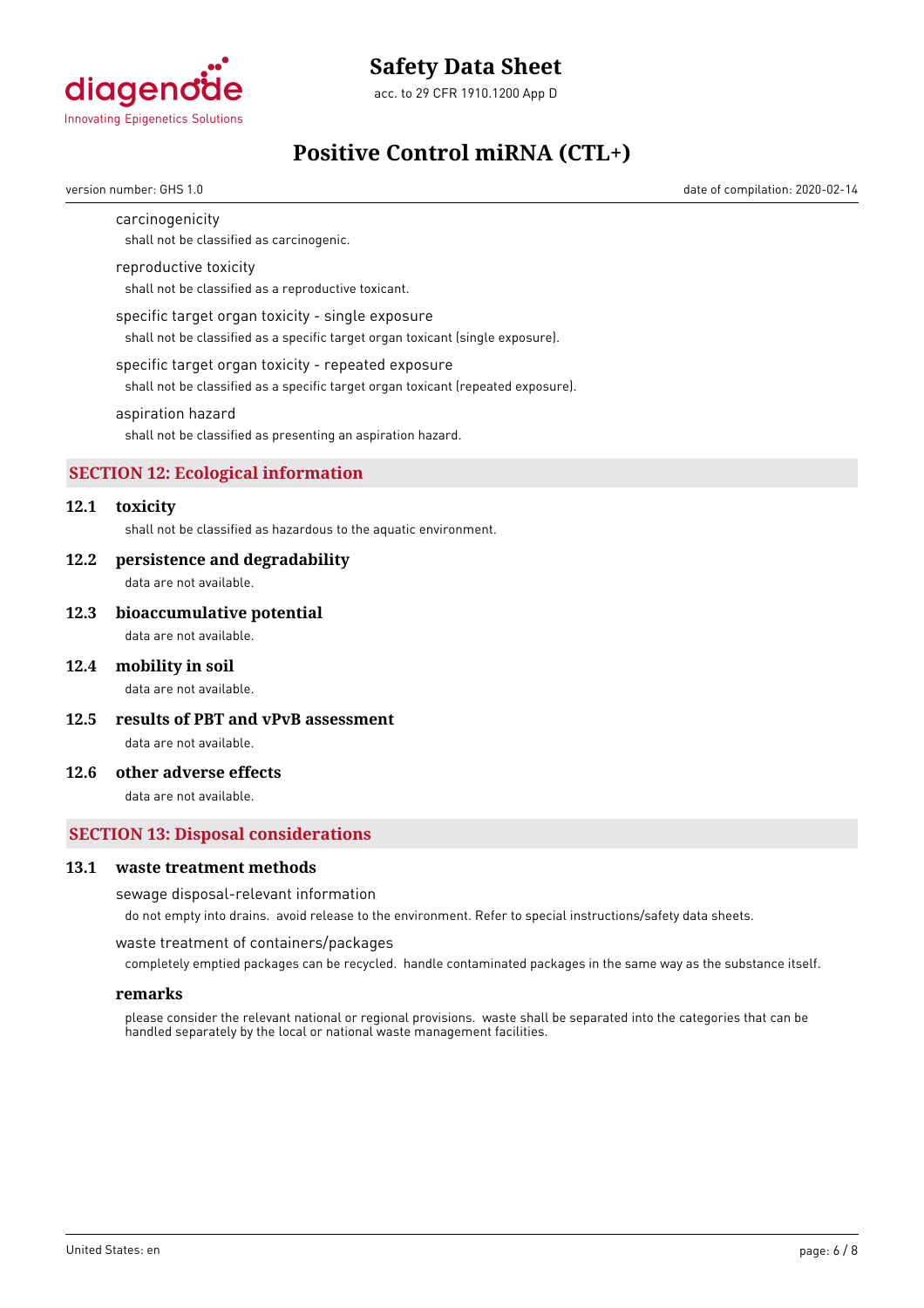

acc. to 29 CFR 1910.1200 App D

# **Positive Control miRNA (CTL+)**

version number: GHS 1.0 date of compilation: 2020-02-14

**SECTION 14: Transport information**

- 
- **14.2 UN proper shipping name** not assigned
- **14.3 transport hazard class(es)** not assigned
- **14.4 packing group** not assigned
- 

**14.1 UN number 14.1 UN** number

**14.5 environmental hazards non-environmentally hazardous acc. to the danger**ous goods regulations

**14.6 special precautions for user** there is no additional information.

# **14.7 transport in bulk according to Annex II of MARPOL and the IBC Code**

the cargo is not intended to be carried in bulk.

# **Information for each of the UN Model Regulations**

### **transport of dangerous goods by road or rail (49 CFR US DOT)**

not subject to transport regulations.

# **International Maritime Dangerous Goods Code (IMDG)**

not subject to IMDG.

# **International Civil Aviation Organization (ICAO-IATA/DGR)**

not subject to ICAO-IATA.

# **SECTION 15: Regulatory information**

# **15.1 safety, health and environmental regulations specific for the product in question national regulations (United States)**

# **VOC content**

Regulated Volatile Organic Compounds (VOC-EPA): Regulated Volatile Organic Compounds (VOC-Cal ARB):

# **industry or sector specific available guidance(s)**

# **NPCA-HMIS® III**

Hazardous Materials Identification System. American Coatings Association.

| category            | rating | description                                                                                                                                                   |
|---------------------|--------|---------------------------------------------------------------------------------------------------------------------------------------------------------------|
| Chronic             |        | none                                                                                                                                                          |
| Health              |        | no significant risk to health                                                                                                                                 |
| Flammability        |        | material that will not burn under typical fire conditions                                                                                                     |
| Physical hazard     |        | material that is normally stable, even under fire conditions, and will not react with water,<br>polymerize, decompose, condense, or self-react. Non-explosive |
| Personal protection |        |                                                                                                                                                               |

# **NFPA® 704**

National Fire Protection Association: Standard System for the Identification of the Hazards of Materials for Emergency Response (United States).